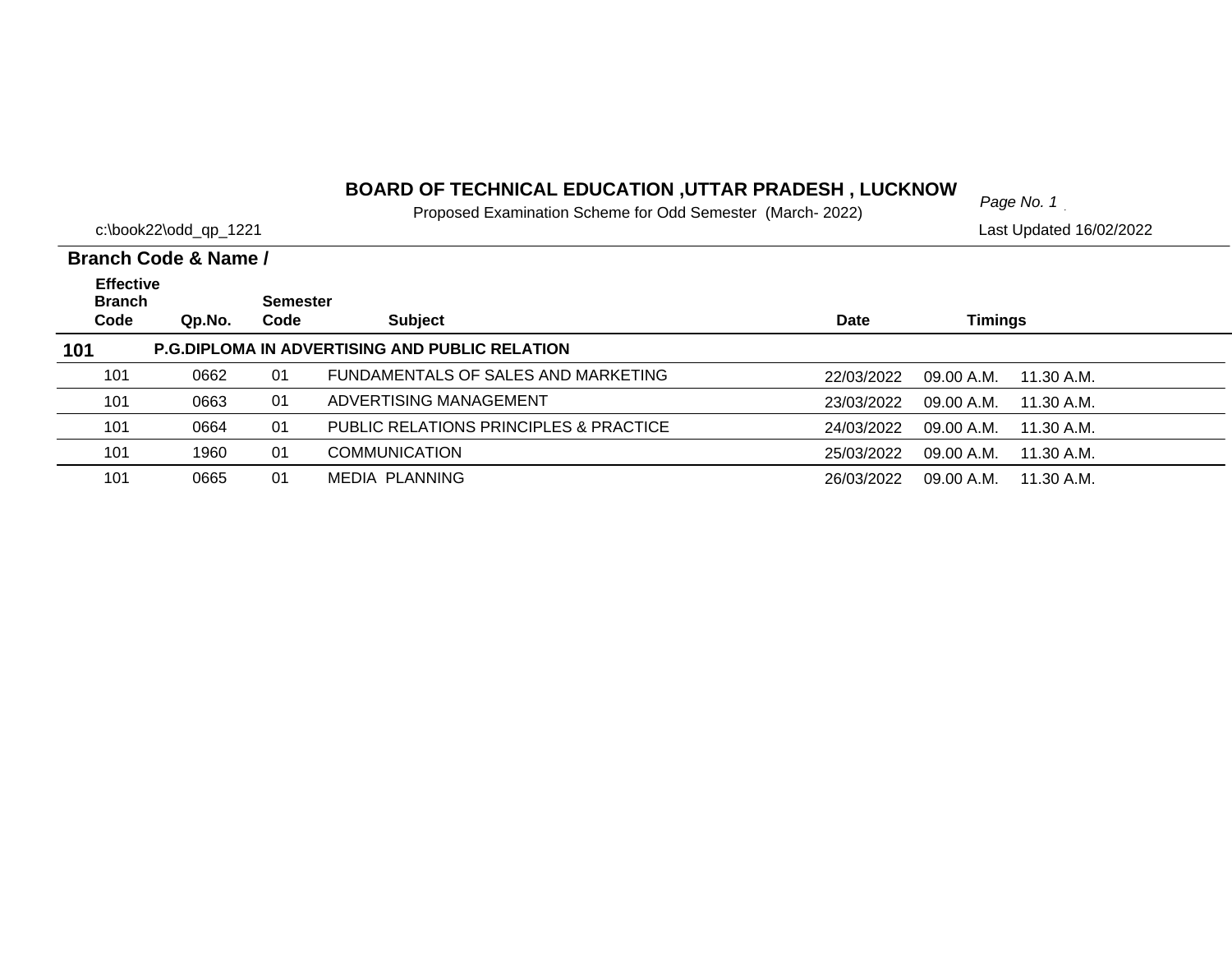# *Page No. 2* **BOARD OF TECHNICAL EDUCATION ,UTTAR PRADESH , LUCKNOW**

Proposed Examination Scheme for Odd Semester (March- 2022)

|                                           | Branch Code & Name / |                         |                                                       |             |                          |  |  |  |  |  |
|-------------------------------------------|----------------------|-------------------------|-------------------------------------------------------|-------------|--------------------------|--|--|--|--|--|
| <b>Effective</b><br><b>Branch</b><br>Code | Qp.No.               | <b>Semester</b><br>Code | <b>Subject</b>                                        | <b>Date</b> | Timings                  |  |  |  |  |  |
| 102                                       |                      |                         | <b>P.G.DIPLOMA IN BIO TECHNOLOGY (TISSUE CULTURE)</b> |             |                          |  |  |  |  |  |
| 102                                       | 0651                 | 01                      | ANALYTICAL BIOCHEMISTRY                               | 22/03/2022  | 09.00 A.M.<br>12.00 NOON |  |  |  |  |  |
| 102                                       | 0652                 | 01                      | MOLECULAR BIOLOGY AND GENETIC ENGINEERING             | 23/03/2022  | 09.00 A.M.<br>12.00 NOON |  |  |  |  |  |
| 102                                       | 0653                 | 01                      | INDUSTRIAL MICROBIOLOGY                               | 24/03/2022  | 09.00 A.M.<br>12.00 NOON |  |  |  |  |  |
| 102                                       | 0654                 | 01                      | PLANT TISSUE CULTURE TECHNOLOGY                       | 25/03/2022  | 12.00 NOON<br>09.00 A.M. |  |  |  |  |  |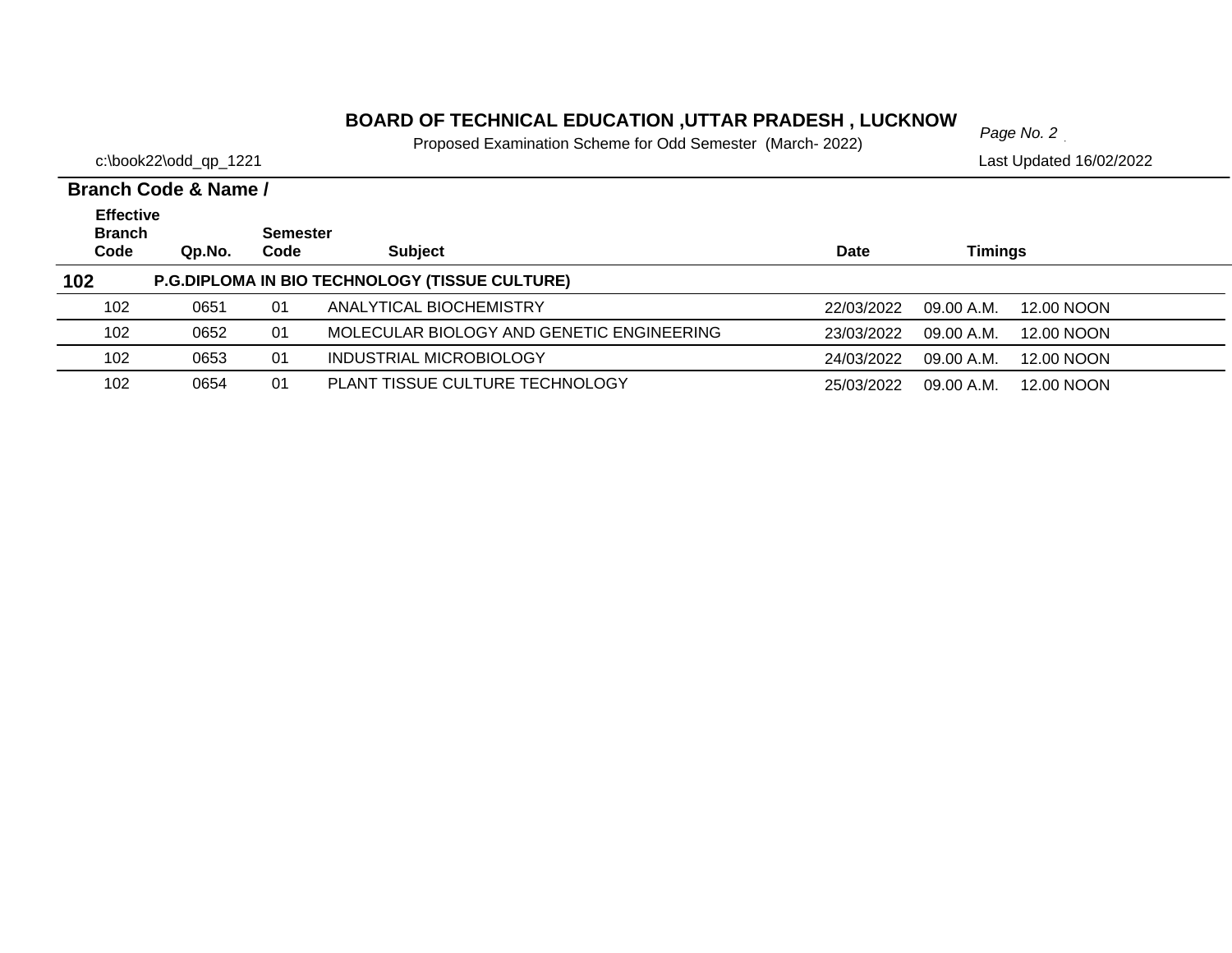# *Page No. 3* **BOARD OF TECHNICAL EDUCATION ,UTTAR PRADESH , LUCKNOW**

Proposed Examination Scheme for Odd Semester (March- 2022)

|                                           | Branch Code & Name / |                         |                                                              |             |                          |  |  |  |  |
|-------------------------------------------|----------------------|-------------------------|--------------------------------------------------------------|-------------|--------------------------|--|--|--|--|
| <b>Effective</b><br><b>Branch</b><br>Code | Qp.No.               | <b>Semester</b><br>Code | <b>Subject</b>                                               | <b>Date</b> | Timings                  |  |  |  |  |
| 103                                       |                      |                         | P.G.DIPLOMA IN TOURISM AND TRAVEL MANAGEMENT                 |             |                          |  |  |  |  |
| 103                                       | 0671                 | 01                      | FUNDAMENTAL OF TOURISM                                       | 22/03/2022  | 09.00 A.M.<br>11.30 A.M. |  |  |  |  |
| 103                                       | 0673                 | 01                      | <b>COMPUTER APPLICATION &amp; GLOBAL DISTRIBUTION SYSTEM</b> | 23/03/2022  | 09.00 A.M.<br>11.30 A.M. |  |  |  |  |
| 103                                       | 0675                 | 01                      | INTRODUCTORY ACCOUNTING & FOREIGN LANGUAGE                   | 24/03/2022  | 09.00 A.M.<br>11.30 A.M. |  |  |  |  |
| 103                                       | 0678                 | 01                      | TOURISM PRODUCT OF INDIA                                     | 25/03/2022  | 09.00 A.M.<br>11.30 A.M. |  |  |  |  |
| 103                                       | 0676                 | 01                      | PERSONALITY DEVELOPMENT & COMMUNICATION SKILLS               | 26/03/2022  | 09.00 A.M.<br>11.30 A.M. |  |  |  |  |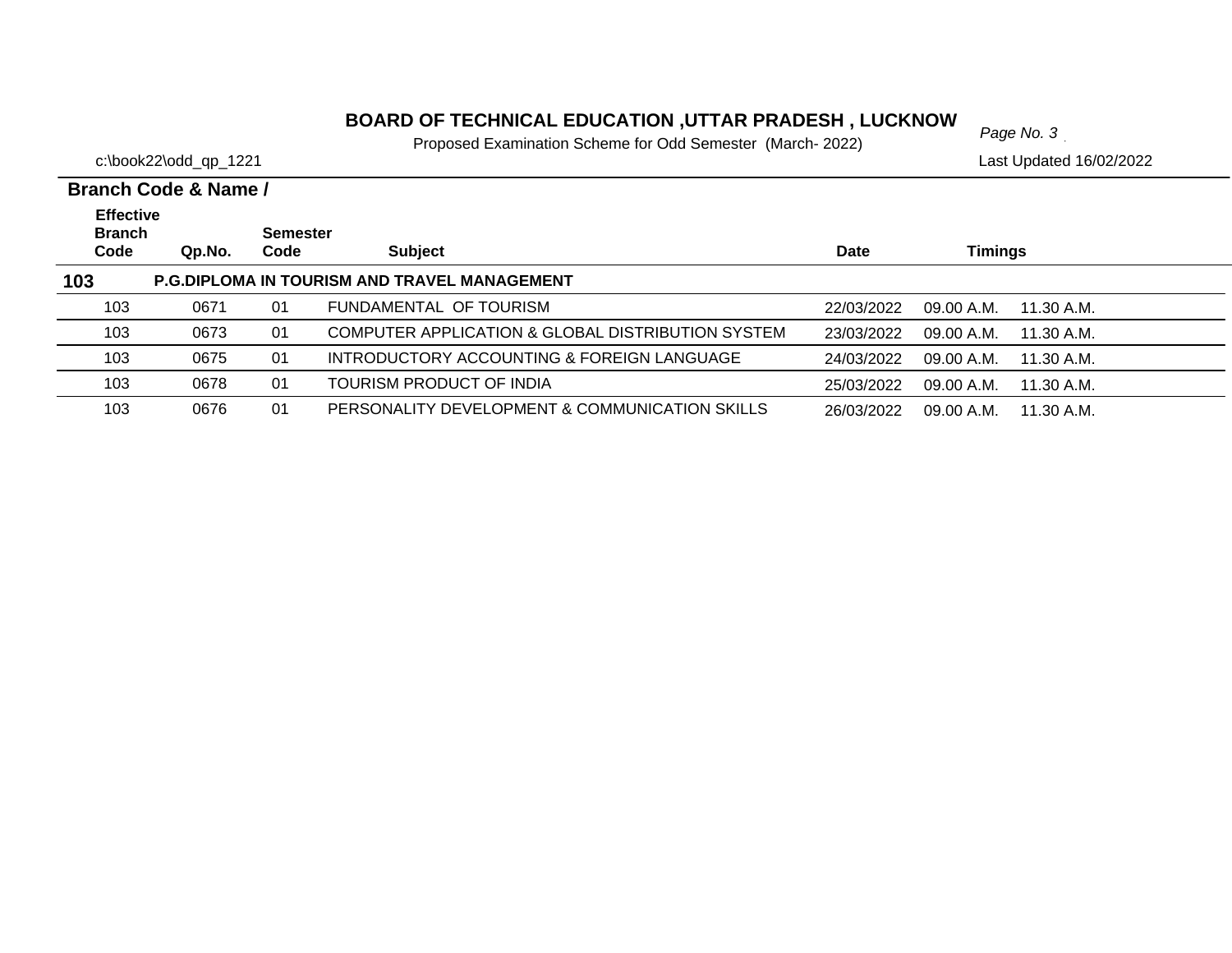# *Page No. 4* **BOARD OF TECHNICAL EDUCATION ,UTTAR PRADESH , LUCKNOW**

Proposed Examination Scheme for Odd Semester (March- 2022)

|                                           | Branch Code & Name / |                         |                                      |             |                          |  |  |  |  |  |
|-------------------------------------------|----------------------|-------------------------|--------------------------------------|-------------|--------------------------|--|--|--|--|--|
| <b>Effective</b><br><b>Branch</b><br>Code | Qp.No.               | <b>Semester</b><br>Code | <b>Subject</b>                       | <b>Date</b> | Timings                  |  |  |  |  |  |
| 104                                       |                      |                         | <b>P.G.DIPLOMA IN TEXTILE DESIGN</b> |             |                          |  |  |  |  |  |
| 104                                       | 1074                 | 01                      | FABRIC CONSTRUCTION & CLOTH ANALYSIS | 22/03/2022  | 09.00 A.M.<br>11.30 A.M. |  |  |  |  |  |
| 104                                       | 1632                 | 01                      | <b>TEXTILE MATERIALS</b>             | 23/03/2022  | 09.00 A.M.<br>11.30 A.M. |  |  |  |  |  |
| 104                                       | 1633                 | 01                      | YARN MANUFACTURING PROCESS           | 24/03/2022  | 09.00 A.M.<br>11.30 A.M. |  |  |  |  |  |
| 104                                       | 2254                 | 01                      | <b>FABRIC DESIGN -I</b>              | 25/03/2022  | 09.00 A.M.<br>11.30 A.M. |  |  |  |  |  |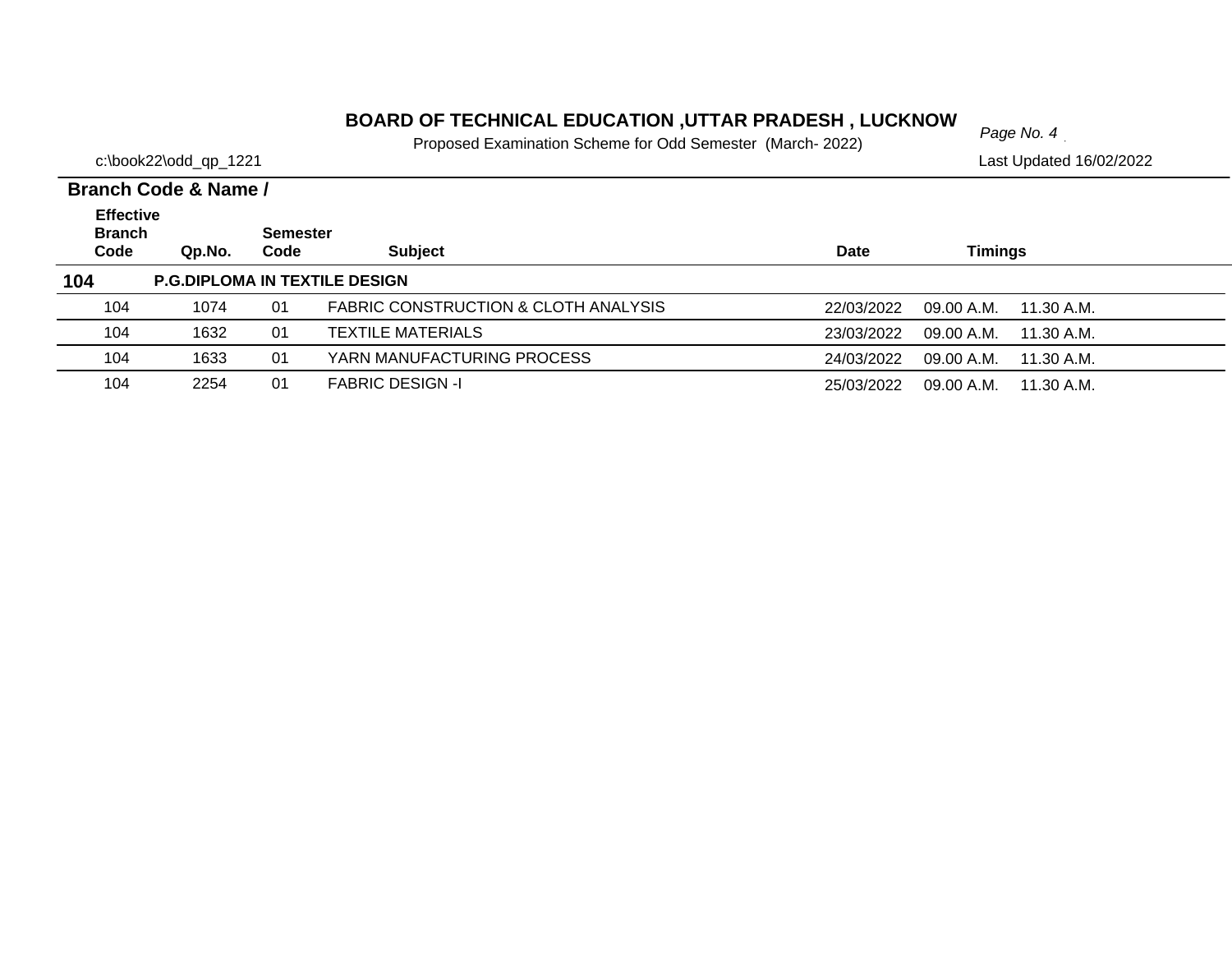# *Page No. 5* **BOARD OF TECHNICAL EDUCATION ,UTTAR PRADESH , LUCKNOW**

Proposed Examination Scheme for Odd Semester (March- 2022)

|                                   | Branch Code & Name / |                 |                                                      |            |                            |  |  |  |  |
|-----------------------------------|----------------------|-----------------|------------------------------------------------------|------------|----------------------------|--|--|--|--|
| <b>Effective</b><br><b>Branch</b> |                      | <b>Semester</b> |                                                      |            |                            |  |  |  |  |
| Code                              | Qp.No.               | Code            | <b>Subject</b>                                       | Date       | <b>Timings</b>             |  |  |  |  |
| 107                               |                      |                 | <b>P.G.DIPLOMA IN MARKETING AND SALES MANAGEMENT</b> |            |                            |  |  |  |  |
| 107                               | 0601                 | 01              | PRINCIPLES OF MANAGEMENT                             | 22/03/2022 | 09.00 A.M.<br>11.30 A.M.   |  |  |  |  |
| 107                               | 0603                 | 01              | COMPUTER FUNDAMENTALS AND APPLICATION                | 23/03/2022 | 09.00 A.M.<br>11.30 A.M.   |  |  |  |  |
| 107                               | 1505                 | 01              | PROFESSIONAL COMMUNICATION                           | 24/03/2022 | $02.00$ P.M.<br>04.30 P.M. |  |  |  |  |
| 107                               | 0605                 | 01              | PRINCIPLES OF SALES MANAGEMENT                       | 25/03/2022 | 09.00 A.M.<br>11.30 A.M.   |  |  |  |  |
| 107                               | 0602                 | 01              | PRINCIPLES OF MARKETING MANAGEMENT                   | 26/03/2022 | 09.00 A.M.<br>11.30 A.M.   |  |  |  |  |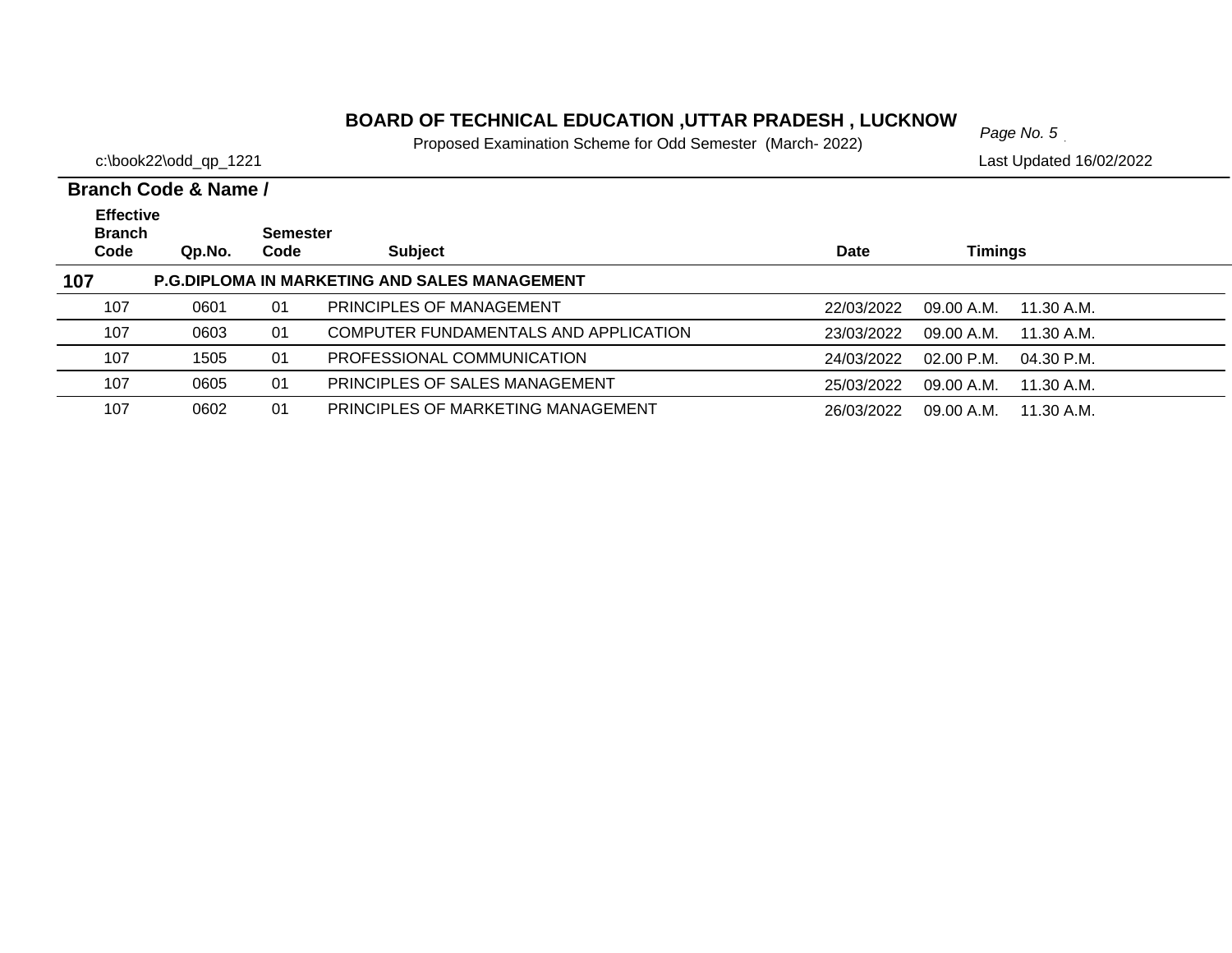#### **BOARD OF TECHNICAL EDUCATION ,UTTAR PRADESH , LUCKNOW**  $_{Page No. 6}$

Proposed Examination Scheme for Odd Semester (March- 2022)

c:\book22\odd\_qp\_1221 Last Updated 16/02/2022

#### **Branch Code Qp.No. SemesterCode Subject Date Timings Branch Code & Name / Effective 109 P.G.DIPLOMA IN BEAUTY AND HEALTH CARE** 109 0641 01 ANATOMY & PHYSIOLOGY22/03/2022 09.00 A.M. 11.30 A.M. 109 0643 01 COSMETOLOGY23/03/2022 09.00 A.M. 11.30 A.M. 109 0645 01 HAIR CARE24/03/2022 09.00 A.M. 11.30 A.M. 1092040 01 COMMUNICATION SKILLS-I 25/03/2022 09.00 A.M. 11.30 A.M. 1090646 01 PERSONALITY DEVELOPMENT 26/03/2022 09.00 A.M. 11.30 A.M.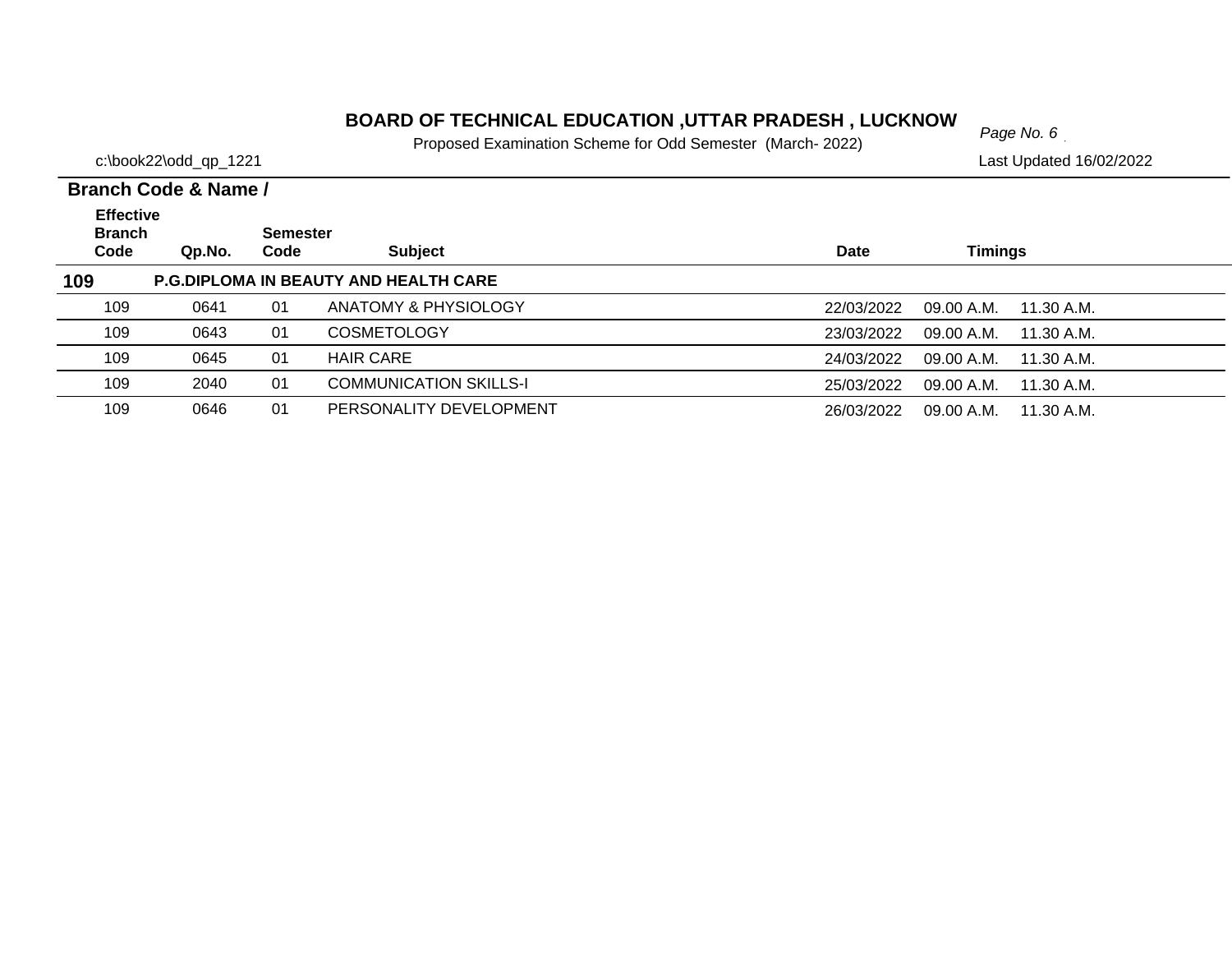# *Page No. 7* **BOARD OF TECHNICAL EDUCATION ,UTTAR PRADESH , LUCKNOW**

Proposed Examination Scheme for Odd Semester (March- 2022)

c:\book22\odd\_qp\_1221 Last Updated 16/02/2022

#### **Branch Code Qp.No. Semester Code Subject Date Timings Branch Code & Name / Effective 110 P.G.DIPLOMA IN FASHION TECHNOLOGY** 1100681 01 FASHION GENERAL KNOWLEDGE 22/03/2022 09.00 A.M. 11.30 A.M. 1100683 01 TEXTILE SCIENCE 23/03/2022 09.00 A.M. 11.30 A.M.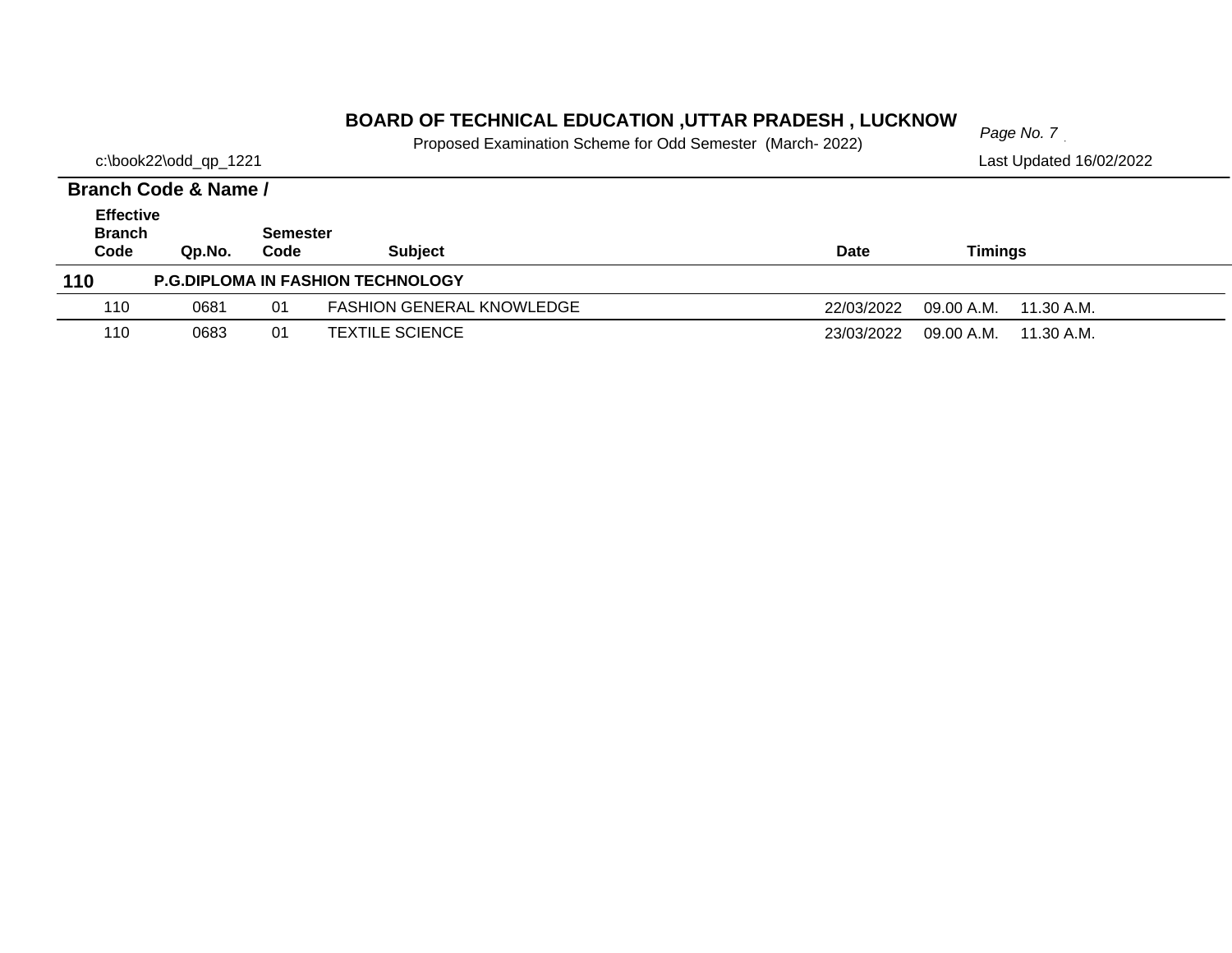# *Page No. 8* **BOARD OF TECHNICAL EDUCATION ,UTTAR PRADESH , LUCKNOW**

Proposed Examination Scheme for Odd Semester (March- 2022)

|                                           | Branch Code & Name / |                         |                                  |                                        |
|-------------------------------------------|----------------------|-------------------------|----------------------------------|----------------------------------------|
| <b>Effective</b><br><b>Branch</b><br>Code | Qp.No.               | <b>Semester</b><br>Code | <b>Subject</b>                   | Timings<br><b>Date</b>                 |
| 111                                       |                      |                         | P G DIPLOMA IN RETAIL MANAGEMENT |                                        |
| 111                                       | 0601                 | 01                      | PRINCIPLES OF MANAGEMENT         | 09.00 A.M.<br>22/03/2022<br>11.30 A.M. |
| 111                                       | 0611                 | 01                      | <b>BUSINESS COMMUNICATION</b>    | 23/03/2022<br>09.00 A.M.<br>11.30 A.M. |
| 111                                       | 0612                 | 01                      | MARKETING MANAGEMENT             | 24/03/2022<br>09.00 A.M.<br>11.30 A.M. |
| 111                                       | 0613                 | 01                      | <b>RETAIL MANAGEMENT</b>         | 25/03/2022<br>09.00 A.M.<br>11.30 A.M. |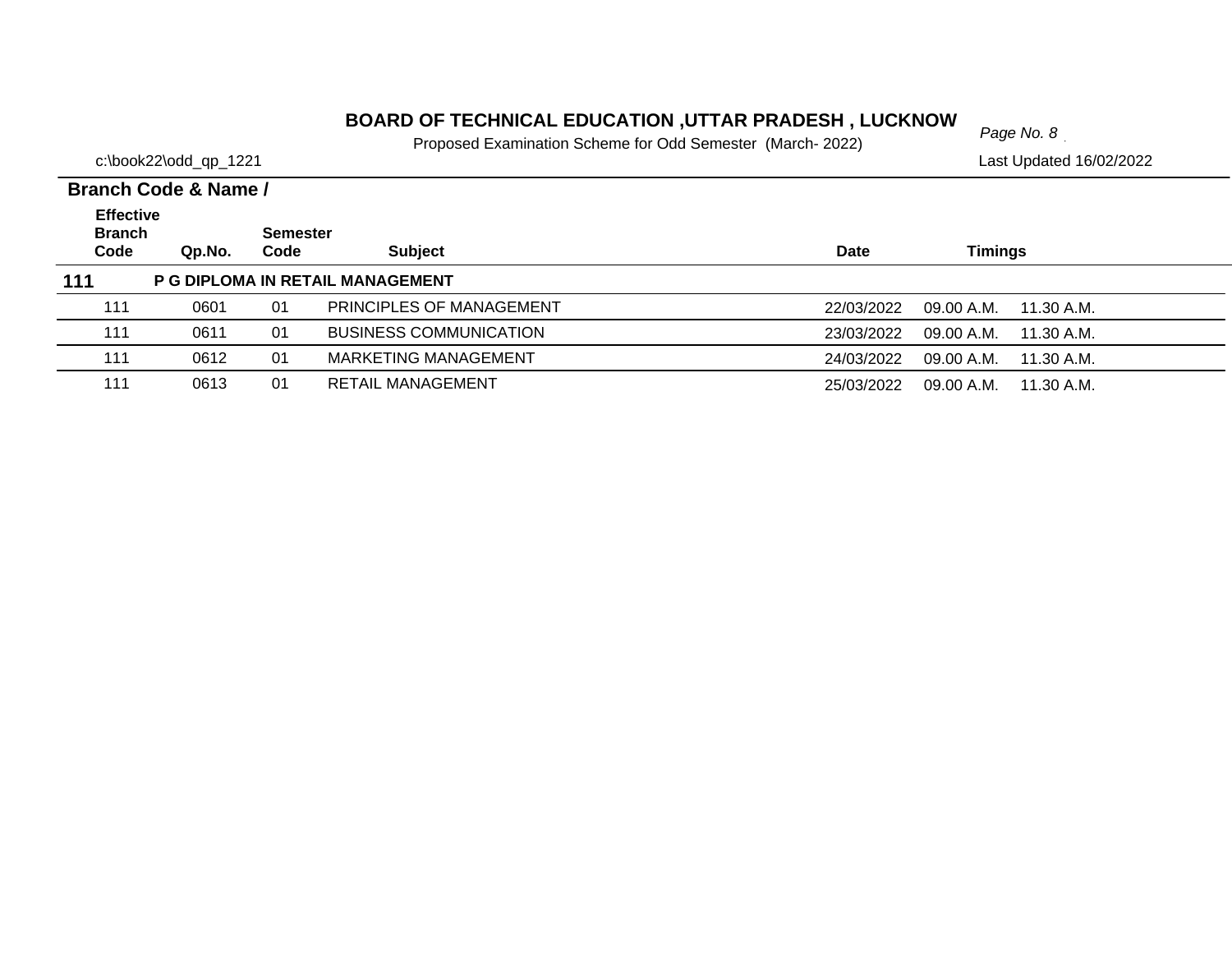#### **BOARD OF TECHNICAL EDUCATION ,UTTAR PRADESH , LUCKNOW**

Proposed Examination Scheme for Odd Semester (March- 2022)

c:\book22\odd\_qp\_1221 Last Updated 16/02/2022

#### **Branch Code Qp.No. SemesterCode Subject Date Timings Branch Code & Name /Effective 112 P G DIPLOMA IN ACCOUNTANCY (WITH COMPUTERISED ACCOUNTS & TAXATION)** 01 PRACTICES & PROCEDURES OF BUSINESS AND COMPANY 0691 22/03/2022 09.00 A.M. 11.30 A.M.ACCOUNTING 112112 0603 01 COMPUTER FUNDAMENTALS AND APPLICATION23/03/2022 09.00 A.M. 11.30 A.M. 1120694 01 COST ACCOUNTANCY & FINANCIAL MANAGEMENT 24/03/2022 09.00 A.M. 11.30 A.M. 112 2259 01 GST(GOODS & SERVICE TAX) 25/03/2022 09.00 A.M. 11.30 A.M. 112 0695 01 ELEMENTS OF BANKING & AUDITING26/03/2022 09.00 A.M. 11.30 A.M.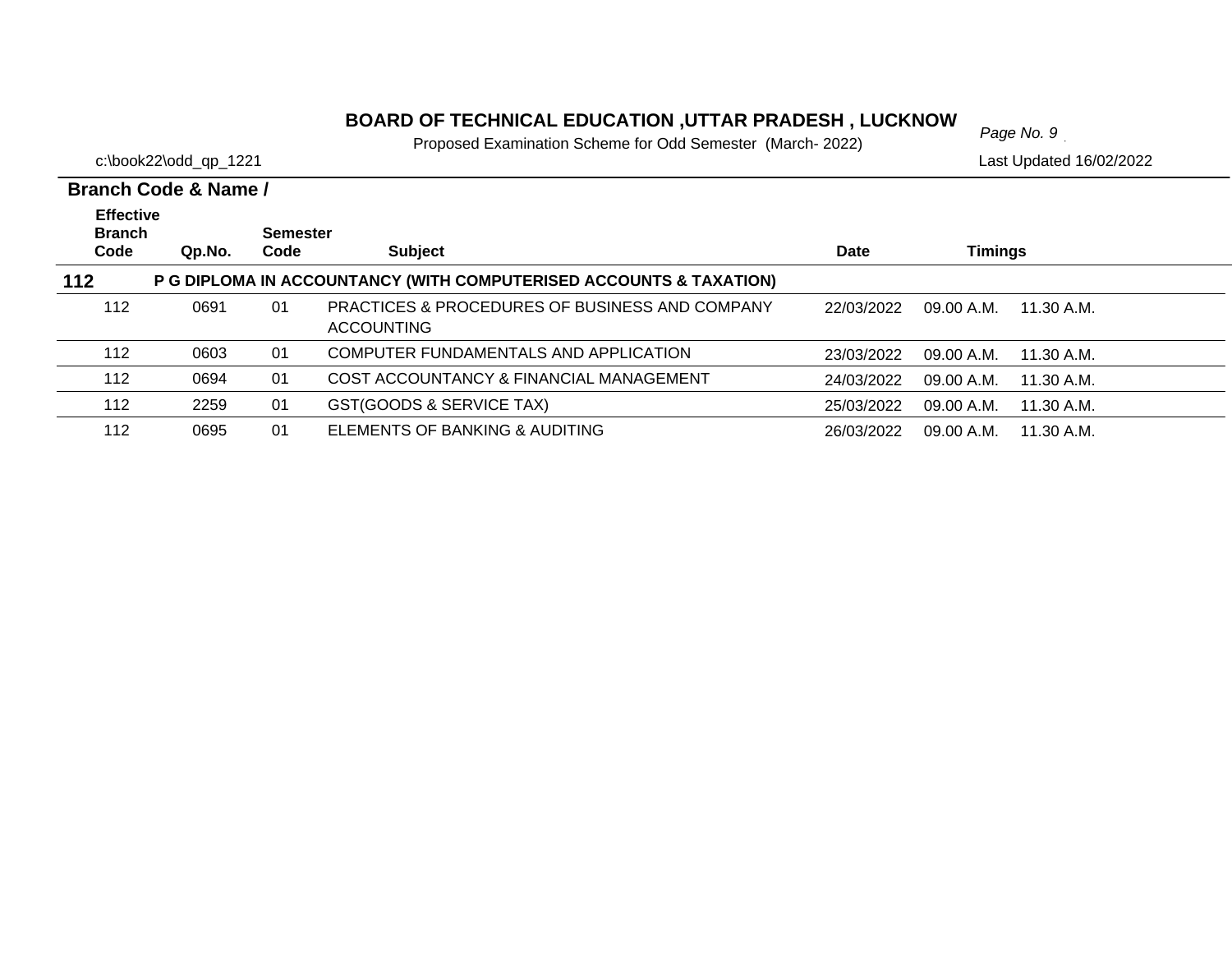# *Page No. 10* **BOARD OF TECHNICAL EDUCATION ,UTTAR PRADESH , LUCKNOW**

Proposed Examination Scheme for Odd Semester (March- 2022)

|                                   | Branch Code & Name / |                 |                                               |             |                            |  |
|-----------------------------------|----------------------|-----------------|-----------------------------------------------|-------------|----------------------------|--|
| <b>Effective</b><br><b>Branch</b> |                      | <b>Semester</b> |                                               |             |                            |  |
| Code                              | Qp.No.               | Code            | <b>Subject</b>                                | <b>Date</b> | Timings                    |  |
| 113                               |                      |                 | P G DIPLOMA IN WEB DESIGNING                  |             |                            |  |
| 113                               | 2131                 | 01              | DATABASE MANAGEMENT SYSTEM                    | 22/03/2022  | 09.00 A.M.<br>11.30 A.M.   |  |
| 113                               | 2225                 | 01              | BASICS OF COMPUTER AND INFORMATION TECHNOLOGY | 23/03/2022  | 09.00 A.M.<br>11.30 A.M.   |  |
| 113                               | 2439                 | 01              | WEB DESIGNING TOOLS                           | 24/03/2022  | 09.00 A.M.<br>11.30 A.M.   |  |
| 113                               | 2231                 | 01              | COMPUTER PROGRAMMING USING PYTHON             | 26/03/2022  | $02.00$ P.M.<br>04.30 P.M. |  |
| 113                               | 2130                 | 01              | INTERNET AND WEB TECHNOLOGY                   | 29/03/2022  | 09.00 A.M.<br>11.30 A.M.   |  |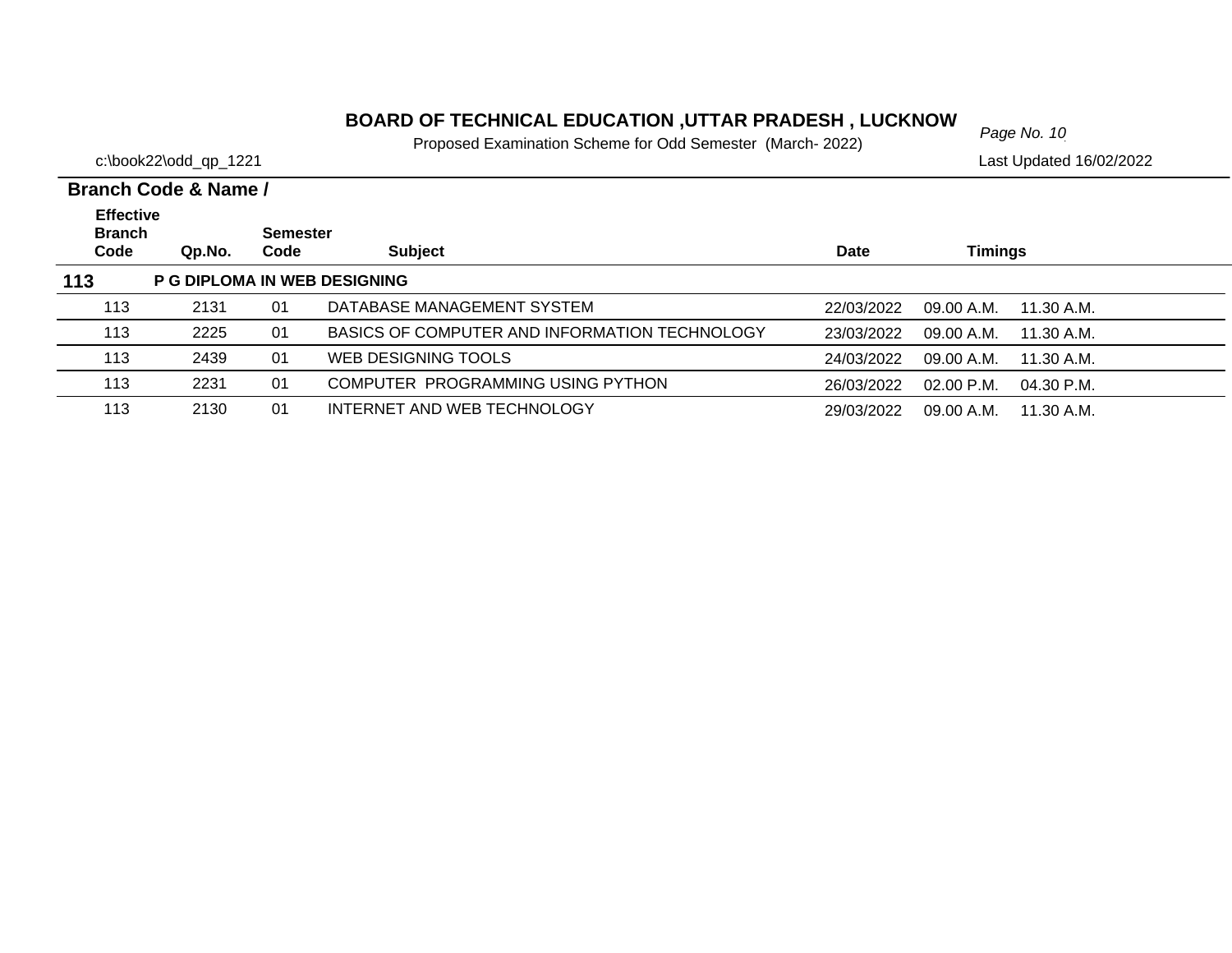# *Page No. 11* **BOARD OF TECHNICAL EDUCATION ,UTTAR PRADESH , LUCKNOW**

Proposed Examination Scheme for Odd Semester (March- 2022)

|                                   | Branch Code & Name / |                 |                                                      |            |                          |  |
|-----------------------------------|----------------------|-----------------|------------------------------------------------------|------------|--------------------------|--|
| <b>Effective</b><br><b>Branch</b> |                      | <b>Semester</b> |                                                      |            |                          |  |
| Code                              | Qp.No.               | Code            | <b>Subject</b>                                       | Date       | Timings                  |  |
| 114                               |                      |                 | P G DIPLOMA IN COMPUTER HARDWARE & NETWORKING        |            |                          |  |
| 114                               | 2307                 | 01              | <b>SOFT SKILLS</b>                                   | 22/03/2022 | 02.00 P.M.<br>04.30 P.M. |  |
| 114                               | 2222                 | 01              | <b>BASIC ELECTRONICS &amp; MEASURING INSTRUMENTS</b> | 23/03/2022 | 09.00 A.M.<br>11.30 A.M. |  |
| 114                               | 2223                 | 01              | <b>BASIC NETWORKING</b>                              | 24/03/2022 | 09.00 A.M.<br>11.30 A.M. |  |
| 114                               | 2288                 | 01              | OPERATING SYSTEM & DIAGNOSTIC UTILITIES              | 25/03/2022 | 09.00 A.M.<br>11.30 A.M. |  |
| 114                               | 2290                 | 01              | PC & PERIPHERAL ARCHITECTURE                         | 26/03/2022 | 09.00 A.M.<br>11.30 A.M. |  |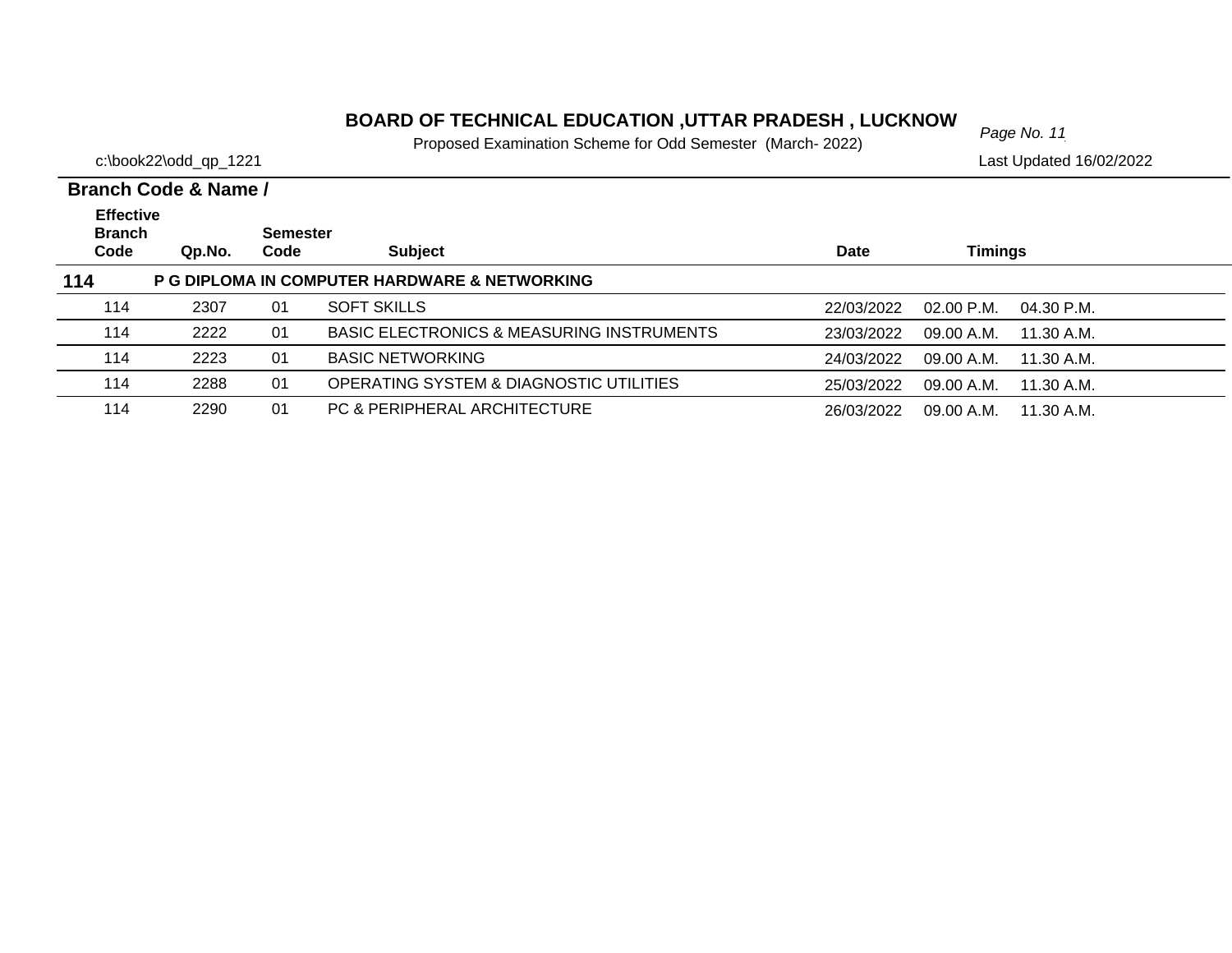# *Page No. 12* **BOARD OF TECHNICAL EDUCATION ,UTTAR PRADESH , LUCKNOW**

Proposed Examination Scheme for Odd Semester (March- 2022)

|                                           | Branch Code & Name / |                         |                                               |             |                |            |  |  |
|-------------------------------------------|----------------------|-------------------------|-----------------------------------------------|-------------|----------------|------------|--|--|
| <b>Effective</b><br><b>Branch</b><br>Code | Qp.No.               | <b>Semester</b><br>Code | <b>Subject</b>                                | <b>Date</b> | <b>Timings</b> |            |  |  |
| 202                                       |                      |                         | <b>P.G.DIPLOMA IN COMPUTER APPLICATION</b>    |             |                |            |  |  |
| 202                                       | 2225                 | 01                      | BASICS OF COMPUTER AND INFORMATION TECHNOLOGY | 23/03/2022  | 09.00 A.M.     | 11.30 A.M. |  |  |
| 202                                       | 2231                 | 01                      | COMPUTER PROGRAMMING USING PYTHON             | 26/03/2022  | 02.00 P.M.     | 04.30 P.M. |  |  |
| 202                                       | 2130                 | 01                      | INTERNET AND WEB TECHNOLOGY                   | 29/03/2022  | 09.00 A.M.     | 11.30 A.M. |  |  |
| 202                                       | 2187                 | 01                      | DATA COMMUNICATION AND COMPUTER NETWORK       | 30/03/2022  | $02.00$ P.M.   | 04.30 P.M. |  |  |
| 202                                       | 2307                 | 03                      | <b>SOFT SKILLS</b>                            | 22/03/2022  | $02.00$ P.M.   | 04.30 P.M. |  |  |
| 202                                       | 2375                 | 03                      | COMPUTER HARDWARE AND MAINTENANCE             | 23/03/2022  | $02.00$ P.M.   | 04.30 P.M. |  |  |
| 202                                       | 2268                 | 03                      | INTERNET OF THINGS                            | 24/03/2022  | 02.00 P.M.     | 04.30 P.M. |  |  |
| 202                                       | 2407                 | 03                      | E-COMMERCE AND DIGITAL MARKETING              | 25/03/2022  | 02.00 P.M.     | 04.30 P.M. |  |  |
| 202                                       | 2412                 | 03                      | OBJECT ORIENTED PROGRAMMING USING JAVA        | 26/03/2022  | 09.00 A.M.     | 11.30 A.M. |  |  |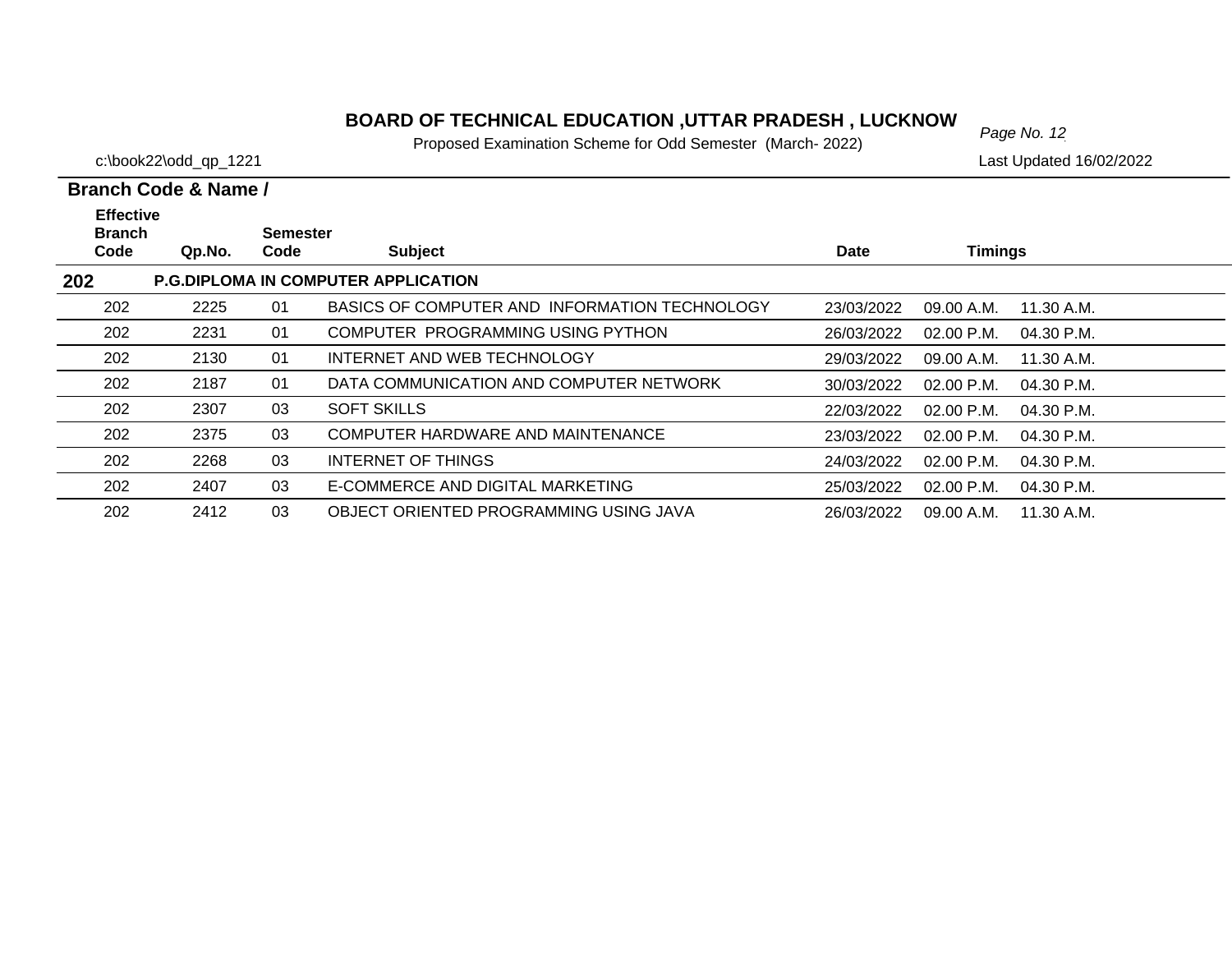# *Page No. 13* **BOARD OF TECHNICAL EDUCATION ,UTTAR PRADESH , LUCKNOW**

Proposed Examination Scheme for Odd Semester (March- 2022)

c:\book22\odd\_qp\_1221 Last Updated 16/02/2022

| <b>Effective</b><br><b>Branch</b> |                     | <b>Semester</b> |                                                   |            |                            |  |
|-----------------------------------|---------------------|-----------------|---------------------------------------------------|------------|----------------------------|--|
| Code                              | Qp.No.              | Code            | <b>Subject</b>                                    | Date       | <b>Timings</b>             |  |
| 211                               | <b>HOME SCIENCE</b> |                 |                                                   |            |                            |  |
| 211                               | 1803                | 01              | FUNDAMENTALS OF ART AND DESIGN                    | 22/03/2022 | 09.00 A.M.<br>11.30 A.M.   |  |
| 211                               | 1804                | 01              | <b>FOOD &amp; NUTRITION</b>                       | 23/03/2022 | 09.00 A.M.<br>11.30 A.M.   |  |
| 211                               | 1505                | 01              | PROFESSIONAL COMMUNICATION                        | 24/03/2022 | $02.00$ P.M.<br>04.30 P.M. |  |
| 211                               | 0401                | 03              | <b>HOME MANAGEMENT</b>                            | 22/03/2022 | $02.00$ P.M.<br>04.30 P.M. |  |
| 211                               | 0403                | 03              | DIET PLANNING & THERAPY                           | 23/03/2022 | $02.00$ P.M.<br>04.30 P.M. |  |
| 211                               | 0405                | 03              | <b>EARLY CHILDHOOD EDUCATION &amp; MANAGEMENT</b> | 24/03/2022 | 09.00 A.M.<br>11.30 A.M.   |  |
| 211                               | 0407                | 03              | TEXTILE DESIGN                                    | 25/03/2022 | 09.00 A.M.<br>11.30 A.M.   |  |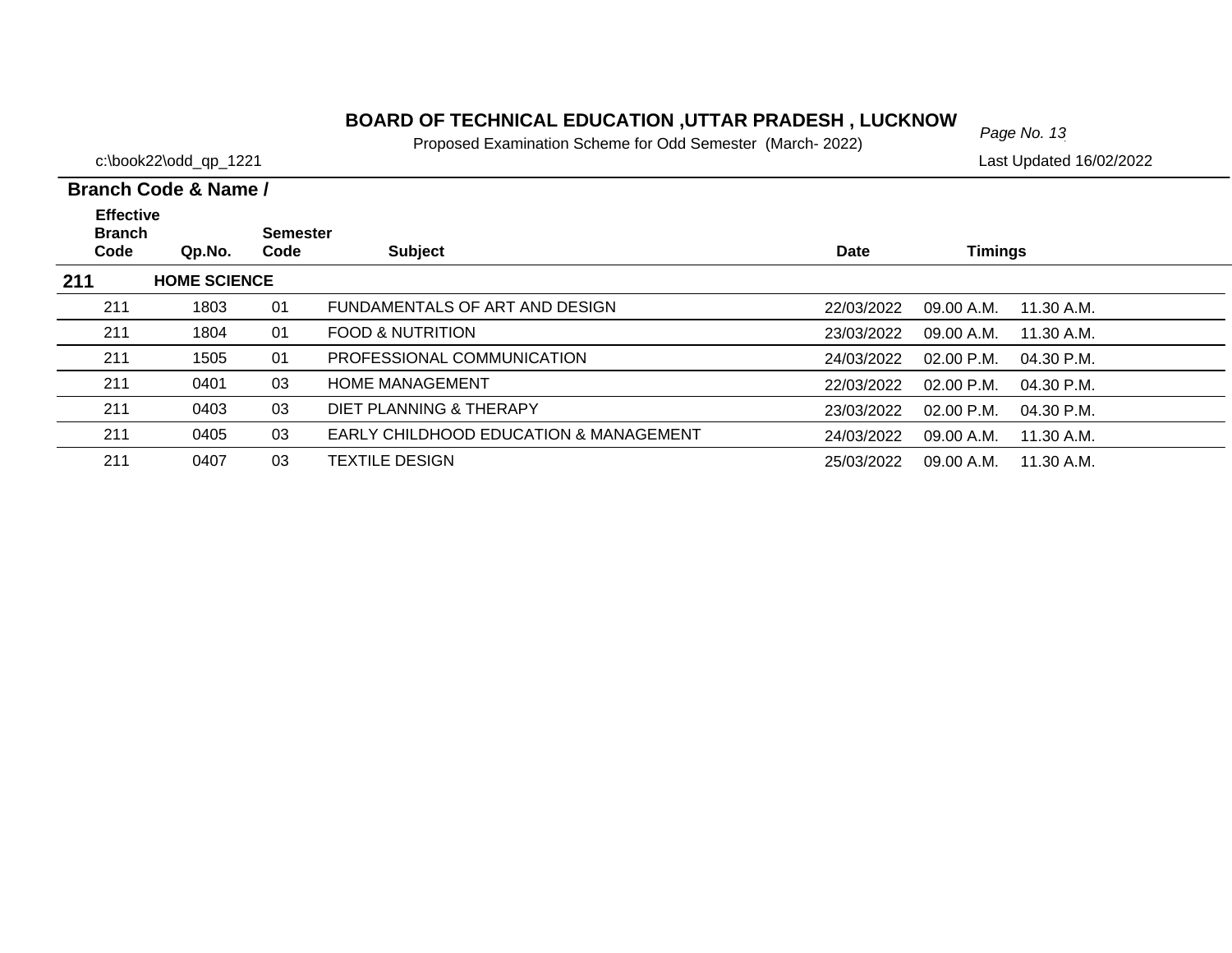#### **BOARD OF TECHNICAL EDUCATION ,UTTAR PRADESH , LUCKNOW** Page No. 14

Proposed Examination Scheme for Odd Semester (March- 2022)

c:\book22\odd\_qp\_1221 Last Updated 16/02/2022

#### **Branch Code Qp.No. SemesterCode Subject Date Timings Branch Code & Name / Effective 212 LIBRARY AND INFORMATION SCIENCE** 212 1811 01 LIBRARY & SOCIETY22/03/2022 09.00 A.M. 11.30 A.M. 2121812 01 KNOWLEDGE ORGANISATION-I 23/03/2022 09.00 A.M. 11.30 A.M. 212 1505 01 PROFESSIONAL COMMUNICATION24/03/2022 02.00 P.M. 04.30 P.M. 212 0411 03 MANAGEMENT OF LIBRARY & INFORMATION CENTRES22/03/2022 02.00 P.M. 04.30 P.M. 2120412 03 KNOWLEDGE ORGANISATION-II 23/03/2022 02.00 P.M. 04.30 P.M. 2120414 03 INFORMATION SYSTEM & SERVICES 24/03/2022 09.00 A.M. 11.30 A.M.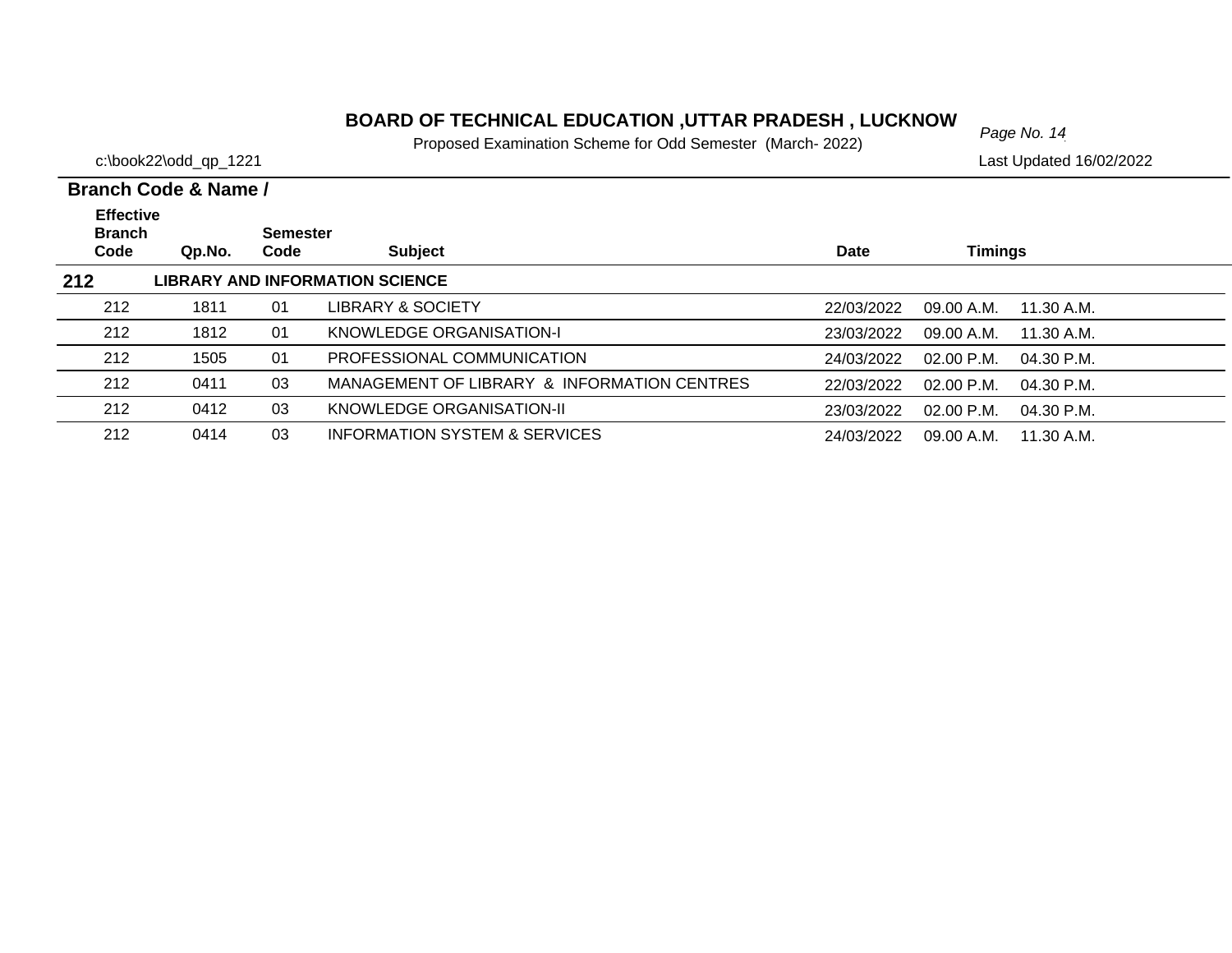# *Page No. 15* **BOARD OF TECHNICAL EDUCATION ,UTTAR PRADESH , LUCKNOW**

Proposed Examination Scheme for Odd Semester (March- 2022)

c:\book22\odd\_qp\_1221 Last Updated 16/02/2022

 $\overline{\phantom{0}}$  $\overline{\phantom{0}}$  $\overline{\phantom{0}}$ 

 $\overline{\phantom{0}}$ 

|                                   | Branch Code & Name / |                 |                                                            |             |                |              |
|-----------------------------------|----------------------|-----------------|------------------------------------------------------------|-------------|----------------|--------------|
| <b>Effective</b><br><b>Branch</b> |                      | <b>Semester</b> |                                                            |             |                |              |
| Code                              | Qp.No.               | Code            | <b>Subject</b>                                             | <b>Date</b> | <b>Timings</b> |              |
| 213                               |                      |                 | <b>P.G. DIPLOMA IN JOURNALISM AND MASS COMMUNICATION</b>   |             |                |              |
| 213                               | 1851                 | 01              | PRINCIPLES OF COMMUNICATION                                | 22/03/2022  | 09.00 A.M.     | 11.30 A.M.   |
| 213                               | 1936                 | 01              | <b>HISTORY OF JOURNALISM</b>                               | 23/03/2022  | 09.00 A.M.     | 11.30 A.M.   |
| 213                               | 1967                 | 01              | <b>MEDIA LAWS &amp; ETHICS</b>                             | 24/03/2022  | 09.00 A.M.     | 12.00 NOON   |
| 213                               | 1927                 | 03              | DEVELOPMENT COMMUNICATION                                  | 22/03/2022  | $02.00$ P.M.   | 04.30 P.M.   |
| 213                               | 1943                 | 03              | MEDIA MANAGEMENT AND ENTREPRENURSHIP<br><b>DEVELOPMENT</b> | 23/03/2022  | $02.00$ P.M.   | $05.00$ P.M. |
| 213                               | 1948                 | 03              | <b>NEW MEDIA</b>                                           | 24/03/2022  | $02.00$ P.M.   | 04.30 P.M.   |
| 213                               | 1961                 | 03              | RADIO JOURNALISM & PRODUCTION                              | 25/03/2022  | 09.00 A.M.     | 11.30 A.M.   |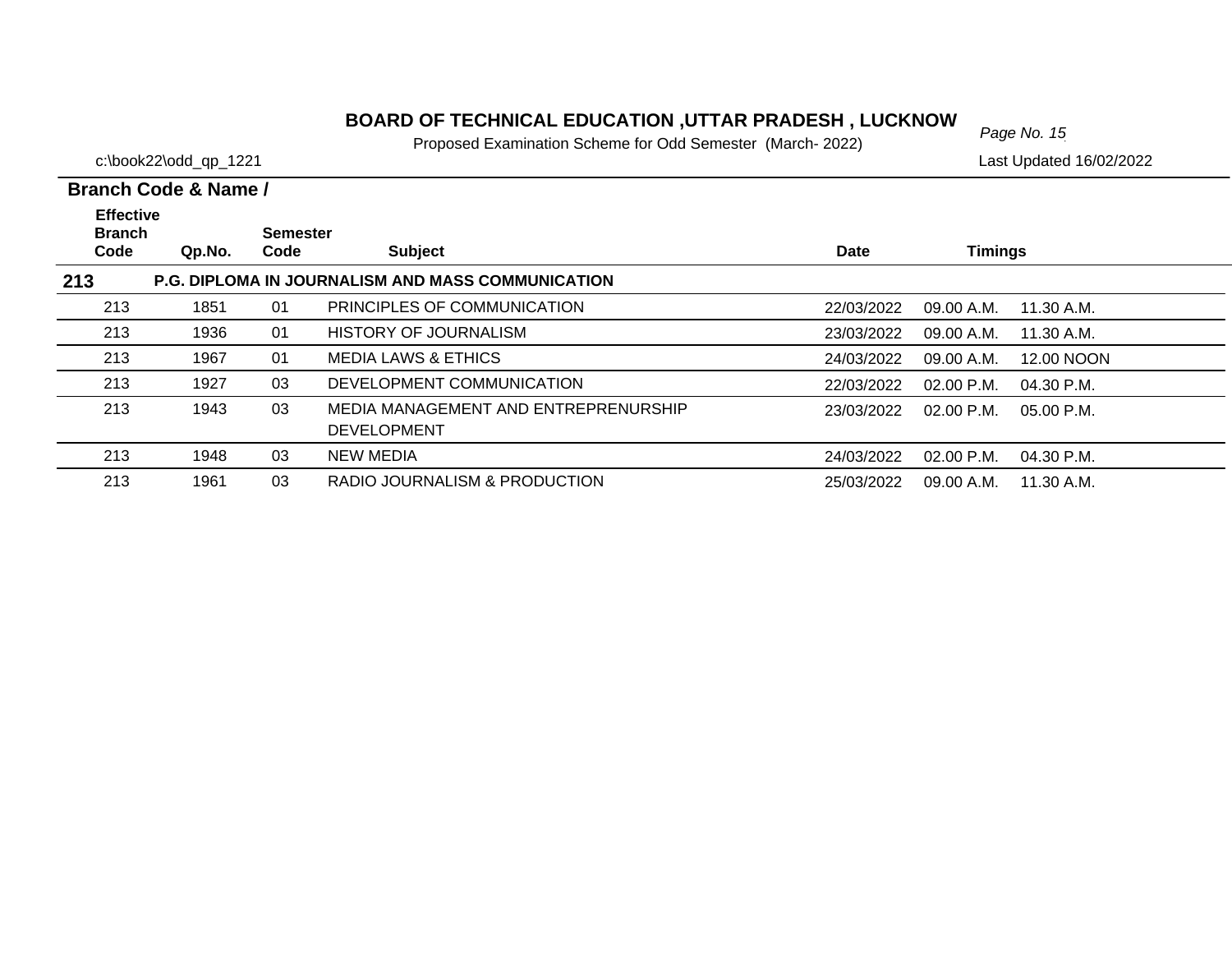# *Page No. 16* **BOARD OF TECHNICAL EDUCATION ,UTTAR PRADESH , LUCKNOW**

Proposed Examination Scheme for Odd Semester (March- 2022)

c:\book22\odd\_qp\_1221 Last Updated 16/02/2022

| <b>Effective</b><br><b>Branch</b> |        | <b>Semester</b> |                                                          |             |                            |  |
|-----------------------------------|--------|-----------------|----------------------------------------------------------|-------------|----------------------------|--|
| Code                              | Qp.No. | Code            | <b>Subject</b>                                           | <b>Date</b> | Timings                    |  |
| 215                               |        |                 | <b>MODERN OFFICE MANAGEMENT AND SECRETARIAL PRACTICE</b> |             |                            |  |
| 215                               | 1841   | 01              | MODERN OFFICE MANAGEMENT & PRACTICES                     | 22/03/2022  | $02.00$ P.M.<br>04.30 P.M. |  |
| 215                               | 1845   | 01              | COMPUTER TYPING THEORY                                   | 23/03/2022  | $02.00$ P.M.<br>04.30 P.M. |  |
| 215                               | 1505   | 01              | PROFESSIONAL COMMUNICATION                               | 24/03/2022  | $02.00$ P.M.<br>04.30 P.M. |  |
| 215                               | 0471   | 03              | SECRETARIAL PRACTICE & OFFICE AUTOMATION                 | 22/03/2022  | 09.00 A.M.<br>$11.30$ A.M. |  |
| 215                               | 0475   | 03              | OFFICE AND BUSINESS CORRESPONDENCE IN ENGLISH            | 23/03/2022  | 09.00 A.M.<br>11.30 A.M.   |  |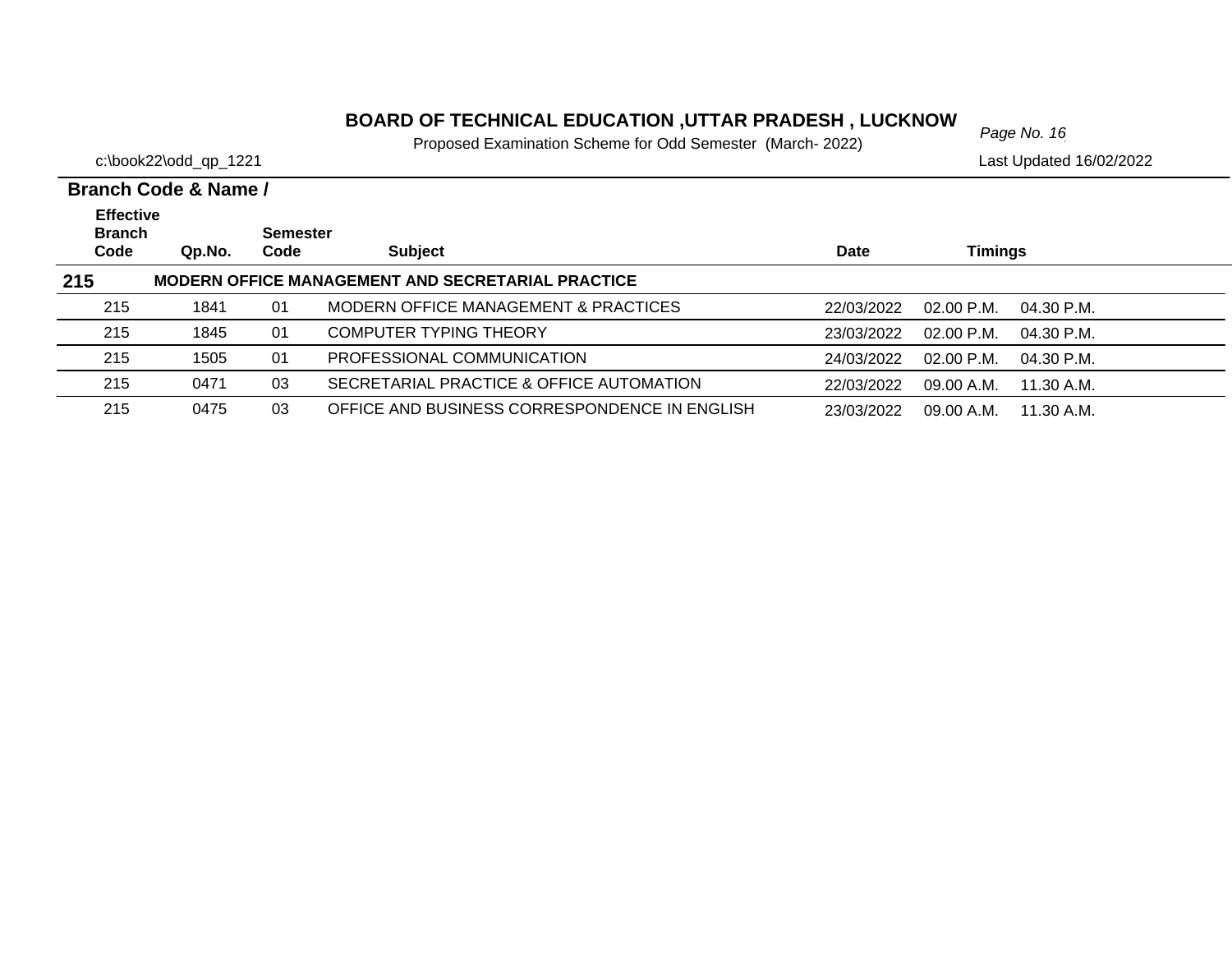# *Page No. 17* **BOARD OF TECHNICAL EDUCATION ,UTTAR PRADESH , LUCKNOW**

Proposed Examination Scheme for Odd Semester (March- 2022)

c:\book22\odd\_qp\_1221 Last Updated 16/02/2022

| <b>Effective</b><br><b>Branch</b>     |        | <b>Semester</b> |                                                                     |             |                |            |  |  |  |  |
|---------------------------------------|--------|-----------------|---------------------------------------------------------------------|-------------|----------------|------------|--|--|--|--|
| Code                                  | Qp.No. | Code            | <b>Subject</b>                                                      | <b>Date</b> | <b>Timings</b> |            |  |  |  |  |
| 316<br><b>AGRICULTURE ENGINEERING</b> |        |                 |                                                                     |             |                |            |  |  |  |  |
| 316                                   | 2041   | 01              | <b>APPLIED MATHEMATICS - I</b>                                      | 22/03/2022  | 09.00 A.M.     | 11.30 A.M. |  |  |  |  |
| 316                                   | 2042   | 01              | <b>APPLIED PHYSICS-I</b>                                            | 23/03/2022  | 09.00 A.M.     | 11.30 A.M. |  |  |  |  |
| 316                                   | 2043   | 01              | <b>APPLIED CHEMISTRY</b>                                            | 24/03/2022  | 09.00 A.M.     | 11.30 A.M. |  |  |  |  |
| 316                                   | 2040   | 01              | <b>COMMUNICATION SKILLS-I</b>                                       | 25/03/2022  | 09.00 A.M.     | 11.30 A.M. |  |  |  |  |
| 316                                   | 1568   | 01              | AGRICULTURAL SCIENCE                                                | 28/03/2022  | 02.00 P.M.     | 04.30 P.M. |  |  |  |  |
| 316                                   | 2044   | 01              | <b>ENGINEERING DRAWING-I</b>                                        | 29/03/2022  | 02.00 P.M.     | 05.00 P.M. |  |  |  |  |
| 316                                   | 2435   | 03              | SOIL SCIENCE AND SOIL MECHANICS                                     | 22/03/2022  | 02.00 P.M.     | 04.30 P.M. |  |  |  |  |
| 316                                   | 2437   | 03              | SURVEYING AND LEVELLING                                             | 23/03/2022  | 02.00 P.M.     | 04.30 P.M. |  |  |  |  |
| 316                                   | 2101   | 03              | <b>HYDRAULICS AND HYDRAULIC MACHINES</b>                            | 29/03/2022  | 09.00 A.M.     | 11.30 A.M. |  |  |  |  |
| 316                                   | 2109   | 03              | APPLIED MATHEMATICS-III                                             | 02/04/2022  | 02.00 P.M.     | 04.30 P.M. |  |  |  |  |
| 716                                   | 0142   | 05              | MINOR IRRIGATION & TUBE WELL ENGINEERING                            | 24/03/2022  | 02.00 P.M.     | 04.30 P.M. |  |  |  |  |
| 716                                   | 0144   | 05              | POST HARVEST TECHNOLOGY & AGRO BASED INDUSTRIES                     | 25/03/2022  | 02.00 P.M.     | 04.30 P.M. |  |  |  |  |
| 716                                   | 0145   | 05              | <b>ESTIMATING &amp; COSTING</b>                                     | 26/03/2022  | 09.00 A.M.     | 01.00 P.M. |  |  |  |  |
| 716                                   | 1918   | 05              | AGRICULTURAL, INDUSTRIAL FINANCE & RURAL<br><b>ENTREPRENEURSHIP</b> | 28/03/2022  | 09.00 A.M.     | 11.30 A.M. |  |  |  |  |
| 716                                   | 1935   | 05              | GREEN HOUSE TECHNOLOGY, HYDROPONICS & AQUAPONICS<br><b>ENGG</b>     | 30/03/2022  | 09.00 A.M.     | 11.30 A.M. |  |  |  |  |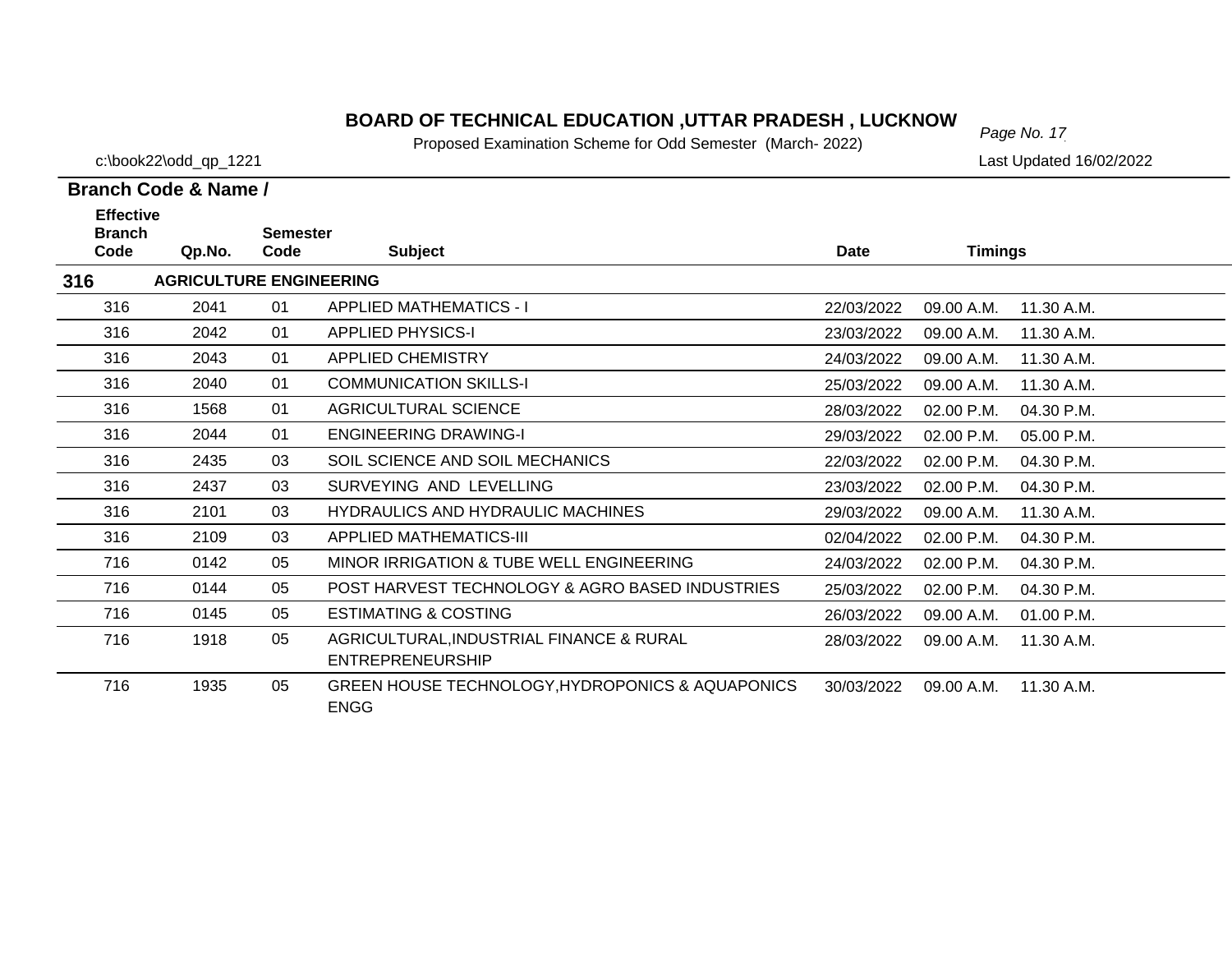# *Page No. 18* **BOARD OF TECHNICAL EDUCATION ,UTTAR PRADESH , LUCKNOW**

Proposed Examination Scheme for Odd Semester (March- 2022)

c:\book22\odd\_qp\_1221 Last Updated 16/02/2022

| <b>Effective</b><br><b>Branch</b> |        | <b>Semester</b> |                                                |             |            |            |
|-----------------------------------|--------|-----------------|------------------------------------------------|-------------|------------|------------|
| Code                              | Qp.No. | Code            | <b>Subject</b>                                 | <b>Date</b> | Timings    |            |
| 317                               |        |                 | DIPLOMA IN AIRCRAFT MAINTENANCE ENGINEERING    |             |            |            |
| 317                               | 1619   | 01              | <b>GENERAL ENGINEERING AND GROUND SUPPORTS</b> | 22/03/2022  | 09.00 A.M. | 11.30 A.M. |
| 317                               | 1620   | 01              | <b>ENGINEERING DRAWING</b>                     | 23/03/2022  | 09.00 A.M. | 01.00 P.M. |
| 317                               | 1622   | 01              | AIR LAW C.A.R. & HUMAN FACTORS & LIMITATION-I  | 24/03/2022  | 09.00 A.M. | 11.30 A.M. |
| 317                               | 1623   | 01              | <b>WORKSHOP PRACTICE</b>                       | 25/03/2022  | 09.00 A.M. | 11.30 A.M. |
| 317                               | 1940   | 01              | <b>MATHEMATICS-I</b>                           | 26/03/2022  | 09.00 A.M. | 11.30 A.M. |
| 317                               | 1949   | 01              | <b>PHYSICS-I</b>                               | 28/03/2022  | 09.00 A.M. | 11.30 A.M. |
| 317                               | 1062   | 03              | <b>GENERAL AIRFRAME</b>                        | 22/03/2022  | 02.00 P.M. | 04.30 P.M. |
| 317                               | 1065   | 03              | AIR CRAFT SYSTEMS                              | 23/03/2022  | 02.00 P.M. | 04.30 P.M. |
| 317                               | 1067   | 03              | AIR CRAFT ELECTRICITY                          | 24/03/2022  | 02.00 P.M. | 04.30 P.M. |
| 317                               | 1068   | 03              | <b>PROPELLORS</b>                              | 25/03/2022  | 02.00 P.M. | 04.30 P.M. |
| 317                               | 0201   | 05              | AIR CRAFT RECIPROCATING ENGINES & ACCESSORIES  | 23/03/2022  | 02.00 P.M. | 04.30 P.M. |
| 317                               | 0203   | 05              | <b>AVIONICS</b>                                | 24/03/2022  | 02.00 P.M. | 04.30 P.M. |
| 317                               | 0204   | 05              | AIR FRAME (BONANZA A-36/A-35)                  | 25/03/2022  | 02.00 P.M. | 04.30 P.M. |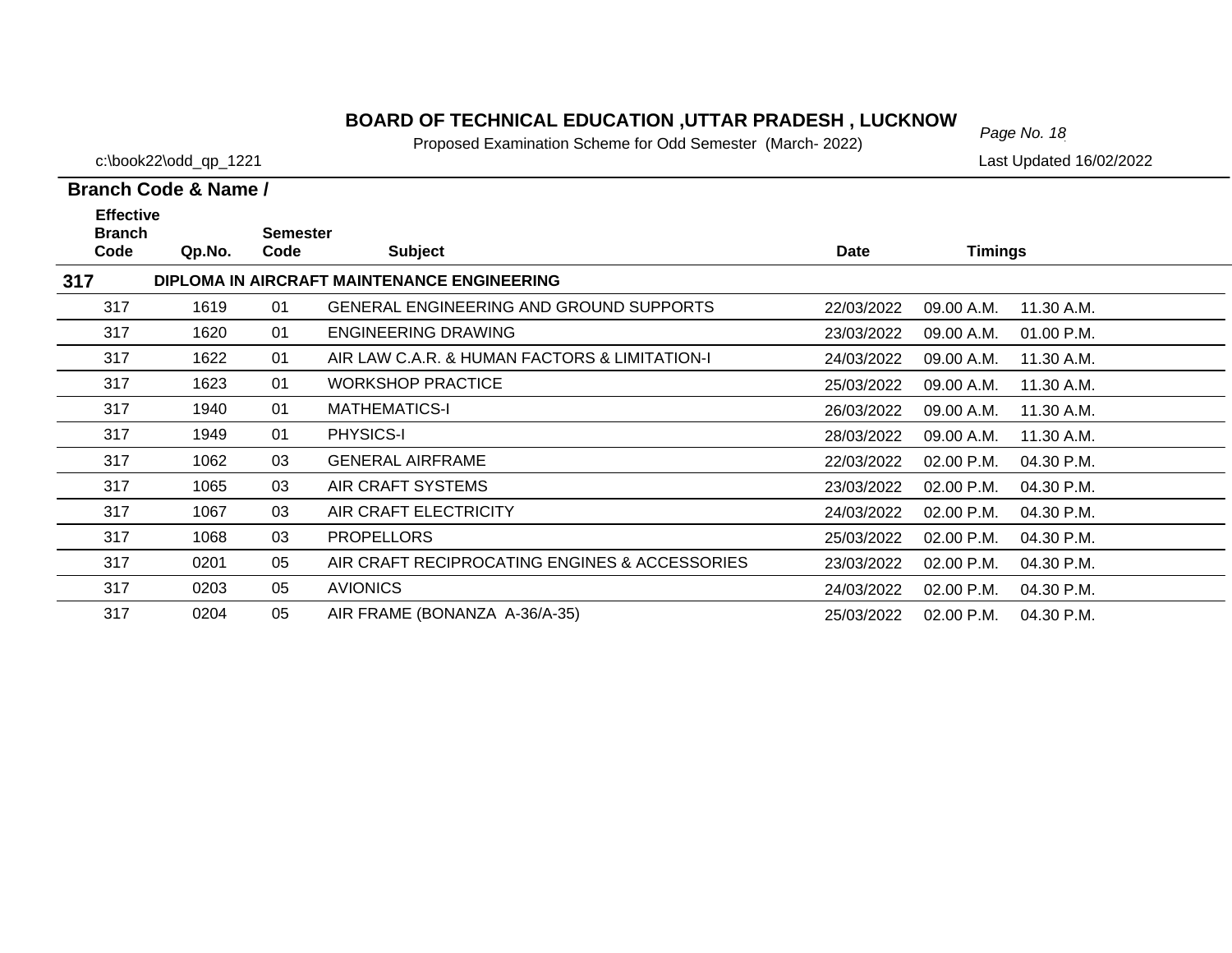# *Page No. 19* **BOARD OF TECHNICAL EDUCATION ,UTTAR PRADESH , LUCKNOW**

Proposed Examination Scheme for Odd Semester (March- 2022)

c:\book22\odd\_qp\_1221 Last Updated 16/02/2022

| <b>Effective</b><br><b>Branch</b><br>Code | Qp.No. | <b>Semester</b><br>Code | <b>Subject</b>                                                 | <b>Date</b> | <b>Timings</b> |            |
|-------------------------------------------|--------|-------------------------|----------------------------------------------------------------|-------------|----------------|------------|
| 318                                       |        |                         | <b>ARCHITECTURAL ASSISTANTSHIP</b>                             |             |                |            |
| 318                                       | 2041   | 01                      | <b>APPLIED MATHEMATICS - I</b>                                 | 22/03/2022  | 09.00 A.M.     | 11.30 A.M. |
| 318                                       | 2042   | 01                      | <b>APPLIED PHYSICS-I</b>                                       | 23/03/2022  | 09.00 A.M.     | 11.30 A.M. |
| 318                                       | 2043   | 01                      | <b>APPLIED CHEMISTRY</b>                                       | 24/03/2022  | 09.00 A.M.     | 11.30 A.M. |
| 318                                       | 2040   | 01                      | <b>COMMUNICATION SKILLS-I</b>                                  | 25/03/2022  | 09.00 A.M.     | 11.30 A.M. |
| 318                                       | 1652   | 01                      | <b>GRAPHICS PRESENTATION &amp; ART</b>                         | 26/03/2022  | 09.00 A.M.     | 01.00 P.M. |
| 318                                       | 2370   | 03                      | BUILDING SCIENCE (CLIMATOLOGY P.H.E. & ELECTRICAL<br>SERVICES) | 22/03/2022  | 02.00 P.M.     | 04.30 P.M. |
| 318                                       | 2376   | 03                      | <b>CONSTRUCTION AND MATERIAL-II</b>                            | 23/03/2022  | 02.00 P.M.     | 04.30 P.M. |
| 318                                       | 2403   | 03                      | <b>HISTORY OF ARCHITECTURE-A</b>                               | 24/03/2022  | 02.00 P.M.     | 04.30 P.M. |
| 318                                       | 2445   | 03                      | <b>SURVEYING</b>                                               | 25/03/2022  | 02.00 P.M.     | 04.30 P.M. |
| 318                                       | 2367   | 03                      | ARCHITECTURAL DESIGN-B                                         | 31/03/2022  | 02.00 P.M.     | 06.00 P.M  |
| 318                                       | 2367   | 03                      | <b>ARCHITECTURAL DESIGN-B</b>                                  | 01/04/2022  | 02.00 P.M.     | 06.00 P.M  |
| 718                                       | 0008   | 05                      | ENVIRONMENTAL POLLUTION & CONTROL                              | 26/03/2022  | 02.00 P.M.     | 04.30 P.M. |
| 718                                       | 0264   | 05                      | ARCHITECTURAL DESIGN-'C'                                       | 28/03/2022  | 09.00 A.M.     | 03.00 P.M  |
| 718                                       | 0264   | 05                      | ARCHITECTURAL DESIGN-'C'                                       | 29/03/2022  | 09.00 A.M.     | 03.00 P.M  |
| 718                                       | 0263   | 05                      | STRUCTURE'B'                                                   | 31/03/2022  | 09.00 A.M.     | 11.30 A.M. |
| 718                                       | 0265   | 05                      | EARTHQUAKE ENGINEERING CONCEPT                                 | 01/04/2022  | 09.00 A.M.     | 11.30 A.M. |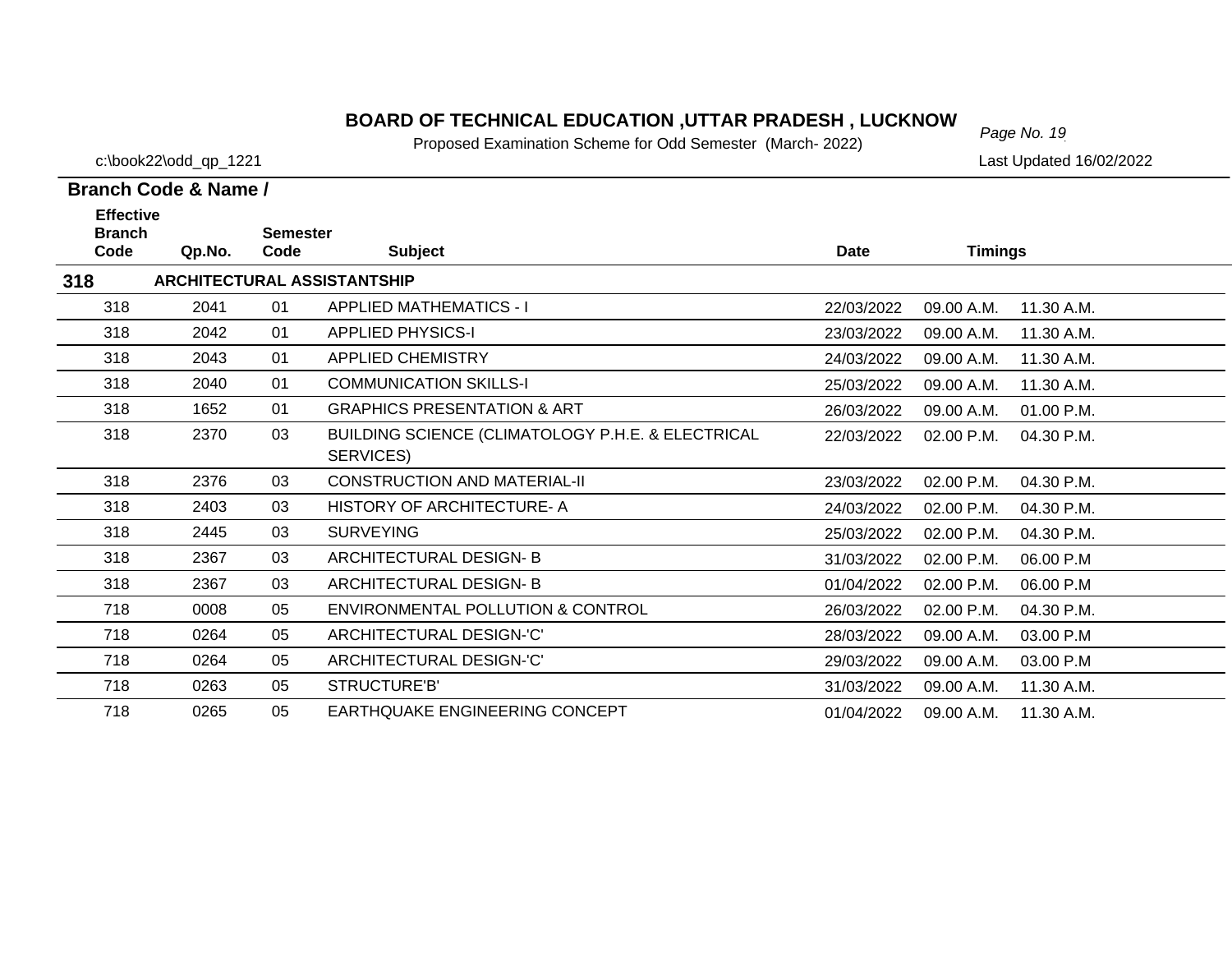# *Page No. 20* **BOARD OF TECHNICAL EDUCATION ,UTTAR PRADESH , LUCKNOW**

Proposed Examination Scheme for Odd Semester (March- 2022)

c:\book22\odd\_qp\_1221 Last Updated 16/02/2022

| <b>Effective</b><br><b>Branch</b> |        | <b>Semester</b> |                                          |             |                          |            |
|-----------------------------------|--------|-----------------|------------------------------------------|-------------|--------------------------|------------|
| Code                              | Qp.No. | Code            | <b>Subject</b>                           | <b>Date</b> | <b>Timings</b>           |            |
| 319                               |        |                 | <b>GLASS AND CERAMIC ENGINEERING</b>     |             |                          |            |
| 319                               | 2041   | 01              | <b>APPLIED MATHEMATICS - I</b>           | 22/03/2022  | 09.00 A.M.               | 11.30 A.M. |
| 319                               | 2042   | 01              | <b>APPLIED PHYSICS-I</b>                 | 23/03/2022  | 09.00 A.M.               | 11.30 A.M. |
| 319                               | 2043   | 01              | <b>APPLIED CHEMISTRY</b>                 | 24/03/2022  | 09.00 A.M.               | 11.30 A.M. |
| 319                               | 2040   | 01              | <b>COMMUNICATION SKILLS-I</b>            | 25/03/2022  | 09.00 A.M.               | 11.30 A.M. |
| 319                               | 2044   | 01              | <b>ENGINEERING DRAWING-I</b>             | 29/03/2022  | 02.00 P.M.               | 05.00 P.M. |
| 319                               | 2399   | 03              | <b>FUEL FURNACE &amp; PYROMETERS</b>     | 22/03/2022  | 02.00 P.M.               | 04.30 P.M. |
| 319                               | 2408   | 03              | INDUSTRIAL CALCULATION                   | 24/03/2022  | 02.00 P.M.<br>04.30 P.M. |            |
| 319                               | 2441   | 03              | <b>APPLIED CHEMISTRY-II</b>              | 26/03/2022  | 09.00 A.M.               | 11.30 A.M. |
| 319                               | 2100   | 03              | <b>ENVIRONMENTAL STUDIES</b>             | 28/03/2022  | 09.00 A.M.               | 11.30 A.M. |
| 319                               | 2442   | 03              | <b>INDUSTRIAL OPERATIONS</b>             | 29/03/2022  | 09.00 A.M.               | 11.30 A.M. |
| 319                               | 2443   | 03              | POTTERY & REFRACTORY                     | 30/03/2022  | 09.00 A.M.               | 11.30 A.M. |
| 719                               | 0155   | 05              | MODERN CERAMIC & ITS APPLICATION         | 23/03/2022  | 02.00 P.M.               | 04.30 P.M. |
| 719                               | 0153   | 05              | <b>GLASS TECHNOLOGY-I</b>                | 25/03/2022  | 02.00 P.M.               | 04.30 P.M. |
| 719                               | 1964   | 05              | INDUSTRIAL MANAGEMENT & ENTREPRENEURSHIP | 26/03/2022  | 02.00 P.M.<br>04.30 P.M. |            |
|                                   |        |                 | <b>DEVELOPMENT</b>                       |             |                          |            |
| 719                               | 0151   | 05              | POTTERY & PORCELAIN-I                    | 28/03/2022  | 02.00 P.M.               | 04.30 P.M. |
| 719                               | 0152   | 05              | REFRACTORY TECHNOLOGY                    | 30/03/2022  | 02.00 P.M.               | 04.30 P.M. |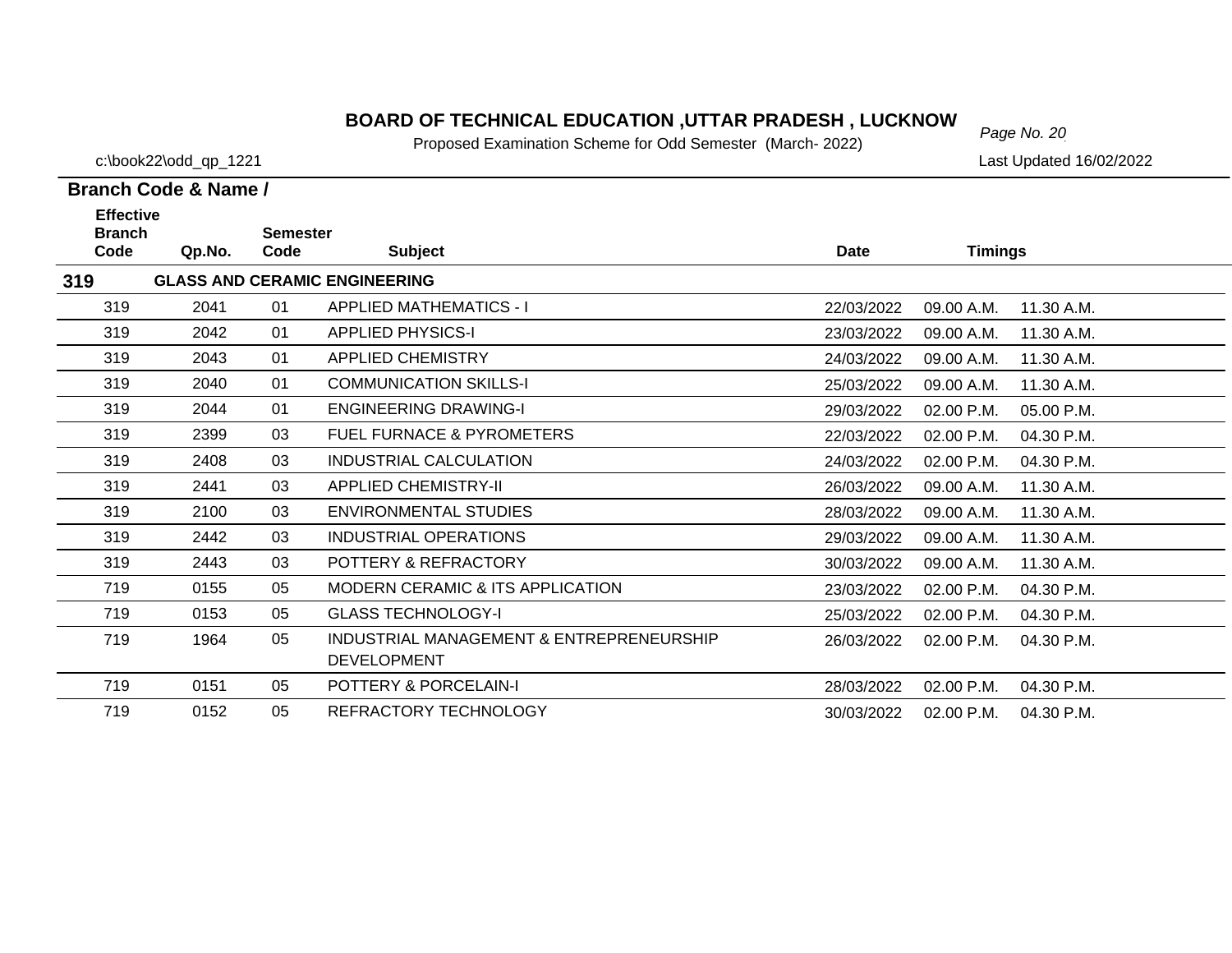#### **BOARD OF TECHNICAL EDUCATION ,UTTAR PRADESH , LUCKNOW**  $_{Page No. 21}$

Proposed Examination Scheme for Odd Semester (March- 2022)

**Branch Code & Name /**

**Branch** 

320

**320**

**Effective** 

c:\book22\odd\_qp\_1221 Last Updated 16/02/2022

11.30 A.M.

# **Code Qp.No. Semester Code Subject Date Timings CHEMICAL TECHNOLOGY (FERTILIZER)** 2041 01 APPLIED MATHEMATICS - I 22/03/2022 09.00 A.M.

| 320 | 2042 | 01 | <b>APPLIED PHYSICS-I</b>                        | 23/03/2022 | 09.00 A.M. | 11.30 A.M. |
|-----|------|----|-------------------------------------------------|------------|------------|------------|
| 320 | 2043 | 01 | APPLIED CHEMISTRY                               | 24/03/2022 | 09.00 A.M. | 11.30 A.M. |
| 320 | 2040 | 01 | <b>COMMUNICATION SKILLS-I</b>                   | 25/03/2022 | 09.00 A.M. | 11.30 A.M. |
| 320 | 2049 | 01 | <b>MEASURING INSTRUMENTS &amp; MEASUREMENTS</b> | 26/03/2022 | 09.00 A.M  | 11.30 A.M. |
| 320 | 2044 | 01 | <b>ENGINEERING DRAWING-I</b>                    | 29/03/2022 | 02.00 P.M. | 05.00 P.M. |
| 320 | 2100 | 03 | ENVIRONMENTAL STUDIES                           | 28/03/2022 | 09.00 A.M. | 11.30 A.M. |
| 320 | 2186 | 03 | <b>FLUID MECHANICS</b>                          | 29/03/2022 | 09.00 A.M. | 11.30 A.M. |
| 320 | 2190 | 03 | CHEMICAL ENGINEERING THERMODYNAMICS             | 30/03/2022 | 09.00 A.M. | 11.30 A.M. |
| 320 | 2372 | 03 | CHEMICAL TECHNOLOGY                             | 31/03/2022 | 09.00 A.M. | 11.30 A.M. |
| 320 | 2124 | 03 | MATERIAL AND ENERGY BALANCE                     | 01/04/2022 | 02.00 P.M. | 04.30 P.M. |
| 320 | 2109 | 03 | APPLIED MATHEMATICS-III                         | 02/04/2022 | 02.00 P.M. | 04.30 P.M. |
| 720 | 0226 | 05 | <b>FERTILIZER TECHNOLOGY-I</b>                  | 24/03/2022 | 02.00 P.M. | 04.30 P.M. |
| 720 | 0228 | 05 | POLLUTION CONTROL & INDUSTRIAL SAFETY           | 25/03/2022 | 02.00 P.M. | 04.30 P.M. |
| 720 | 1964 | 05 | INDUSTRIAL MANAGEMENT & ENTREPRENEURSHIP        | 26/03/2022 | 02.00 P.M. | 04.30 P.M. |
|     |      |    | <b>DEVELOPMENT</b>                              |            |            |            |
| 720 | 0222 | 05 | <b>MASS TRANSFER OPERATIONS</b>                 | 30/03/2022 | 02.00 P.M. | 04.30 P.M. |
| 720 | 0221 | 05 | <b>HEAT TRANSFER OPERATIONS</b>                 | 31/03/2022 | 02.00 P.M. | 04.30 P.M. |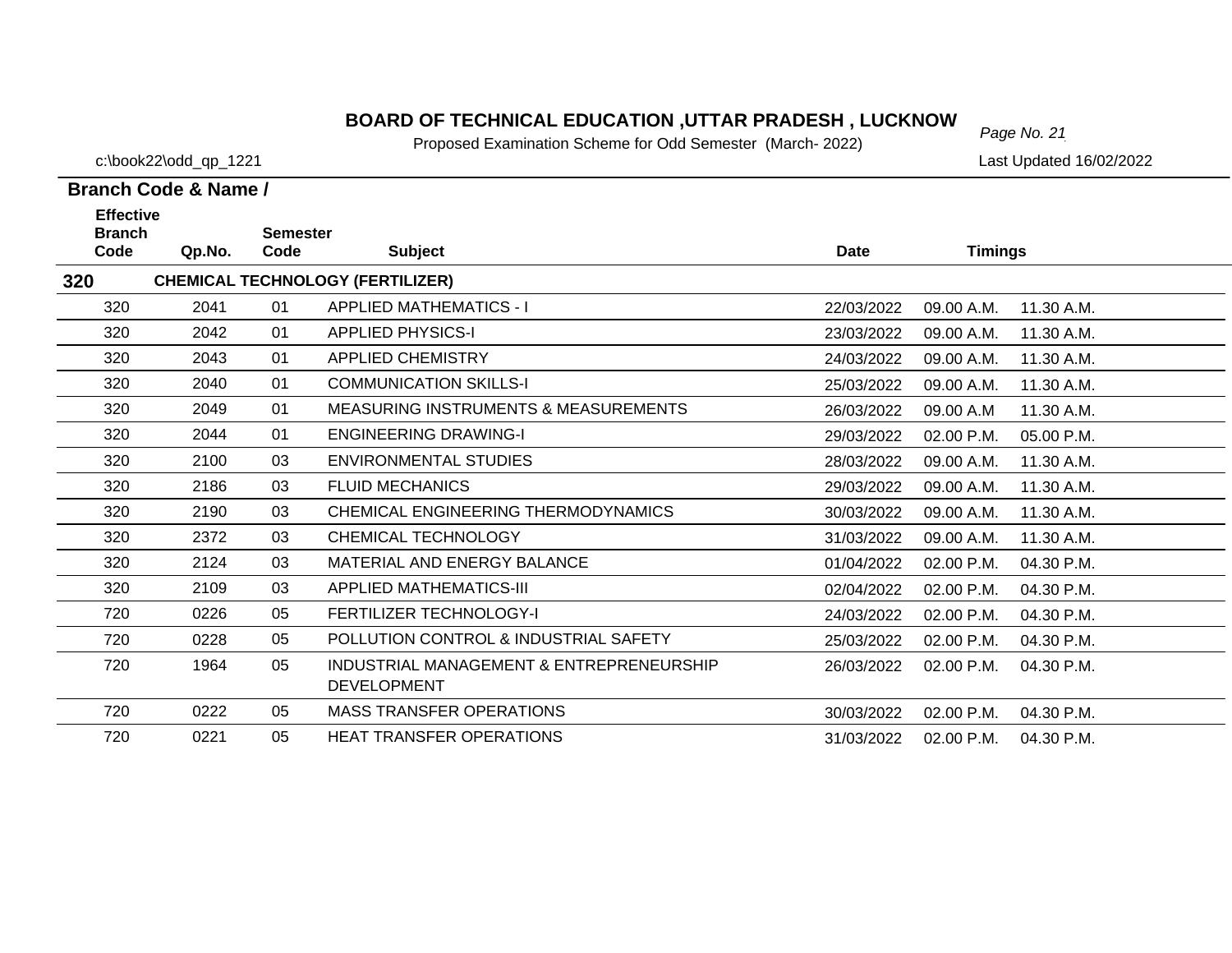# *Page No. 22* **BOARD OF TECHNICAL EDUCATION ,UTTAR PRADESH , LUCKNOW**

Proposed Examination Scheme for Odd Semester (March- 2022)

c:\book22\odd\_qp\_1221 Last Updated 16/02/2022

| <b>Effective</b><br><b>Branch</b><br>Code | Qp.No. | <b>Semester</b><br>Code | <b>Subject</b>                                                 | <b>Date</b> | <b>Timings</b> |            |
|-------------------------------------------|--------|-------------------------|----------------------------------------------------------------|-------------|----------------|------------|
| 321                                       |        |                         | <b>CHEMICAL TECHNOLOGY (RUBBER AND PLASTIC)</b>                |             |                |            |
| 321                                       | 2041   | 01                      | <b>APPLIED MATHEMATICS - I</b>                                 | 22/03/2022  | 09.00 A.M.     | 11.30 A.M. |
| 321                                       | 2042   | 01                      | <b>APPLIED PHYSICS-I</b>                                       | 23/03/2022  | 09.00 A.M.     | 11.30 A.M. |
| 321                                       | 2043   | 01                      | <b>APPLIED CHEMISTRY</b>                                       | 24/03/2022  | 09.00 A.M.     | 11.30 A.M. |
| 321                                       | 2040   | 01                      | <b>COMMUNICATION SKILLS-I</b>                                  | 25/03/2022  | 09.00 A.M.     | 11.30 A.M. |
| 321                                       | 2049   | 01                      | <b>MEASURING INSTRUMENTS &amp; MEASUREMENTS</b>                | 26/03/2022  | 09.00 A.M      | 11.30 A.M. |
| 321                                       | 2397   | 03                      | <b>FLUID MECHANICS &amp; SOLID HANDLING</b>                    | 22/03/2022  | 02.00 P.M.     | 04.30 P.M. |
| 321                                       | 2100   | 03                      | <b>ENVIRONMENTAL STUDIES</b>                                   | 28/03/2022  | 09.00 A.M.     | 11.30 A.M. |
| 321                                       | 2371   | 03                      | CHEMICAL REACTION ENGINEERING & THERMODYNAMICS                 | 29/03/2022  | 09.00 A.M.     | 11.30 A.M. |
| 321                                       | 2432   | 03                      | RENEWABLE ENERGY SOURCES                                       | 30/03/2022  | 09.00 A.M.     | 11.30 A.M. |
| 321                                       | 2124   | 03                      | MATERIAL AND ENERGY BALANCE                                    | 01/04/2022  | 02.00 P.M.     | 04.30 P.M. |
| 321                                       | 2109   | 03                      | <b>APPLIED MATHEMATICS-III</b>                                 | 02/04/2022  | 02.00 P.M.     | 04.30 P.M. |
| 721                                       | 0233   | 05                      | <b>HEAT AND MASS TRANSFER</b>                                  | 24/03/2022  | 02.00 P.M.     | 04.30 P.M. |
| 721                                       | 0228   | 05                      | POLLUTION CONTROL & INDUSTRIAL SAFETY                          | 25/03/2022  | 02.00 P.M.     | 04.30 P.M. |
| 721                                       | 1964   | 05                      | INDUSTRIAL MANAGEMENT & ENTREPRENEURSHIP<br><b>DEVELOPMENT</b> | 26/03/2022  | 02.00 P.M.     | 04.30 P.M. |
| 721                                       | 0238   | 05                      | FOAM AND ADHESIVE TECHNOLOGY (ELECTIVE)                        | 28/03/2022  | 02.00 P.M.     | 04.30 P.M. |
| 721                                       | 0239   | 05                      | PLASTIC & RUBBER FORMULATION (ELECTIVE)                        | 28/03/2022  | 02.00 P.M.     | 04.30 P.M. |
| 721                                       | 0240   | 05                      | PLASTICS IN BUILDING SERVICES (ELECTIVE)                       | 28/03/2022  | 02.00 P.M.     | 04.30 P.M. |
| 721                                       | 0234   | 05                      | PLASTIC & RUBBER PROCESSING-II                                 | 31/03/2022  | 09.00 A.M.     | 11.30 A.M. |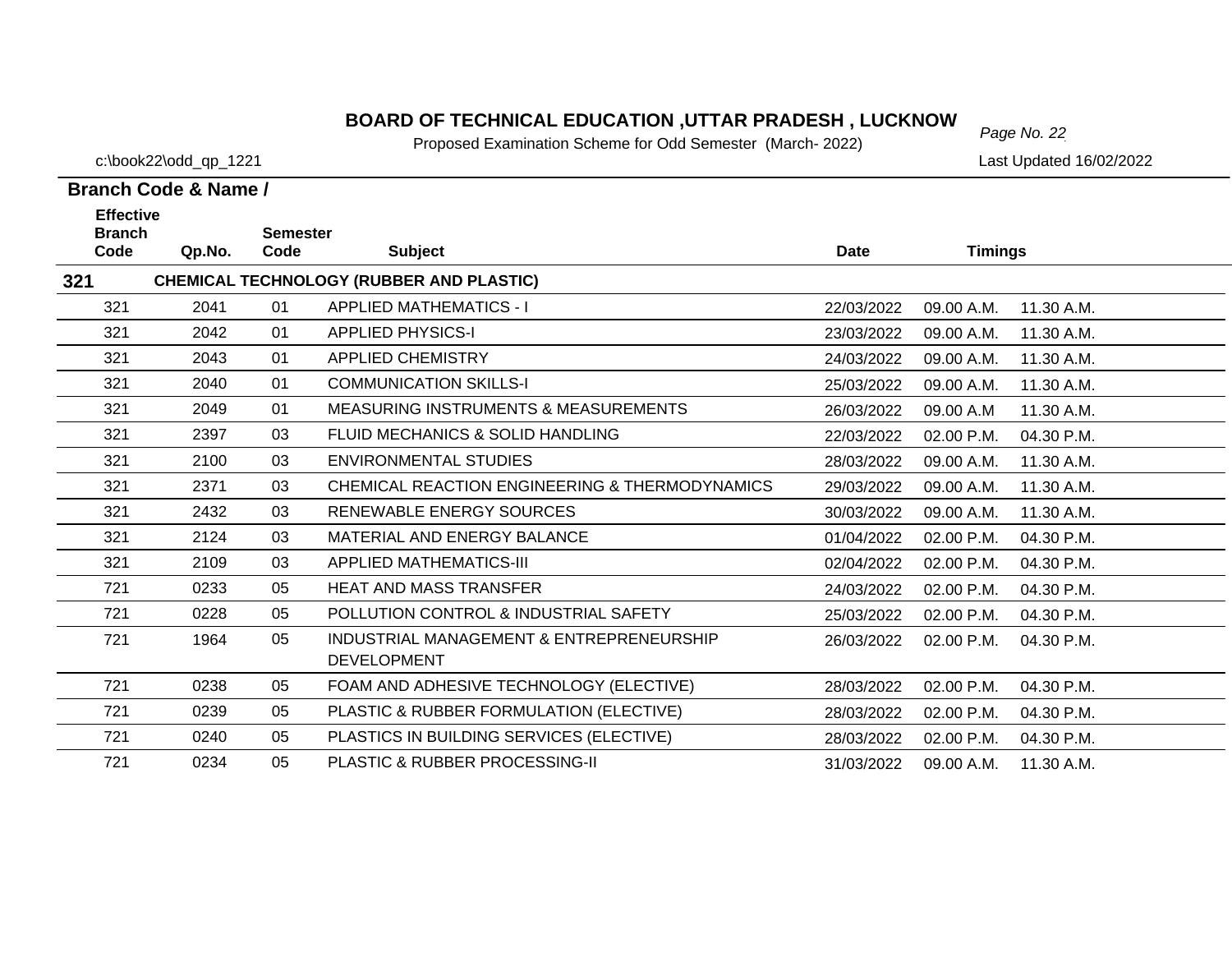# *Page No. 23* **BOARD OF TECHNICAL EDUCATION ,UTTAR PRADESH , LUCKNOW**

Proposed Examination Scheme for Odd Semester (March- 2022)

c:\book22\odd\_qp\_1221 Last Updated 16/02/2022

| <b>Effective</b>      |                          |                         |                                                |            |                |            |
|-----------------------|--------------------------|-------------------------|------------------------------------------------|------------|----------------|------------|
| <b>Branch</b><br>Code | Qp.No.                   | <b>Semester</b><br>Code | <b>Subject</b>                                 | Date       | <b>Timings</b> |            |
| 322                   | <b>CIVIL ENGINEERING</b> |                         |                                                |            |                |            |
| 322                   | 2041                     | 01                      | <b>APPLIED MATHEMATICS - I</b>                 | 22/03/2022 | 09.00 A.M.     | 11.30 A.M. |
| 322                   | 2042                     | 01                      | <b>APPLIED PHYSICS-I</b>                       | 23/03/2022 | 09.00 A.M.     | 11.30 A.M. |
| 322                   | 2043                     | 01                      | <b>APPLIED CHEMISTRY</b>                       | 24/03/2022 | 09.00 A.M.     | 11.30 A.M. |
| 322                   | 2040                     | 01                      | <b>COMMUNICATION SKILLS-I</b>                  | 25/03/2022 | 09.00 A.M.     | 11.30 A.M. |
| 322                   | 2045                     | 01                      | <b>CONSTRUCTION MATERIALS</b>                  | 28/03/2022 | 02.00 P.M.     | 04.30 P.M. |
| 322                   | 2044                     | 01                      | <b>ENGINEERING DRAWING-I</b>                   | 29/03/2022 | 02.00 P.M.     | 05.00 P.M. |
| 322                   | 2099                     | 03                      | <b>BUILDING DRAWINGS</b>                       | 26/03/2022 | 09.00 A.M.     | 12.00 NOON |
| 322                   | 2100                     | 03                      | <b>ENVIRONMENTAL STUDIES</b>                   | 28/03/2022 | 09.00 A.M.     | 11.30 A.M. |
| 322                   | 2101                     | 03                      | <b>HYDRAULICS AND HYDRAULIC MACHINES</b>       | 29/03/2022 | 09.00 A.M.     | 11.30 A.M. |
| 322                   | 2102                     | 03                      | <b>STRUCTURAL MECHANICS</b>                    | 30/03/2022 | 09.00 A.M.     | 11.30 A.M. |
| 322                   | 2098                     | 03                      | <b>BUILDING CONSTRUCTION</b>                   | 31/03/2022 | 09.00 A.M.     | 11.30 A.M. |
| 322                   | 2177                     | 03                      | <b>CONCRETE TECHNOLOGY</b>                     | 01/04/2022 | 02.00 P.M.     | 04.30 P.M. |
| 322                   | 2301                     | 05                      | RAILWAYS BRIDGES AND TUNNELS                   | 22/03/2022 | 02.00 P.M.     | 04.30 P.M. |
| 322                   | 2309                     | 05                      | SOIL MECHANICS AND FOUNDATION ENGINEERING      | 23/03/2022 | 02.00 P.M.     | 04.30 P.M. |
| 322                   | 2317                     | 05                      | WASTE WATER AND IRRIGATION ENGINEERING DRAWING | 24/03/2022 | 02.00 P.M.     | 05.00 P.M. |
| 322                   | 2318                     | 05                      | WATER AND WASTE WATER ENGINEERING              | 25/03/2022 | 02.00 P.M.     | 04.30 P.M. |
| 322                   | 2326                     | 05                      | SURVEYING-II                                   | 26/03/2022 | 02.00 P.M.     | 04.30 P.M. |
| 322                   | 2327                     | 05                      | <b>EARTHQUAKE ENGINEERING</b>                  | 31/03/2022 | 02.00 P.M.     | 04.30 P.M. |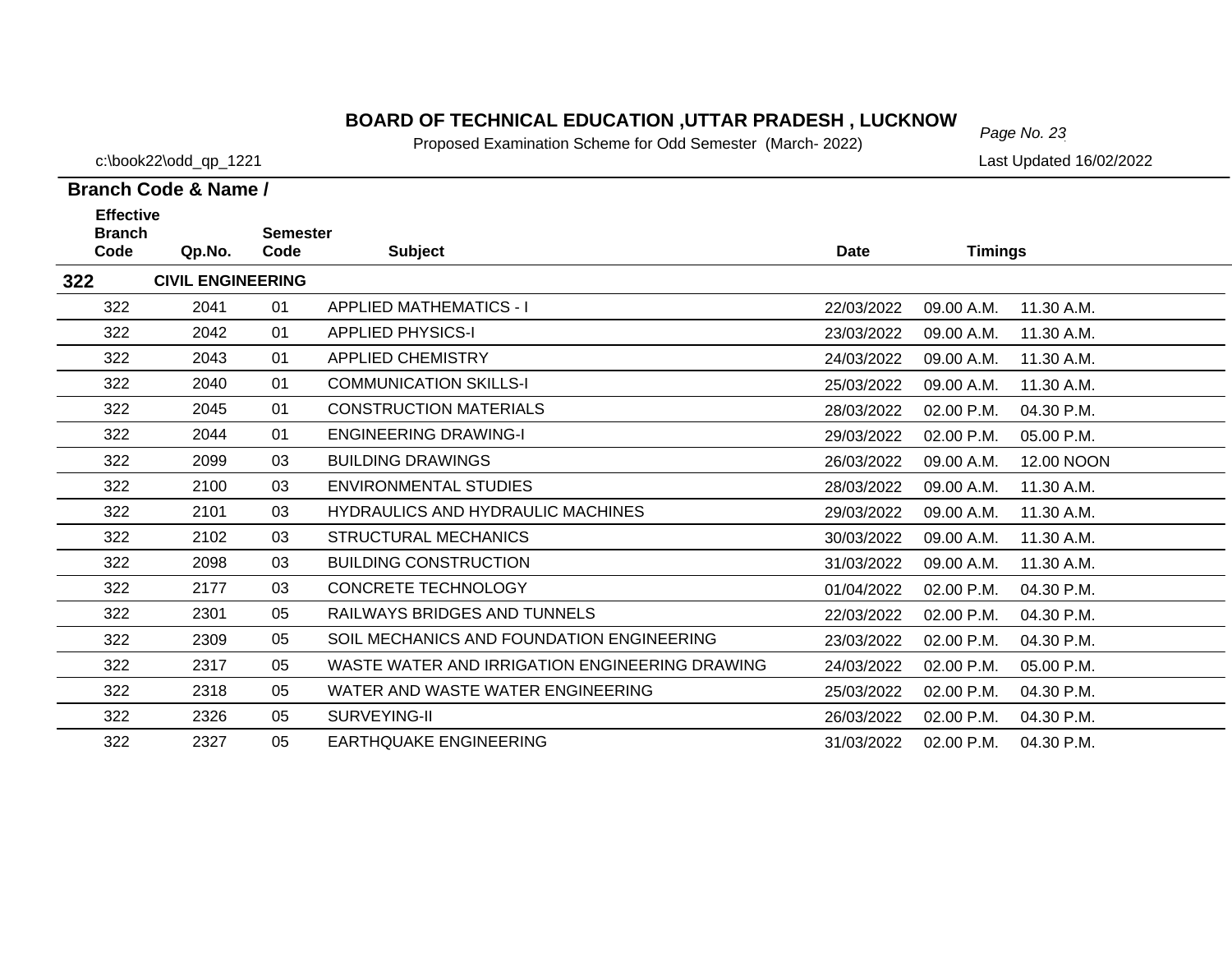# *Page No. 24* **BOARD OF TECHNICAL EDUCATION ,UTTAR PRADESH , LUCKNOW**

Proposed Examination Scheme for Odd Semester (March- 2022)

c:\book22\odd\_qp\_1221 Last Updated 16/02/2022

| <b>Effective</b><br><b>Semester</b> |        |      |                                                       |             |                |            |
|-------------------------------------|--------|------|-------------------------------------------------------|-------------|----------------|------------|
| <b>Branch</b><br>Code               | Qp.No. | Code | <b>Subject</b>                                        | <b>Date</b> | <b>Timings</b> |            |
| 323                                 |        |      | CIVIL ENGINEERING (ENVIRONMENTAL POLLUTION & CONTROL) |             |                |            |
| 323                                 | 2041   | 01   | <b>APPLIED MATHEMATICS - I</b>                        | 22/03/2022  | 09.00 A.M.     | 11.30 A.M. |
| 323                                 | 2042   | 01   | <b>APPLIED PHYSICS-I</b>                              | 23/03/2022  | 09.00 A.M.     | 11.30 A.M. |
| 323                                 | 2043   | 01   | <b>APPLIED CHEMISTRY</b>                              | 24/03/2022  | 09.00 A.M.     | 11.30 A.M. |
| 323                                 | 2040   | 01   | <b>COMMUNICATION SKILLS-I</b>                         | 25/03/2022  | 09.00 A.M.     | 11.30 A.M. |
| 323                                 | 2045   | 01   | <b>CONSTRUCTION MATERIALS</b>                         | 28/03/2022  | 02.00 P.M.     | 04.30 P.M. |
| 323                                 | 2044   | 01   | <b>ENGINEERING DRAWING-I</b>                          | 29/03/2022  | 02.00 P.M.     | 05.00 P.M. |
| 323                                 | 2099   | 03   | <b>BUILDING DRAWINGS</b>                              | 26/03/2022  | 09.00 A.M.     | 12.00 NOON |
| 323                                 | 2100   | 03   | <b>ENVIRONMENTAL STUDIES</b>                          | 28/03/2022  | 09.00 A.M.     | 11.30 A.M. |
| 323                                 | 2101   | 03   | <b>HYDRAULICS AND HYDRAULIC MACHINES</b>              | 29/03/2022  | 09.00 A.M.     | 11.30 A.M. |
| 323                                 | 2102   | 03   | <b>STRUCTURAL MECHANICS</b>                           | 30/03/2022  | 09.00 A.M.     | 11.30 A.M. |
| 323                                 | 2098   | 03   | <b>BUILDING CONSTRUCTION</b>                          | 31/03/2022  | 09.00 A.M.     | 11.30 A.M. |
| 323                                 | 2177   | 03   | <b>CONCRETE TECHNOLOGY</b>                            | 01/04/2022  | 02.00 P.M.     | 04.30 P.M. |
| 323                                 | 2301   | 05   | <b>RAILWAYS BRIDGES AND TUNNELS</b>                   | 22/03/2022  | 02.00 P.M.     | 04.30 P.M. |
| 323                                 | 2309   | 05   | SOIL MECHANICS AND FOUNDATION ENGINEERING             | 23/03/2022  | 02.00 P.M.     | 04.30 P.M. |
| 323                                 | 2317   | 05   | WASTE WATER AND IRRIGATION ENGINEERING DRAWING        | 24/03/2022  | 02.00 P.M.     | 05.00 P.M. |
| 323                                 | 2318   | 05   | WATER AND WASTE WATER ENGINEERING                     | 25/03/2022  | 02.00 P.M.     | 04.30 P.M. |
| 323                                 | 2326   | 05   | SURVEYING-II                                          | 26/03/2022  | 02.00 P.M.     | 04.30 P.M. |
| 323                                 | 2327   | 05   | <b>EARTHQUAKE ENGINEERING</b>                         | 31/03/2022  | 02.00 P.M.     | 04.30 P.M. |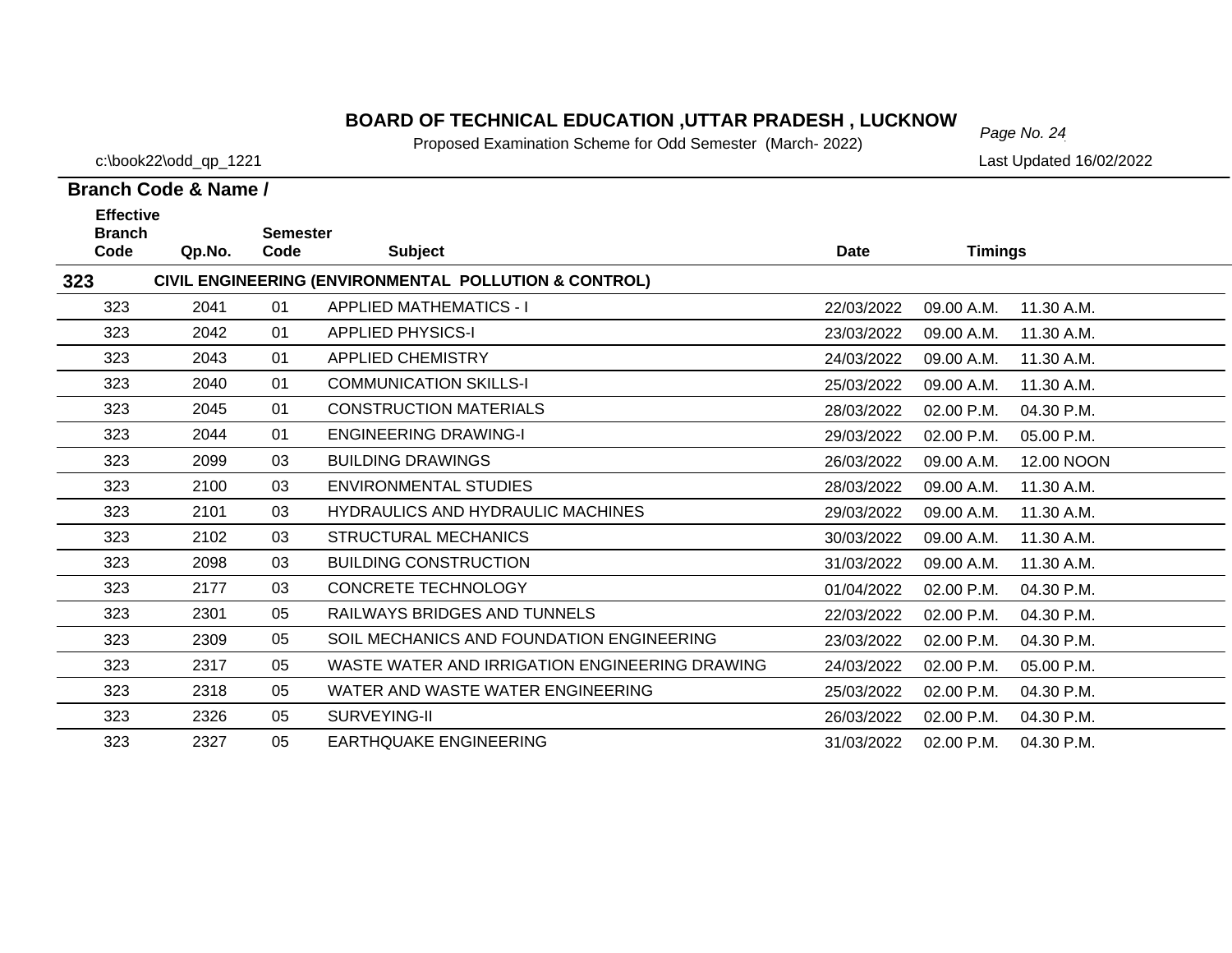#### **BOARD OF TECHNICAL EDUCATION ,UTTAR PRADESH , LUCKNOW** Page No. 25

Proposed Examination Scheme for Odd Semester (March- 2022)

c:\book22\odd\_qp\_1221 Last Updated 16/02/2022

#### **Branch Code Qp.No. SemesterCode Subject Date Timings Branch Code & Name /Effective 326 FASHION DESIGNING & GARMENT TECHNOLOGY** 326 1657 01 COMPUTER PRINCIPLES & APPLICATION25/03/2022 09.00 A.M. 11.30 A.M. 326 1659 01 FASHION DESIGN CONCEPT26/03/2022 09.00 A.M. 11.30 A.M. 326 1905 01 FOUNDATIONAL COMMUNICATION28/03/2022 09.00 A.M. 11.30 A.M. 326 1151 03 DESIGN IDEAS22/03/2022 09.00 A.M. 11.30 A.M. 326 1153 03 FABRIC SELECTION AND IDENTIFICATION23/03/2022 09.00 A.M. 11.30 A.M. 326 1155 03 LEATHER SCIENCE24/03/2022 09.00 A.M. 11.30 A.M. 3260283 05 CAD FOR COSTUME-II 22/03/2022 02.00 P.M. 04.30 P.M. 326 0284 05 GRADING 23/03/2022 02.00 P.M. 04.30 P.M.3260286 05 LEATHER GARMENT CONSTRUCTION 24/03/2022 02.00 P.M. 04.30 P.M.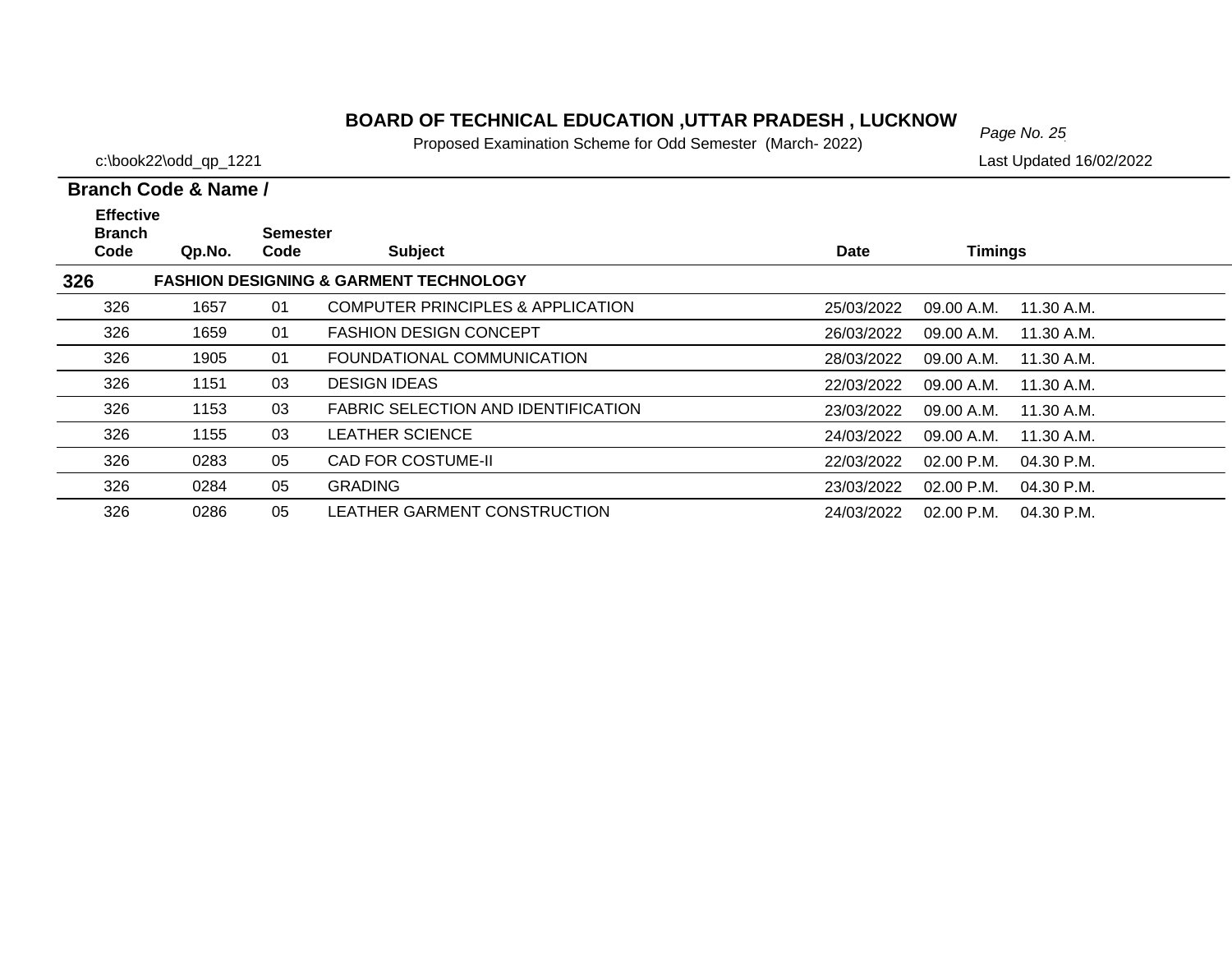# *Page No. 26* **BOARD OF TECHNICAL EDUCATION ,UTTAR PRADESH , LUCKNOW**

Proposed Examination Scheme for Odd Semester (March- 2022)

c:\book22\odd\_qp\_1221 Last Updated 16/02/2022

| <b>Effective</b><br><b>Branch</b> |                          | <b>Semester</b> |                                                                |            |                |            |
|-----------------------------------|--------------------------|-----------------|----------------------------------------------------------------|------------|----------------|------------|
| Code                              | Qp.No.                   | Code            | <b>Subject</b>                                                 | Date       | <b>Timings</b> |            |
| 327                               | <b>DAIRY ENGINEERING</b> |                 |                                                                |            |                |            |
| 327                               | 1903                     | 01              | <b>APPLIED PHYSICS-I</b>                                       | 23/03/2022 | 09.00 A.M.     | 11.30 A.M. |
| 327                               | 1901                     | 01              | APPLIED MATHEMATICS-I(A)                                       | 26/03/2022 | 09.00 A.M.     | 11.30 A.M. |
| 327                               | 1905                     | 01              | FOUNDATIONAL COMMUNICATION                                     | 28/03/2022 | 09.00 A.M.     | 11.30 A.M. |
| 327                               | 1527                     | 01              | APPLIED MECHANICS AND MACHINES COMPONENTS                      | 29/03/2022 | 09.00 A.M.     | 11.30 A.M. |
| 327                               | 1506                     | 01              | <b>ENGINEERING DRAWING</b>                                     | 30/03/2022 | 09.00 A.M.     | 12.00 NOON |
| 327                               | 1528                     | 01              | INTRODUCTION TO DAIRY ENGINEERING & TECHNOLOGY                 | 31/03/2022 | 09.00 A.M.     | 11.30 A.M. |
| 327                               | 0845                     | 03              | ELECTRICAL TECHNOLOGY & ELECTRONICS                            | 22/03/2022 | 09.00 A.M.     | 11.30 A.M. |
| 327                               | 0851                     | 03              | STEAM ENGINEERING AND HEAT ENGINES                             | 24/03/2022 | 09.00 A.M.     | 11.30 A.M. |
| 327                               | 0852                     | 03              | <b>DAIRY ENGINEERING-I</b>                                     | 25/03/2022 | 09.00 A.M.     | 11.30 A.M. |
| 327                               | 0853                     | 03              | DAIRY TECHNOLOGY-I                                             | 28/03/2022 | 02.00 P.M.     | 04.30 P.M. |
| 327                               | 0854                     | 03              | <b>DAIRY CHEMISTRY</b>                                         | 29/03/2022 | 02.00 P.M.     | 04.30 P.M. |
| 327                               | 0091                     | 05              | <b>DAIRY ENGINEERING-II</b>                                    | 22/03/2022 | 02.00 P.M.     | 04.30 P.M. |
| 327                               | 0093                     | 05              | DAIRY TECHNOLOGY II                                            | 23/03/2022 | 02.00 P.M.     | 04.30 P.M. |
| 327                               | 0094                     | 05              | REFRIGERATION-II                                               | 24/03/2022 | 02.00 P.M.     | 04.30 P.M. |
| 327                               | 0095                     | 05              | INSTRUMENTATION PROCESS & CONTROL                              | 25/03/2022 | 02.00 P.M.     | 04.30 P.M. |
| 327                               | 1964                     | 05              | INDUSTRIAL MANAGEMENT & ENTREPRENEURSHIP<br><b>DEVELOPMENT</b> | 26/03/2022 | 02.00 P.M.     | 04.30 P.M. |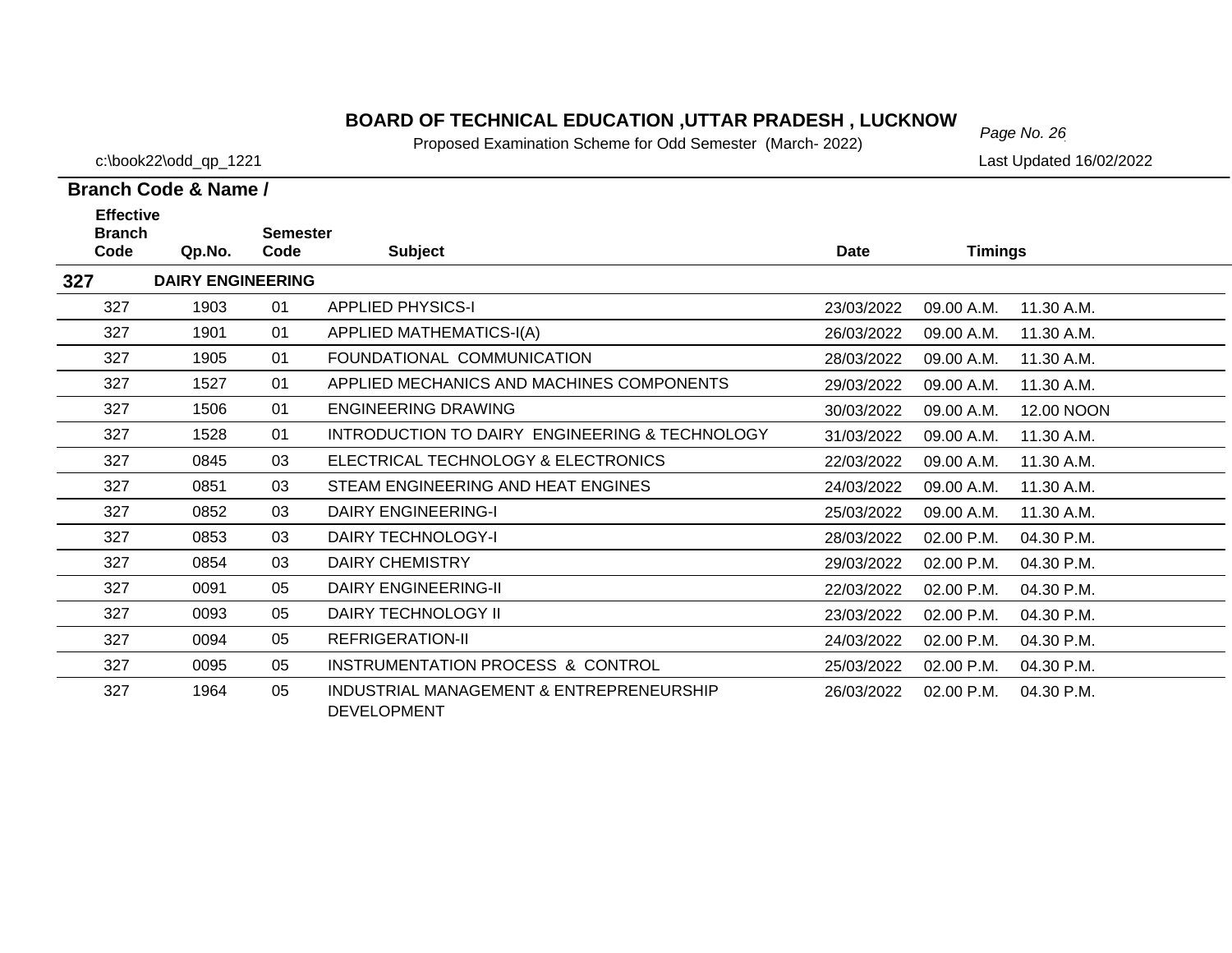# *Page No. 27* **BOARD OF TECHNICAL EDUCATION ,UTTAR PRADESH , LUCKNOW**

Proposed Examination Scheme for Odd Semester (March- 2022)

c:\book22\odd\_qp\_1221 Last Updated 16/02/2022

| <b>Effective</b><br><b>Branch</b><br>Code | Qp.No.                        | <b>Semester</b><br>Code | <b>Subject</b>                                                 | <b>Date</b> | <b>Timings</b> |            |
|-------------------------------------------|-------------------------------|-------------------------|----------------------------------------------------------------|-------------|----------------|------------|
| 328                                       | <b>ELECTRICAL ENGINEERING</b> |                         |                                                                |             |                |            |
| 328                                       | 2041                          | 01                      | <b>APPLIED MATHEMATICS - I</b>                                 | 22/03/2022  | 09.00 A.M.     | 11.30 A.M. |
| 328                                       | 2042                          | 01                      | <b>APPLIED PHYSICS-I</b>                                       | 23/03/2022  | 09.00 A.M.     | 11.30 A.M. |
| 328                                       | 2043                          | 01                      | <b>APPLIED CHEMISTRY</b>                                       | 24/03/2022  | 09.00 A.M.     | 11.30 A.M. |
| 328                                       | 2040                          | 01                      | <b>COMMUNICATION SKILLS-I</b>                                  | 25/03/2022  | 09.00 A.M.     | 11.30 A.M. |
| 328                                       | 2044                          | 01                      | <b>ENGINEERING DRAWING-I</b>                                   | 29/03/2022  | 02.00 P.M.     | 05.00 P.M. |
| 328                                       | 2100                          | 03                      | <b>ENVIRONMENTAL STUDIES</b>                                   | 28/03/2022  | 09.00 A.M.     | 11.30 A.M. |
| 328                                       | 2110                          | 03                      | <b>DIGITAL ELECTRONICS</b>                                     | 29/03/2022  | 09.00 A.M.     | 11.30 A.M. |
| 328                                       | 2111                          | 03                      | ELECTRICAL AND ELECTRONICS ENGINEERING MATERIALS               | 30/03/2022  | 09.00 A.M.     | 11.30 A.M. |
| 328                                       | 2176                          | 03                      | ELECTRICAL INSTRUMENTS AND MEASUREMENT                         | 31/03/2022  | 09.00 A.M.     | 11.30 A.M. |
| 328                                       | 2181                          | 03                      | <b>ELECTRICAL MACHINE-I</b>                                    | 01/04/2022  | 09.00 A.M.     | 11.30 A.M. |
| 328                                       | 2109                          | 03                      | <b>APPLIED MATHEMATICS-III</b>                                 | 02/04/2022  | 02.00 P.M.     | 04.30 P.M. |
| 328                                       | 2331                          | 05                      | CONTROL OF ELECTRICAL MACHINES (ELECTIVE)                      | 22/03/2022  | 02.00 P.M.     | 04.30 P.M. |
| 328                                       | 2332                          | 05                      | ELECTRIC TRACTION (ELECTIVE)                                   | 22/03/2022  | 02.00 P.M.     | 04.30 P.M. |
| 328                                       | 2333                          | 05                      | RENEWABLE SOURCES OF ENERGY (ELECTIVE)                         | 22/03/2022  | 02.00 P.M.     | 04.30 P.M. |
| 328                                       | 2334                          | 05                      | <b>ENERGY MANAGEMENT (ELECTIVE)</b>                            | 22/03/2022  | 02.00 P.M.     | 04.30 P.M. |
| 328                                       | 2292                          | 05                      | PLC, MICROCONTROLLER AND SCADA                                 | 23/03/2022  | 02.00 P.M.     | 04.30 P.M. |
| 328                                       | 2330                          | 05                      | <b>ELECTRICAL MACHINES-II</b>                                  | 24/03/2022  | 02.00 P.M.     | 04.30 P.M. |
| 328                                       | 2338                          | 05                      | SWITCH GEAR AND PROTECTION                                     | 25/03/2022  | 02.00 P.M.     | 04.30 P.M. |
| 328                                       | 2337                          | 05                      | INDUSTRIAL MANAGEMENT & ENTREPRENEURSHIP<br><b>DEVELOPMENT</b> | 30/03/2022  | 02.00 P.M.     | 04.30 P.M. |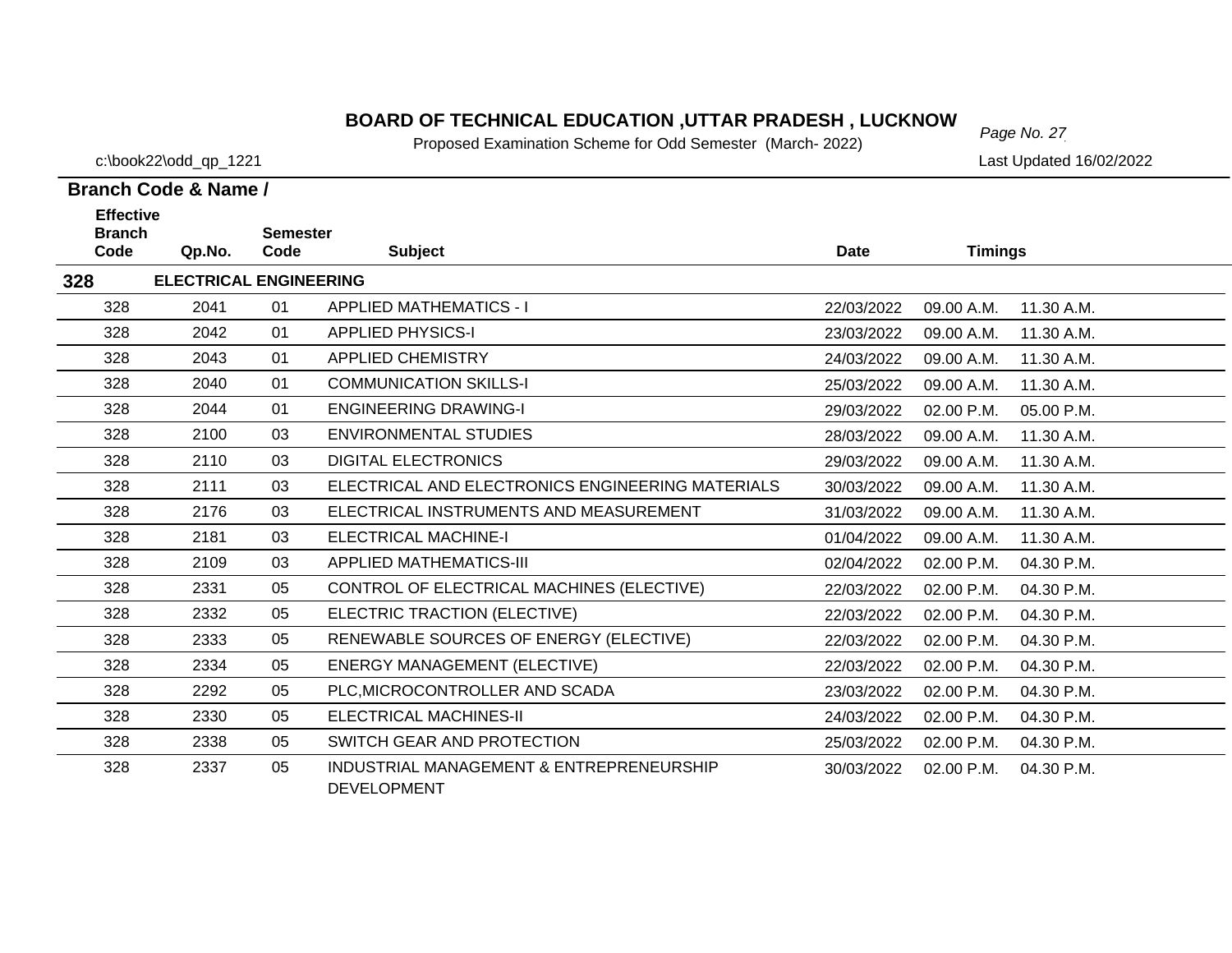# *Page No. 28* **BOARD OF TECHNICAL EDUCATION ,UTTAR PRADESH , LUCKNOW**

Proposed Examination Scheme for Odd Semester (March- 2022)

c:\book22\odd\_qp\_1221 Last Updated 16/02/2022

| <b>Effective</b>      |        |                         |                                                                |             |                |              |
|-----------------------|--------|-------------------------|----------------------------------------------------------------|-------------|----------------|--------------|
| <b>Branch</b><br>Code | Qp.No. | <b>Semester</b><br>Code | <b>Subject</b>                                                 | <b>Date</b> | <b>Timings</b> |              |
| 329                   |        |                         | ELECTRICAL ENGINEERING (INDUSTRIAL CONTROL)                    |             |                |              |
| 329                   | 2041   | 01                      | <b>APPLIED MATHEMATICS - I</b>                                 | 22/03/2022  | 09.00 A.M.     | 11.30 A.M.   |
| 329                   | 2042   | 01                      | <b>APPLIED PHYSICS-I</b>                                       | 23/03/2022  | 09.00 A.M.     | 11.30 A.M.   |
| 329                   | 2043   | 01                      | <b>APPLIED CHEMISTRY</b>                                       | 24/03/2022  | 09.00 A.M.     | 11.30 A.M.   |
| 329                   | 2040   | 01                      | <b>COMMUNICATION SKILLS-I</b>                                  | 25/03/2022  | 09.00 A.M.     | 11.30 A.M.   |
| 329                   | 2044   | 01                      | <b>ENGINEERING DRAWING-I</b>                                   | 29/03/2022  | 02.00 P.M.     | 05.00 P.M.   |
| 329                   | 2100   | 03                      | <b>ENVIRONMENTAL STUDIES</b>                                   | 28/03/2022  | 09.00 A.M.     | 11.30 A.M.   |
| 329                   | 2113   | 03                      | DIGITAL PRINCIPLES AND ELECTRONICS                             | 29/03/2022  | 09.00 A.M.     | 11.30 A.M.   |
| 329                   | 2111   | 03                      | ELECTRICAL AND ELECTRONICS ENGINEERING MATERIALS               | 30/03/2022  | 09.00 A.M.     | 11.30 A.M.   |
| 329                   | 2176   | 03                      | ELECTRICAL INSTRUMENTS AND MEASUREMENT                         | 31/03/2022  | 09.00 A.M.     | 11.30 A.M.   |
| 329                   | 2181   | 03                      | <b>ELECTRICAL MACHINE-I</b>                                    | 01/04/2022  | 09.00 A.M.     | 11.30 A.M.   |
| 329                   | 2109   | 03                      | <b>APPLIED MATHEMATICS-III</b>                                 | 02/04/2022  | 02.00 P.M.     | 04.30 P.M.   |
| 329                   | 2262   | 05                      | <b>INDUSTRIAL CONTROL</b>                                      | 22/03/2022  | 02.00 P.M.     | 04.30 P.M.   |
| 329                   | 2292   | 05                      | PLC, MICROCONTROLLER AND SCADA                                 | 23/03/2022  | 02.00 P.M.     | 04.30 P.M.   |
| 329                   | 2330   | 05                      | ELECTRICAL MACHINES-II                                         | 24/03/2022  | 02.00 P.M.     | 04.30 P.M.   |
| 329                   | 2338   | 05                      | SWITCH GEAR AND PROTECTION                                     | 25/03/2022  | 02.00 P.M.     | 04.30 P.M.   |
| 329                   | 2337   | 05                      | INDUSTRIAL MANAGEMENT & ENTREPRENEURSHIP<br><b>DEVELOPMENT</b> | 30/03/2022  | $02.00$ P.M.   | $04.30$ P.M. |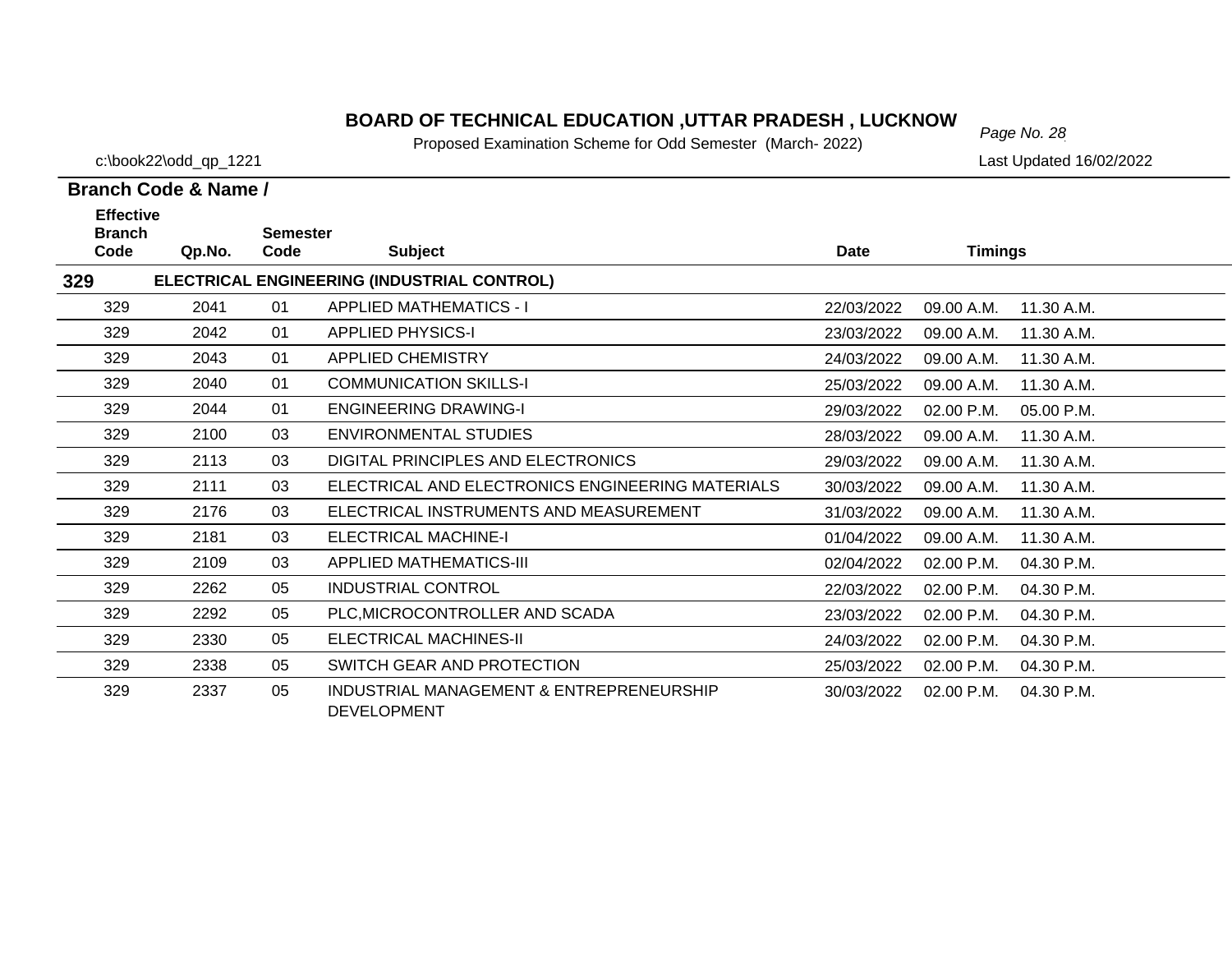#### **BOARD OF TECHNICAL EDUCATION ,UTTAR PRADESH , LUCKNOW**  $_{Page No. 29}$

Proposed Examination Scheme for Odd Semester (March- 2022)

25/03/2022 02.00 P.M. 04.30 P.M.

**Branch Code & Name /**

c:\book22\odd\_qp\_1221 Last Updated 16/02/2022

#### **Code Qp.No. SemesterCode Subject Date Timings Effective ELECTRONICS ENGINEERING** 330 2041 01 APPLIED MATHEMATICS - I 22/03/2022 09.00 A.M. 11.30 A.M.330 2042 01 APPLIED PHYSICS-I 23/03/2022 09.00 A.M. 11.30 A.M.330 2043 01 APPLIED CHEMISTRY 24/03/2022 09.00 A.M. 11.30 A.M.3302040 01 COMMUNICATION SKILLS-I 25/03/2022 09.00 A.M. 11.30 A.M. 330 2059 01 ENGINEERING MECHANICS AND MATERIALS26/03/2022 09.00 A.M. 11.30 A.M. 330 2044 01 ENGINEERING DRAWING-I 29/03/2022 02.00 P.M. 05.00 P.M.330 2100 03 ENVIRONMENTAL STUDIES28/03/2022 09.00 A.M. 11.30 A.M. 330 2182 03 ELECTRONICS DEVICES AND CIRCUITS 29/03/2022 09.00 A.M. 11.30 A.M.330 2183 03 ELECTRICAL ENGINEERING-II 30/03/2022 09.00 A.M. 11.30 A.M.330 2189 03 DIGITAL ELECTRONICS 31/03/2022 09.00 A.M. 11.30 A.M.330 2109 03 APPLIED MATHEMATICS-III 02/04/2022 02.00 P.M. 04.30 P.M.330 2235 05 CONSUMER ELECTRONICS 22/03/2022 02.00 P.M. 04.30 P.M.330 2278 05 MICROPROCESSOR AND PERIPHERAL DEVICES 23/03/2022 02.00 P.M. 04.30 P.M.330 2289 05 OPTICAL FIBER COMMUNICATION24/03/2022 02.00 P.M. 04.30 P.M.

0 2337 05 INDUSTRIAL MANAGEMENT & ENTREPRENEURSHIP 30/03/2022 02.00 P.M. 04.30 P.M. DEVELOPMENT

2299 05 PROGRAMMING USING C

**Branch** 

330

330

**330**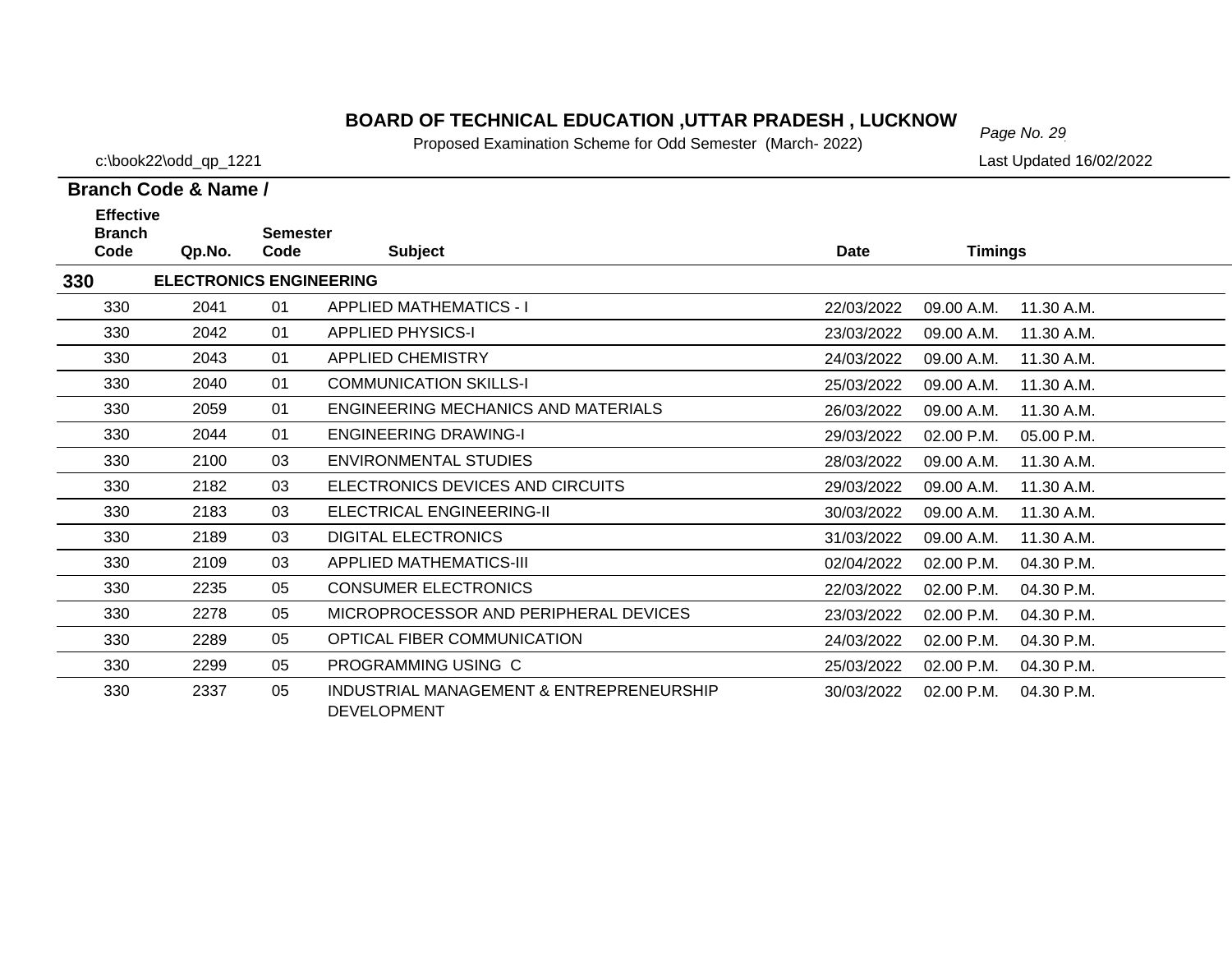# *Page No. 30* **BOARD OF TECHNICAL EDUCATION ,UTTAR PRADESH , LUCKNOW**

Proposed Examination Scheme for Odd Semester (March- 2022)

c:\book22\odd\_qp\_1221 Last Updated 16/02/2022

| <b>Effective</b>      |        |                         |                                                                  |            |                |            |
|-----------------------|--------|-------------------------|------------------------------------------------------------------|------------|----------------|------------|
| <b>Branch</b><br>Code | Qp.No. | <b>Semester</b><br>Code | <b>Subject</b>                                                   | Date       | <b>Timings</b> |            |
| 331                   |        |                         | ELECTRONICS ENGINEERING (MODERN CONSUMER ELECTRONICS APPLIANCES) |            |                |            |
| 331                   | 2041   | 01                      | <b>APPLIED MATHEMATICS - I</b>                                   | 22/03/2022 | 09.00 A.M.     | 11.30 A.M. |
| 331                   | 2042   | 01                      | <b>APPLIED PHYSICS-I</b>                                         | 23/03/2022 | 09.00 A.M.     | 11.30 A.M. |
| 331                   | 2043   | 01                      | <b>APPLIED CHEMISTRY</b>                                         | 24/03/2022 | 09.00 A.M.     | 11.30 A.M. |
| 331                   | 2040   | 01                      | <b>COMMUNICATION SKILLS-I</b>                                    | 25/03/2022 | 09.00 A.M.     | 11.30 A.M. |
| 331                   | 2059   | 01                      | <b>ENGINEERING MECHANICS AND MATERIALS</b>                       | 26/03/2022 | 09.00 A.M.     | 11.30 A.M. |
| 331                   | 2044   | 01                      | <b>ENGINEERING DRAWING-I</b>                                     | 29/03/2022 | 02.00 P.M.     | 05.00 P.M. |
| 331                   | 2100   | 03                      | <b>ENVIRONMENTAL STUDIES</b>                                     | 28/03/2022 | 09.00 A.M.     | 11.30 A.M. |
| 331                   | 2182   | 03                      | ELECTRONICS DEVICES AND CIRCUITS                                 | 29/03/2022 | 09.00 A.M.     | 11.30 A.M. |
| 331                   | 2183   | 03                      | ELECTRICAL ENGINEERING-II                                        | 30/03/2022 | 09.00 A.M.     | 11.30 A.M. |
| 331                   | 2189   | 03                      | <b>DIGITAL ELECTRONICS</b>                                       | 31/03/2022 | 09.00 A.M.     | 11.30 A.M. |
| 331                   | 2109   | 03                      | <b>APPLIED MATHEMATICS-III</b>                                   | 02/04/2022 | 02.00 P.M.     | 04.30 P.M. |
| 331                   | 2235   | 05                      | <b>CONSUMER ELECTRONICS</b>                                      | 22/03/2022 | 02.00 P.M.     | 04.30 P.M. |
| 331                   | 2278   | 05                      | MICROPROCESSOR AND PERIPHERAL DEVICES                            | 23/03/2022 | 02.00 P.M.     | 04.30 P.M. |
| 331                   | 2289   | 05                      | OPTICAL FIBER COMMUNICATION                                      | 24/03/2022 | 02.00 P.M.     | 04.30 P.M. |
| 331                   | 2299   | 05                      | PROGRAMMING USING C                                              | 25/03/2022 | 02.00 P.M.     | 04.30 P.M. |
| 331                   | 2337   | 05                      | INDUSTRIAL MANAGEMENT & ENTREPRENEURSHIP<br><b>DEVELOPMENT</b>   | 30/03/2022 | 02.00 P.M.     | 04.30 P.M. |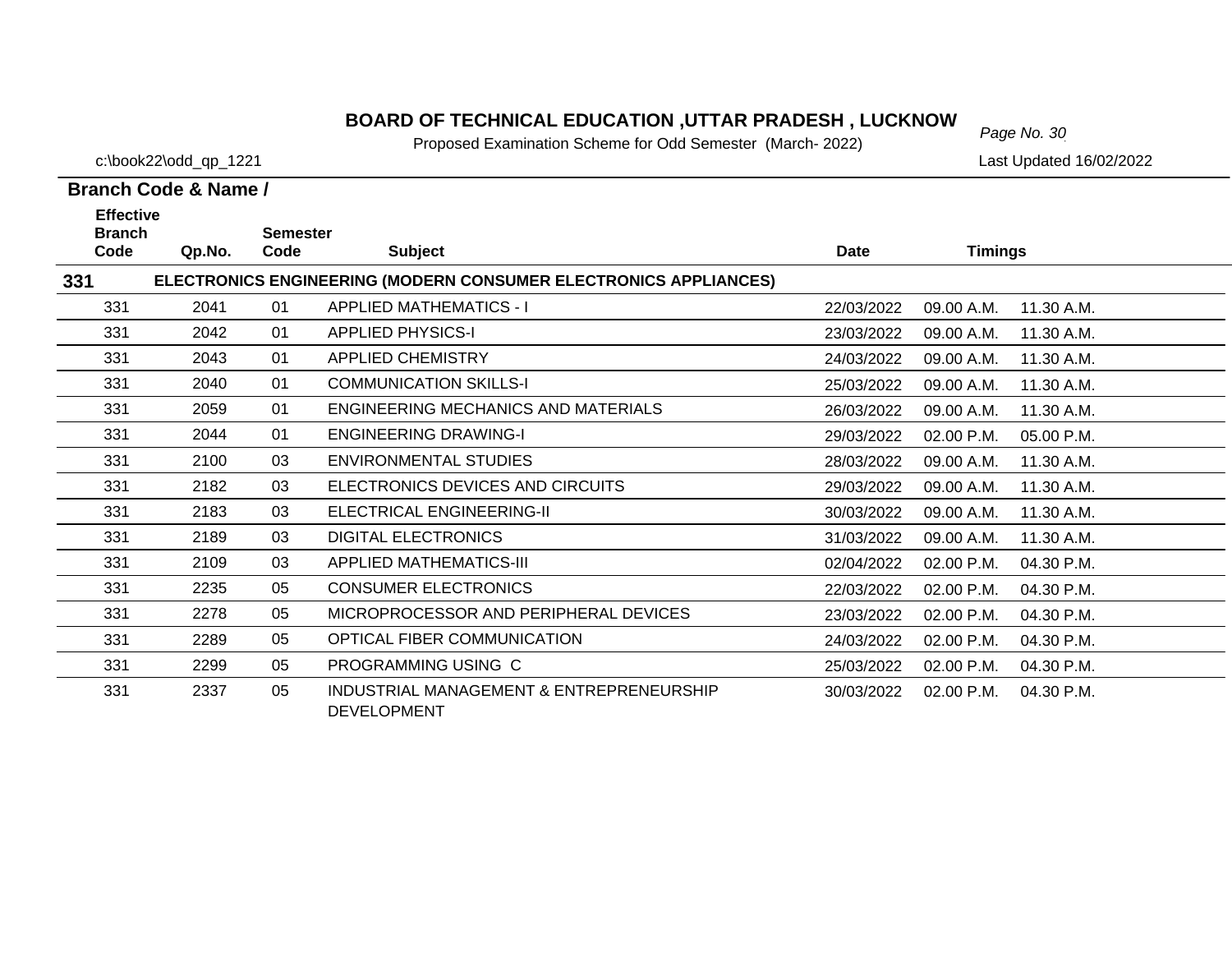# *Page No. 31* **BOARD OF TECHNICAL EDUCATION ,UTTAR PRADESH , LUCKNOW**

Proposed Examination Scheme for Odd Semester (March- 2022)

c:\book22\odd\_qp\_1221 Last Updated 16/02/2022

| <b>Effective</b><br><b>Branch</b> |        | <b>Semester</b> |                                                                         |            |                |            |
|-----------------------------------|--------|-----------------|-------------------------------------------------------------------------|------------|----------------|------------|
| Code                              | Qp.No. | Code            | <b>Subject</b>                                                          | Date       | <b>Timings</b> |            |
| 332                               |        |                 | <b>ELECTRONICS ENGINEERING (ADVANCE MICROPROCESSOR &amp; INTERFACE)</b> |            |                |            |
| 332                               | 2041   | 01              | <b>APPLIED MATHEMATICS - I</b>                                          | 22/03/2022 | 09.00 A.M.     | 11.30 A.M. |
| 332                               | 2042   | 01              | <b>APPLIED PHYSICS-I</b>                                                | 23/03/2022 | 09.00 A.M.     | 11.30 A.M. |
| 332                               | 2043   | 01              | <b>APPLIED CHEMISTRY</b>                                                | 24/03/2022 | 09.00 A.M.     | 11.30 A.M. |
| 332                               | 2040   | 01              | <b>COMMUNICATION SKILLS-I</b>                                           | 25/03/2022 | 09.00 A.M.     | 11.30 A.M. |
| 332                               | 2059   | 01              | ENGINEERING MECHANICS AND MATERIALS                                     | 26/03/2022 | 09.00 A.M.     | 11.30 A.M. |
| 332                               | 2044   | 01              | <b>ENGINEERING DRAWING-I</b>                                            | 29/03/2022 | 02.00 P.M.     | 05.00 P.M. |
| 332                               | 2100   | 03              | <b>ENVIRONMENTAL STUDIES</b>                                            | 28/03/2022 | 09.00 A.M.     | 11.30 A.M. |
| 332                               | 2182   | 03              | ELECTRONICS DEVICES AND CIRCUITS                                        | 29/03/2022 | 09.00 A.M.     | 11.30 A.M. |
| 332                               | 2183   | 03              | ELECTRICAL ENGINEERING-II                                               | 30/03/2022 | 09.00 A.M.     | 11.30 A.M. |
| 332                               | 2189   | 03              | <b>DIGITAL ELECTRONICS</b>                                              | 31/03/2022 | 09.00 A.M.     | 11.30 A.M. |
| 332                               | 2109   | 03              | <b>APPLIED MATHEMATICS-III</b>                                          | 02/04/2022 | 02.00 P.M.     | 04.30 P.M. |
| 332                               | 2235   | 05              | <b>CONSUMER ELECTRONICS</b>                                             | 22/03/2022 | 02.00 P.M.     | 04.30 P.M. |
| 332                               | 2278   | 05              | MICROPROCESSOR AND PERIPHERAL DEVICES                                   | 23/03/2022 | 02.00 P.M.     | 04.30 P.M. |
| 332                               | 2289   | 05              | OPTICAL FIBER COMMUNICATION                                             | 24/03/2022 | 02.00 P.M.     | 04.30 P.M. |
| 332                               | 2299   | 05              | PROGRAMMING USING C                                                     | 25/03/2022 | 02.00 P.M.     | 04.30 P.M. |
| 332                               | 2337   | 05              | INDUSTRIAL MANAGEMENT & ENTREPRENEURSHIP<br><b>DEVELOPMENT</b>          | 30/03/2022 | 02.00 P.M.     | 04.30 P.M. |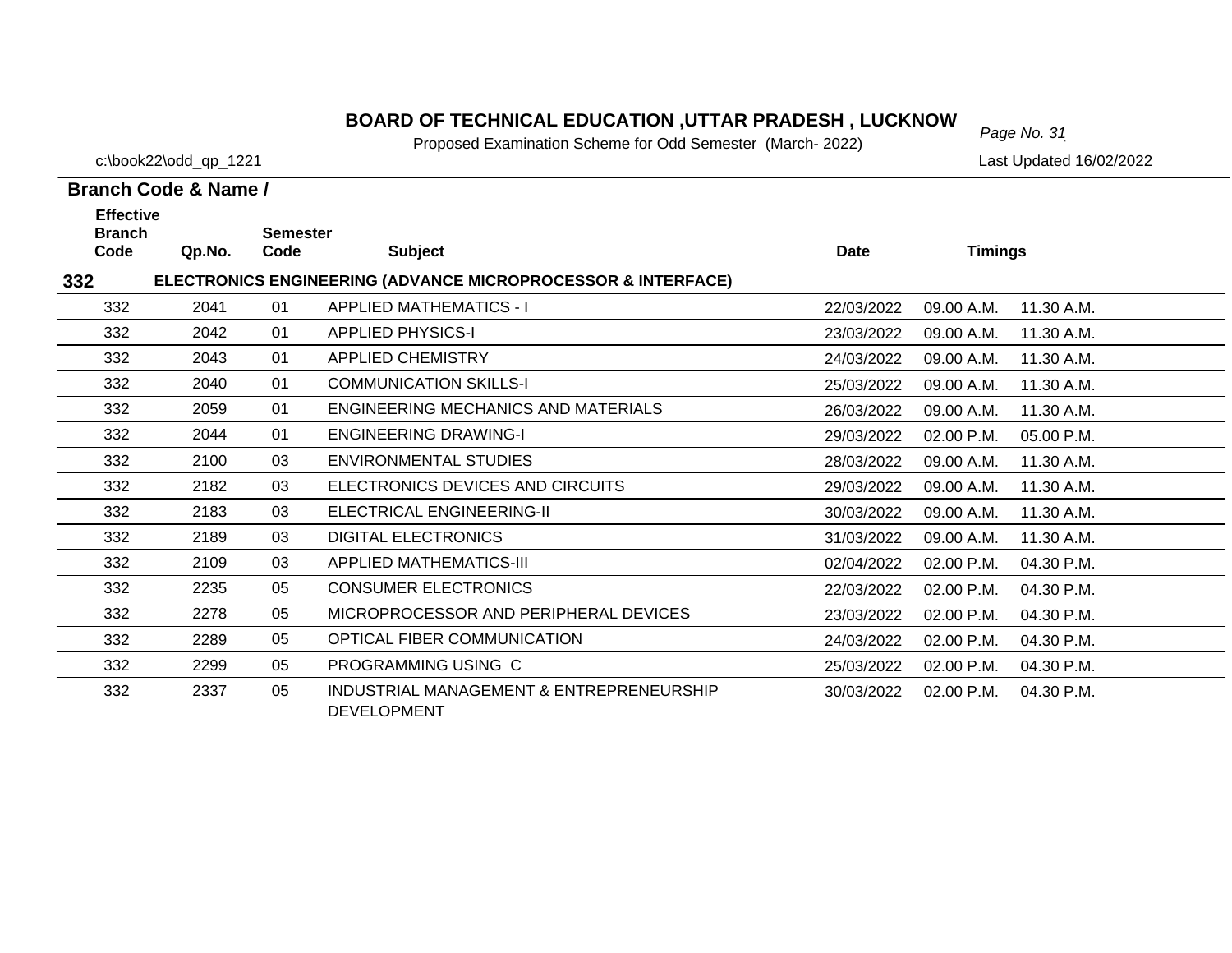# *Page No. 32* **BOARD OF TECHNICAL EDUCATION ,UTTAR PRADESH , LUCKNOW**

Proposed Examination Scheme for Odd Semester (March- 2022)

c:\book22\odd\_qp\_1221 Last Updated 16/02/2022

| <b>Effective</b>      |        |                         |                                                                |            |                          |  |
|-----------------------|--------|-------------------------|----------------------------------------------------------------|------------|--------------------------|--|
| <b>Branch</b><br>Code | Qp.No. | <b>Semester</b><br>Code | <b>Subject</b>                                                 | Date       | <b>Timings</b>           |  |
| 333                   |        |                         | ELECTRONICS ENGINEERING (MICRO ELECTRONICS)                    |            |                          |  |
| 333                   | 2041   | 01                      | <b>APPLIED MATHEMATICS - I</b>                                 | 22/03/2022 | 11.30 A.M.<br>09.00 A.M. |  |
| 333                   | 2042   | 01                      | <b>APPLIED PHYSICS-I</b>                                       | 23/03/2022 | 09.00 A.M.<br>11.30 A.M. |  |
| 333                   | 2043   | 01                      | <b>APPLIED CHEMISTRY</b>                                       | 24/03/2022 | 09.00 A.M.<br>11.30 A.M. |  |
| 333                   | 2040   | 01                      | <b>COMMUNICATION SKILLS-I</b>                                  | 25/03/2022 | 09.00 A.M.<br>11.30 A.M. |  |
| 333                   | 2059   | 01                      | ENGINEERING MECHANICS AND MATERIALS                            | 26/03/2022 | 09.00 A.M.<br>11.30 A.M. |  |
| 333                   | 2044   | 01                      | <b>ENGINEERING DRAWING-I</b>                                   | 29/03/2022 | 02.00 P.M.<br>05.00 P.M. |  |
| 333                   | 2100   | 03                      | ENVIRONMENTAL STUDIES                                          | 28/03/2022 | 09.00 A.M.<br>11.30 A.M. |  |
| 333                   | 2182   | 03                      | ELECTRONICS DEVICES AND CIRCUITS                               | 29/03/2022 | 09.00 A.M.<br>11.30 A.M. |  |
| 333                   | 2183   | 03                      | ELECTRICAL ENGINEERING-II                                      | 30/03/2022 | 09.00 A.M.<br>11.30 A.M. |  |
| 333                   | 2189   | 03                      | <b>DIGITAL ELECTRONICS</b>                                     | 31/03/2022 | 11.30 A.M.<br>09.00 A.M. |  |
| 333                   | 2109   | 03                      | APPLIED MATHEMATICS-III                                        | 02/04/2022 | 02.00 P.M.<br>04.30 P.M. |  |
| 333                   | 2235   | 05                      | <b>CONSUMER ELECTRONICS</b>                                    | 22/03/2022 | 02.00 P.M.<br>04.30 P.M. |  |
| 333                   | 2278   | 05                      | MICROPROCESSOR AND PERIPHERAL DEVICES                          | 23/03/2022 | 02.00 P.M.<br>04.30 P.M. |  |
| 333                   | 2289   | 05                      | OPTICAL FIBER COMMUNICATION                                    | 24/03/2022 | 02.00 P.M.<br>04.30 P.M. |  |
| 333                   | 2299   | 05                      | PROGRAMMING USING C                                            | 25/03/2022 | 02.00 P.M.<br>04.30 P.M. |  |
| 333                   | 2337   | 05                      | INDUSTRIAL MANAGEMENT & ENTREPRENEURSHIP<br><b>DEVELOPMENT</b> | 30/03/2022 | 02.00 P.M.<br>04.30 P.M. |  |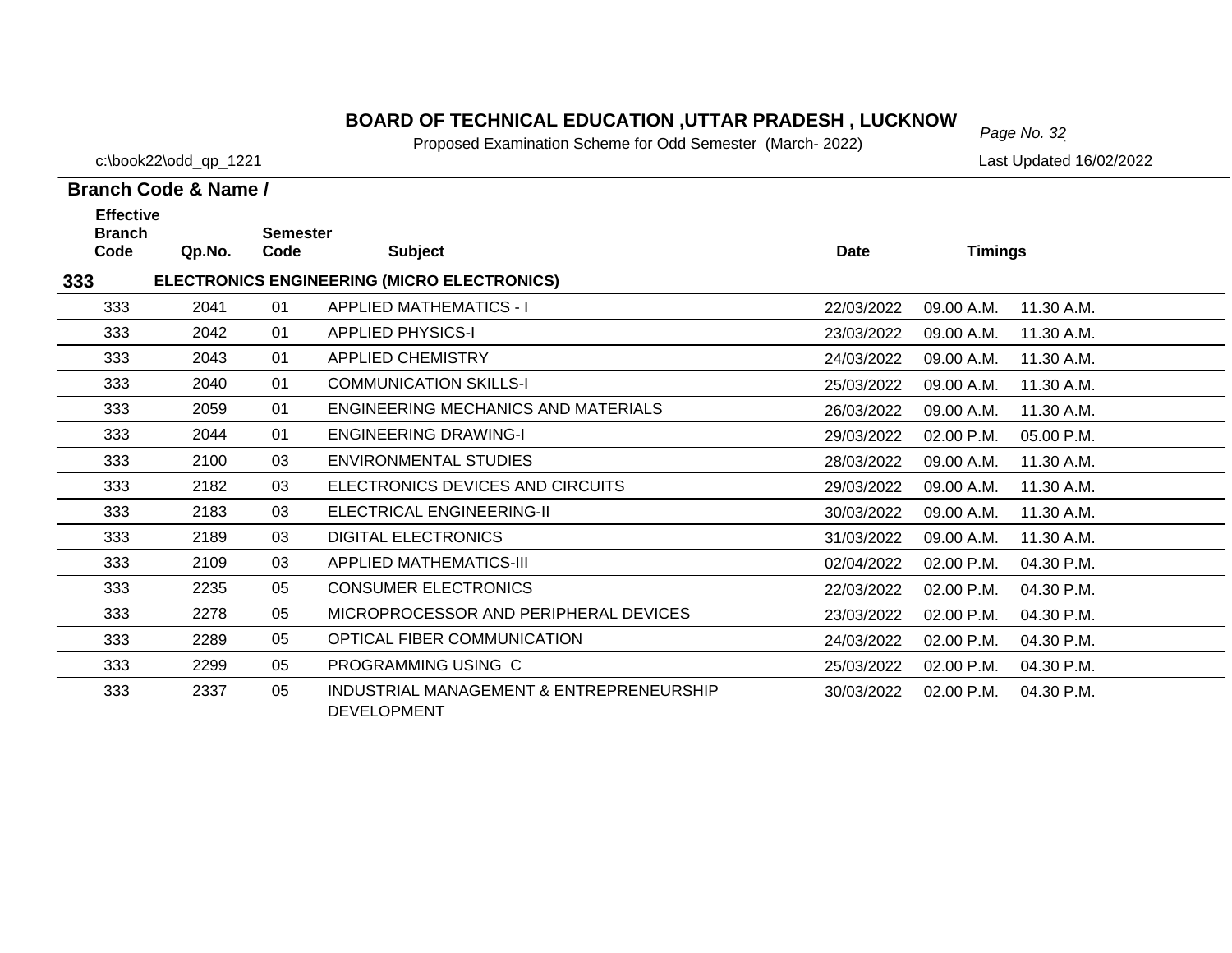#### **BOARD OF TECHNICAL EDUCATION ,UTTAR PRADESH , LUCKNOW**<br>Page No. 33

Proposed Examination Scheme for Odd Semester (March- 2022)

c:\book22\odd\_qp\_1221 Last Updated 16/02/2022

 $\overline{\phantom{0}}$ 

| Branch Code & Name /                      |        |                         |                                                                      |             |                |            |  |  |
|-------------------------------------------|--------|-------------------------|----------------------------------------------------------------------|-------------|----------------|------------|--|--|
| <b>Effective</b><br><b>Branch</b><br>Code | Qp.No. | <b>Semester</b><br>Code | <b>Subject</b>                                                       | <b>Date</b> | <b>Timings</b> |            |  |  |
| 334                                       |        |                         | <b>ELECTRICAL &amp; ELECTRONICS ENGINEERING</b>                      |             |                |            |  |  |
| 334                                       | 2041   | 01                      | <b>APPLIED MATHEMATICS - I</b>                                       | 22/03/2022  | 09.00 A.M.     | 11.30 A.M. |  |  |
| 334                                       | 2042   | 01                      | <b>APPLIED PHYSICS-I</b>                                             | 23/03/2022  | 09.00 A.M.     | 11.30 A.M. |  |  |
| 334                                       | 2043   | 01                      | APPLIED CHEMISTRY                                                    | 24/03/2022  | 09.00 A.M.     | 11.30 A.M. |  |  |
| 334                                       | 2040   | 01                      | <b>COMMUNICATION SKILLS-I</b>                                        | 25/03/2022  | 09.00 A.M.     | 11.30 A.M. |  |  |
| 334                                       | 2044   | 01                      | <b>ENGINEERING DRAWING-I</b>                                         | 29/03/2022  | 02.00 P.M.     | 05.00 P.M. |  |  |
| 334                                       | 2100   | 03                      | ENVIRONMENTAL STUDIES                                                | 28/03/2022  | 09.00 A.M.     | 11.30 A.M. |  |  |
| 334                                       | 2385   | 03                      | ELECTRICAL AND ELECTRONICS INSTRUMENTATION AND<br><b>MEASUREMENT</b> | 29/03/2022  | 09.00 A.M.     | 11.30 A.M. |  |  |
| 334                                       | 2111   | 03                      | ELECTRICAL AND ELECTRONICS ENGINEERING MATERIALS                     | 30/03/2022  | 09.00 A.M.     | 11.30 A.M. |  |  |
| 334                                       | 2429   | 03                      | PRINCIPLES OF DIGITAL ELECTRONICS                                    | 31/03/2022  | 02.00 P.M.     | 04.30 P.M. |  |  |
| 334                                       | 2181   | 03                      | <b>ELECTRICAL MACHINE-I</b>                                          | 01/04/2022  | 09.00 A.M.     | 11.30 A.M. |  |  |
| 334                                       | 2109   | 03                      | APPLIED MATHEMATICS-III                                              | 02/04/2022  | 02.00 P.M.     | 04.30 P.M. |  |  |
| 734                                       | 0023   | 05                      | SWITCH GEAR AND PROTECTION                                           | 23/03/2022  | 02.00 P.M.     | 04.30 P.M. |  |  |
| 734                                       | 0877   | 05                      | MICROPROCESSOR AND APPLICATION                                       | 24/03/2022  | 02.00 P.M.     | 04.30 P.M. |  |  |
| 734                                       | 1964   | 05                      | INDUSTRIAL MANAGEMENT & ENTREPRENEURSHIP<br><b>DEVELOPMENT</b>       | 26/03/2022  | 02.00 P.M.     | 04.30 P.M. |  |  |

734 1962 05 CONTROL SYSTEM28/03/2022 02.00 P.M. 04.30 P.M.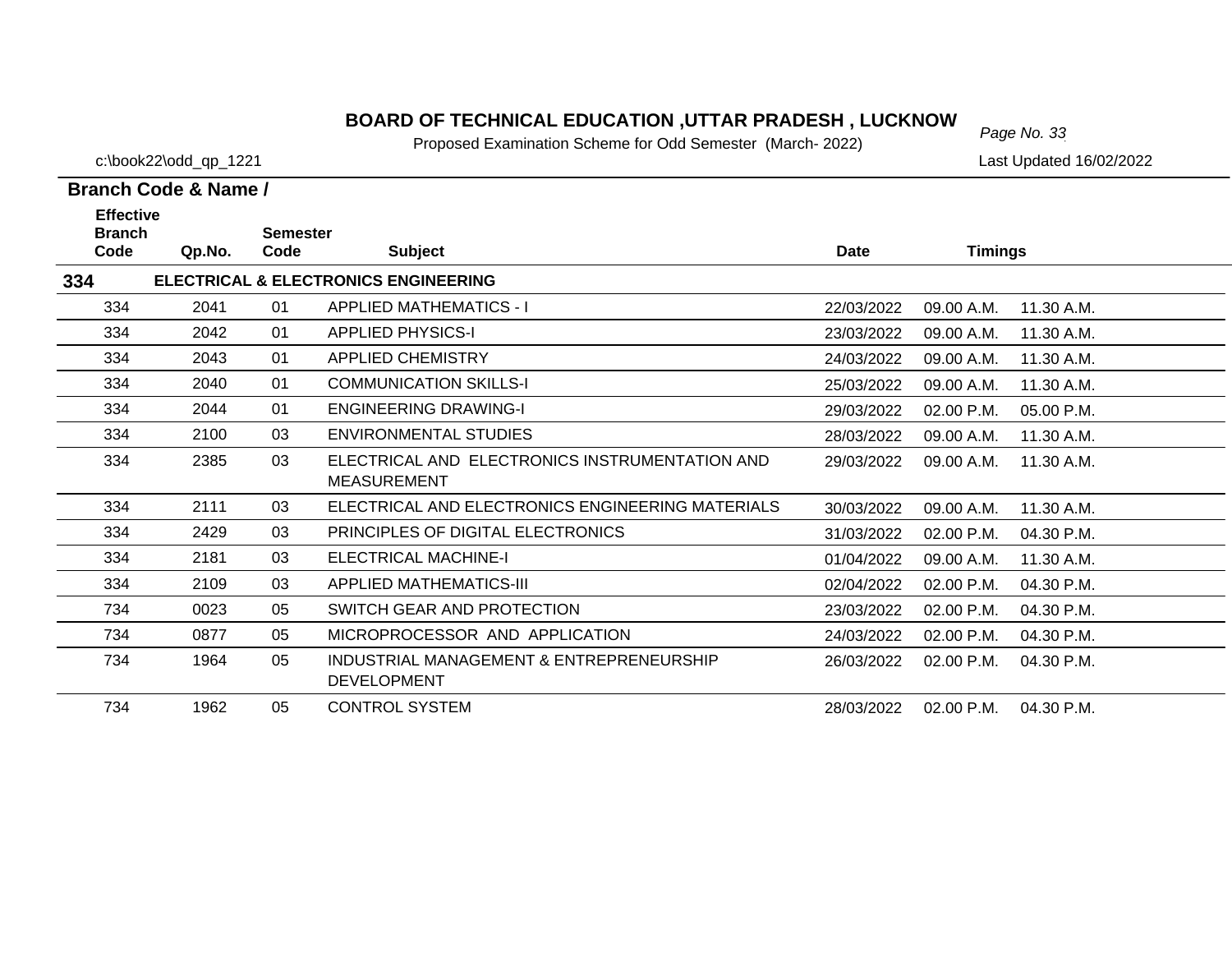# *Page No. 34* **BOARD OF TECHNICAL EDUCATION ,UTTAR PRADESH , LUCKNOW**

Proposed Examination Scheme for Odd Semester (March- 2022)

c:\book22\odd\_qp\_1221 Last Updated 16/02/2022

|      | <b>Effective</b><br><b>Branch</b> |      | <b>Semester</b>                                                |             |                |            |
|------|-----------------------------------|------|----------------------------------------------------------------|-------------|----------------|------------|
| Code | Qp.No.                            | Code | <b>Subject</b>                                                 | <b>Date</b> | <b>Timings</b> |            |
| 336  |                                   |      | LEATHER TECHNOLOGY FOOTWEAR (COMPUTER AIDED SHOE DESIGN)       |             |                |            |
| 336  | 1903                              | 01   | <b>APPLIED PHYSICS-I</b>                                       | 23/03/2022  | 09.00 A.M.     | 11.30 A.M. |
| 336  | 1901                              | 01   | APPLIED MATHEMATICS-I(A)                                       | 26/03/2022  | 09.00 A.M.     | 11.30 A.M. |
| 336  | 1905                              | 01   | FOUNDATIONAL COMMUNICATION                                     | 28/03/2022  | 09.00 A.M.     | 11.30 A.M. |
| 336  | 1504                              | 01   | <b>APPLIED CHEMISTRY</b>                                       | 29/03/2022  | 09.00 A.M.     | 11.30 A.M. |
| 336  | 1021                              | 03   | <b>FOOTWEAR DESIGN-I</b>                                       | 22/03/2022  | 09.00 A.M.     | 11.30 A.M. |
| 336  | 1023                              | 03   | FOOTWEAR TECHNOLOGY-II                                         | 24/03/2022  | 09.00 A.M.     | 11.30 A.M. |
| 336  | 1022                              | 03   | <b>FOOTWEAR DESIGN-II</b>                                      | 25/03/2022  | 09.00 A.M.     | 11.30 A.M. |
| 336  | 1017                              | 03   | <b>GENERAL ENGINEERING-II</b>                                  | 29/03/2022  | 02.00 P.M.     | 04.30 P.M. |
| 336  | 0172                              | 05   | LEATHER GARMENT MANUFACTURE                                    | 23/03/2022  | 02.00 P.M.     | 04.30 P.M. |
| 336  | 0175                              | 05   | TESTING AND QUALITY CONTROL                                    | 24/03/2022  | 02.00 P.M.     | 04.30 P.M. |
| 336  | 0176                              | 05   | LEATHER GOODS MANUFACTURE-II                                   | 25/03/2022  | 02.00 P.M.     | 04.30 P.M. |
| 336  | 1964                              | 05   | INDUSTRIAL MANAGEMENT & ENTREPRENEURSHIP<br><b>DEVELOPMENT</b> | 26/03/2022  | 02.00 P.M.     | 04.30 P.M. |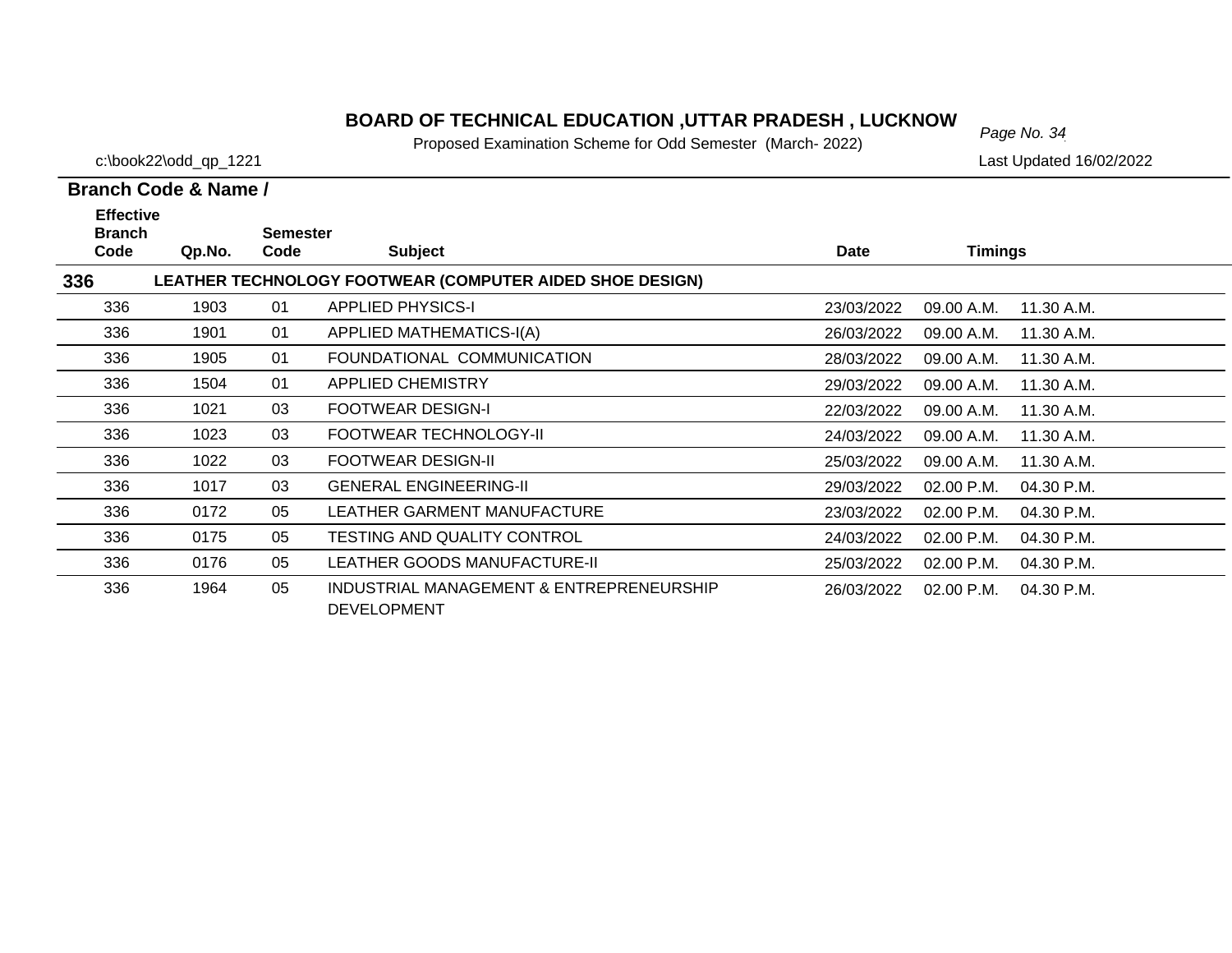# *Page No. 35* **BOARD OF TECHNICAL EDUCATION ,UTTAR PRADESH , LUCKNOW**

Proposed Examination Scheme for Odd Semester (March- 2022)

c:\book22\odd\_qp\_1221 Last Updated 16/02/2022

| <b>Effective</b><br><b>Branch</b>                          |        | <b>Semester</b> |                                               |             |                |            |  |  |  |
|------------------------------------------------------------|--------|-----------------|-----------------------------------------------|-------------|----------------|------------|--|--|--|
| Code                                                       | Qp.No. | Code            | <b>Subject</b>                                | <b>Date</b> | <b>Timings</b> |            |  |  |  |
| 337<br>DIPLOMA IN HOTEL MANAGEMENT AND CATERING TECHNOLOGY |        |                 |                                               |             |                |            |  |  |  |
| 337                                                        | 1601   | 01              | FOUNDATION COURSE IN FOOD PRODUCTION          | 22/03/2022  | 09.00 A.M.     | 11.30 A.M. |  |  |  |
| 337                                                        | 1602   | 01              | FOUNDATION COURSE IN FOOD & BEVERAGE SERVICES | 23/03/2022  | 09.00 A.M.     | 11.30 A.M. |  |  |  |
| 337                                                        | 1607   | 01              | BASIC NUTRITION & PRINCIPLE OF FOOD SCIENCE   | 24/03/2022  | 09.00 A.M.     | 11.30 A.M. |  |  |  |
| 337                                                        | 1608   | 01              | <b>BASIC ACCOUNTANCY</b>                      | 26/03/2022  | 09.00 A.M.     | 11.30 A.M. |  |  |  |
| 337                                                        | 1609   | 01              | <b>COMMUNICATION SKILL</b>                    | 28/03/2022  | 09.00 A.M.     | 11.30 A.M. |  |  |  |
| 337                                                        | 1041   | 03              | FOOD & BEVERAGE SERVICE OPERATION             | 22/03/2022  | 02.00 P.M.     | 04.30 P.M. |  |  |  |
| 337                                                        | 1042   | 03              | FOOD PRODUCTION OPERATION                     | 23/03/2022  | 02.00 P.M.     | 04.30 P.M. |  |  |  |
| 337                                                        | 1043   | 03              | <b>FRONT OFFICE OPERATION</b>                 | 24/03/2022  | 02.00 P.M.     | 04.30 P.M. |  |  |  |
| 337                                                        | 1046   | 03              | HOTEL ACCOUNTANCY                             | 25/03/2022  | 02.00 P.M.     | 04.30 P.M. |  |  |  |
| 337                                                        | 1044   | 03              | <b>ACCOMODATION OPERATION</b>                 | 26/03/2022  | 02.00 P.M.     | 04.30 P.M. |  |  |  |
| 337                                                        | 1047   | 03              | FOOD SAFETY & QUALITY                         | 29/03/2022  | 02.00 P.M.     | 04.30 P.M. |  |  |  |
| 337                                                        | 1048   | 03              | <b>MANAGEMENT IN TOURISM</b>                  | 30/03/2022  | 02.00 P.M.     | 04.30 P.M. |  |  |  |
| 337                                                        | 1049   | 03              | <b>COMMUNICATION SKILL IN ENGLISH</b>         | 31/03/2022  | 02.00 P.M.     | 04.30 P.M. |  |  |  |
| 337                                                        | 1050   | 03              | HUMAN RESOURCE MANAGEMENT                     | 01/04/2022  | 02.00 P.M.     | 04.30 P.M. |  |  |  |
| 337                                                        | 0298   | 05              | <b>FINANCIAL MANAGEMENT</b>                   | 25/03/2022  | 09.00 A.M.     | 11.30 A.M. |  |  |  |
| 337                                                        | 0297   | 05              | <b>STRATEGIC MANAGEMENT</b>                   | 28/03/2022  | 02.00 P.M.     | 04.30 P.M. |  |  |  |
| 337                                                        | 0291   | 05              | ADVANCE FOOD PRODUCTION OPERATION             | 29/03/2022  | 09.00 A.M.     | 11.30 A.M. |  |  |  |
| 337                                                        | 0292   | 05              | ADVANCE FOOD & BEVERAGE OPERATION             | 30/03/2022  | 09.00 A.M.     | 11.30 A.M. |  |  |  |
| 337                                                        | 0295   | 05              | FOOD AND BEVERAGE MANAGEMENT                  | 31/03/2022  | 09.00 A.M.     | 11.30 A.M. |  |  |  |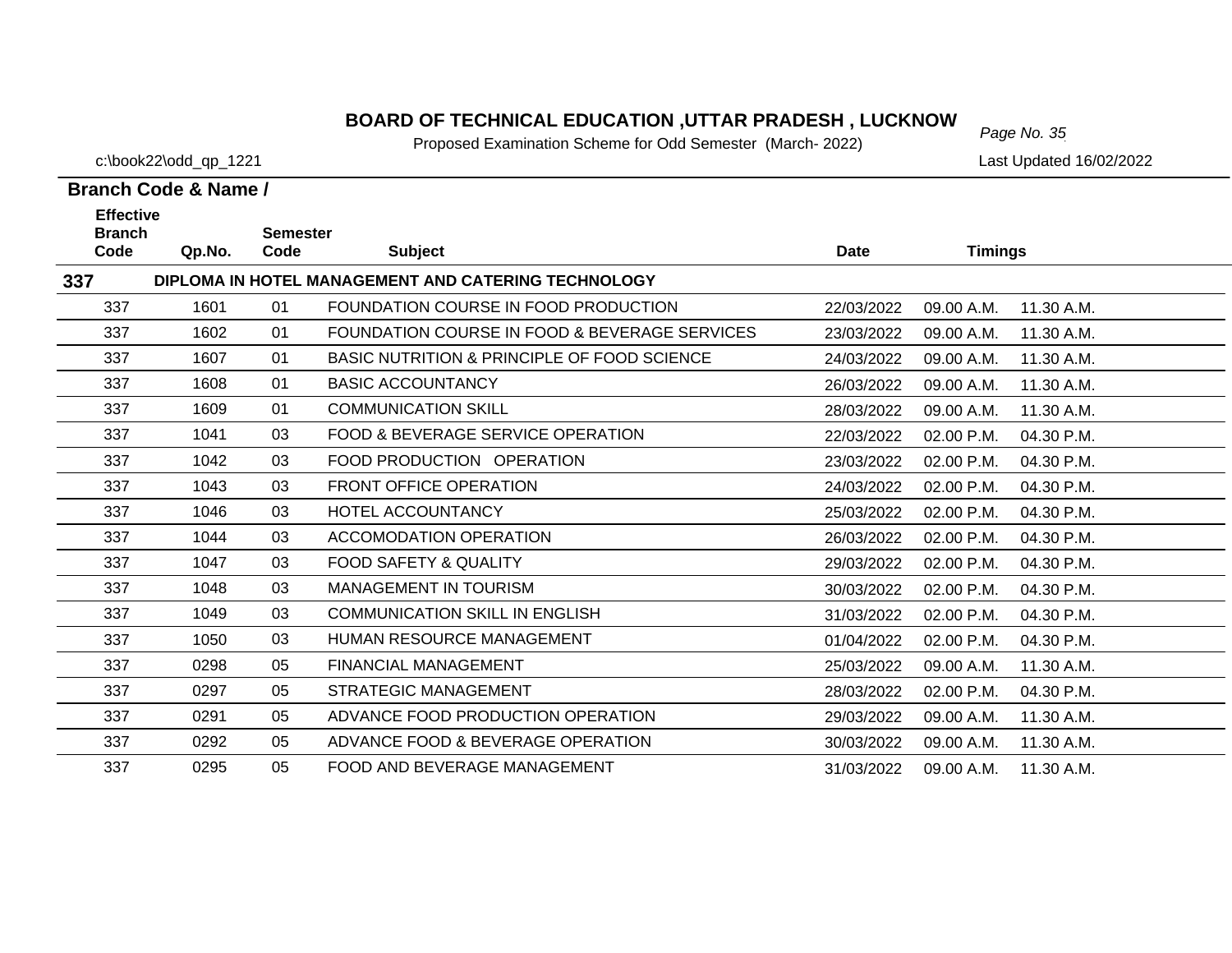# *Page No. 36* **BOARD OF TECHNICAL EDUCATION ,UTTAR PRADESH , LUCKNOW**

Proposed Examination Scheme for Odd Semester (March- 2022)

c:\book22\odd\_qp\_1221 Last Updated 16/02/2022

| <b>Effective</b><br><b>Branch</b> |                                    | <b>Semester</b> |                                                                |             |                          |  |  |  |
|-----------------------------------|------------------------------------|-----------------|----------------------------------------------------------------|-------------|--------------------------|--|--|--|
| Code                              | Qp.No.                             | Code            | <b>Subject</b>                                                 | <b>Date</b> | <b>Timings</b>           |  |  |  |
| 338                               | <b>INSTRUMENTATION AND CONTROL</b> |                 |                                                                |             |                          |  |  |  |
| 338                               | 2041                               | 01              | <b>APPLIED MATHEMATICS - I</b>                                 | 22/03/2022  | 11.30 A.M.<br>09.00 A.M. |  |  |  |
| 338                               | 2042                               | 01              | <b>APPLIED PHYSICS-I</b>                                       | 23/03/2022  | 09.00 A.M.<br>11.30 A.M. |  |  |  |
| 338                               | 2043                               | 01              | APPLIED CHEMISTRY                                              | 24/03/2022  | 09.00 A.M.<br>11.30 A.M. |  |  |  |
| 338                               | 2040                               | 01              | <b>COMMUNICATION SKILLS-I</b>                                  | 25/03/2022  | 09.00 A.M.<br>11.30 A.M. |  |  |  |
| 338                               | 2059                               | 01              | ENGINEERING MECHANICS AND MATERIALS                            | 26/03/2022  | 09.00 A.M.<br>11.30 A.M. |  |  |  |
| 338                               | 2044                               | 01              | <b>ENGINEERING DRAWING-I</b>                                   | 29/03/2022  | 02.00 P.M.<br>05.00 P.M. |  |  |  |
| 338                               | 2116                               | 03              | <b>TRANSDUCERS AND APPLICATION</b>                             | 24/03/2022  | 04.30 P.M.<br>02.00 P.M. |  |  |  |
| 338                               | 2100                               | 03              | ENVIRONMENTAL STUDIES                                          | 28/03/2022  | 09.00 A.M.<br>11.30 A.M. |  |  |  |
| 338                               | 2182                               | 03              | ELECTRONICS DEVICES AND CIRCUITS                               | 29/03/2022  | 09.00 A.M.<br>11.30 A.M. |  |  |  |
| 338                               | 2183                               | 03              | ELECTRICAL ENGINEERING-II                                      | 30/03/2022  | 09.00 A.M.<br>11.30 A.M. |  |  |  |
| 338                               | 2109                               | 03              | <b>APPLIED MATHEMATICS-III</b>                                 | 02/04/2022  | 02.00 P.M.<br>04.30 P.M. |  |  |  |
| 338                               | 2328                               | 05              | SIGNAL TRANSMISSION RECORDING AND DISPLAY                      | 22/03/2022  | 02.00 P.M.<br>04.30 P.M. |  |  |  |
| 338                               | 2278                               | 05              | MICROPROCESSOR AND PERIPHERAL DEVICES                          | 23/03/2022  | 02.00 P.M.<br>04.30 P.M. |  |  |  |
| 338                               | 2299                               | 05              | PROGRAMMING USING C                                            | 25/03/2022  | 02.00 P.M.<br>04.30 P.M. |  |  |  |
| 338                               | 2329                               | 05              | INDUSTRIAL CONTROL                                             | 28/03/2022  | 02.00 P.M.<br>04.30 P.M. |  |  |  |
| 338                               | 2337                               | 05              | INDUSTRIAL MANAGEMENT & ENTREPRENEURSHIP<br><b>DEVELOPMENT</b> | 30/03/2022  | 02.00 P.M.<br>04.30 P.M. |  |  |  |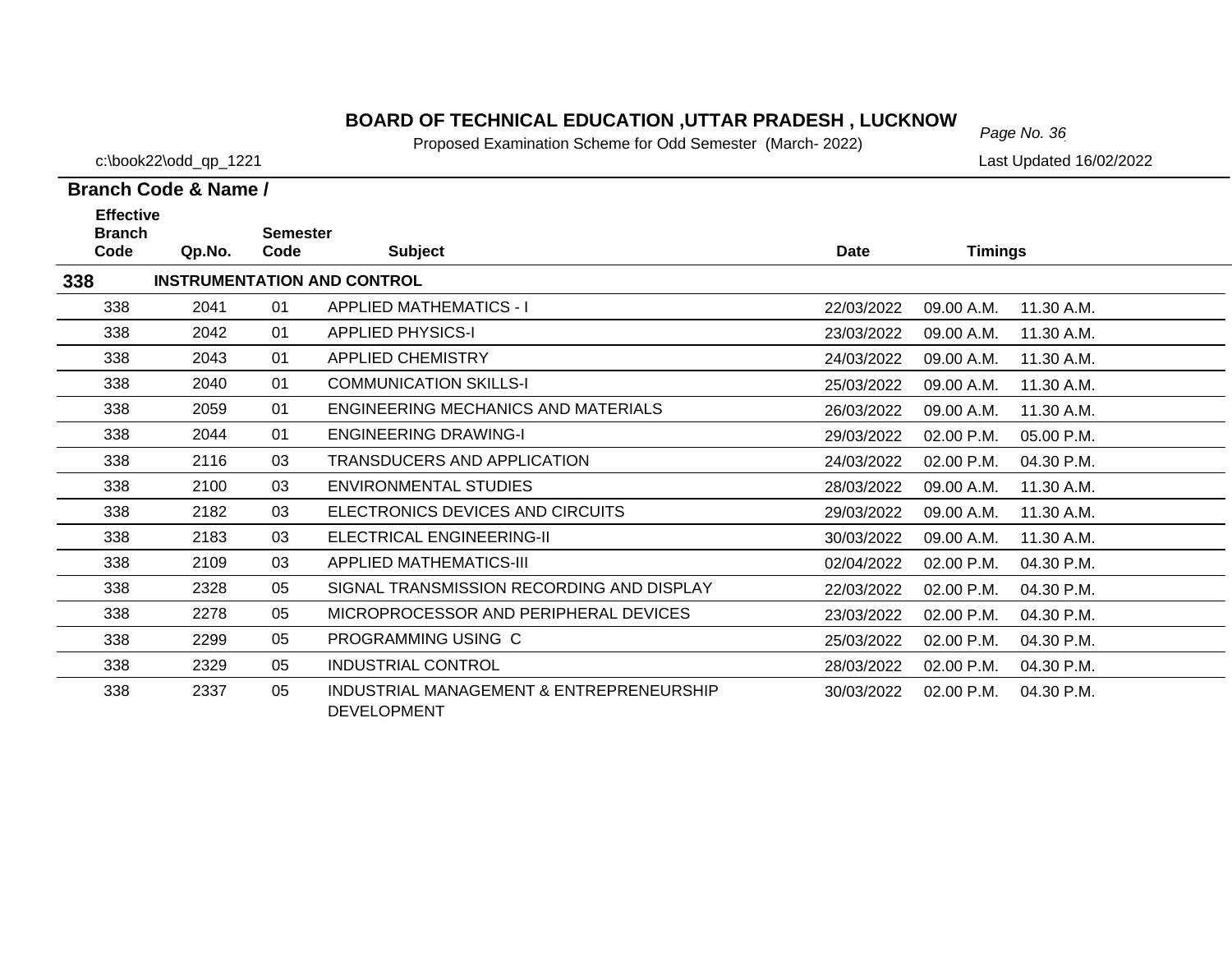# *Page No. 37* **BOARD OF TECHNICAL EDUCATION ,UTTAR PRADESH , LUCKNOW**

Proposed Examination Scheme for Odd Semester (March- 2022)

c:\book22\odd\_qp\_1221 Last Updated 16/02/2022

| <b>Effective</b><br><b>Branch</b> |                                       | <b>Semester</b> |                                                   |            |                            |  |
|-----------------------------------|---------------------------------------|-----------------|---------------------------------------------------|------------|----------------------------|--|
| Code                              | Qp.No.                                | Code            | <b>Subject</b>                                    | Date       | <b>Timings</b>             |  |
| 339                               | <b>INTERIOR DESIGN AND DECORATION</b> |                 |                                                   |            |                            |  |
| 339                               | 2040                                  | 01              | <b>COMMUNICATION SKILLS-I</b>                     | 25/03/2022 | 09.00 A.M.<br>11.30 A.M.   |  |
| 339                               | 1591                                  | 01              | <b>BASIC DESIGN AND SKETCHING</b>                 | 29/03/2022 | 09.00 A.M.<br>03.00 P.M    |  |
| 339                               | 2258                                  | 01              | <b>GRAPHIC PRESENTATION AND ART</b>               | 30/03/2022 | 09.00 A.M.<br>03.00 P.M    |  |
| 339                               | 2411                                  | 03              | <b>INTERIOR SERVICES</b>                          | 22/03/2022 | $02.00$ P.M.<br>04.30 P.M. |  |
| 339                               | 2366                                  | 03              | APPRECIATION OF DECORATIVE DESIGN                 | 23/03/2022 | 02.00 P.M.<br>04.30 P.M.   |  |
| 339                               | 2400                                  | 03              | <b>FURNITURE DESIGN</b>                           | 26/03/2022 | 03.00 P.M<br>09.00 A.M.    |  |
| 339                               | 2100                                  | 03              | <b>ENVIRONMENTAL STUDIES</b>                      | 28/03/2022 | 09.00 A.M.<br>11.30 A.M.   |  |
| 739                               | 0183                                  | 05              | <b>DISPLAY</b>                                    | 22/03/2022 | 09.00 A.M.<br>11.30 A.M.   |  |
| 739                               | 0184                                  | 05              | <b>ESTIMATING COSTING &amp; SPECIFICATION</b>     | 23/03/2022 | 09.00 A.M.<br>11.30 A.M.   |  |
| 739                               | 0182                                  | 05              | <b>BUILDING CONSTRUCTION &amp; MATERIALS -III</b> | 24/03/2022 | 01.00 P.M.<br>09.00 A.M.   |  |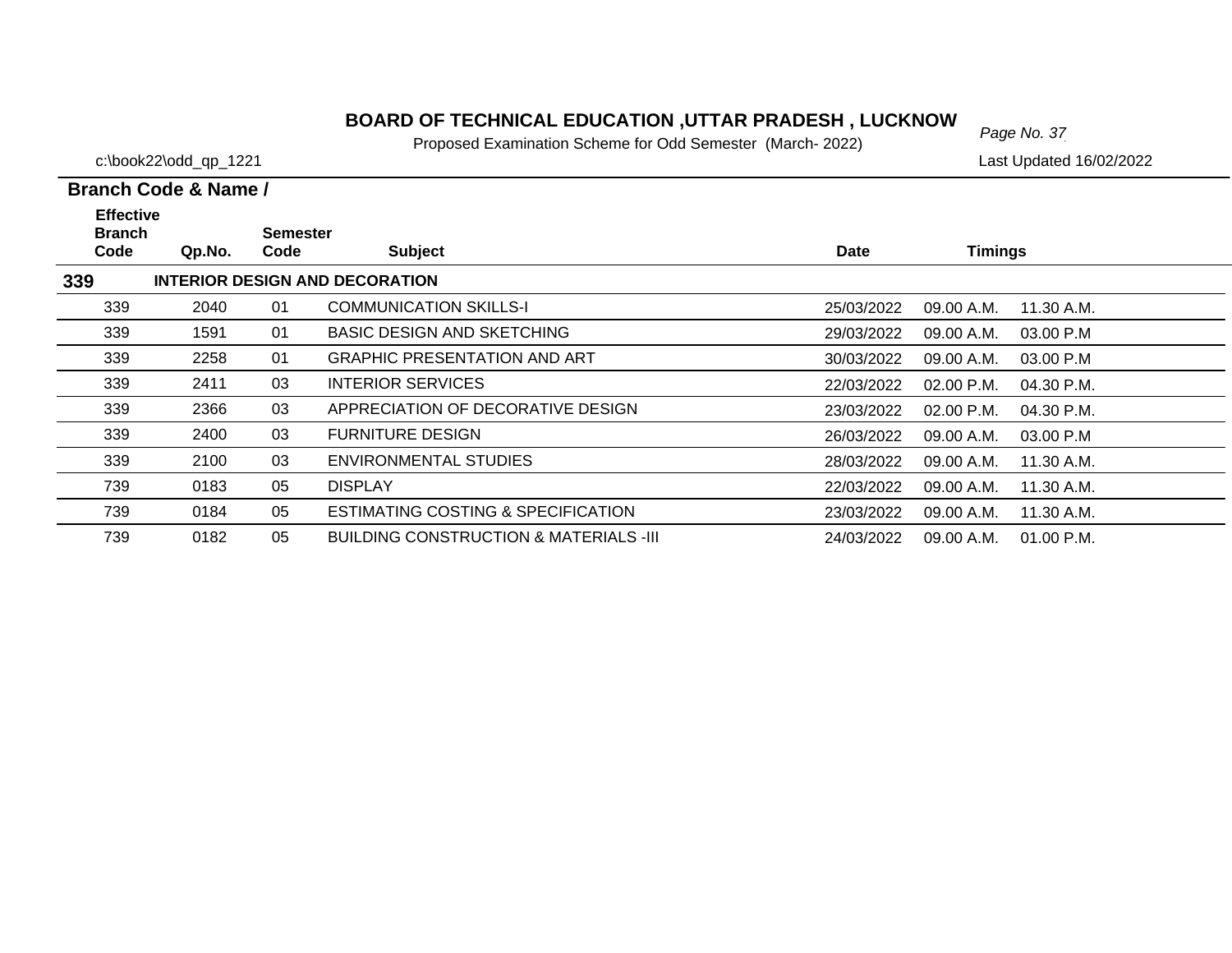# *Page No. 38* **BOARD OF TECHNICAL EDUCATION ,UTTAR PRADESH , LUCKNOW**

Proposed Examination Scheme for Odd Semester (March- 2022)

c:\book22\odd\_qp\_1221 Last Updated 16/02/2022

| <b>Effective</b><br><b>Branch</b> |        | <b>Semester</b> |                                                                |            |                |              |
|-----------------------------------|--------|-----------------|----------------------------------------------------------------|------------|----------------|--------------|
| Code                              | Qp.No. | Code            | <b>Subject</b>                                                 | Date       | <b>Timings</b> |              |
| 340                               |        |                 | <b>LEATHER TECHNOLOGY (TANNING)</b>                            |            |                |              |
| 340                               | 1903   | 01              | <b>APPLIED PHYSICS-I</b>                                       | 23/03/2022 | 09.00 A.M.     | 11.30 A.M.   |
| 340                               | 1901   | 01              | <b>APPLIED MATHEMATICS-I(A)</b>                                | 26/03/2022 | 09.00 A.M.     | 11.30 A.M.   |
| 340                               | 1905   | 01              | FOUNDATIONAL COMMUNICATION                                     | 28/03/2022 | 09.00 A.M.     | 11.30 A.M.   |
| 340                               | 1504   | 01              | <b>APPLIED CHEMISTRY</b>                                       | 29/03/2022 | 09.00 A.M.     | 11.30 A.M.   |
| 340                               | 1011   | 03              | ELEMENTARY MICROSCOPY AND MICROBIOLOGY                         | 22/03/2022 | 09.00 A.M.     | 11.30 A.M.   |
| 340                               | 1012   | 03              | THEORY OF LEATHER MANUFACTURE-II                               | 23/03/2022 | 09.00 A.M.     | 11.30 A.M.   |
| 340                               | 1013   | 03              | THEORY OF LEATHER MANUFACTURE-III                              | 24/03/2022 | 09.00 A.M.     | 11.30 A.M.   |
| 340                               | 1017   | 03              | <b>GENERAL ENGINEERING-II</b>                                  | 29/03/2022 | 02.00 P.M.     | 04.30 P.M.   |
| 340                               | 0161   | 05              | <b>PROCESS OF LEATHER MANUFACTURE-III</b>                      | 22/03/2022 | 02.00 P.M.     | 04.30 P.M.   |
| 340                               | 0162   | 05              | ELEMENTS OF FOOTWEAR & LEATHER GOODS<br><b>MANUFACTURE</b>     | 24/03/2022 | $02.00$ P.M.   | $04.30$ P.M. |
| 340                               | 1964   | 05              | INDUSTRIAL MANAGEMENT & ENTREPRENEURSHIP<br><b>DEVELOPMENT</b> | 26/03/2022 | 02.00 P.M.     | 04.30 P.M.   |
| 340                               | 0163   | 05              | ANALYTICAL CHEMISTRY OF LEATHER MANUFACTURE                    | 28/03/2022 | 02.00 P.M.     | 04.30 P.M.   |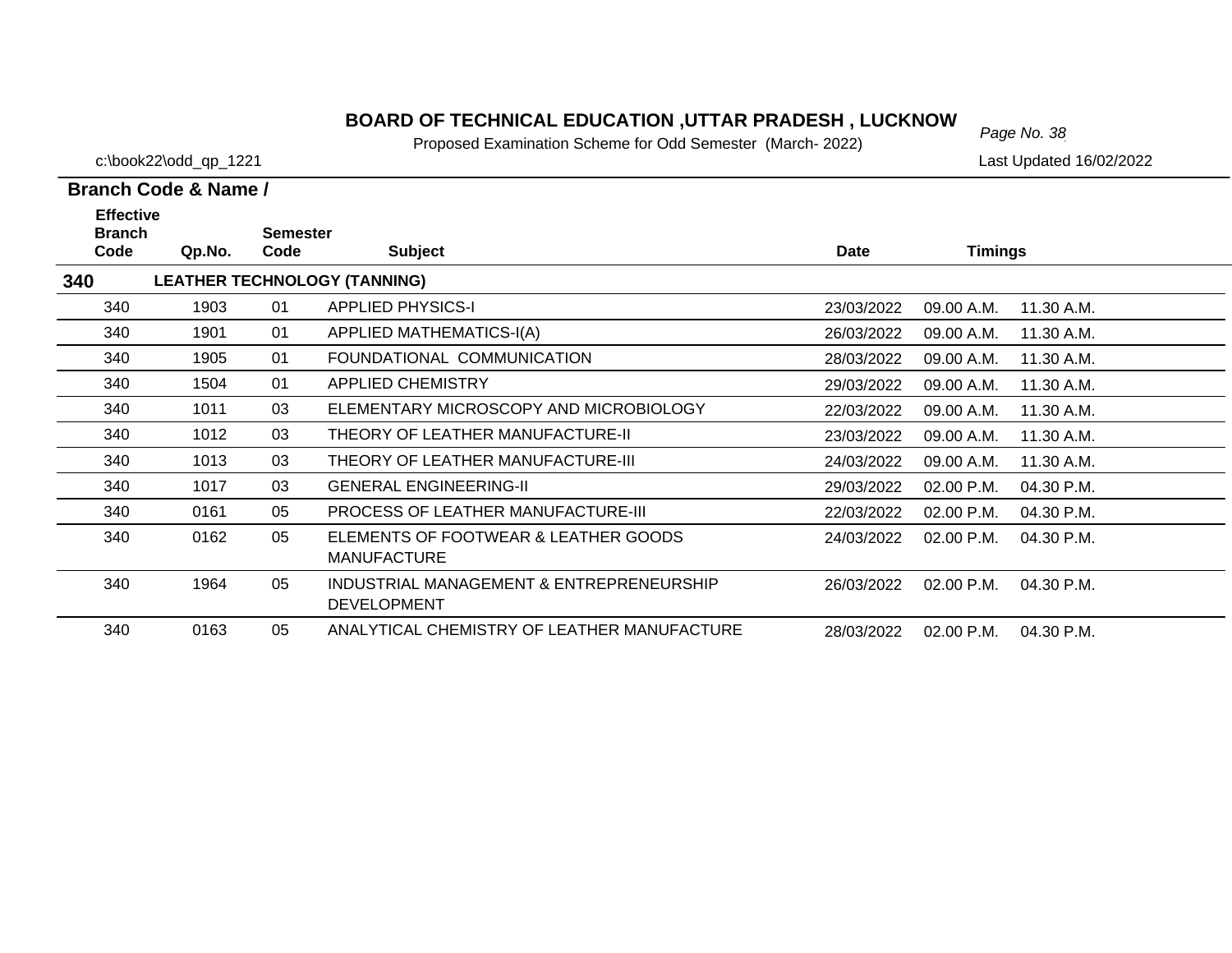# *Page No. 39* **BOARD OF TECHNICAL EDUCATION ,UTTAR PRADESH , LUCKNOW**

Proposed Examination Scheme for Odd Semester (March- 2022)

c:\book22\odd\_qp\_1221 Last Updated 16/02/2022

| <b>Effective</b>      |        |                         |                                                                |            |                          |  |
|-----------------------|--------|-------------------------|----------------------------------------------------------------|------------|--------------------------|--|
| <b>Branch</b><br>Code | Qp.No. | <b>Semester</b><br>Code | <b>Subject</b>                                                 | Date       | <b>Timings</b>           |  |
| 341                   |        |                         | <b>MECHANICAL ENGINEERING (AUTOMOBILE)</b>                     |            |                          |  |
| 341                   | 2041   | 01                      | <b>APPLIED MATHEMATICS - I</b>                                 | 22/03/2022 | 09.00 A.M.<br>11.30 A.M. |  |
| 341                   | 2042   | 01                      | <b>APPLIED PHYSICS-I</b>                                       | 23/03/2022 | 09.00 A.M.<br>11.30 A.M. |  |
| 341                   | 2043   | 01                      | APPLIED CHEMISTRY                                              | 24/03/2022 | 09.00 A.M.<br>11.30 A.M. |  |
| 341                   | 2040   | 01                      | <b>COMMUNICATION SKILLS-I</b>                                  | 25/03/2022 | 09.00 A.M.<br>11.30 A.M. |  |
| 341                   | 2044   | 01                      | <b>ENGINEERING DRAWING-I</b>                                   | 29/03/2022 | 02.00 P.M.<br>05.00 P.M. |  |
| 341                   | 2117   | 03                      | <b>ENGINEERING MATERIALS</b>                                   | 28/03/2022 | 09.00 A.M.<br>11.30 A.M. |  |
| 341                   | 2118   | 03                      | <b>WORKSHOP TECHNOLOGY</b>                                     | 29/03/2022 | 09.00 A.M.<br>11.30 A.M. |  |
| 341                   | 2184   | 03                      | <b>MECHANICS OF SOLIDS</b>                                     | 30/03/2022 | 09.00 A.M.<br>11.30 A.M. |  |
| 341                   | 2185   | 03                      | THERMAL ENGINEERING                                            | 31/03/2022 | 09.00 A.M.<br>11.30 A.M. |  |
| 341                   | 2109   | 03                      | <b>APPLIED MATHEMATICS-III</b>                                 | 02/04/2022 | 02.00 P.M.<br>04.30 P.M. |  |
| 341                   | 2220   | 05                      | AUTOMOBILE ENGINEERING                                         | 22/03/2022 | 02.00 P.M.<br>04.30 P.M. |  |
| 341                   | 2270   | 05                      | <b>MACHINE DESIGN</b>                                          | 23/03/2022 | 02.00 P.M.<br>04.30 P.M. |  |
| 341                   | 2298   | 05                      | PRODUCTION MANAGEMENT                                          | 24/03/2022 | 02.00 P.M.<br>04.30 P.M. |  |
| 341                   | 2322   | 05                      | PRODUCTION TECHNOLOGY                                          | 25/03/2022 | 02.00 P.M.<br>04.30 P.M. |  |
| 341                   | 2335   | 05                      | THEORY OF MACHINES                                             | 26/03/2022 | 02.00 P.M.<br>04.30 P.M. |  |
| 341                   | 2337   | 05                      | INDUSTRIAL MANAGEMENT & ENTREPRENEURSHIP<br><b>DEVELOPMENT</b> | 30/03/2022 | 04.30 P.M.<br>02.00 P.M. |  |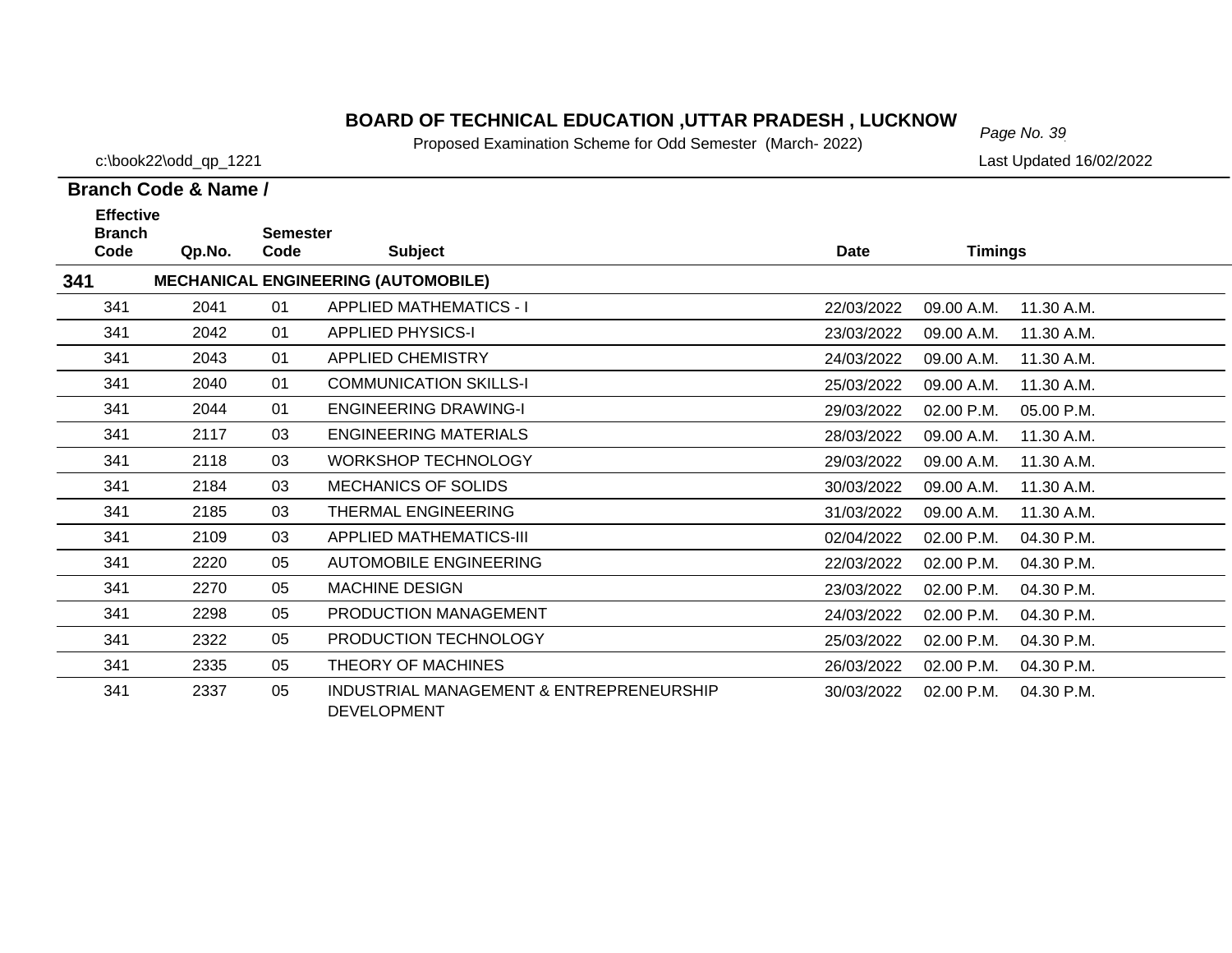# *Page No. 40* **BOARD OF TECHNICAL EDUCATION ,UTTAR PRADESH , LUCKNOW**

Proposed Examination Scheme for Odd Semester (March- 2022)

c:\book22\odd\_qp\_1221 Last Updated 16/02/2022

| <b>Effective</b>      |        |                         |                                                                |             |                |            |
|-----------------------|--------|-------------------------|----------------------------------------------------------------|-------------|----------------|------------|
| <b>Branch</b><br>Code | Qp.No. | <b>Semester</b><br>Code | <b>Subject</b>                                                 | <b>Date</b> | <b>Timings</b> |            |
| 342                   |        |                         | <b>MECHANICAL ENGINEERING (COMPUTER AIDED DESIGN)</b>          |             |                |            |
| 342                   | 2041   | 01                      | <b>APPLIED MATHEMATICS - I</b>                                 | 22/03/2022  | 09.00 A.M.     | 11.30 A.M. |
| 342                   | 2042   | 01                      | <b>APPLIED PHYSICS-I</b>                                       | 23/03/2022  | 09.00 A.M.     | 11.30 A.M. |
| 342                   | 2043   | 01                      | APPLIED CHEMISTRY                                              | 24/03/2022  | 09.00 A.M.     | 11.30 A.M. |
| 342                   | 2040   | 01                      | <b>COMMUNICATION SKILLS-I</b>                                  | 25/03/2022  | 09.00 A.M.     | 11.30 A.M. |
| 342                   | 2044   | 01                      | <b>ENGINEERING DRAWING-I</b>                                   | 29/03/2022  | 02.00 P.M.     | 05.00 P.M. |
| 342                   | 2117   | 03                      | ENGINEERING MATERIALS                                          | 28/03/2022  | 09.00 A.M.     | 11.30 A.M. |
| 342                   | 2118   | 03                      | <b>WORKSHOP TECHNOLOGY</b>                                     | 29/03/2022  | 09.00 A.M.     | 11.30 A.M. |
| 342                   | 2184   | 03                      | <b>MECHANICS OF SOLIDS</b>                                     | 30/03/2022  | 09.00 A.M.     | 11.30 A.M. |
| 342                   | 2185   | 03                      | THERMAL ENGINEERING                                            | 31/03/2022  | 09.00 A.M.     | 11.30 A.M. |
| 342                   | 2109   | 03                      | <b>APPLIED MATHEMATICS-III</b>                                 | 02/04/2022  | 02.00 P.M.     | 04.30 P.M. |
| 342                   | 2220   | 05                      | <b>AUTOMOBILE ENGINEERING</b>                                  | 22/03/2022  | 02.00 P.M.     | 04.30 P.M. |
| 342                   | 2270   | 05                      | <b>MACHINE DESIGN</b>                                          | 23/03/2022  | 02.00 P.M.     | 04.30 P.M. |
| 342                   | 2298   | 05                      | PRODUCTION MANAGEMENT                                          | 24/03/2022  | 02.00 P.M.     | 04.30 P.M. |
| 342                   | 2322   | 05                      | PRODUCTION TECHNOLOGY                                          | 25/03/2022  | 02.00 P.M.     | 04.30 P.M. |
| 342                   | 2335   | 05                      | THEORY OF MACHINES                                             | 26/03/2022  | 02.00 P.M.     | 04.30 P.M. |
| 342                   | 2337   | 05                      | INDUSTRIAL MANAGEMENT & ENTREPRENEURSHIP<br><b>DEVELOPMENT</b> | 30/03/2022  | 02.00 P.M.     | 04.30 P.M. |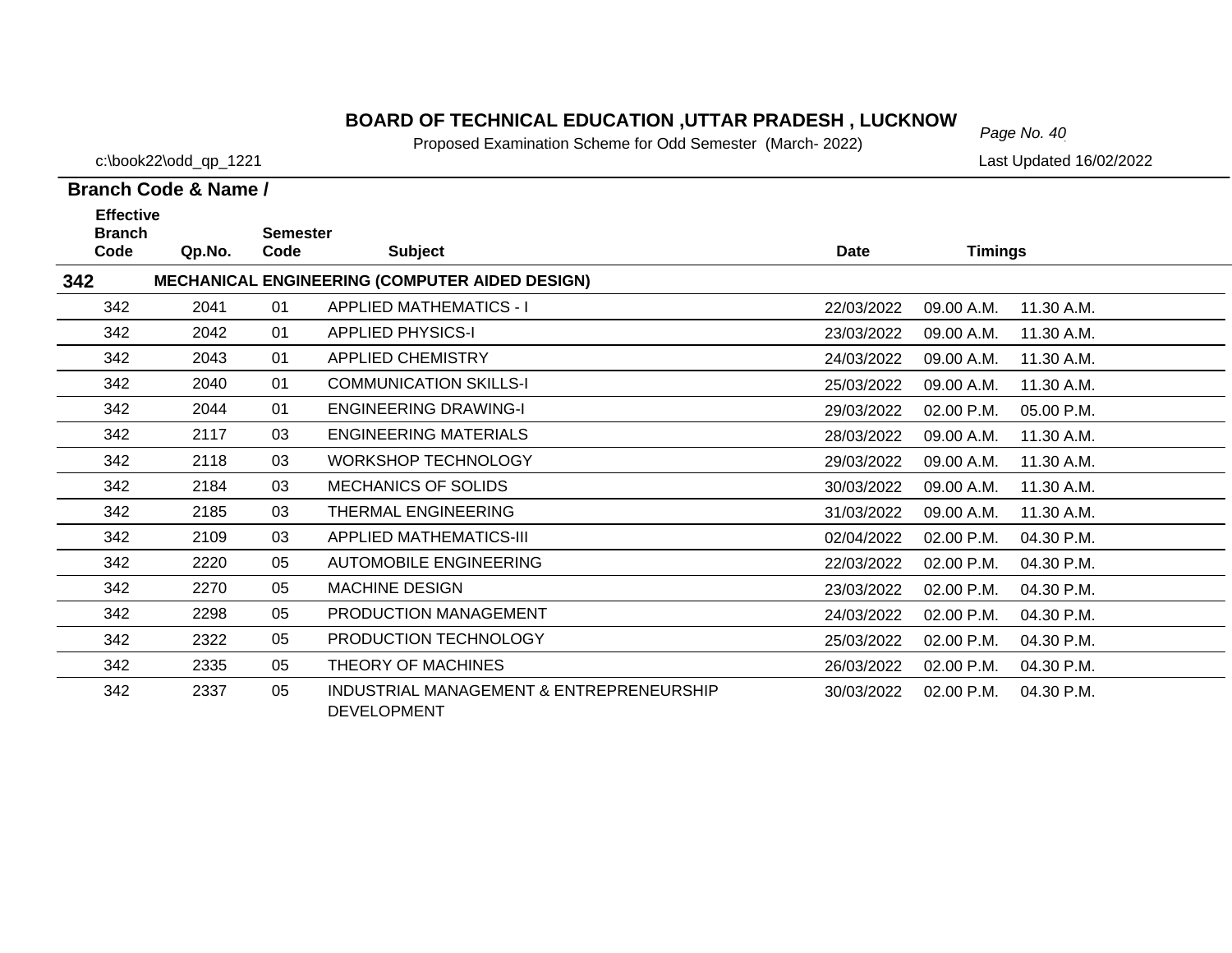# *Page No. 41* **BOARD OF TECHNICAL EDUCATION ,UTTAR PRADESH , LUCKNOW**

Proposed Examination Scheme for Odd Semester (March- 2022)

c:\book22\odd\_qp\_1221 Last Updated 16/02/2022

| <b>Effective</b><br><b>Branch</b> |        | <b>Semester</b> |                                                                |             |                          |  |
|-----------------------------------|--------|-----------------|----------------------------------------------------------------|-------------|--------------------------|--|
| Code                              | Qp.No. | Code            | <b>Subject</b>                                                 | <b>Date</b> | <b>Timings</b>           |  |
| 343                               |        |                 | <b>MECHANICAL ENGINEERING (PRODUCTION)</b>                     |             |                          |  |
| 343                               | 2041   | 01              | <b>APPLIED MATHEMATICS - I</b>                                 | 22/03/2022  | 11.30 A.M.<br>09.00 A.M. |  |
| 343                               | 2042   | 01              | <b>APPLIED PHYSICS-I</b>                                       | 23/03/2022  | 11.30 A.M.<br>09.00 A.M. |  |
| 343                               | 2043   | 01              | <b>APPLIED CHEMISTRY</b>                                       | 24/03/2022  | 11.30 A.M.<br>09.00 A.M. |  |
| 343                               | 2040   | 01              | <b>COMMUNICATION SKILLS-I</b>                                  | 25/03/2022  | 09.00 A.M.<br>11.30 A.M. |  |
| 343                               | 2044   | 01              | <b>ENGINEERING DRAWING-I</b>                                   | 29/03/2022  | 02.00 P.M.<br>05.00 P.M. |  |
| 343                               | 2117   | 03              | <b>ENGINEERING MATERIALS</b>                                   | 28/03/2022  | 11.30 A.M.<br>09.00 A.M. |  |
| 343                               | 2118   | 03              | <b>WORKSHOP TECHNOLOGY</b>                                     | 29/03/2022  | 11.30 A.M.<br>09.00 A.M. |  |
| 343                               | 2184   | 03              | <b>MECHANICS OF SOLIDS</b>                                     | 30/03/2022  | 09.00 A.M.<br>11.30 A.M. |  |
| 343                               | 2185   | 03              | THERMAL ENGINEERING                                            | 31/03/2022  | 09.00 A.M.<br>11.30 A.M. |  |
| 343                               | 2109   | 03              | <b>APPLIED MATHEMATICS-III</b>                                 | 02/04/2022  | 02.00 P.M.<br>04.30 P.M. |  |
| 343                               | 2220   | 05              | <b>AUTOMOBILE ENGINEERING</b>                                  | 22/03/2022  | 02.00 P.M.<br>04.30 P.M. |  |
| 343                               | 2270   | 05              | <b>MACHINE DESIGN</b>                                          | 23/03/2022  | 02.00 P.M.<br>04.30 P.M. |  |
| 343                               | 2298   | 05              | PRODUCTION MANAGEMENT                                          | 24/03/2022  | 04.30 P.M.<br>02.00 P.M. |  |
| 343                               | 2322   | 05              | PRODUCTION TECHNOLOGY                                          | 25/03/2022  | 04.30 P.M.<br>02.00 P.M. |  |
| 343                               | 2335   | 05              | THEORY OF MACHINES                                             | 26/03/2022  | 02.00 P.M.<br>04.30 P.M. |  |
| 343                               | 2337   | 05              | INDUSTRIAL MANAGEMENT & ENTREPRENEURSHIP<br><b>DEVELOPMENT</b> | 30/03/2022  | 02.00 P.M.<br>04.30 P.M. |  |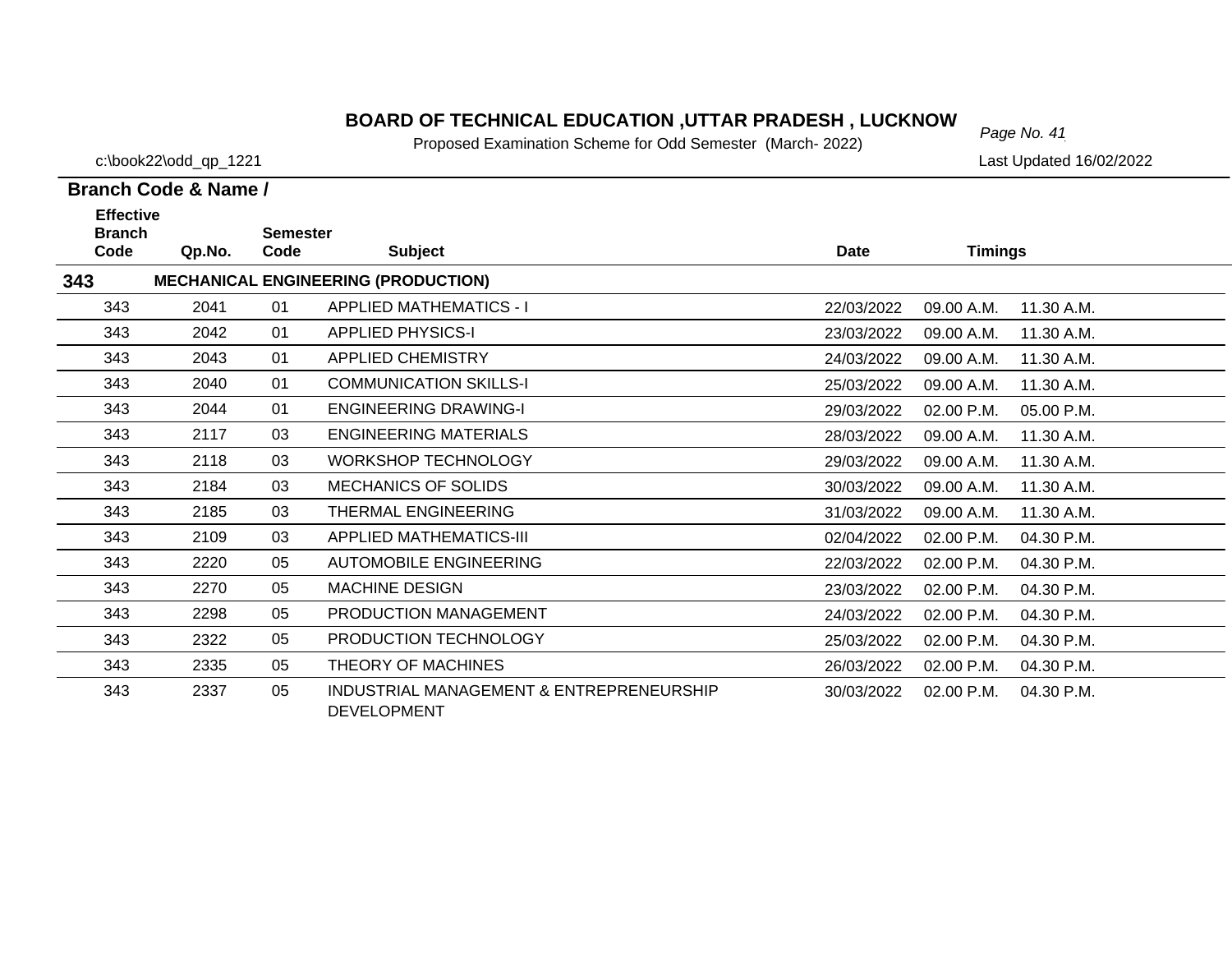# *Page No. 42* **BOARD OF TECHNICAL EDUCATION ,UTTAR PRADESH , LUCKNOW**

Proposed Examination Scheme for Odd Semester (March- 2022)

c:\book22\odd\_qp\_1221 Last Updated 16/02/2022

| <b>Effective</b><br><b>Branch</b> |        | <b>Semester</b> |                                                                     |            |                          |  |
|-----------------------------------|--------|-----------------|---------------------------------------------------------------------|------------|--------------------------|--|
| Code                              | Qp.No. | Code            | <b>Subject</b>                                                      | Date       | <b>Timings</b>           |  |
| 344                               |        |                 | <b>MECHANICAL ENGINEERING (REFRIGERATION &amp; AIRCONDITIONING)</b> |            |                          |  |
| 344                               | 2041   | 01              | <b>APPLIED MATHEMATICS - I</b>                                      | 22/03/2022 | 09.00 A.M.<br>11.30 A.M. |  |
| 344                               | 2042   | 01              | <b>APPLIED PHYSICS-I</b>                                            | 23/03/2022 | 09.00 A.M.<br>11.30 A.M. |  |
| 344                               | 2043   | 01              | <b>APPLIED CHEMISTRY</b>                                            | 24/03/2022 | 09.00 A.M.<br>11.30 A.M. |  |
| 344                               | 2040   | 01              | <b>COMMUNICATION SKILLS-I</b>                                       | 25/03/2022 | 09.00 A.M.<br>11.30 A.M. |  |
| 344                               | 2044   | 01              | <b>ENGINEERING DRAWING-I</b>                                        | 29/03/2022 | 02.00 P.M.<br>05.00 P.M. |  |
| 344                               | 2117   | 03              | <b>ENGINEERING MATERIALS</b>                                        | 28/03/2022 | 11.30 A.M.<br>09.00 A.M. |  |
| 344                               | 2118   | 03              | <b>WORKSHOP TECHNOLOGY</b>                                          | 29/03/2022 | 09.00 A.M.<br>11.30 A.M. |  |
| 344                               | 2184   | 03              | <b>MECHANICS OF SOLIDS</b>                                          | 30/03/2022 | 09.00 A.M.<br>11.30 A.M. |  |
| 344                               | 2185   | 03              | THERMAL ENGINEERING                                                 | 31/03/2022 | 09.00 A.M.<br>11.30 A.M. |  |
| 344                               | 2109   | 03              | <b>APPLIED MATHEMATICS-III</b>                                      | 02/04/2022 | 02.00 P.M.<br>04.30 P.M. |  |
| 344                               | 2217   | 05              | AIR CONDITIONING                                                    | 22/03/2022 | 02.00 P.M.<br>04.30 P.M. |  |
| 344                               | 2270   | 05              | <b>MACHINE DESIGN</b>                                               | 23/03/2022 | 02.00 P.M.<br>04.30 P.M. |  |
| 344                               | 2298   | 05              | <b>PRODUCTION MANAGEMENT</b>                                        | 24/03/2022 | 02.00 P.M.<br>04.30 P.M. |  |
| 344                               | 2322   | 05              | PRODUCTION TECHNOLOGY                                               | 25/03/2022 | 02.00 P.M.<br>04.30 P.M. |  |
| 344                               | 2335   | 05              | THEORY OF MACHINES                                                  | 26/03/2022 | 02.00 P.M.<br>04.30 P.M. |  |
| 344                               | 2337   | 05              | INDUSTRIAL MANAGEMENT & ENTREPRENEURSHIP<br><b>DEVELOPMENT</b>      | 30/03/2022 | 04.30 P.M.<br>02.00 P.M. |  |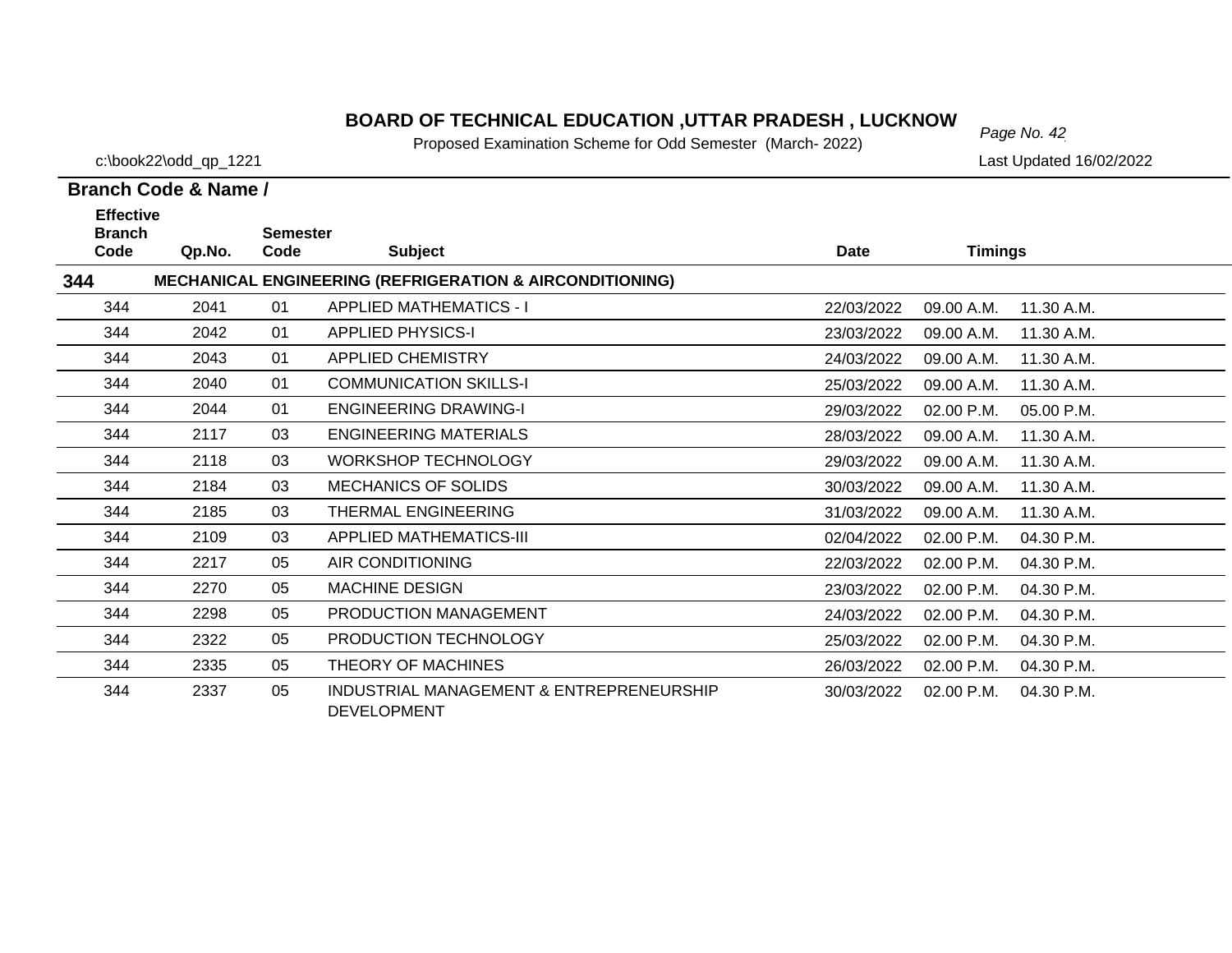# *Page No. 43* **BOARD OF TECHNICAL EDUCATION ,UTTAR PRADESH , LUCKNOW**

Proposed Examination Scheme for Odd Semester (March- 2022)

c:\book22\odd\_qp\_1221 Last Updated 16/02/2022

| <b>Effective</b>      |        |                         |                                                                |             |                          |  |
|-----------------------|--------|-------------------------|----------------------------------------------------------------|-------------|--------------------------|--|
| <b>Branch</b><br>Code | Qp.No. | <b>Semester</b><br>Code | <b>Subject</b>                                                 | <b>Date</b> | <b>Timings</b>           |  |
| 345                   |        |                         | <b>MECHANICAL ENGINEERING (MAINTENANCE)</b>                    |             |                          |  |
| 345                   | 2041   | 01                      | <b>APPLIED MATHEMATICS - I</b>                                 | 22/03/2022  | 09.00 A.M.<br>11.30 A.M. |  |
| 345                   | 2042   | 01                      | <b>APPLIED PHYSICS-I</b>                                       | 23/03/2022  | 09.00 A.M.<br>11.30 A.M. |  |
| 345                   | 2043   | 01                      | APPLIED CHEMISTRY                                              | 24/03/2022  | 09.00 A.M.<br>11.30 A.M. |  |
| 345                   | 2040   | 01                      | <b>COMMUNICATION SKILLS-I</b>                                  | 25/03/2022  | 09.00 A.M.<br>11.30 A.M. |  |
| 345                   | 2044   | 01                      | <b>ENGINEERING DRAWING-I</b>                                   | 29/03/2022  | 02.00 P.M.<br>05.00 P.M. |  |
| 345                   | 2117   | 03                      | <b>ENGINEERING MATERIALS</b>                                   | 28/03/2022  | 09.00 A.M.<br>11.30 A.M. |  |
| 345                   | 2118   | 03                      | <b>WORKSHOP TECHNOLOGY</b>                                     | 29/03/2022  | 09.00 A.M.<br>11.30 A.M. |  |
| 345                   | 2184   | 03                      | <b>MECHANICS OF SOLIDS</b>                                     | 30/03/2022  | 09.00 A.M.<br>11.30 A.M. |  |
| 345                   | 2185   | 03                      | <b>THERMAL ENGINEERING</b>                                     | 31/03/2022  | 09.00 A.M.<br>11.30 A.M. |  |
| 345                   | 2109   | 03                      | APPLIED MATHEMATICS-III                                        | 02/04/2022  | 02.00 P.M.<br>04.30 P.M. |  |
| 345                   | 2304   | 05                      | <b>REPAIR AND MAINTENANCE-I</b>                                | 22/03/2022  | 02.00 P.M.<br>04.30 P.M. |  |
| 345                   | 2270   | 05                      | <b>MACHINE DESIGN</b>                                          | 23/03/2022  | 02.00 P.M.<br>04.30 P.M. |  |
| 345                   | 2298   | 05                      | PRODUCTION MANAGEMENT                                          | 24/03/2022  | 02.00 P.M.<br>04.30 P.M. |  |
| 345                   | 2322   | 05                      | PRODUCTION TECHNOLOGY                                          | 25/03/2022  | 02.00 P.M.<br>04.30 P.M. |  |
| 345                   | 2335   | 05                      | THEORY OF MACHINES                                             | 26/03/2022  | 02.00 P.M.<br>04.30 P.M. |  |
| 345                   | 2337   | 05                      | INDUSTRIAL MANAGEMENT & ENTREPRENEURSHIP<br><b>DEVELOPMENT</b> | 30/03/2022  | 04.30 P.M.<br>02.00 P.M. |  |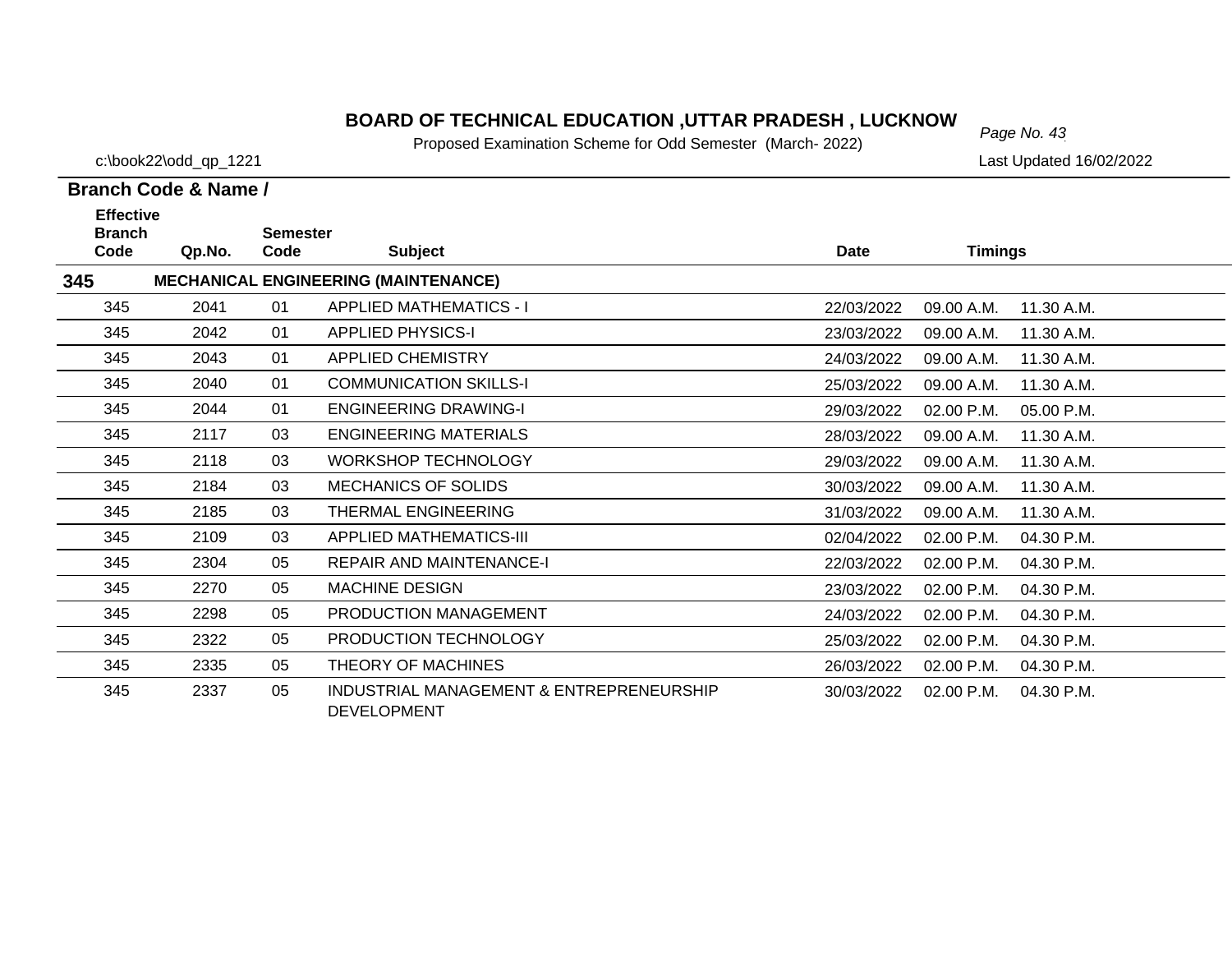# *Page No. 44* **BOARD OF TECHNICAL EDUCATION ,UTTAR PRADESH , LUCKNOW**

Proposed Examination Scheme for Odd Semester (March- 2022)

c:\book22\odd\_qp\_1221 Last Updated 16/02/2022

| <b>Effective</b>      |                          |                         |                                                                |             |                |            |
|-----------------------|--------------------------|-------------------------|----------------------------------------------------------------|-------------|----------------|------------|
| <b>Branch</b><br>Code | Qp.No.                   | <b>Semester</b><br>Code | <b>Subject</b>                                                 | <b>Date</b> | <b>Timings</b> |            |
| 348                   | <b>TEXTILE CHEMISTRY</b> |                         |                                                                |             |                |            |
| 348                   | 1903                     | 01                      | <b>APPLIED PHYSICS-I</b>                                       | 23/03/2022  | 09.00 A.M.     | 11.30 A.M. |
| 348                   | 1648                     | 01                      | <b>GENERAL MECHANICAL ENGINEERING</b>                          | 24/03/2022  | 09.00 A.M.     | 11.30 A.M. |
| 348                   | 1901                     | 01                      | APPLIED MATHEMATICS-I(A)                                       | 26/03/2022  | 09.00 A.M.     | 11.30 A.M. |
| 348                   | 1905                     | 01                      | FOUNDATIONAL COMMUNICATION                                     | 28/03/2022  | 09.00 A.M.     | 11.30 A.M. |
| 348                   | 1506                     | 01                      | <b>ENGINEERING DRAWING</b>                                     | 30/03/2022  | 09.00 A.M.     | 12.00 NOON |
| 348                   | 0845                     | 03                      | ELECTRICAL TECHNOLOGY & ELECTRONICS                            | 22/03/2022  | 09.00 A.M.     | 11.30 A.M. |
| 348                   | 1109                     | 03                      | TECHNOLOGY OF BLEACHING                                        | 23/03/2022  | 02.00 P.M.     | 04.30 P.M. |
| 348                   | 1110                     | 03                      | PHYSICAL CHEMISTRY                                             | 24/03/2022  | 02.00 P.M.     | 04.30 P.M. |
| 348                   | 1112                     | 03                      | <b>FABRIC STRUCTURE &amp; ANALYSIS</b>                         | 25/03/2022  | 09.00 A.M.     | 11.30 A.M. |
| 348                   | 0252                     | 05                      | TECHNOLOGY OF TEXTILE PRINTING                                 | 22/03/2022  | 02.00 P.M.     | 04.30 P.M. |
| 348                   | 0251                     | 05                      | <b>TECHNOLOGY OF DYEING - II</b>                               | 25/03/2022  | 02.00 P.M.     | 04.30 P.M. |
| 348                   | 1964                     | 05                      | INDUSTRIAL MANAGEMENT & ENTREPRENEURSHIP<br><b>DEVELOPMENT</b> | 26/03/2022  | 02.00 P.M.     | 04.30 P.M. |
| 348                   | 0254                     | 05                      | <b>TEXTILE PROCESSING CHEMICALS &amp; AUXILIARIES</b>          | 28/03/2022  | 02.00 P.M.     | 04.30 P.M. |
| 348                   | 0255                     | 05                      | <b>CHEMISTRY OF INTERMEDIATES &amp; DYES</b>                   | 29/03/2022  | 02.00 P.M.     | 04.30 P.M. |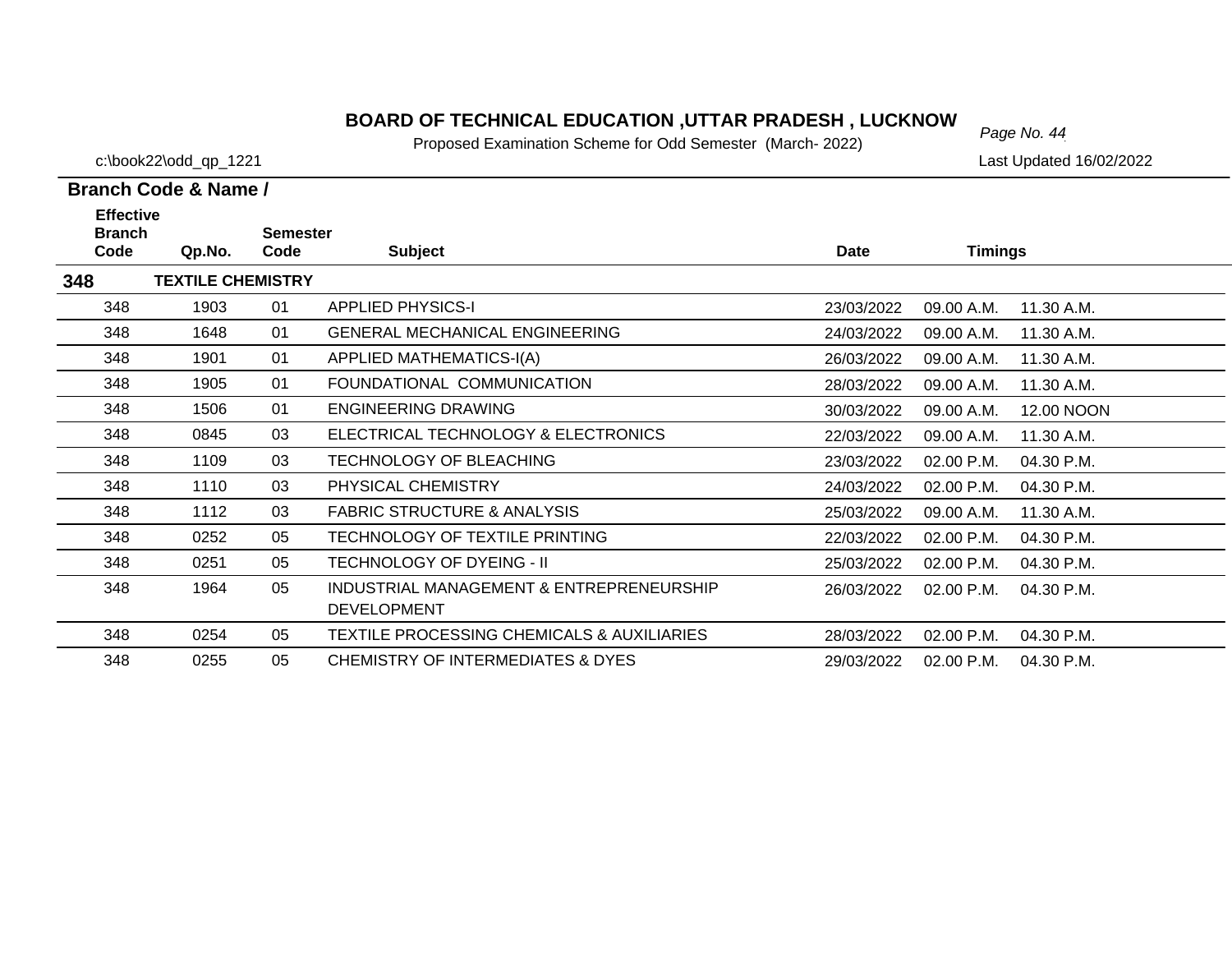# *Page No. 45* **BOARD OF TECHNICAL EDUCATION ,UTTAR PRADESH , LUCKNOW**

Proposed Examination Scheme for Odd Semester (March- 2022)

c:\book22\odd\_qp\_1221 Last Updated 16/02/2022

| <b>Effective</b><br><b>Branch</b> |                       | Semester |                                      |             |                              |  |
|-----------------------------------|-----------------------|----------|--------------------------------------|-------------|------------------------------|--|
| Code                              | Qp.No.                | Code     | <b>Subject</b>                       | <b>Date</b> | <b>Timings</b>               |  |
| 349                               | <b>TEXTILE DESIGN</b> |          |                                      |             |                              |  |
| 349                               | 1632                  | 01       | <b>TEXTILE MATERIALS</b>             | 23/03/2022  | 09.00 A.M.<br>11.30 A.M.     |  |
| 349                               | 1633                  | 01       | YARN MANUFACTURING PROCESS           | 24/03/2022  | 09.00 A.M.<br>11.30 A.M.     |  |
| 349                               | 1905                  | 01       | FOUNDATIONAL COMMUNICATION           | 28/03/2022  | 09.00 A.M.<br>11.30 A.M.     |  |
| 349                               | 1074                  | 03       | FABRIC CONSTRUCTION & CLOTH ANALYSIS | 22/03/2022  | 09.00 A.M.<br>11.30 A.M.     |  |
| 349                               | 1075                  | 03       | <b>TEXTILE COLOURATION</b>           | 23/03/2022  | $02.00$ P.M.<br>$04.30$ P.M. |  |
| 349                               | 0081                  | 05       | <b>GARMENT TECHNOLOGY</b>            | 24/03/2022  | 02.00 P.M.<br>04.30 P.M.     |  |
| 349                               | 0082                  | 05       | <b>TEXTILE DESIGN-II</b>             | 25/03/2022  | 11.30 A.M.<br>09.00 A.M.     |  |
| 349                               | 0084                  | 05       | <b>PROFESSIONAL STUDIES</b>          | 26/03/2022  | 09.00 A.M.<br>11.30 A.M.     |  |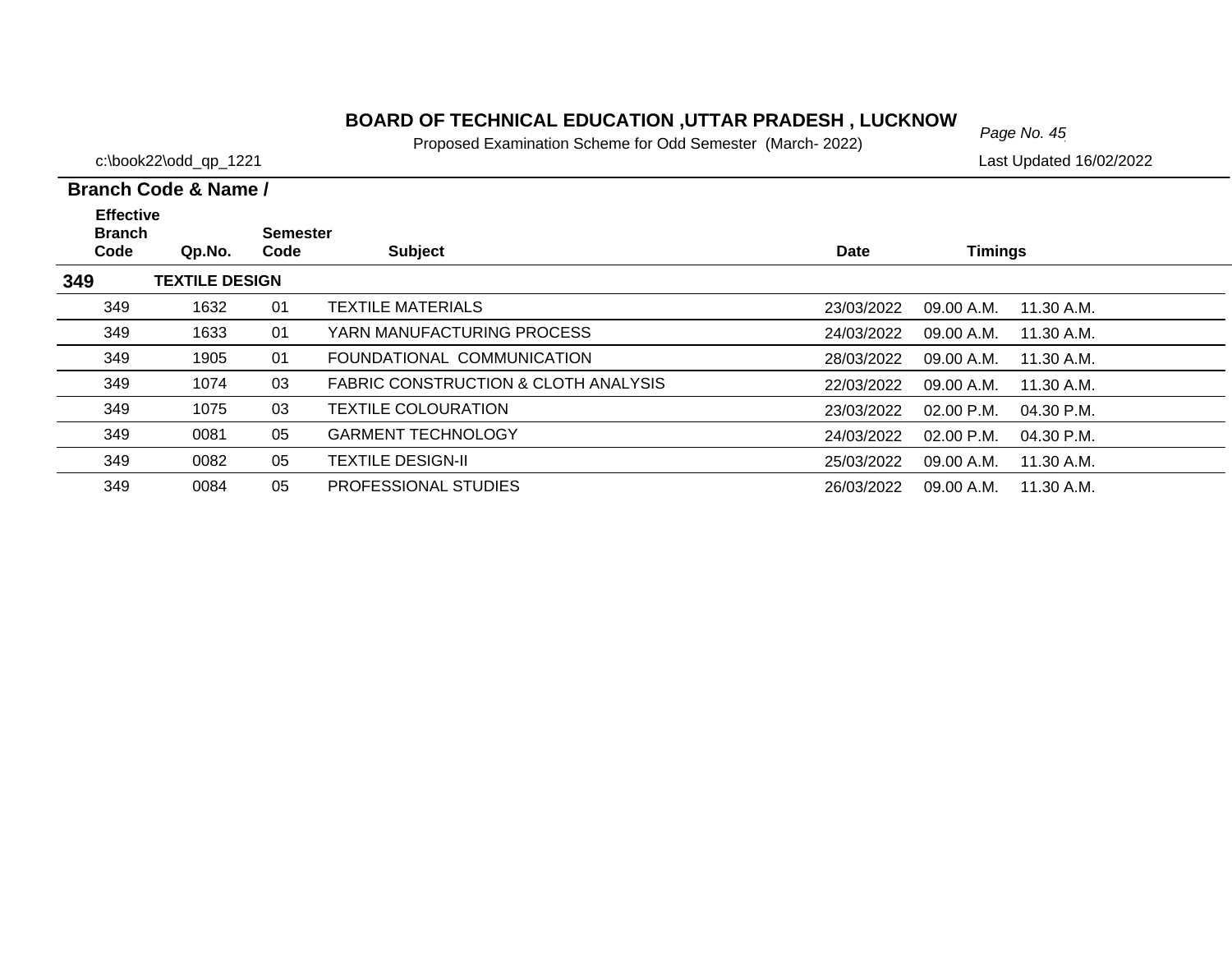# *Page No. 46* **BOARD OF TECHNICAL EDUCATION ,UTTAR PRADESH , LUCKNOW**

Proposed Examination Scheme for Odd Semester (March- 2022)

c:\book22\odd\_qp\_1221 Last Updated 16/02/2022

| <b>Effective</b><br><b>Branch</b>               |        | <b>Semester</b> |                                      |             |                            |  |  |  |  |
|-------------------------------------------------|--------|-----------------|--------------------------------------|-------------|----------------------------|--|--|--|--|
| Code                                            | Qp.No. | Code            | <b>Subject</b>                       | <b>Date</b> | <b>Timings</b>             |  |  |  |  |
| 350<br><b>TEXTILE DESIGN (TEXTILE PRINTING)</b> |        |                 |                                      |             |                            |  |  |  |  |
| 350                                             | 1632   | 01              | <b>TEXTILE MATERIALS</b>             | 23/03/2022  | 09.00 A.M.<br>11.30 A.M.   |  |  |  |  |
| 350                                             | 1633   | 01              | YARN MANUFACTURING PROCESS           | 24/03/2022  | 09.00 A.M.<br>11.30 A.M.   |  |  |  |  |
| 350                                             | 1905   | 01              | FOUNDATIONAL COMMUNICATION           | 28/03/2022  | 09.00 A.M.<br>11.30 A.M.   |  |  |  |  |
| 350                                             | 1074   | 03              | FABRIC CONSTRUCTION & CLOTH ANALYSIS | 22/03/2022  | 09.00 A.M.<br>11.30 A.M.   |  |  |  |  |
| 350                                             | 1075   | 03              | <b>TEXTILE COLOURATION</b>           | 23/03/2022  | $02.00$ P.M.<br>04.30 P.M. |  |  |  |  |
| 350                                             | 0081   | 05              | <b>GARMENT TECHNOLOGY</b>            | 24/03/2022  | $02.00$ P.M.<br>04.30 P.M. |  |  |  |  |
| 350                                             | 0082   | 05              | <b>TEXTILE DESIGN - II</b>           | 25/03/2022  | 11.30 A.M.<br>09.00 A.M.   |  |  |  |  |
| 350                                             | 0084   | 05              | PROFESSIONAL STUDIES                 | 26/03/2022  | 09.00 A.M.<br>11.30 A.M.   |  |  |  |  |
| 350                                             | 0085   | 05              | ADVANCE TEXTILE PRINTING             | 28/03/2022  | 02.00 P.M.<br>04.30 P.M.   |  |  |  |  |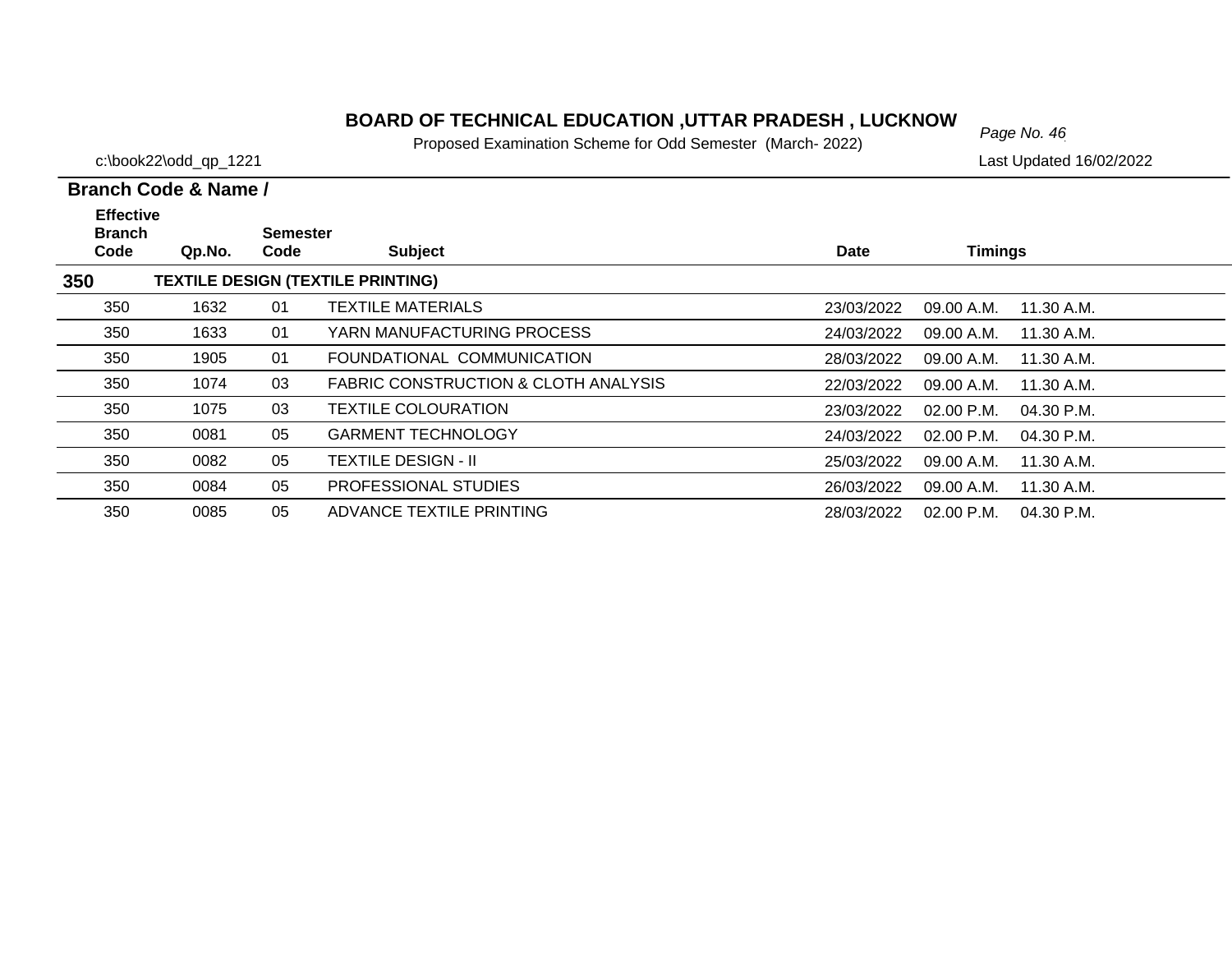# *Page No. 47* **BOARD OF TECHNICAL EDUCATION ,UTTAR PRADESH , LUCKNOW**

Proposed Examination Scheme for Odd Semester (March- 2022)

c:\book22\odd\_qp\_1221 Last Updated 16/02/2022

| <b>Effective</b>      |                           |                         |                                                                |            |                |            |
|-----------------------|---------------------------|-------------------------|----------------------------------------------------------------|------------|----------------|------------|
| <b>Branch</b><br>Code | Qp.No.                    | <b>Semester</b><br>Code | <b>Subject</b>                                                 | Date       | <b>Timings</b> |            |
| 351                   | <b>TEXTILE TECHNOLOGY</b> |                         |                                                                |            |                |            |
| 351                   | 1903                      | 01                      | <b>APPLIED PHYSICS-I</b>                                       | 23/03/2022 | 09.00 A.M.     | 11.30 A.M. |
| 351                   | 1648                      | 01                      | <b>GENERAL MECHANICAL ENGINEERING</b>                          | 24/03/2022 | 09.00 A.M.     | 11.30 A.M. |
| 351                   | 1901                      | 01                      | APPLIED MATHEMATICS-I(A)                                       | 26/03/2022 | 09.00 A.M.     | 11.30 A.M. |
| 351                   | 1905                      | 01                      | FOUNDATIONAL COMMUNICATION                                     | 28/03/2022 | 09.00 A.M.     | 11.30 A.M. |
| 351                   | 1506                      | 01                      | <b>ENGINEERING DRAWING</b>                                     | 30/03/2022 | 09.00 A.M.     | 12.00 NOON |
| 351                   | 0845                      | 03                      | ELECTRICAL TECHNOLOGY & ELECTRONICS                            | 22/03/2022 | 09.00 A.M.     | 11.30 A.M. |
| 351                   | 1112                      | 03                      | <b>FABRIC STRUCTURE &amp; ANALYSIS</b>                         | 25/03/2022 | 09.00 A.M.     | 11.30 A.M. |
| 351                   | 1115                      | 03                      | <b>WEAVING PREPARATION</b>                                     | 29/03/2022 | 09.00 A.M.     | 11.30 A.M. |
| 351                   | 1114                      | 03                      | <b>SPINNING PREPARATION</b>                                    | 30/03/2022 | 02.00 P.M.     | 04.30 P.M. |
| 351                   | 0241                      | 05                      | <b>SPINNING TECHNOLOGY-I</b>                                   | 22/03/2022 | 02.00 P.M.     | 04.30 P.M. |
| 351                   | 0242                      | 05                      | <b>SPINNING TECHNOLOGY-II</b>                                  | 23/03/2022 | 02.00 P.M.     | 04.30 P.M. |
| 351                   | 0243                      | 05                      | <b>WEAVING TECHNOLOGY-I</b>                                    | 24/03/2022 | 02.00 P.M.     | 04.30 P.M. |
| 351                   | 0244                      | 05                      | <b>WEAVING TECHNOLOGY-II</b>                                   | 25/03/2022 | 02.00 P.M.     | 04.30 P.M. |
| 351                   | 1964                      | 05                      | INDUSTRIAL MANAGEMENT & ENTREPRENEURSHIP<br><b>DEVELOPMENT</b> | 26/03/2022 | 02.00 P.M.     | 04.30 P.M. |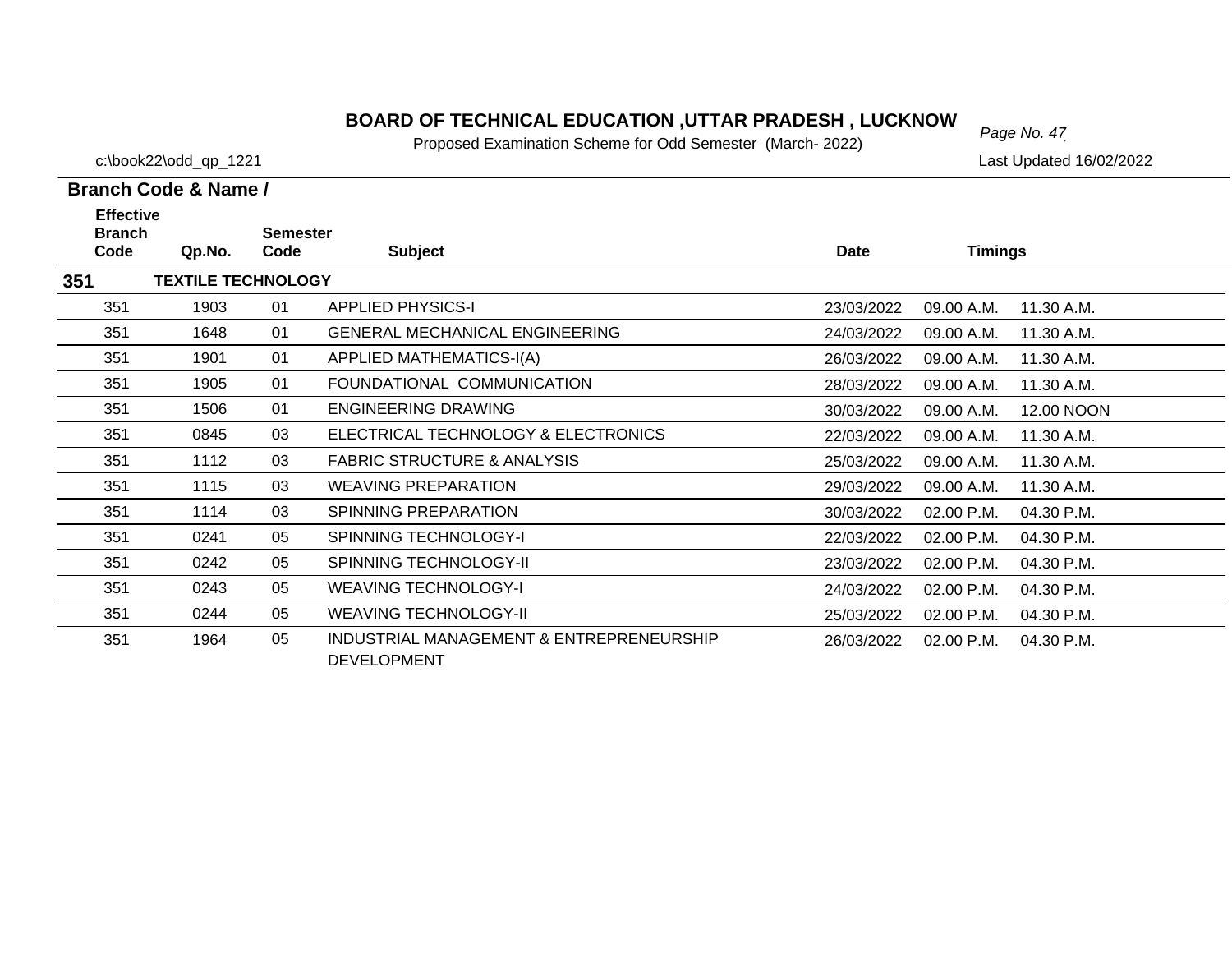# *Page No. 48* **BOARD OF TECHNICAL EDUCATION ,UTTAR PRADESH , LUCKNOW**

Proposed Examination Scheme for Odd Semester (March- 2022)

c:\book22\odd\_qp\_1221 Last Updated 16/02/2022

| <b>Effective</b><br><b>Branch</b> |                             | <b>Semester</b> |                                                 |            |                          |  |
|-----------------------------------|-----------------------------|-----------------|-------------------------------------------------|------------|--------------------------|--|
| Code                              | Qp.No.                      | Code            | <b>Subject</b>                                  | Date       | <b>Timings</b>           |  |
| 352                               | <b>CHEMICAL ENGINEERING</b> |                 |                                                 |            |                          |  |
| 352                               | 2041                        | 01              | <b>APPLIED MATHEMATICS - I</b>                  | 22/03/2022 | 09.00 A.M.<br>11.30 A.M. |  |
| 352                               | 2042                        | 01              | <b>APPLIED PHYSICS-I</b>                        | 23/03/2022 | 09.00 A.M.<br>11.30 A.M. |  |
| 352                               | 2043                        | 01              | <b>APPLIED CHEMISTRY</b>                        | 24/03/2022 | 09.00 A.M.<br>11.30 A.M. |  |
| 352                               | 2040                        | 01              | <b>COMMUNICATION SKILLS-I</b>                   | 25/03/2022 | 09.00 A.M.<br>11.30 A.M. |  |
| 352                               | 2049                        | 01              | <b>MEASURING INSTRUMENTS &amp; MEASUREMENTS</b> | 26/03/2022 | 09.00 A.M<br>11.30 A.M.  |  |
| 352                               | 2044                        | 01              | <b>ENGINEERING DRAWING-I</b>                    | 29/03/2022 | 02.00 P.M.<br>05.00 P.M. |  |
| 352                               | 2123                        | 03              | <b>CHEMICAL TECHNOLOGY-I</b>                    | 23/03/2022 | 02.00 P.M.<br>04.30 P.M. |  |
| 352                               | 2100                        | 03              | <b>ENVIRONMENTAL STUDIES</b>                    | 28/03/2022 | 09.00 A.M.<br>11.30 A.M. |  |
| 352                               | 2186                        | 03              | <b>FLUID MECHANICS</b>                          | 29/03/2022 | 09.00 A.M.<br>11.30 A.M. |  |
| 352                               | 2190                        | 03              | CHEMICAL ENGINEERING THERMODYNAMICS             | 30/03/2022 | 09.00 A.M.<br>11.30 A.M. |  |
| 352                               | 2124                        | 03              | MATERIAL AND ENERGY BALANCE                     | 01/04/2022 | 02.00 P.M.<br>04.30 P.M. |  |
| 352                               | 2109                        | 03              | <b>APPLIED MATHEMATICS-III</b>                  | 02/04/2022 | 02.00 P.M.<br>04.30 P.M. |  |
| 352                               | 2339                        | 05              | POLLUTION CONTROL & INDUSTRIAL SAFETY           | 22/03/2022 | 02.00 P.M.<br>04.30 P.M. |  |
| 352                               | 2303                        | 05              | RENEWABLE ENERGY SOURCES                        | 24/03/2022 | 02.00 P.M.<br>04.30 P.M. |  |
| 352                               | 2297                        | 05              | PROCESS PLANT UTILITIES                         | 25/03/2022 | 02.00 P.M.<br>04.30 P.M. |  |
| 352                               | 2271                        | 05              | <b>MASS TRANSFER OPERATIONS-II</b>              | 28/03/2022 | 02.00 P.M.<br>04.30 P.M. |  |
| 352                               | 2273                        | 05              | <b>MATERIAL SCIENCE</b>                         | 30/03/2022 | 04.30 P.M.<br>02.00 P.M. |  |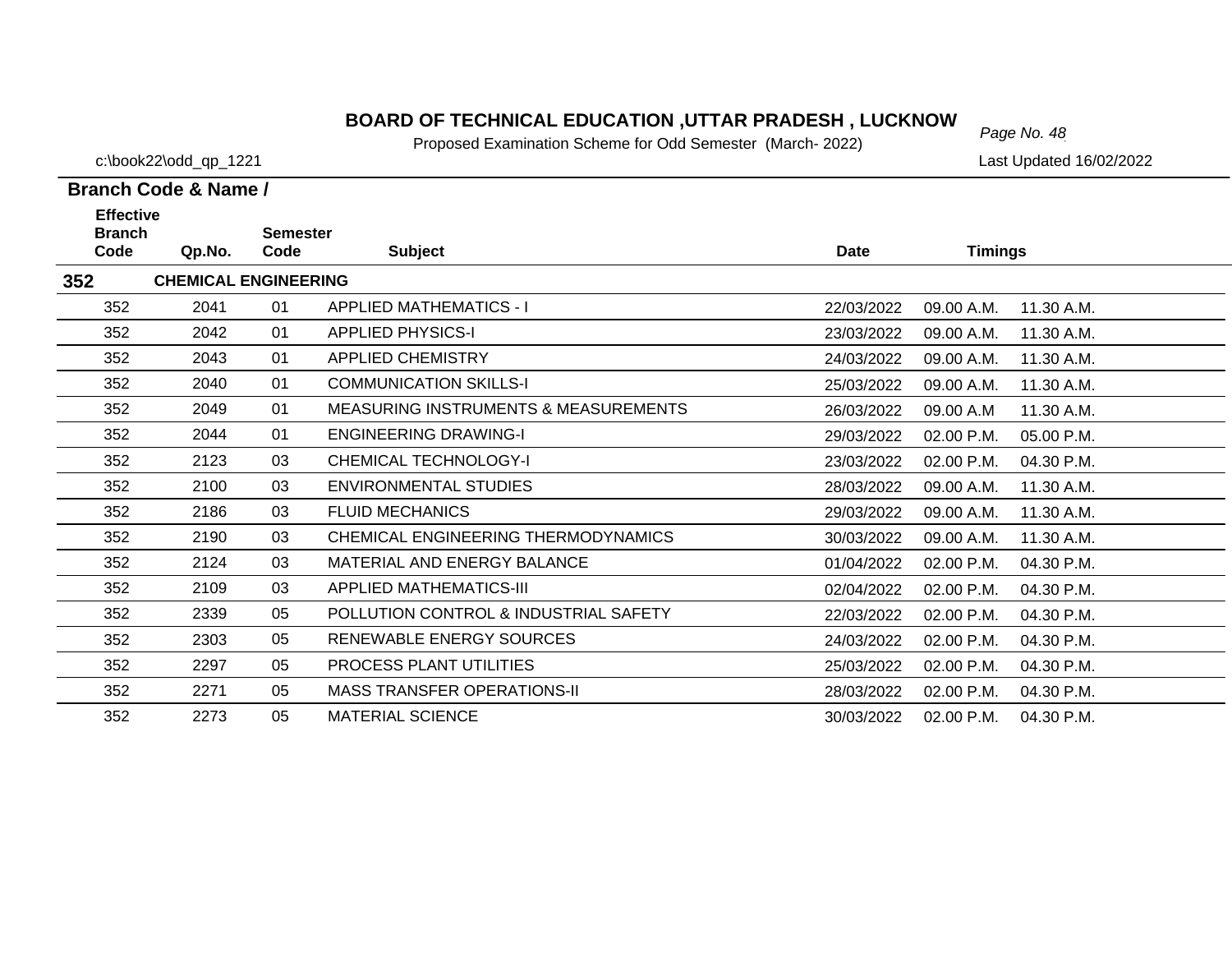# *Page No. 49* **BOARD OF TECHNICAL EDUCATION ,UTTAR PRADESH , LUCKNOW**

Proposed Examination Scheme for Odd Semester (March- 2022)

c:\book22\odd\_qp\_1221 Last Updated 16/02/2022

#### **Branch Code & Name / Effective**

| <b>Effective</b><br><b>Branch</b> |        | <b>Semester</b> |                                                 |            |                |            |
|-----------------------------------|--------|-----------------|-------------------------------------------------|------------|----------------|------------|
| Code                              | Qp.No. | Code            | <b>Subject</b>                                  | Date       | <b>Timings</b> |            |
| 353                               |        |                 | <b>CHEMICAL ENGINEERING (PETRO CHEMICAL)</b>    |            |                |            |
| 353                               | 2041   | 01              | <b>APPLIED MATHEMATICS - I</b>                  | 22/03/2022 | 09.00 A.M.     | 11.30 A.M. |
| 353                               | 2042   | 01              | <b>APPLIED PHYSICS-I</b>                        | 23/03/2022 | 09.00 A.M.     | 11.30 A.M. |
| 353                               | 2043   | 01              | <b>APPLIED CHEMISTRY</b>                        | 24/03/2022 | 09.00 A.M.     | 11.30 A.M. |
| 353                               | 2040   | 01              | <b>COMMUNICATION SKILLS-I</b>                   | 25/03/2022 | 09.00 A.M.     | 11.30 A.M. |
| 353                               | 2049   | 01              | <b>MEASURING INSTRUMENTS &amp; MEASUREMENTS</b> | 26/03/2022 | 09.00 A.M      | 11.30 A.M. |
| 353                               | 2044   | 01              | <b>ENGINEERING DRAWING-I</b>                    | 29/03/2022 | 02.00 P.M.     | 05.00 P.M. |
| 353                               | 2444   | 03              | <b>CHEMICAL TECHNOLOGY</b>                      | 22/03/2022 | 02.00 P.M.     | 04.30 P.M. |
| 353                               | 2100   | 03              | <b>ENVIRONMENTAL STUDIES</b>                    | 28/03/2022 | 09.00 A.M.     | 11.30 A.M. |
| 353                               | 2186   | 03              | <b>FLUID MECHANICS</b>                          | 29/03/2022 | 09.00 A.M.     | 11.30 A.M. |
| 353                               | 2190   | 03              | CHEMICAL ENGINEERING THERMODYNAMICS             | 30/03/2022 | 09.00 A.M.     | 11.30 A.M. |
| 353                               | 2124   | 03              | MATERIAL AND ENERGY BALANCE                     | 01/04/2022 | 02.00 P.M.     | 04.30 P.M. |
| 353                               | 2109   | 03              | <b>APPLIED MATHEMATICS-III</b>                  | 02/04/2022 | 02.00 P.M.     | 04.30 P.M. |
| 753                               | 0231   | 05              | PETROLEUM REFINING                              | 24/03/2022 | 02.00 P.M.     | 04.30 P.M. |
| 753                               | 0228   | 05              | POLLUTION CONTROL & INDUSTRIAL SAFETY           | 25/03/2022 | 02.00 P.M.     | 04.30 P.M. |
| 753                               | 1964   | 05              | INDUSTRIAL MANAGEMENT & ENTREPRENEURSHIP        | 26/03/2022 | 02.00 P.M.     | 04.30 P.M. |
|                                   |        |                 | <b>DEVELOPMENT</b>                              |            |                |            |
| 753                               | 0222   | 05              | <b>MASS TRANSFER OPERATIONS</b>                 | 30/03/2022 | 02.00 P.M.     | 04.30 P.M. |
| 753                               | 0221   | 05              | <b>HEAT TRANSFER OPERATIONS</b>                 | 31/03/2022 | 02.00 P.M.     | 04.30 P.M. |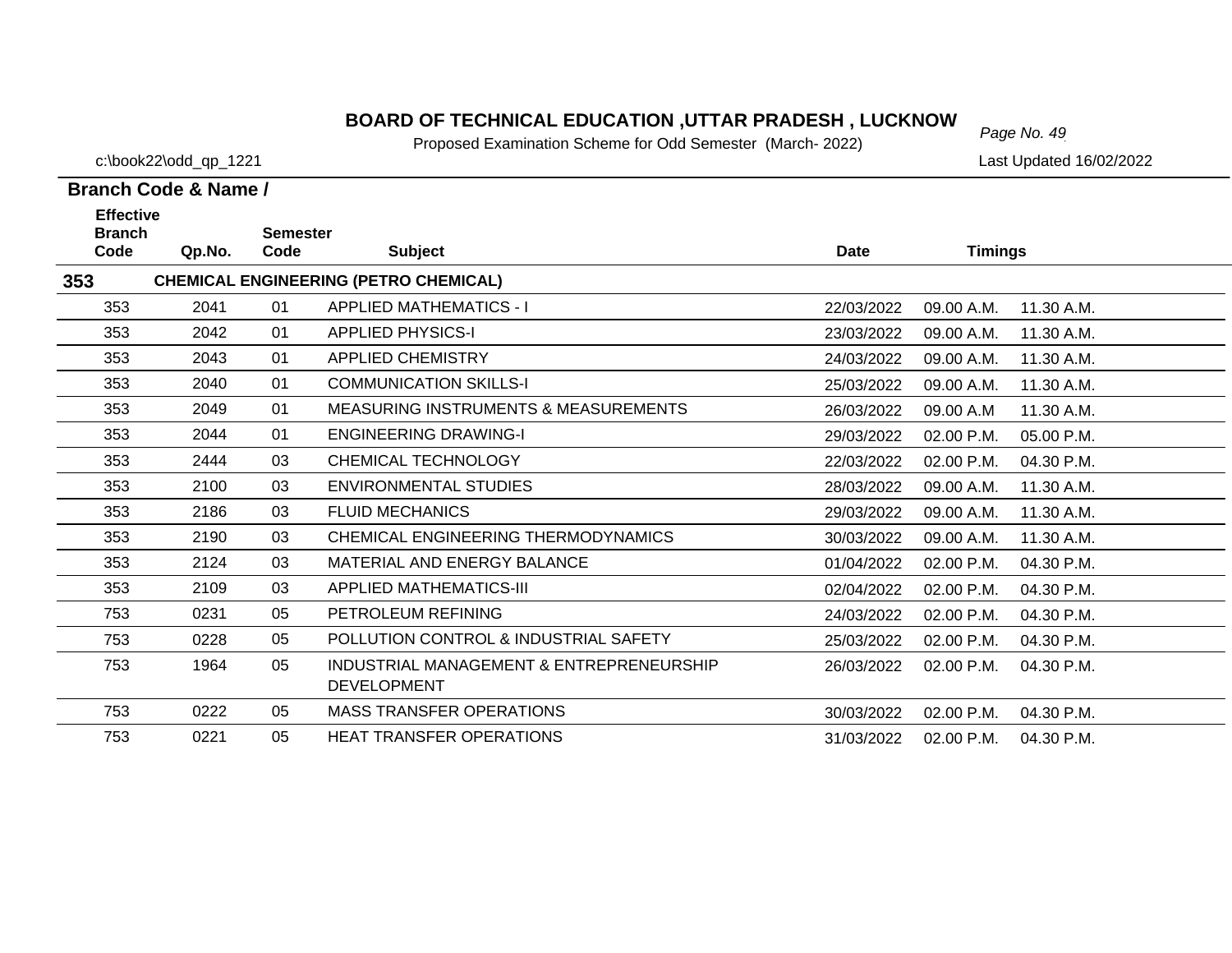# *Page No. 50* **BOARD OF TECHNICAL EDUCATION ,UTTAR PRADESH , LUCKNOW**

Proposed Examination Scheme for Odd Semester (March- 2022)

c:\book22\odd\_qp\_1221 Last Updated 16/02/2022

| <b>Effective</b><br><b>Branch</b> |        | <b>Semester</b> |                                                               |             |                |            |
|-----------------------------------|--------|-----------------|---------------------------------------------------------------|-------------|----------------|------------|
| Code                              | Qp.No. | Code            | <b>Subject</b>                                                | <b>Date</b> | <b>Timings</b> |            |
| 355                               |        |                 | <b>COMPUTER SCIENCE AND ENGINEERING</b>                       |             |                |            |
| 355                               | 2041   | 01              | <b>APPLIED MATHEMATICS - I</b>                                | 22/03/2022  | 09.00 A.M.     | 11.30 A.M. |
| 355                               | 2042   | 01              | <b>APPLIED PHYSICS-I</b>                                      | 23/03/2022  | 09.00 A.M.     | 11.30 A.M. |
| 355                               | 2043   | 01              | <b>APPLIED CHEMISTRY</b>                                      | 24/03/2022  | 09.00 A.M.     | 11.30 A.M. |
| 355                               | 2040   | 01              | <b>COMMUNICATION SKILLS-I</b>                                 | 25/03/2022  | 09.00 A.M.     | 11.30 A.M. |
| 355                               | 2058   | 01              | <b>TECHNICAL DRAWING</b>                                      | 30/03/2022  | 09.00 A.M.     | 12.00 NOON |
| 355                               | 2050   | 01              | FUNDAMENTALS OF COMPUTER AND INFOFMATION<br><b>TECHNOLOGY</b> | 31/03/2022  | 02.00 P.M.     | 04.30 P.M. |
| 355                               | 2100   | 03              | ENVIRONMENTAL STUDIES                                         | 28/03/2022  | 09.00 A.M.     | 11.30 A.M. |
| 355                               | 2130   | 03              | INTERNET AND WEB TECHNOLOGY                                   | 29/03/2022  | 09.00 A.M.     | 11.30 A.M. |
| 355                               | 2187   | 03              | DATA COMMUNICATION AND COMPUTER NETWORK                       | 30/03/2022  | 02.00 P.M.     | 04.30 P.M. |
| 355                               | 2189   | 03              | <b>DIGITAL ELECTRONICS</b>                                    | 31/03/2022  | 09.00 A.M.     | 11.30 A.M. |
| 355                               | 2188   | 03              | DATA STRUCTURE USING C                                        | 01/04/2022  | 09.00 A.M.     | 11.30 A.M. |
| 355                               | 2109   | 03              | <b>APPLIED MATHEMATICS-III</b>                                | 02/04/2022  | 02.00 P.M.     | 04.30 P.M. |
| 355                               | 2268   | 05              | INTERNET OF THINGS                                            | 24/03/2022  | 02.00 P.M.     | 04.30 P.M. |
| 355                               | 2308   | 05              | SOFTWARE ENGINEERING                                          | 25/03/2022  | 02.00 P.M.     | 04.30 P.M. |
| 355                               | 2231   | 05              | COMPUTER PROGRAMMING USING PYTHON                             | 26/03/2022  | 02.00 P.M.     | 04.30 P.M. |
| 355                               | 2319   | 05              | WEB DEVELOPMENT USING PHP                                     | 28/03/2022  | 02.00 P.M.     | 04.30 P.M. |
| 355                               | 2134   | 05              | COMPUTER ARCHITECTURE AND HARDWARE MAINTENANCE                | 02/04/2022  | 09.00 A.M.     | 11.30 A.M. |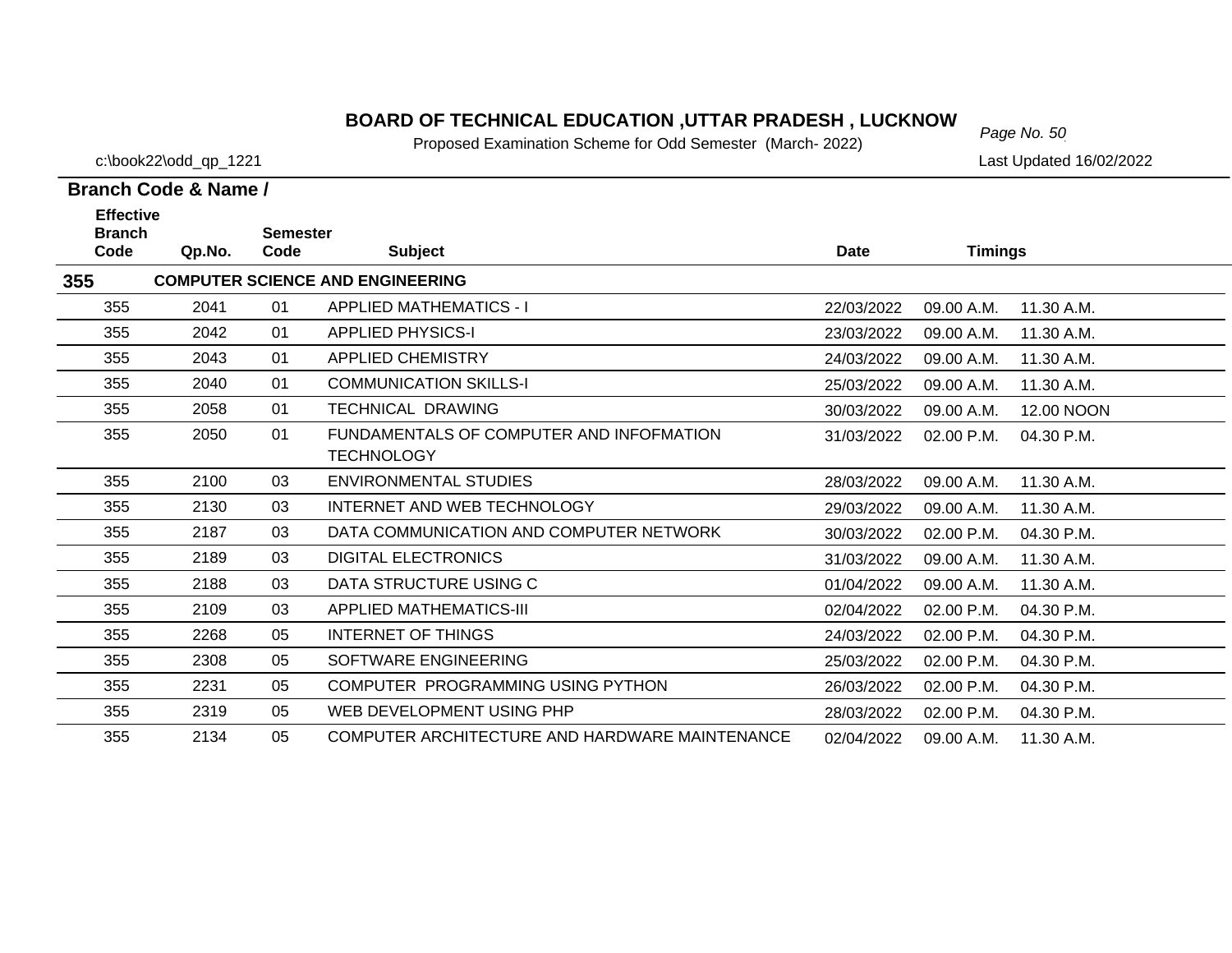# *Page No. 51* **BOARD OF TECHNICAL EDUCATION ,UTTAR PRADESH , LUCKNOW**

Proposed Examination Scheme for Odd Semester (March- 2022)

c:\book22\odd\_qp\_1221 Last Updated 16/02/2022

| <b>Effective</b><br><b>Branch</b> |                               | <b>Semester</b> |                                                |             |                |            |
|-----------------------------------|-------------------------------|-----------------|------------------------------------------------|-------------|----------------|------------|
| Code                              | Qp.No.                        | Code            | <b>Subject</b>                                 | <b>Date</b> | <b>Timings</b> |            |
| 356                               | <b>INFORMATION TECHNOLOGY</b> |                 |                                                |             |                |            |
| 356                               | 2041                          | 01              | <b>APPLIED MATHEMATICS - I</b>                 | 22/03/2022  | 09.00 A.M.     | 11.30 A.M. |
| 356                               | 2042                          | 01              | <b>APPLIED PHYSICS-I</b>                       | 23/03/2022  | 09.00 A.M.     | 11.30 A.M. |
| 356                               | 2043                          | 01              | <b>APPLIED CHEMISTRY</b>                       | 24/03/2022  | 09.00 A.M.     | 11.30 A.M. |
| 356                               | 2040                          | 01              | <b>COMMUNICATION SKILLS-I</b>                  | 25/03/2022  | 09.00 A.M.     | 11.30 A.M. |
| 356                               | 2058                          | 01              | <b>TECHNICAL DRAWING</b>                       | 30/03/2022  | 09.00 A.M.     | 12.00 NOON |
| 356                               | 2050                          | 01              | FUNDAMENTALS OF COMPUTER AND INFOFMATION       | 31/03/2022  | 02.00 P.M.     | 04.30 P.M. |
|                                   |                               |                 | <b>TECHNOLOGY</b>                              |             |                |            |
| 356                               | 2100                          | 03              | ENVIRONMENTAL STUDIES                          | 28/03/2022  | 09.00 A.M.     | 11.30 A.M. |
| 356                               | 2130                          | 03              | INTERNET AND WEB TECHNOLOGY                    | 29/03/2022  | 09.00 A.M.     | 11.30 A.M. |
| 356                               | 2187                          | 03              | DATA COMMUNICATION AND COMPUTER NETWORK        | 30/03/2022  | 02.00 P.M.     | 04.30 P.M. |
| 356                               | 2188                          | 03              | DATA STRUCTURE USING C                         | 01/04/2022  | 09.00 A.M.     | 11.30 A.M. |
| 356                               | 2134                          | 03              | COMPUTER ARCHITECTURE AND HARDWARE MAINTENANCE | 02/04/2022  | 09.00 A.M.     | 11.30 A.M. |
| 356                               | 2109                          | 03              | APPLIED MATHEMATICS-III                        | 02/04/2022  | 02.00 P.M.     | 04.30 P.M. |
| 356                               | 2336                          | 05              | <b>INFORMATION SECURITY AND IT LAWS</b>        | 22/03/2022  | 02.00 P.M.     | 04.30 P.M. |
| 356                               | 2268                          | 05              | <b>INTERNET OF THINGS</b>                      | 24/03/2022  | 02.00 P.M.     | 04.30 P.M. |
| 356                               | 2308                          | 05              | SOFTWARE ENGINEERING                           | 25/03/2022  | 02.00 P.M.     | 04.30 P.M. |
| 356                               | 2231                          | 05              | COMPUTER PROGRAMMING USING PYTHON              | 26/03/2022  | 02.00 P.M.     | 04.30 P.M. |
| 356                               | 2319                          | 05              | WEB DEVELOPMENT USING PHP                      | 28/03/2022  | 02.00 P.M.     | 04.30 P.M. |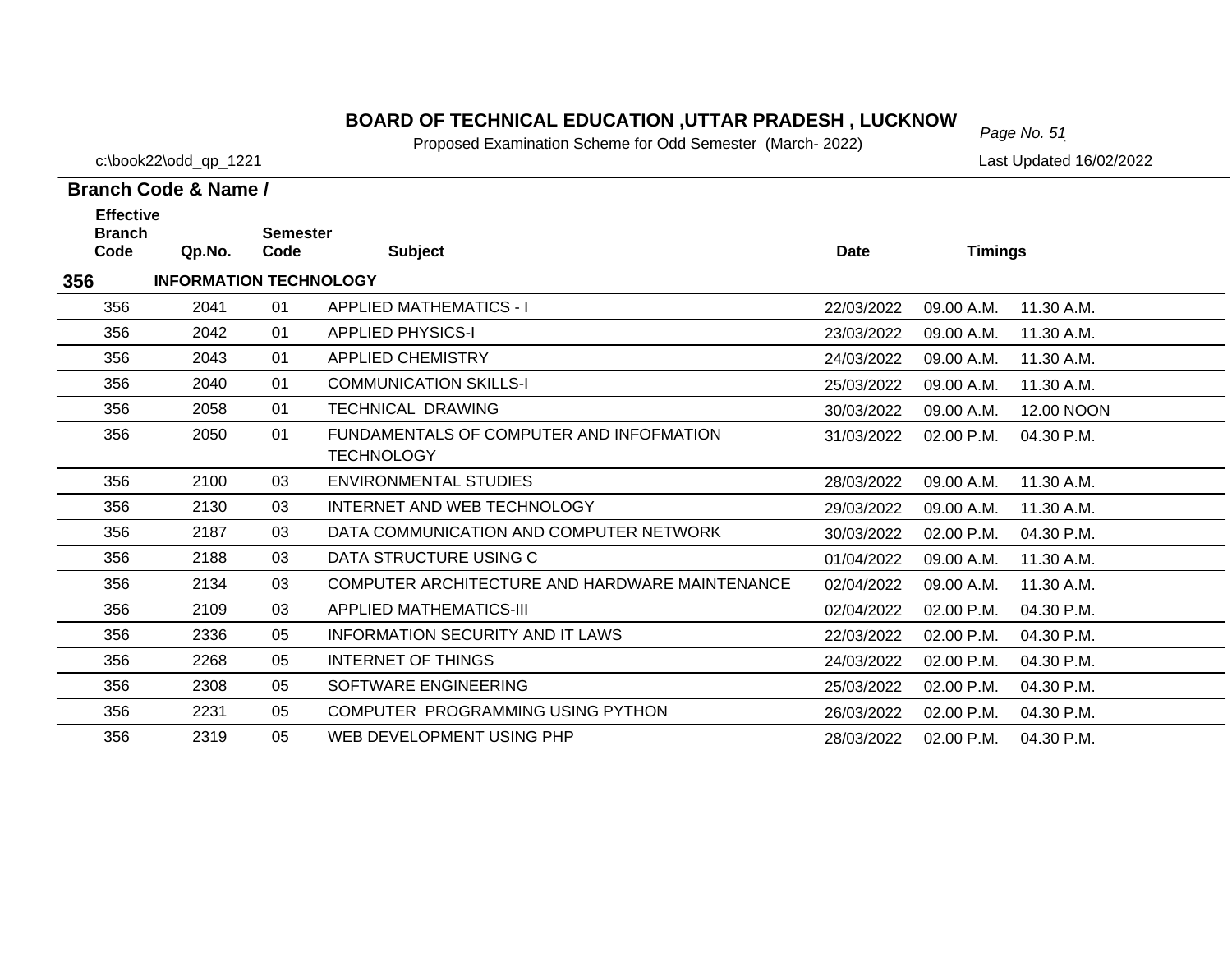# *Page No. 52* **BOARD OF TECHNICAL EDUCATION ,UTTAR PRADESH , LUCKNOW**

Proposed Examination Scheme for Odd Semester (March- 2022)

c:\book22\odd\_qp\_1221 Last Updated 16/02/2022

| <b>Effective</b><br><b>Branch</b> |        | <b>Semester</b> |                                                                |             |                |            |
|-----------------------------------|--------|-----------------|----------------------------------------------------------------|-------------|----------------|------------|
| Code                              | Qp.No. | Code            | <b>Subject</b>                                                 | <b>Date</b> | <b>Timings</b> |            |
| 357                               |        |                 | <b>DIPLOMA IN PAINT TECHNOLOGY</b>                             |             |                |            |
| 357                               | 2041   | 01              | <b>APPLIED MATHEMATICS - I</b>                                 | 22/03/2022  | 09.00 A.M.     | 11.30 A.M. |
| 357                               | 2042   | 01              | <b>APPLIED PHYSICS-I</b>                                       | 23/03/2022  | 09.00 A.M.     | 11.30 A.M. |
| 357                               | 2043   | 01              | <b>APPLIED CHEMISTRY</b>                                       | 24/03/2022  | 09.00 A.M.     | 11.30 A.M. |
| 357                               | 2040   | 01              | <b>COMMUNICATION SKILLS-I</b>                                  | 25/03/2022  | 09.00 A.M.     | 11.30 A.M. |
| 357                               | 2049   | 01              | <b>MEASURING INSTRUMENTS &amp; MEASUREMENTS</b>                | 26/03/2022  | 09.00 A.M      | 11.30 A.M. |
| 357                               | 2044   | 01              | <b>ENGINEERING DRAWING-I</b>                                   | 29/03/2022  | 02.00 P.M.     | 05.00 P.M. |
| 357                               | 2397   | 03              | FLUID MECHANICS & SOLID HANDLING                               | 22/03/2022  | 02.00 P.M.     | 04.30 P.M. |
| 357                               | 2100   | 03              | ENVIRONMENTAL STUDIES                                          | 28/03/2022  | 09.00 A.M.     | 11.30 A.M. |
| 357                               | 2421   | 03              | <b>PIGMENTS &amp; EXTENDERS</b>                                | 29/03/2022  | 09.00 A.M.     | 11.30 A.M. |
| 357                               | 2434   | 03              | <b>RESINS &amp; PAINT MEDIA</b>                                | 30/03/2022  | 09.00 A.M.     | 11.30 A.M. |
| 357                               | 2124   | 03              | MATERIAL AND ENERGY BALANCE                                    | 01/04/2022  | 02.00 P.M.     | 04.30 P.M. |
| 357                               | 2109   | 03              | <b>APPLIED MATHEMATICS-III</b>                                 | 02/04/2022  | 02.00 P.M.     | 04.30 P.M. |
| 757                               | 0233   | 05              | <b>HEAT &amp; MASS TRANSFER</b>                                | 24/03/2022  | 02.00 P.M.     | 04.30 P.M. |
| 757                               | 0228   | 05              | POLLUTION CONTROL & INDUSTRIAL SAFETY                          | 25/03/2022  | 02.00 P.M.     | 04.30 P.M. |
| 757                               | 1964   | 05              | INDUSTRIAL MANAGEMENT & ENTREPRENEURSHIP<br><b>DEVELOPMENT</b> | 26/03/2022  | 02.00 P.M.     | 04.30 P.M. |
| 757                               | 0218   | 05              | FORMULATION & MANUFACTURING OF PAINT                           | 28/03/2022  | 02.00 P.M.     | 04.30 P.M. |
| 757                               | 0217   | 05              | COATING PROPERTIES, EVALUATION & QUALITY CONTROL               | 31/03/2022  | 09.00 A.M.     | 11.30 A.M. |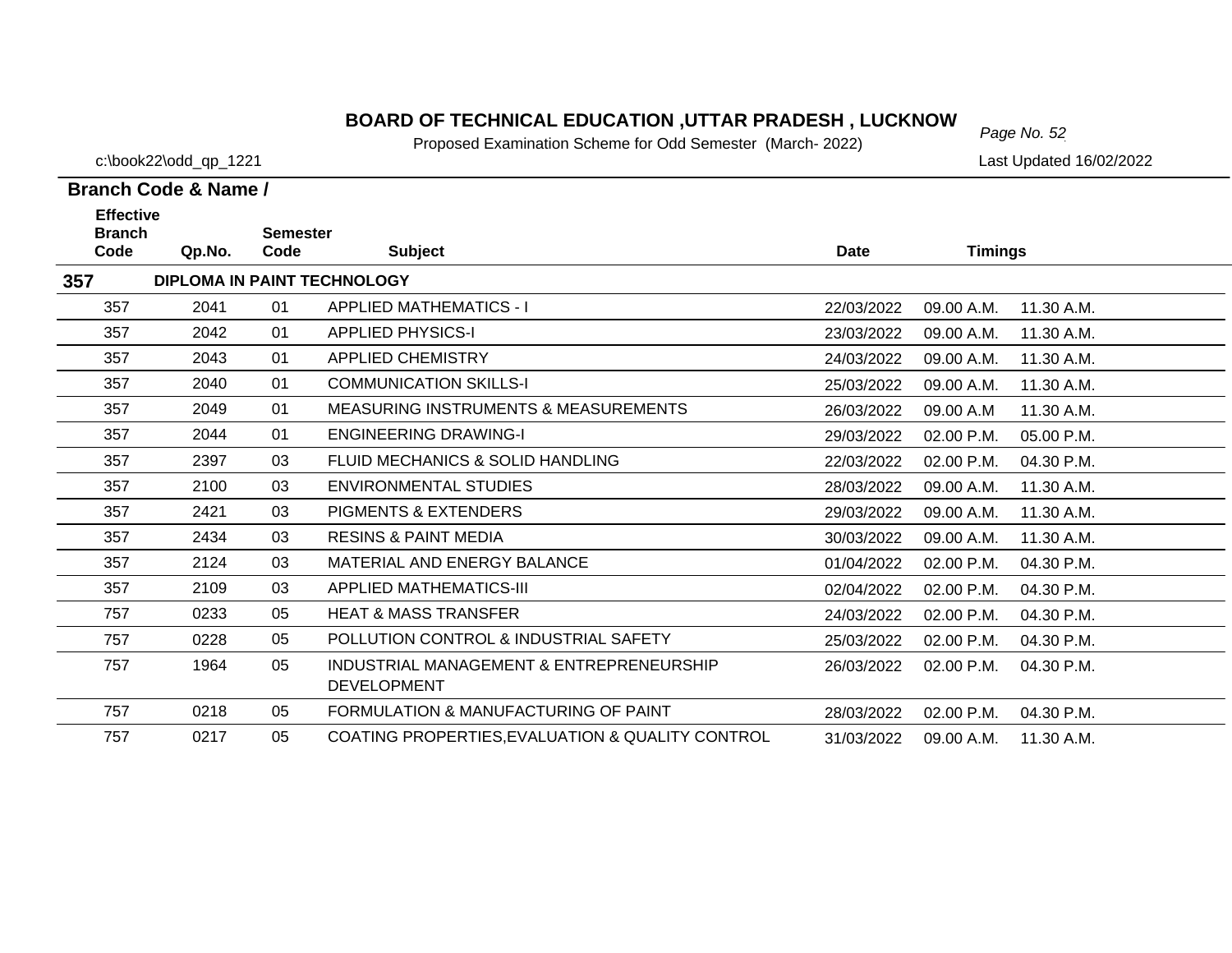# *Page No. 53* **BOARD OF TECHNICAL EDUCATION ,UTTAR PRADESH , LUCKNOW**

Proposed Examination Scheme for Odd Semester (March- 2022)

c:\book22\odd\_qp\_1221 Last Updated 16/02/2022

| <b>Effective</b><br><b>Branch</b> |        | <b>Semester</b> |                                                                |            |                |            |
|-----------------------------------|--------|-----------------|----------------------------------------------------------------|------------|----------------|------------|
| Code                              | Qp.No. | Code            | <b>Subject</b>                                                 | Date       | <b>Timings</b> |            |
| 358                               |        |                 | DIPLOMA IN PLASTIC MOULD TECHNOLOGY                            |            |                |            |
| 358                               | 2041   | 01              | <b>APPLIED MATHEMATICS - I</b>                                 | 22/03/2022 | 09.00 A.M.     | 11.30 A.M. |
| 358                               | 2042   | 01              | <b>APPLIED PHYSICS-I</b>                                       | 23/03/2022 | 09.00 A.M.     | 11.30 A.M. |
| 358                               | 2043   | 01              | <b>APPLIED CHEMISTRY</b>                                       | 24/03/2022 | 09.00 A.M.     | 11.30 A.M. |
| 358                               | 2040   | 01              | <b>COMMUNICATION SKILLS-I</b>                                  | 25/03/2022 | 09.00 A.M.     | 11.30 A.M. |
| 358                               | 2044   | 01              | <b>ENGINEERING DRAWING-I</b>                                   | 29/03/2022 | 02.00 P.M.     | 05.00 P.M. |
| 358                               | 2417   | 03              | <b>MATERIALS &amp; METALLURGY</b>                              | 22/03/2022 | 02.00 P.M.     | 04.30 P.M. |
| 358                               | 2418   | 03              | <b>MOULD MANUFACTURING</b>                                     | 23/03/2022 | 02.00 P.M.     | 04.30 P.M. |
| 358                               | 2424   | 03              | <b>PLASTIC MATERIALS -I</b>                                    | 28/03/2022 | 09.00 A.M.     | 11.30 A.M. |
| 358                               | 2426   | 03              | <b>PLASTIC PROCESSING TECHNIQUES-I</b>                         | 29/03/2022 | 09.00 A.M.     | 11.30 A.M. |
| 358                               | 2427   | 03              | <b>PLASTIC TESTING -I</b>                                      | 30/03/2022 | 09.00 A.M.     | 11.30 A.M. |
| 358                               | 2109   | 03              | <b>APPLIED MATHEMATICS-III</b>                                 | 02/04/2022 | 02.00 P.M.     | 04.30 P.M. |
| 758                               | 0073   | 05              | <b>DESIGN OF DIES &amp; MOULDS - II</b>                        | 24/03/2022 | 02.00 P.M.     | 04.30 P.M. |
| 758                               | 0072   | 05              | <b>PLASTIC PROCESS TECHNIQUES-II</b>                           | 25/03/2022 | 02.00 P.M.     | 04.30 P.M. |
| 758                               | 1964   | 05              | INDUSTRIAL MANAGEMENT & ENTREPRENEURSHIP<br><b>DEVELOPMENT</b> | 26/03/2022 | 02.00 P.M.     | 04.30 P.M. |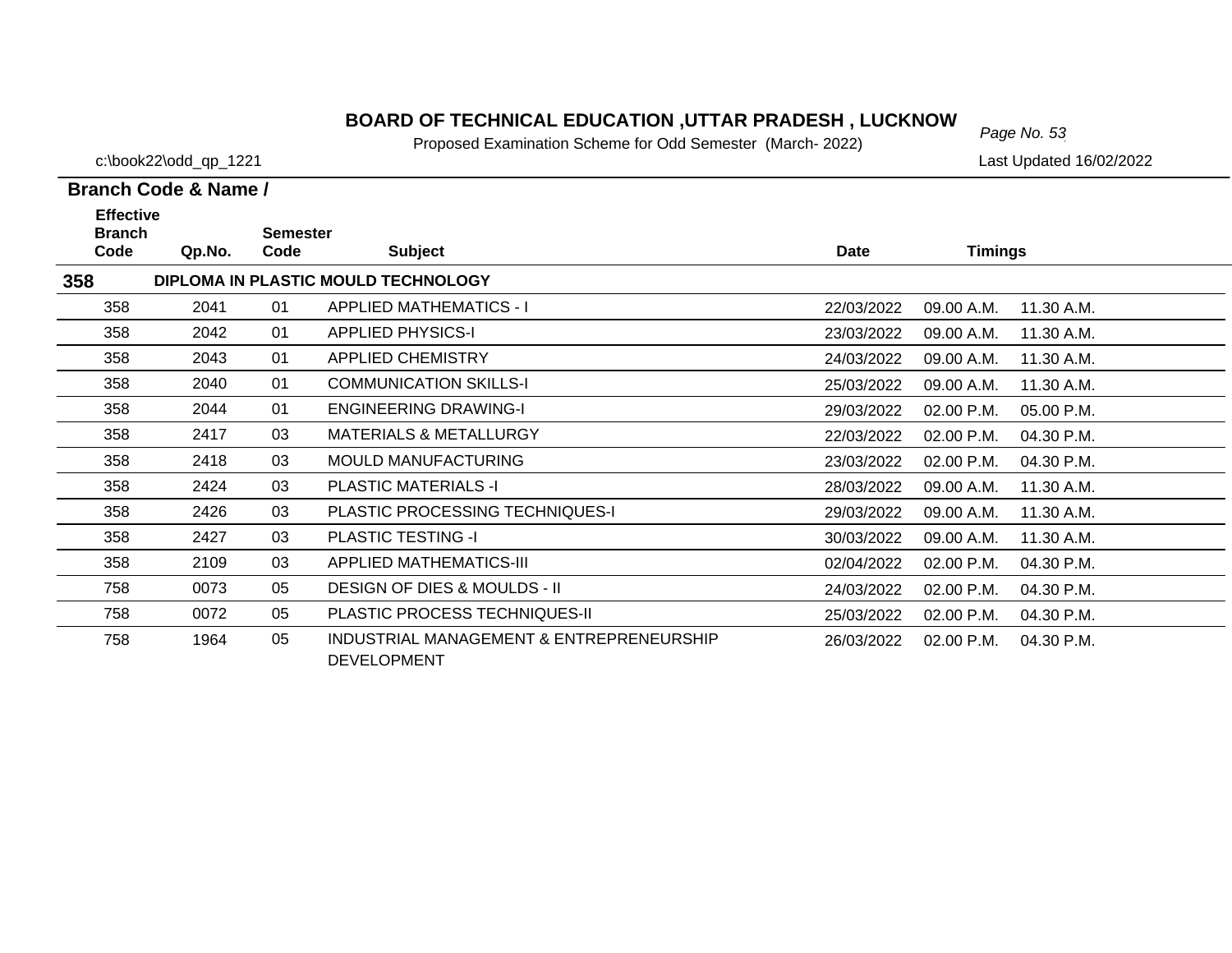# *Page No. 54* **BOARD OF TECHNICAL EDUCATION ,UTTAR PRADESH , LUCKNOW**

Proposed Examination Scheme for Odd Semester (March- 2022)

c:\book22\odd\_qp\_1221 Last Updated 16/02/2022

| <b>Effective</b><br><b>Branch</b> |        | <b>Semester</b> |                                                        |             |                            |  |
|-----------------------------------|--------|-----------------|--------------------------------------------------------|-------------|----------------------------|--|
| Code                              | Qp.No. | Code            | <b>Subject</b>                                         | <b>Date</b> | <b>Timings</b>             |  |
| 359                               |        |                 | DIPLOMA IN AIRCRAFT MAINTENANCE ENGINEERING (AVIONICS) |             |                            |  |
| 359                               | 1619   | 01              | <b>GENERAL ENGINEERING &amp; GROUND SUPPORTS</b>       | 22/03/2022  | 09.00 A.M.<br>11.30 A.M.   |  |
| 359                               | 1620   | 01              | <b>ENGINEERING DRAWING</b>                             | 23/03/2022  | 09.00 A.M.<br>01.00 P.M.   |  |
| 359                               | 1622   | 01              | AIR LAW C.A.R. & HUMAN FACTORS & LIMITATION-I          | 24/03/2022  | 09.00 A.M.<br>11.30 A.M.   |  |
| 359                               | 1623   | 01              | <b>WORKSHOP PRACTICE</b>                               | 25/03/2022  | 09.00 A.M.<br>11.30 A.M.   |  |
| 359                               | 1940   | 01              | <b>MATHEMATICS-I</b>                                   | 26/03/2022  | 09.00 A.M.<br>11.30 A.M.   |  |
| 359                               | 1949   | 01              | <b>PHYSICS-I</b>                                       | 28/03/2022  | 09.00 A.M.<br>11.30 A.M.   |  |
| 359                               | 1132   | 03              | AIRFRAME & SYSTEMS                                     | 22/03/2022  | 02.00 P.M.<br>04.30 P.M.   |  |
| 359                               | 1133   | 03              | <b>GENERAL AERO ENGINE</b>                             | 23/03/2022  | 02.00 P.M.<br>04.30 P.M.   |  |
| 359                               | 1136   | 03              | AIRCRAFT ELECTRICAL SYSTEM-I                           | 24/03/2022  | 02.00 P.M.<br>04.30 P.M.   |  |
| 359                               | 1137   | 03              | AIRCRAFT ELECTRONICS SYSTEM                            | 25/03/2022  | 04.30 P.M.<br>$02.00$ P.M. |  |
| 359                               | 0271   | 05              | <b>COMPUTER THEORY</b>                                 | 29/03/2022  | 09.00 A.M.<br>11.30 A.M.   |  |
| 359                               | 0272   | 05              | AIRCRAFT ELECTRICAL SYSTEM-II                          | 30/03/2022  | 11.30 A.M.<br>09.00 A.M.   |  |
| 359                               | 0273   | 05              | AIRCRAFT INSTRUMENTATION-II                            | 31/03/2022  | 09.00 A.M.<br>11.30 A.M.   |  |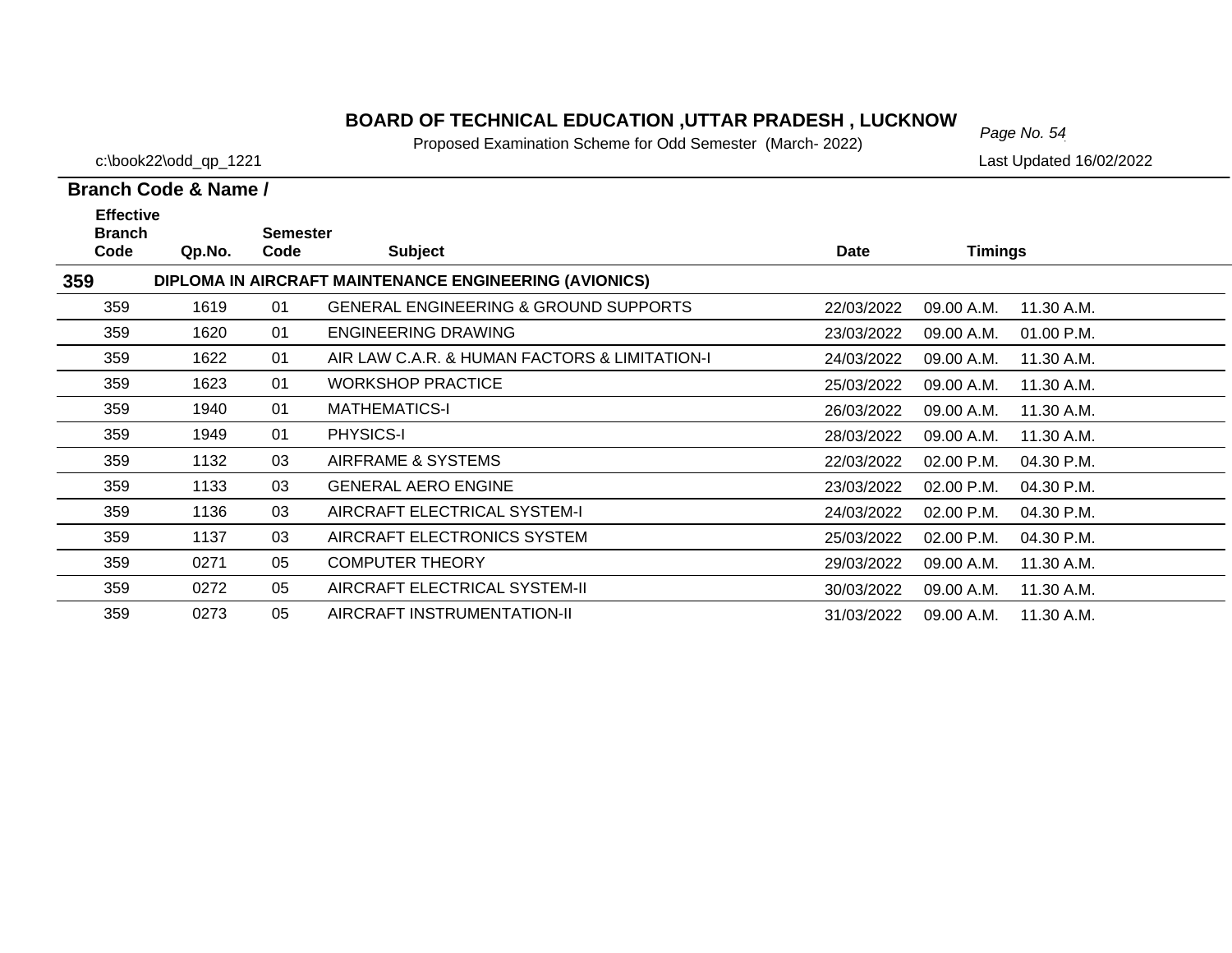# *Page No. 55* **BOARD OF TECHNICAL EDUCATION ,UTTAR PRADESH , LUCKNOW**

Proposed Examination Scheme for Odd Semester (March- 2022)

c:\book22\odd\_qp\_1221 Last Updated 16/02/2022

| <b>Effective</b><br><b>Branch</b> |        | <b>Semester</b> |                                                             |             |                |            |
|-----------------------------------|--------|-----------------|-------------------------------------------------------------|-------------|----------------|------------|
| Code                              | Qp.No. | Code            | <b>Subject</b>                                              | <b>Date</b> | <b>Timings</b> |            |
| 360                               |        |                 | AIRCRAFT MAINTENANCE ENGINEERING (HELICOPTER & POWER PLANT) |             |                |            |
| 360                               | 1619   | 01              | <b>GENERAL ENGINEERING &amp; GROUND SUPPORTS</b>            | 22/03/2022  | 09.00 A.M.     | 11.30 A.M. |
| 360                               | 1620   | 01              | <b>ENGINEERING DRAWING</b>                                  | 23/03/2022  | 09.00 A.M.     | 01.00 P.M. |
| 360                               | 1622   | 01              | AIR LAW C.A.R. & HUMAN FACTORS & LIMITATION-I               | 24/03/2022  | 09.00 A.M.     | 11.30 A.M. |
| 360                               | 1623   | 01              | <b>WORKSHOP PRACTICE</b>                                    | 25/03/2022  | 09.00 A.M.     | 11.30 A.M. |
| 360                               | 1940   | 01              | <b>MATHEMATICS-I</b>                                        | 26/03/2022  | 09.00 A.M.     | 11.30 A.M. |
| 360                               | 1949   | 01              | <b>PHYSICS-I</b>                                            | 28/03/2022  | 09.00 A.M.     | 11.30 A.M. |
| 360                               | 2062   | 03              | <b>GENERAL HELICOPTER AIRFRAME</b>                          | 22/03/2022  | $02.00$ P.M.   | 04.30 P.M. |
| 360                               | 2063   | 03              | <b>HELICOPTER SYSTEMS</b>                                   | 23/03/2022  | 02.00 P.M.     | 04.30 P.M. |
| 360                               | 1067   | 03              | AIR CRAFT ELECTRICITY                                       | 24/03/2022  | 02.00 P.M.     | 04.30 P.M. |
| 360                               | 2064   | 03              | <b>ROTORS</b>                                               | 25/03/2022  | 02.00 P.M.     | 04.30 P.M. |
| 360                               | 2154   | 05              | HELICOPTER AIRFRAME ( CHETAK )                              | 26/03/2022  | 02.00 P.M.     | 04.30 P.M. |
| 360                               | 2178   | 05              | <b>AVIONICS</b>                                             | 28/03/2022  | 02.00 P.M.     | 04.30 P.M. |
| 360                               | 2179   | 05              | AIR CRAFT RECIPROCATING ENGINES -II                         | 29/03/2022  | 02.00 P.M.     | 04.30 P.M. |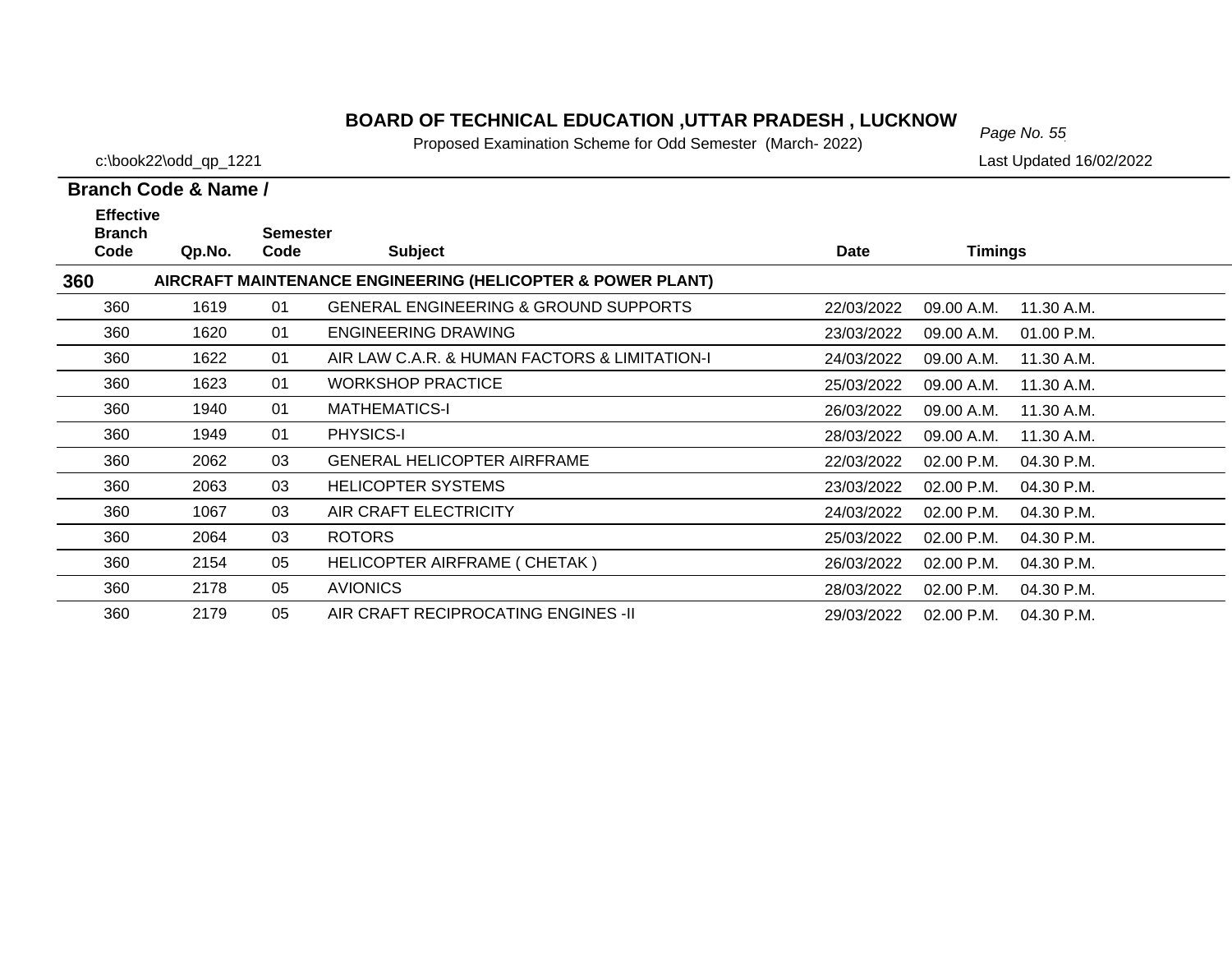# *Page No. 56* **BOARD OF TECHNICAL EDUCATION ,UTTAR PRADESH , LUCKNOW**

Proposed Examination Scheme for Odd Semester (March- 2022)

c:\book22\odd\_qp\_1221 Last Updated 16/02/2022

| <b>Effective</b>                                        |        |                         |                                                                |            |                |            |  |  |  |
|---------------------------------------------------------|--------|-------------------------|----------------------------------------------------------------|------------|----------------|------------|--|--|--|
| <b>Branch</b><br>Code                                   | Qp.No. | <b>Semester</b><br>Code | <b>Subject</b>                                                 | Date       | <b>Timings</b> |            |  |  |  |
| 361<br><b>ELECTRONICS AND COMMUNICATION ENGINEERING</b> |        |                         |                                                                |            |                |            |  |  |  |
| 361                                                     | 2041   | 01                      | <b>APPLIED MATHEMATICS - I</b>                                 | 22/03/2022 | 09.00 A.M.     | 11.30 A.M. |  |  |  |
| 361                                                     | 2042   | 01                      | <b>APPLIED PHYSICS-I</b>                                       | 23/03/2022 | 09.00 A.M.     | 11.30 A.M. |  |  |  |
| 361                                                     | 2043   | 01                      | <b>APPLIED CHEMISTRY</b>                                       | 24/03/2022 | 09.00 A.M.     | 11.30 A.M. |  |  |  |
| 361                                                     | 2040   | 01                      | <b>COMMUNICATION SKILLS-I</b>                                  | 25/03/2022 | 09.00 A.M.     | 11.30 A.M. |  |  |  |
| 361                                                     | 2044   | 01                      | <b>ENGINEERING DRAWING-I</b>                                   | 29/03/2022 | 02.00 P.M.     | 05.00 P.M. |  |  |  |
| 361                                                     | 1545   | 01                      | ENGINNEERING MECHANICS AND MATERIALS                           | 31/03/2022 | 02.00 P.M.     | 04.30 P.M. |  |  |  |
| 361                                                     | 2100   | 03                      | ENVIRONMENTAL STUDIES                                          | 28/03/2022 | 09.00 A.M.     | 11.30 A.M. |  |  |  |
| 361                                                     | 2182   | 03                      | ELECTRONICS DEVICES AND CIRCUITS                               | 29/03/2022 | 09.00 A.M.     | 11.30 A.M. |  |  |  |
| 361                                                     | 2183   | 03                      | ELECTRICAL ENGINEERING-II                                      | 30/03/2022 | 09.00 A.M.     | 11.30 A.M. |  |  |  |
| 361                                                     | 2189   | 03                      | <b>DIGITAL ELECTRONICS</b>                                     | 31/03/2022 | 09.00 A.M.     | 11.30 A.M. |  |  |  |
| 361                                                     | 2109   | 03                      | <b>APPLIED MATHEMATICS-III</b>                                 | 02/04/2022 | 02.00 P.M.     | 04.30 P.M. |  |  |  |
| 761                                                     | 0102   | 05                      | AUDIO & VIDEO ENGINEERING                                      | 22/03/2022 | 02.00 P.M.     | 04.30 P.M. |  |  |  |
| 761                                                     | 0103   | 05                      | OPTICAL FIBRE ENGINEERING                                      | 23/03/2022 | 02.00 P.M.     | 04.30 P.M. |  |  |  |
| 761                                                     | 0876   | 05                      | ELECTRONIC INSTRUMENTS & MEASUREMENT                           | 24/03/2022 | 02.00 P.M.     | 04.30 P.M. |  |  |  |
| 761                                                     | 1964   | 05                      | INDUSTRIAL MANAGEMENT & ENTREPRENEURSHIP<br><b>DEVELOPMENT</b> | 26/03/2022 | 02.00 P.M.     | 04.30 P.M. |  |  |  |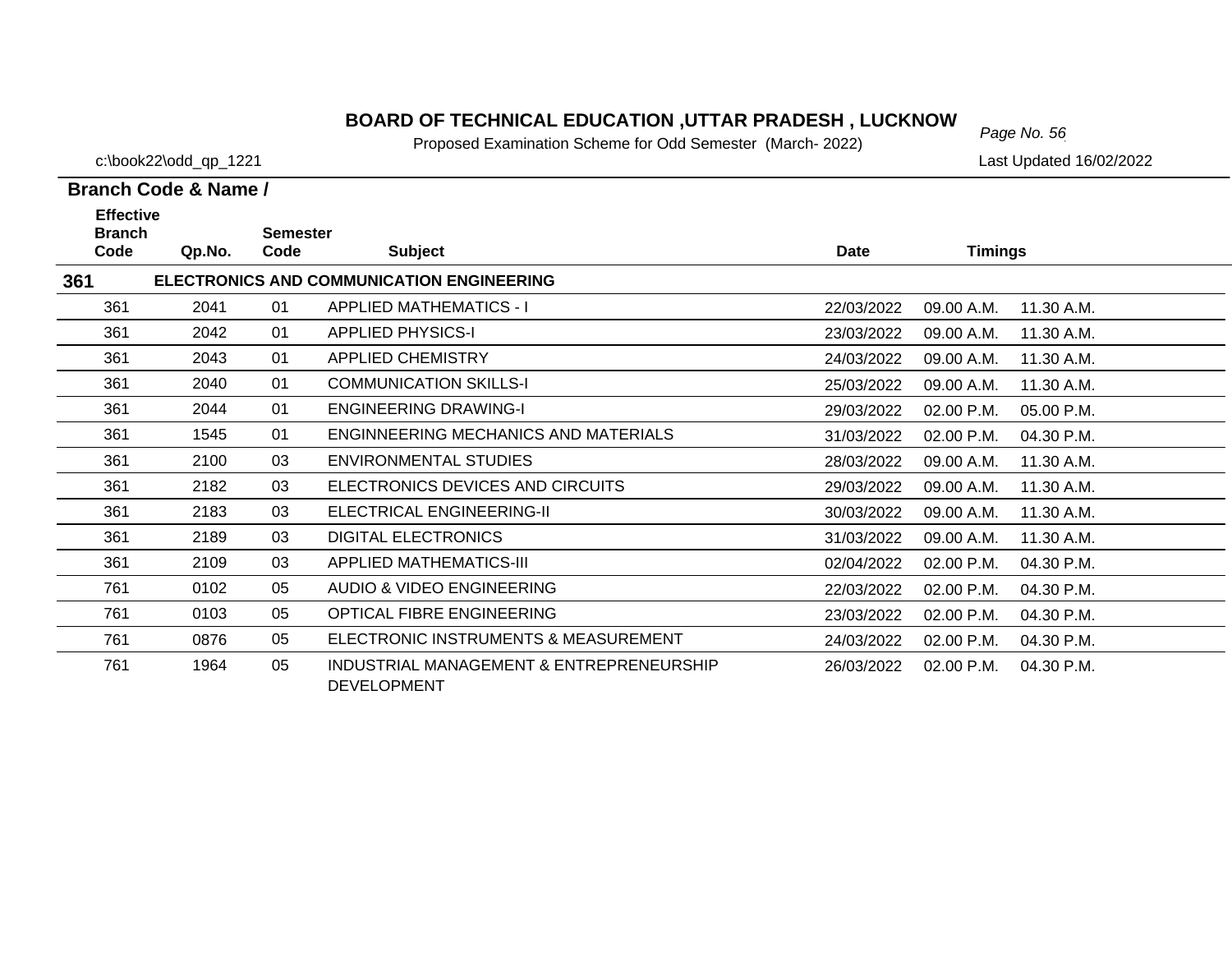# *Page No. 57* **BOARD OF TECHNICAL EDUCATION ,UTTAR PRADESH , LUCKNOW**

Proposed Examination Scheme for Odd Semester (March- 2022)

c:\book22\odd\_qp\_1221 Last Updated 16/02/2022

| <b>Effective</b>      |                          |                         |                                                                |             |                |            |
|-----------------------|--------------------------|-------------------------|----------------------------------------------------------------|-------------|----------------|------------|
| <b>Branch</b><br>Code | Qp.No.                   | <b>Semester</b><br>Code | <b>Subject</b>                                                 | <b>Date</b> | <b>Timings</b> |            |
| 362                   | <b>CARPET TECHNOLOGY</b> |                         |                                                                |             |                |            |
| 362                   | 1903                     | 01                      | <b>APPLIED PHYSICS-I</b>                                       | 23/03/2022  | 09.00 A.M.     | 11.30 A.M. |
| 362                   | 1648                     | 01                      | <b>GENERAL MECHANICAL ENGG.</b>                                | 24/03/2022  | 09.00 A.M.     | 11.30 A.M. |
| 362                   | 1901                     | 01                      | <b>APPLIED MATHEMATICS-I(A)</b>                                | 26/03/2022  | 09.00 A.M.     | 11.30 A.M. |
| 362                   | 1905                     | 01                      | FOUNDATIONAL COMMUNICATION                                     | 28/03/2022  | 09.00 A.M.     | 11.30 A.M. |
| 362                   | 1506                     | 01                      | ENGINEERING DRAWING                                            | 30/03/2022  | 09.00 A.M.     | 12.00 NOON |
| 362                   | 0845                     | 03                      | ELECTRICAL TECHNOLOGY & ELECTRONICS                            | 22/03/2022  | 09.00 A.M.     | 11.30 A.M. |
| 362                   | 1633                     | 03                      | YARN MANUFACTURING PROCESS                                     | 24/03/2022  | 09.00 A.M.     | 11.30 A.M. |
| 362                   | 1111                     | 03                      | <b>INDUSTRIAL SAFETY</b>                                       | 25/03/2022  | 09.00 A.M.     | 11.30 A.M. |
| 362                   | 2065                     | 03                      | CARPET YARN MANUFACTURING                                      | 28/03/2022  | 02.00 P.M.     | 04.30 P.M. |
| 362                   | 2157                     | 05                      | CARPET CHEMICAL PRACESSING                                     | 22/03/2022  | 02.00 P.M.     | 04.30 P.M. |
| 362                   | 2158                     | 05                      | <b>CARPET DESIGN-II</b>                                        | 23/03/2022  | 02.00 P.M.     | 04.30 P.M. |
| 362                   | 2159                     | 05                      | CARPET FINISHING AND MAINTENANCE                               | 25/03/2022  | 02.00 P.M.     | 04.30 P.M. |
| 362                   | 1964                     | 05                      | INDUSTRIAL MANAGEMENT & ENTREPRENEURSHIP<br><b>DEVELOPMENT</b> | 26/03/2022  | 02.00 P.M.     | 04.30 P.M. |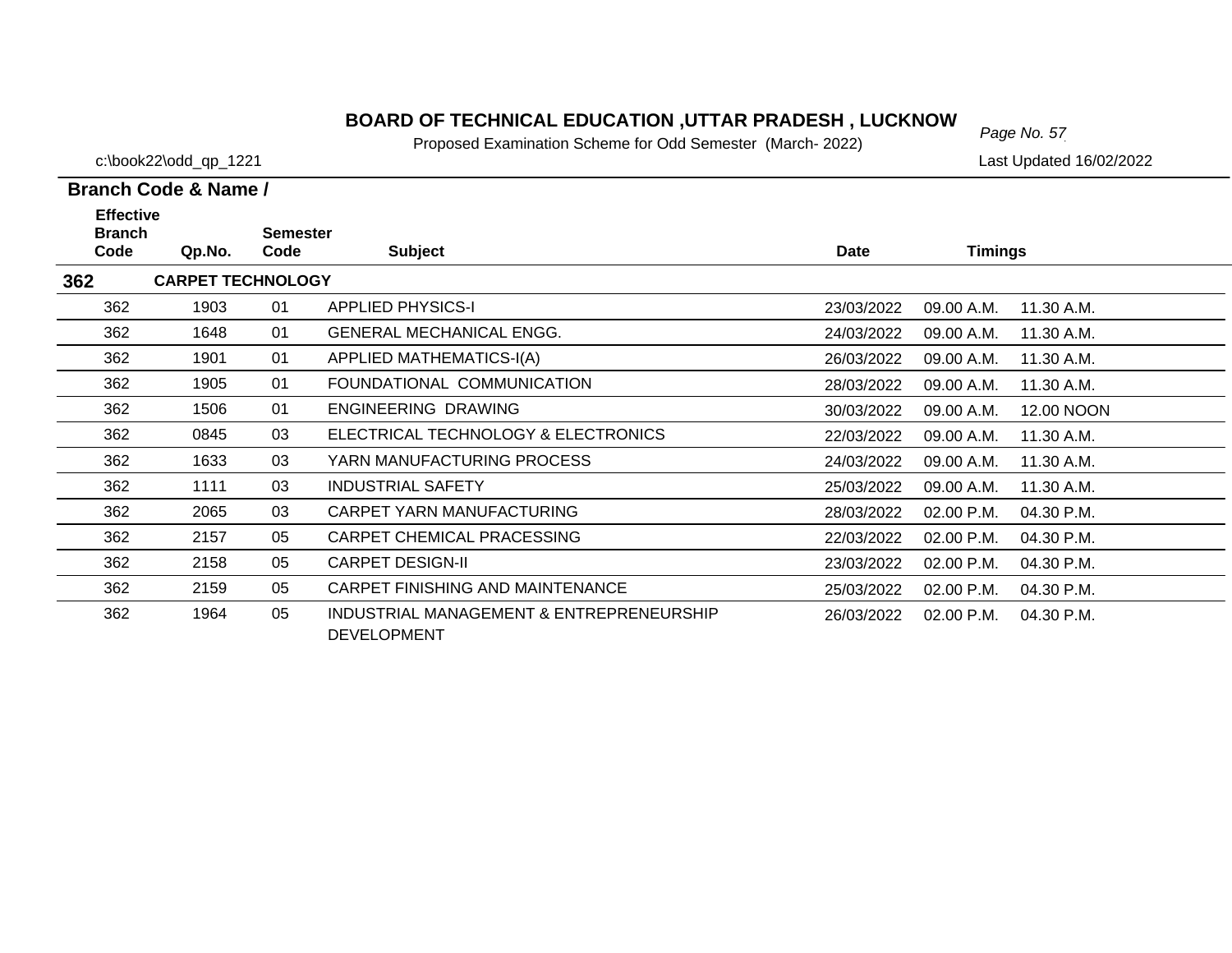# *Page No. 58* **BOARD OF TECHNICAL EDUCATION ,UTTAR PRADESH , LUCKNOW**

Proposed Examination Scheme for Odd Semester (March- 2022)

c:\book22\odd\_qp\_1221 Last Updated 16/02/2022

| <b>Effective</b>      |                        |                         |                                                                |             |                |            |
|-----------------------|------------------------|-------------------------|----------------------------------------------------------------|-------------|----------------|------------|
| <b>Branch</b><br>Code | Qp.No.                 | <b>Semester</b><br>Code | <b>Subject</b>                                                 | <b>Date</b> | <b>Timings</b> |            |
| 363                   | <b>FOOD TECHNOLOGY</b> |                         |                                                                |             |                |            |
| 363                   | 1903                   | 01                      | <b>APPLIED PHYSICS-I</b>                                       | 23/03/2022  | 09.00 A.M.     | 11.30 A.M. |
| 363                   | 1641                   | 01                      | MECHANICAL OPERATION AND SOLID HANDLING                        | 24/03/2022  | 09.00 A.M.     | 11.30 A.M. |
| 363                   | 1642                   | 01                      | <b>MEASURING INSTRUMENTS &amp; MEASUREMENTS</b>                | 25/03/2022  | 09.00 A.M.     | 11.30 A.M. |
| 363                   | 1901                   | 01                      | APPLIED MATHEMATICS-I(A)                                       | 26/03/2022  | 09.00 A.M.     | 11.30 A.M. |
| 363                   | 1905                   | 01                      | FOUNDATIONAL COMMUNICATION                                     | 28/03/2022  | 09.00 A.M.     | 11.30 A.M. |
| 363                   | 1506                   | 01                      | <b>ENGINEERING DRAWING</b>                                     | 30/03/2022  | 09.00 A.M.     | 12.00 NOON |
| 363                   | 0845                   | 03                      | ELECTRICAL TECHNOLOGY & ELECTRONICS                            | 22/03/2022  | 09.00 A.M.     | 11.30 A.M. |
| 363                   | 1086                   | 03                      | CHEMICAL ENGG. THERMODYNAMICS                                  | 25/03/2022  | 02.00 P.M.     | 04.30 P.M. |
| 363                   | 0821                   | 03                      | <b>APPLIED MATHEMATICS-II</b>                                  | 28/03/2022  | 02.00 P.M.     | 04.30 P.M. |
| 363                   | 2069                   | 03                      | INTRODUCTION TO FOOD TECHNOLOGY                                | 29/03/2022  | 09.00 A.M.     | 11.30 A.M. |
| 363                   | 2164                   | 05                      | TECHNOLOGY OF ANIMAL FOODS                                     | 23/03/2022  | 02.00 P.M.     | 04.30 P.M. |
| 363                   | 2163                   | 05                      | FOOD PRESERVATION AND PROCESS PRINCIPLES                       | 24/03/2022  | 02.00 P.M.     | 04.30 P.M. |
| 363                   | 1964                   | 05                      | INDUSTRIAL MANAGEMENT & ENTREPRENEURSHIP<br><b>DEVELOPMENT</b> | 26/03/2022  | $02.00$ P.M.   | 04.30 P.M. |
| 363                   | 0222                   | 05                      | <b>MASS TRANSFER OPERATIONS</b>                                | 30/03/2022  | 02.00 P.M.     | 04.30 P.M. |
| 363                   | 0221                   | 05                      | <b>HEAT TRANSFER OPERATIONS</b>                                | 31/03/2022  | 02.00 P.M.     | 04.30 P.M. |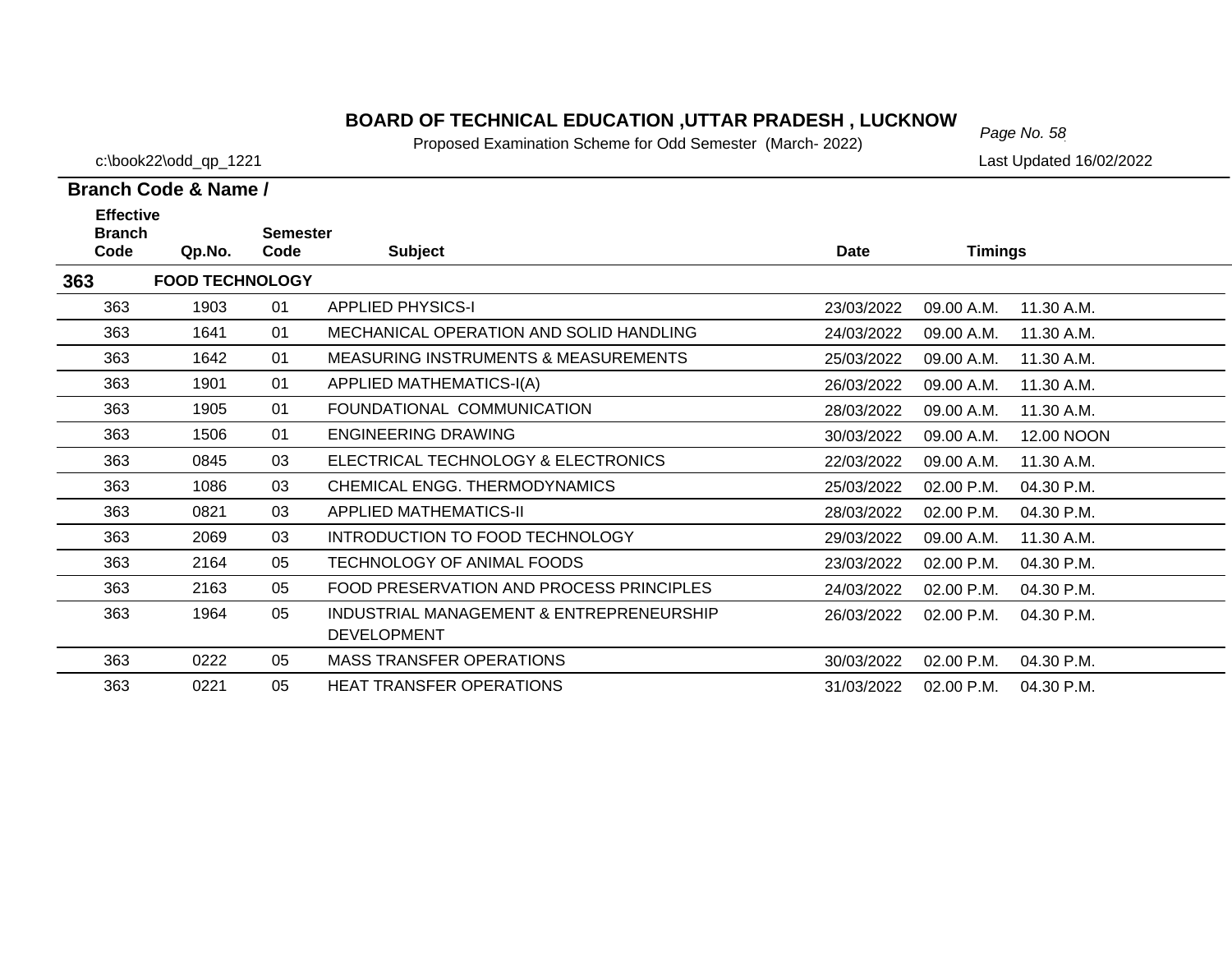# *Page No. 59* **BOARD OF TECHNICAL EDUCATION ,UTTAR PRADESH , LUCKNOW**

Proposed Examination Scheme for Odd Semester (March- 2022)

c:\book22\odd\_qp\_1221 Last Updated 16/02/2022

| <b>Effective</b><br><b>Branch</b> |                           | <b>Semester</b> |                                                                |             |                |            |
|-----------------------------------|---------------------------|-----------------|----------------------------------------------------------------|-------------|----------------|------------|
| Code                              | Qp.No.                    | Code            | <b>Subject</b>                                                 | <b>Date</b> | <b>Timings</b> |            |
| 364                               | PAPER AND PULP TECHNOLOGY |                 |                                                                |             |                |            |
| 364                               | 1903                      | 01              | <b>APPLIED PHYSICS-I</b>                                       | 23/03/2022  | 09.00 A.M.     | 11.30 A.M. |
| 364                               | 1642                      | 01              | <b>MEASURING INSTRUMENTS &amp; MEASUREMENTS</b>                | 25/03/2022  | 09.00 A.M.     | 11.30 A.M. |
| 364                               | 1901                      | 01              | APPLIED MATHEMATICS-I(A)                                       | 26/03/2022  | 09.00 A.M.     | 11.30 A.M. |
| 364                               | 1905                      | 01              | FOUNDATIONAL COMMUNICATION                                     | 28/03/2022  | 09.00 A.M.     | 11.30 A.M. |
| 364                               | 1504                      | 01              | <b>APPLIED CHEMISTRY</b>                                       | 29/03/2022  | 09.00 A.M.     | 11.30 A.M. |
| 364                               | 0845                      | 03              | ELECTRICAL TECHNOLOGY & ELECTRONICS                            | 22/03/2022  | 09.00 A.M.     | 11.30 A.M. |
| 364                               | 1084                      | 03              | MATERIAL ENERGY BALANCES                                       | 24/03/2022  | 09.00 A.M.     | 11.30 A.M. |
| 364                               | 1086                      | 03              | CHEMICAL ENGG. THERMODYNAMICS                                  | 25/03/2022  | 02.00 P.M.     | 04.30 P.M. |
| 364                               | 0821                      | 03              | <b>APPLIED MATHEMATICS-II</b>                                  | 28/03/2022  | 02.00 P.M.     | 04.30 P.M. |
| 364                               | 2170                      | 05              | PAPER TECHNOLOGY-II                                            | 22/03/2022  | 02.00 P.M.     | 04.30 P.M. |
| 364                               | 2171                      | 05              | PULP TECHNOLOGY-II                                             | 23/03/2022  | 02.00 P.M.     | 04.30 P.M. |
| 364                               | 0233                      | 05              | <b>HEAT &amp; MASS TRANSFER</b>                                | 24/03/2022  | 02.00 P.M.     | 04.30 P.M. |
| 364                               | 0228                      | 05              | POLLUTION CONTROL & INDUSTRIAL SAFETY                          | 25/03/2022  | 02.00 P.M.     | 04.30 P.M. |
| 364                               | 1964                      | 05              | INDUSTRIAL MANAGEMENT & ENTREPRENEURSHIP<br><b>DEVELOPMENT</b> | 26/03/2022  | 02.00 P.M.     | 04.30 P.M. |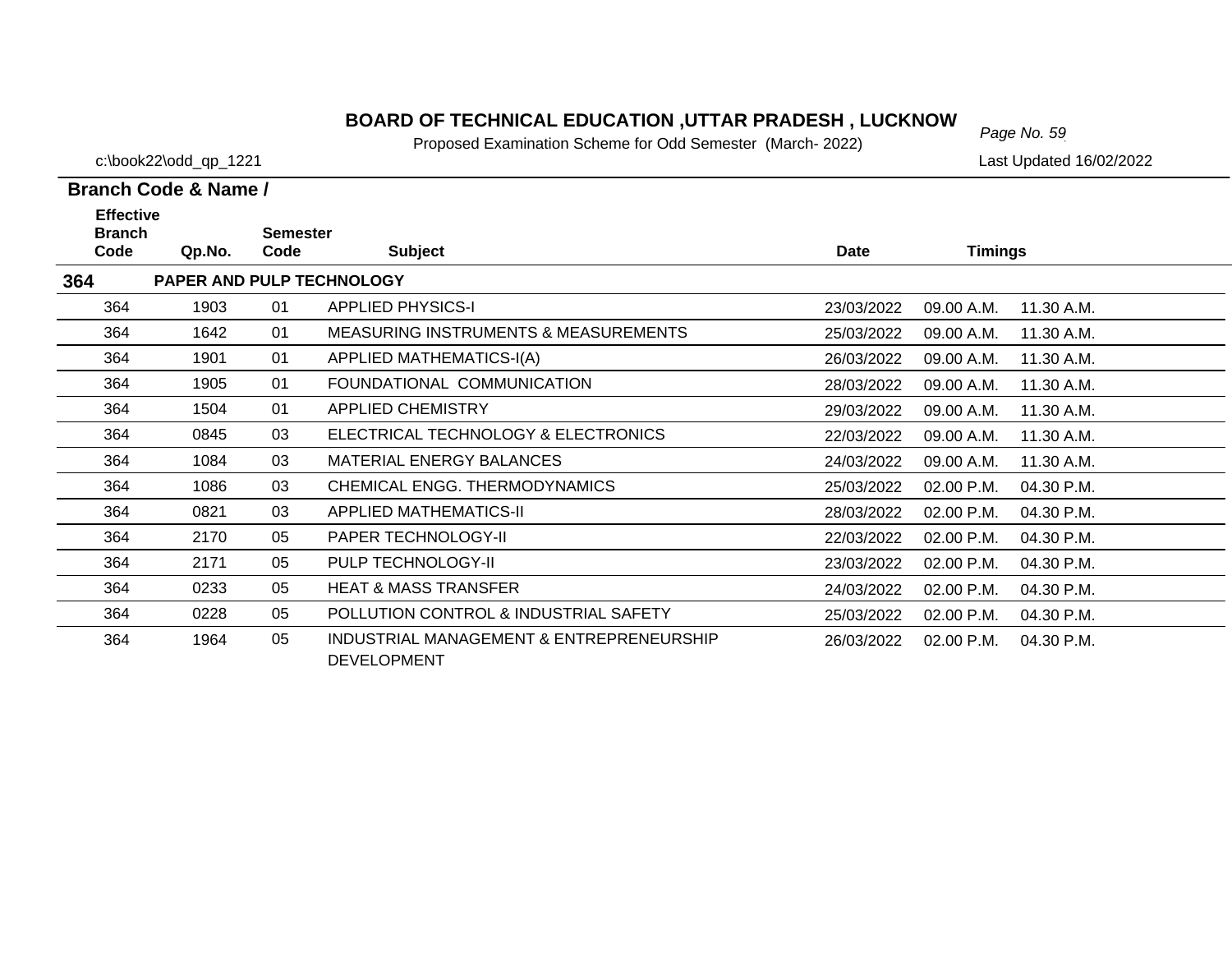# *Page No. 60* **BOARD OF TECHNICAL EDUCATION ,UTTAR PRADESH , LUCKNOW**

Proposed Examination Scheme for Odd Semester (March- 2022)

c:\book22\odd\_qp\_1221 Last Updated 16/02/2022

| <b>Effective</b>      |                            |                         |                                                                |             |                |            |
|-----------------------|----------------------------|-------------------------|----------------------------------------------------------------|-------------|----------------|------------|
| <b>Branch</b><br>Code | Qp.No.                     | <b>Semester</b><br>Code | <b>Subject</b>                                                 | <b>Date</b> | <b>Timings</b> |            |
| 365                   | <b>TEXTILE ENGINEERING</b> |                         |                                                                |             |                |            |
| 365                   | 1903                       | 01                      | <b>APPLIED PHYSICS-I</b>                                       | 23/03/2022  | 09.00 A.M.     | 11.30 A.M. |
| 365                   | 1648                       | 01                      | <b>GENERAL MECHANICAL ENGINEERING</b>                          | 24/03/2022  | 09.00 A.M.     | 11.30 A.M. |
| 365                   | 1901                       | 01                      | APPLIED MATHEMATICS-I(A)                                       | 26/03/2022  | 09.00 A.M.     | 11.30 A.M. |
| 365                   | 1905                       | 01                      | FOUNDATIONAL COMMUNICATION                                     | 28/03/2022  | 09.00 A.M.     | 11.30 A.M. |
| 365                   | 1506                       | 01                      | <b>ENGINEERING DRAWING</b>                                     | 30/03/2022  | 09.00 A.M.     | 12.00 NOON |
| 365                   | 0845                       | 03                      | ELECTRICAL TECHNOLOGY & ELECTRONICS                            | 22/03/2022  | 09.00 A.M.     | 11.30 A.M. |
| 365                   | 2136                       | 03                      | <b>FABRIC TECHNOLOGY -I</b>                                    | 23/03/2022  | 02.00 P.M.     | 04.30 P.M. |
| 365                   | 2138                       | 03                      | YARN TECHNOLOGY -I                                             | 26/03/2022  | 09.00 A.M.     | 11.30 A.M. |
| 365                   | 2139                       | 03                      | YARN TECHNOLOGY -II                                            | 28/03/2022  | 02.00 P.M.     | 04.30 P.M. |
| 365                   | 2137                       | 03                      | <b>FABRIC TECHNOLOGY -II</b>                                   | 29/03/2022  | 09.00 A.M.     | 11.30 A.M. |
| 365                   | 2256                       | 05                      | <b>FABRIC TECHNOLOGY -III</b>                                  | 24/03/2022  | 02.00 P.M.     | 04.30 P.M. |
| 365                   | 1112                       | 05                      | <b>FABRIC STRUCTURE &amp; ANALYSIS</b>                         | 25/03/2022  | 09.00 A.M.     | 11.30 A.M. |
| 365                   | 1964                       | 05                      | INDUSTRIAL MANAGEMENT & ENTREPRENEURSHIP<br><b>DEVELOPMENT</b> | 26/03/2022  | 02.00 P.M.     | 04.30 P.M. |
| 365                   | 2321                       | 05                      | YARN TECHNOLOGY -III                                           | 29/03/2022  | 02.00 P.M.     | 04.30 P.M. |
| 365                   | 2313                       | 05                      | <b>TECHNCAL TEXTILE</b>                                        | 30/03/2022  | 02.00 P.M.     | 04.30 P.M. |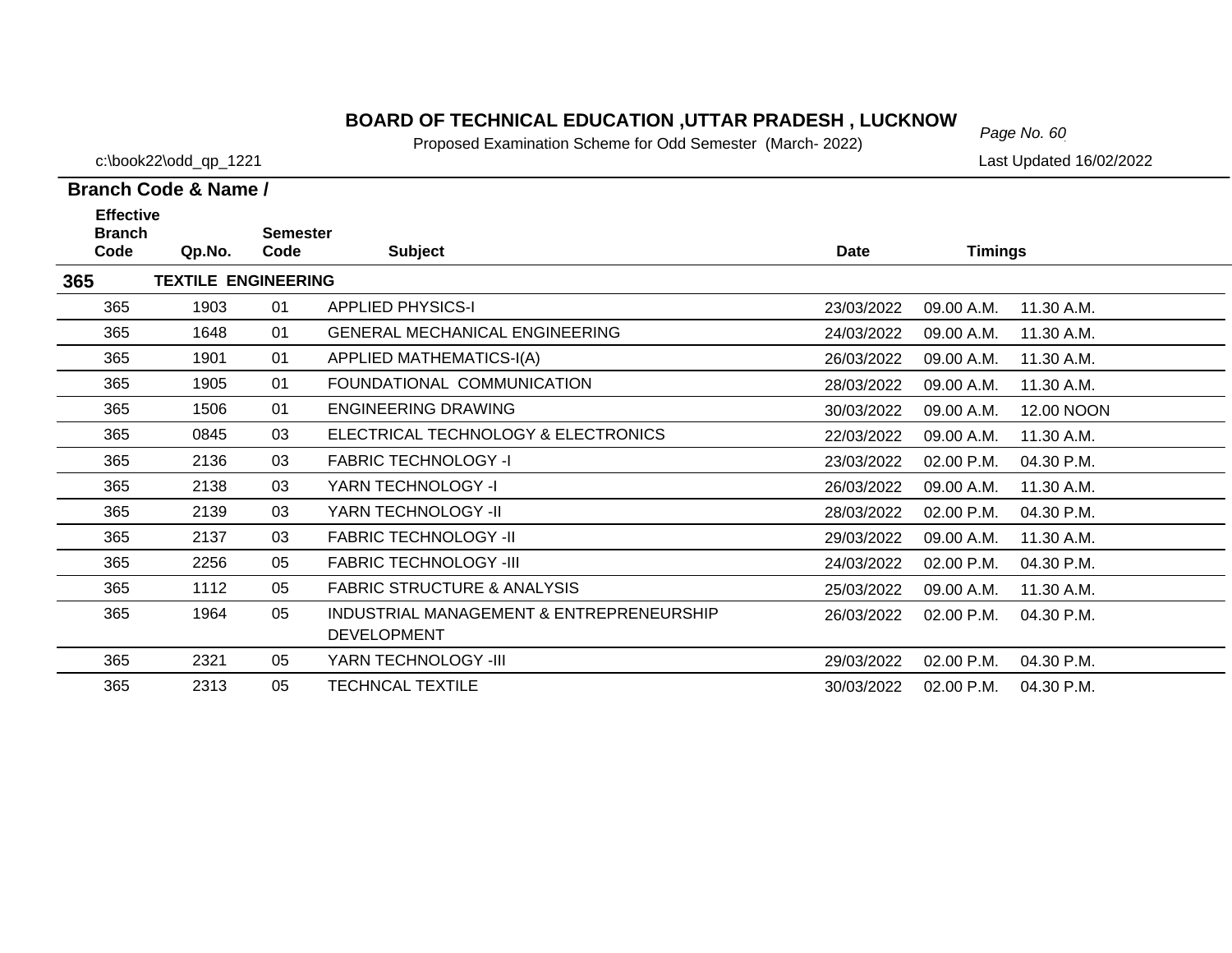# *Page No. 61* **BOARD OF TECHNICAL EDUCATION ,UTTAR PRADESH , LUCKNOW**

Proposed Examination Scheme for Odd Semester (March- 2022)

c:\book22\odd\_qp\_1221 Last Updated 16/02/2022

| <b>Effective</b>      |                           |                         |                                        |            |                |            |
|-----------------------|---------------------------|-------------------------|----------------------------------------|------------|----------------|------------|
| <b>Branch</b><br>Code | Qp.No.                    | <b>Semester</b><br>Code | <b>Subject</b>                         | Date       | <b>Timings</b> |            |
| 366                   | <b>MINING ENGINEERING</b> |                         |                                        |            |                |            |
| 366                   | 1903                      | 01                      | <b>APPLIED PHYSICS-I</b>               | 23/03/2022 | 09.00 A.M.     | 11.30 A.M. |
| 366                   | 1901                      | 01                      | APPLIED MATHEMATICS-I(A)               | 26/03/2022 | 09.00 A.M.     | 11.30 A.M. |
| 366                   | 1905                      | 01                      | FOUNDATIONAL COMMUNICATION             | 28/03/2022 | 09.00 A.M.     | 11.30 A.M. |
| 366                   | 1504                      | 01                      | <b>APPLIED CHEMISTRY</b>               | 29/03/2022 | 09.00 A.M.     | 11.30 A.M. |
| 366                   | 1506                      | 01                      | <b>ENGINEERING DRAWING</b>             | 30/03/2022 | 09.00 A.M.     | 12.00 NOON |
| 366                   | 2145                      | 03                      | INTRODUCTION TO CIVIL ENGG.            | 22/03/2022 | 09.00 A.M.     | 11.30 A.M. |
| 366                   | 2146                      | 03                      | MINING GEOLOGY                         | 23/03/2022 | 02.00 P.M.     | 04.30 P.M. |
| 366                   | 2147                      | 03                      | <b>MINING MACHINERY - I</b>            | 24/03/2022 | 09.00 A.M.     | 11.30 A.M. |
| 366                   | 2148                      | 03                      | MINING TECHNOLOGY-I                    | 25/03/2022 | 09.00 A.M.     | 11.30 A.M. |
| 366                   | 0821                      | 03                      | <b>APPLIED MATHEMATICS-II</b>          | 28/03/2022 | 02.00 P.M.     | 04.30 P.M. |
| 366                   | 2316                      | 05                      | UNDERGROUND METALLIFEROUS MINING       | 22/03/2022 | 02.00 P.M.     | 04.30 P.M. |
| 366                   | 2311                      | 05                      | SURFACE MINING TECHNOLOGY              | 24/03/2022 | 02.00 P.M.     | 04.30 P.M. |
| 366                   | 2285                      | 05                      | <b>MINING MACHINRY -II</b>             | 25/03/2022 | 02.00 P.M.     | 04.30 P.M. |
| 366                   | 2284                      | 05                      | <b>MINE SURVEYING -II</b>              | 26/03/2022 | 02.00 P.M.     | 04.30 P.M. |
| 366                   | 2253                      | 05                      | MINE LEGISLATION AND GENERAL SAFETY -I | 29/03/2022 | 02.00 P.M.     | 04.30 P.M. |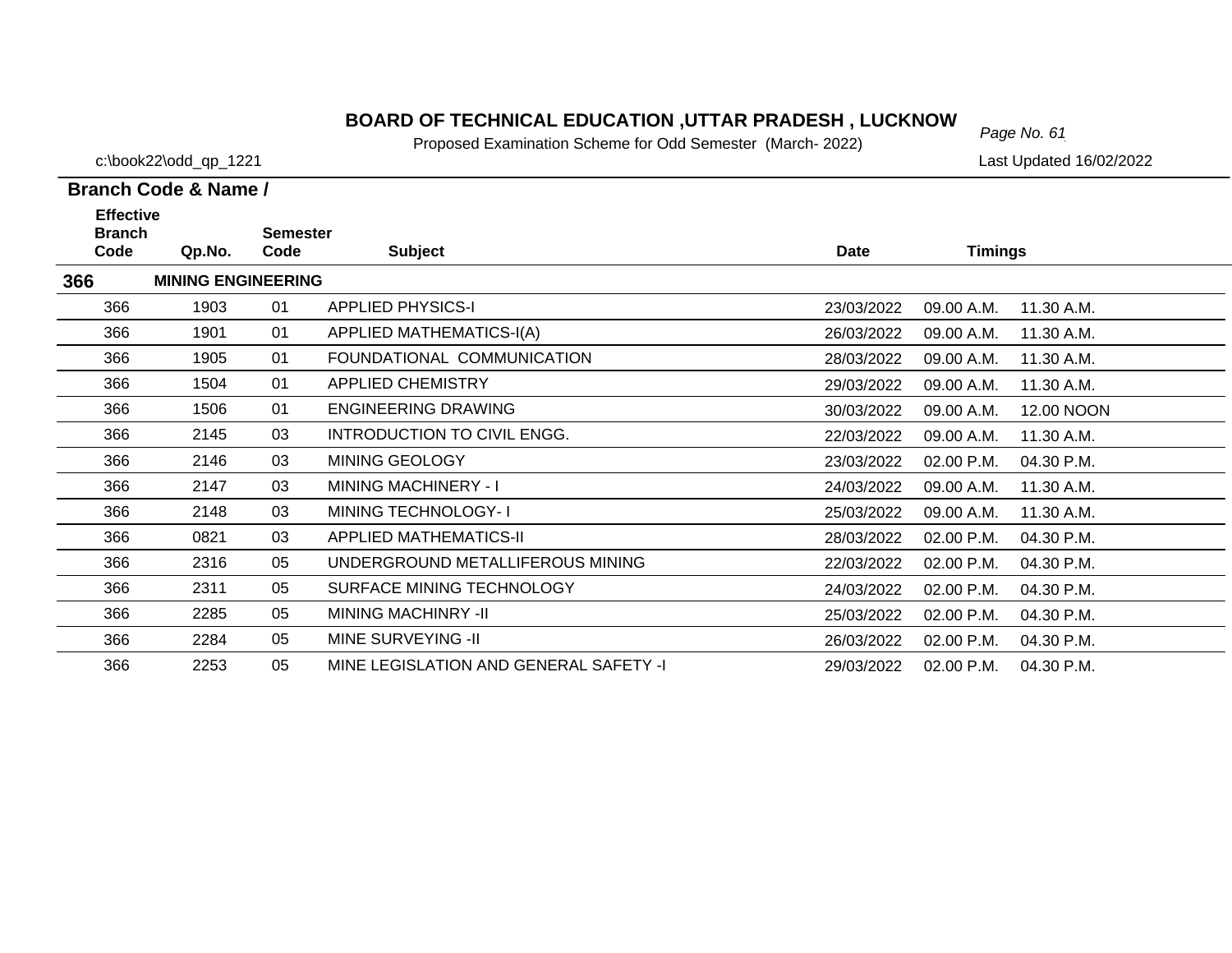# *Page No. 62* **BOARD OF TECHNICAL EDUCATION ,UTTAR PRADESH , LUCKNOW**

Proposed Examination Scheme for Odd Semester (March- 2022)

c:\book22\odd\_qp\_1221 Last Updated 16/02/2022

| <b>Effective</b><br><b>Branch</b> |                               | <b>Semester</b> |                                                                |             |                |            |
|-----------------------------------|-------------------------------|-----------------|----------------------------------------------------------------|-------------|----------------|------------|
| Code                              | Qp.No.                        | Code            | <b>Subject</b>                                                 | <b>Date</b> | <b>Timings</b> |            |
| 367                               | <b>MECHANICAL ENGINEERING</b> |                 |                                                                |             |                |            |
| 367                               | 2041                          | 01              | <b>APPLIED MATHEMATICS - I</b>                                 | 22/03/2022  | 09.00 A.M.     | 11.30 A.M. |
| 367                               | 2042                          | 01              | <b>APPLIED PHYSICS-I</b>                                       | 23/03/2022  | 09.00 A.M.     | 11.30 A.M. |
| 367                               | 2043                          | 01              | <b>APPLIED CHEMISTRY</b>                                       | 24/03/2022  | 09.00 A.M.     | 11.30 A.M. |
| 367                               | 2040                          | 01              | <b>COMMUNICATION SKILLS-I</b>                                  | 25/03/2022  | 09.00 A.M.     | 11.30 A.M. |
| 367                               | 2044                          | 01              | <b>ENGINEERING DRAWING-I</b>                                   | 29/03/2022  | 02.00 P.M.     | 05.00 P.M. |
| 367                               | 2117                          | 03              | <b>ENGINEERING MATERIALS</b>                                   | 28/03/2022  | 09.00 A.M.     | 11.30 A.M. |
| 367                               | 2118                          | 03              | <b>WORKSHOP TECHNOLOGY</b>                                     | 29/03/2022  | 09.00 A.M.     | 11.30 A.M. |
| 367                               | 2184                          | 03              | <b>MECHANICS OF SOLIDS</b>                                     | 30/03/2022  | 09.00 A.M.     | 11.30 A.M. |
| 367                               | 2185                          | 03              | THERMAL ENGINEERING                                            | 31/03/2022  | 09.00 A.M.     | 11.30 A.M. |
| 367                               | 2109                          | 03              | APPLIED MATHEMATICS-III                                        | 02/04/2022  | 02.00 P.M.     | 04.30 P.M. |
| 367                               | 2220                          | 05              | AUTOMOBILE ENGINEERING                                         | 22/03/2022  | 02.00 P.M.     | 04.30 P.M. |
| 367                               | 2270                          | 05              | <b>MACHINE DESIGN</b>                                          | 23/03/2022  | 02.00 P.M.     | 04.30 P.M. |
| 367                               | 2298                          | 05              | PRODUCTION MANAGEMENT                                          | 24/03/2022  | 02.00 P.M.     | 04.30 P.M. |
| 367                               | 2322                          | 05              | PRODUCTION TECHNOLOGY                                          | 25/03/2022  | 02.00 P.M.     | 04.30 P.M. |
| 367                               | 2335                          | 05              | THEORY OF MACHINES                                             | 26/03/2022  | 02.00 P.M.     | 04.30 P.M. |
| 367                               | 2337                          | 05              | INDUSTRIAL MANAGEMENT & ENTREPRENEURSHIP<br><b>DEVELOPMENT</b> | 30/03/2022  | 02.00 P.M.     | 04.30 P.M. |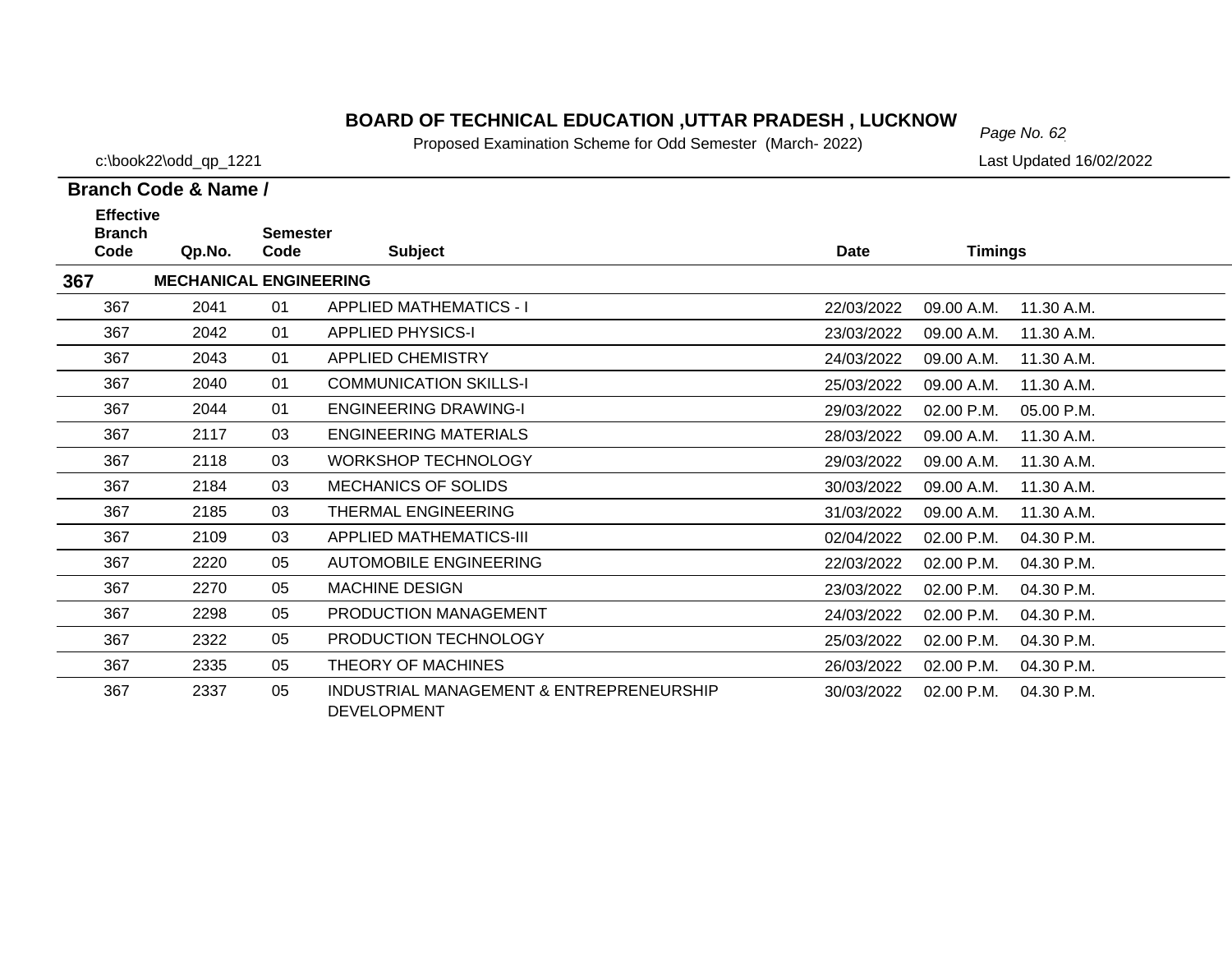# *Page No. 63* **BOARD OF TECHNICAL EDUCATION ,UTTAR PRADESH , LUCKNOW**

Proposed Examination Scheme for Odd Semester (March- 2022)

2044 01 ENGINEERING DRAWING-I 29/03/2022 02.00 P.M. 05.00 P.M.

368

|                                           | Branch Code & Name / |                         |                                   |            |                |            |
|-------------------------------------------|----------------------|-------------------------|-----------------------------------|------------|----------------|------------|
| <b>Effective</b><br><b>Branch</b><br>Code | Qp.No.               | <b>Semester</b><br>Code | <b>Subject</b>                    | Date       | <b>Timings</b> |            |
| 368                                       |                      |                         | CIVIL AND ENVIRONMENT ENGINEERING |            |                |            |
| 368                                       | 2041                 | 01                      | <b>APPLIED MATHEMATICS - I</b>    | 22/03/2022 | 09.00 A.M.     | 11.30 A.M. |
| 368                                       | 2042                 | 01                      | <b>APPLIED PHYSICS-I</b>          | 23/03/2022 | 09.00 A.M.     | 11.30 A.M. |
| 368                                       | 2043                 | 01                      | <b>APPLIED CHEMISTRY</b>          | 24/03/2022 | 09.00 A.M.     | 11.30 A.M. |
| 368                                       | 2040                 | 01                      | <b>COMMUNICATION SKILLS-I</b>     | 25/03/2022 | 09.00 A.M.     | 11.30 A.M. |
| 368                                       | 2045                 | 01                      | <b>CONSTRUCTION MATERIALS</b>     | 28/03/2022 | $02.00$ P.M.   | 04.30 P.M. |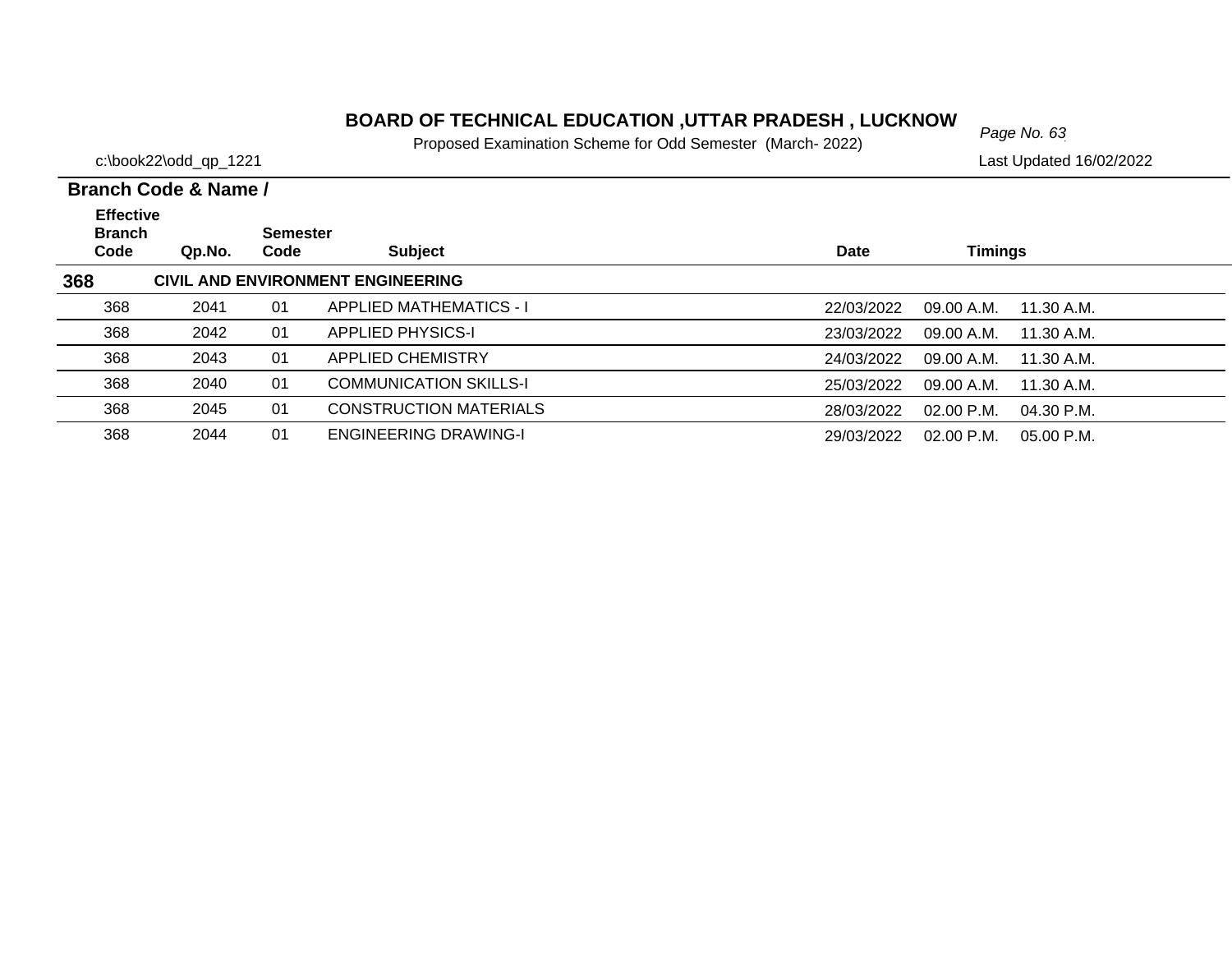# *Page No. 64* **BOARD OF TECHNICAL EDUCATION ,UTTAR PRADESH , LUCKNOW**

Proposed Examination Scheme for Odd Semester (March- 2022)

c:\book22\odd\_qp\_1221 Last Updated 16/02/2022

| <b>Effective</b><br><b>Branch</b><br>Code | Qp.No. | <b>Semester</b><br>Code | <b>Subject</b>                                                | <b>Date</b> | <b>Timings</b> |              |
|-------------------------------------------|--------|-------------------------|---------------------------------------------------------------|-------------|----------------|--------------|
| 369                                       |        |                         | <b>COMMUNICATION AND COMPUTER NETWORKING</b>                  |             |                |              |
| 369                                       | 2041   | 01                      | <b>APPLIED MATHEMATICS - I</b>                                | 22/03/2022  | 09.00 A.M.     | 11.30 A.M.   |
| 369                                       | 2042   | 01                      | <b>APPLIED PHYSICS-I</b>                                      | 23/03/2022  | 09.00 A.M.     | 11.30 A.M.   |
| 369                                       | 2043   | 01                      | <b>APPLIED CHEMISTRY</b>                                      | 24/03/2022  | 09.00 A.M.     | 11.30 A.M.   |
| 369                                       | 2040   | 01                      | <b>COMMUNICATION SKILLS-I</b>                                 | 25/03/2022  | 09.00 A.M.     | 11.30 A.M.   |
| 369                                       | 2058   | 01                      | TECHNICAL DRAWING                                             | 30/03/2022  | 09.00 A.M.     | 12.00 NOON   |
| 369                                       | 2050   | 01                      | FUNDAMENTALS OF COMPUTER AND INFOFMATION<br><b>TECHNOLOGY</b> | 31/03/2022  | $02.00$ P.M.   | $04.30$ P.M. |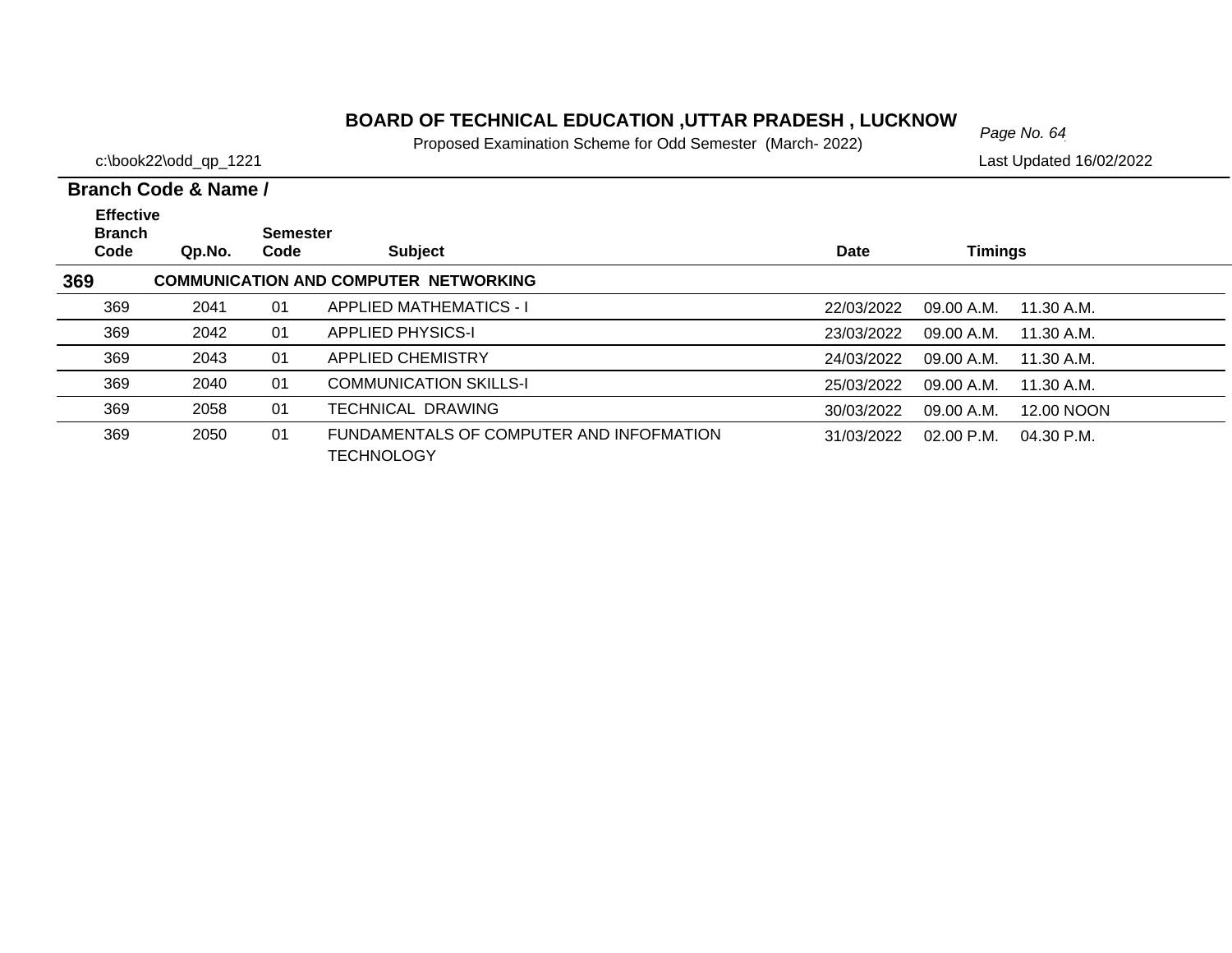# *Page No. 65* **BOARD OF TECHNICAL EDUCATION ,UTTAR PRADESH , LUCKNOW**

Proposed Examination Scheme for Odd Semester (March- 2022)

c:\book22\odd\_qp\_1221 Last Updated 16/02/2022

| <b>Effective</b><br><b>Branch</b><br>Code | Qp.No.                  | <b>Semester</b><br>Code | <b>Subject</b>                 | Date       | <b>Timings</b>           |  |
|-------------------------------------------|-------------------------|-------------------------|--------------------------------|------------|--------------------------|--|
| 370                                       | <b>RENEWABLE ENERGY</b> |                         |                                |            |                          |  |
| 370                                       | 2041                    | 01                      | <b>APPLIED MATHEMATICS - I</b> | 22/03/2022 | 09.00 A.M.<br>11.30 A.M. |  |
| 370                                       | 2042                    | 01                      | <b>APPLIED PHYSICS-I</b>       | 23/03/2022 | 09.00 A.M.<br>11.30 A.M. |  |
| 370                                       | 2043                    | 01                      | <b>APPLIED CHEMISTRY</b>       | 24/03/2022 | 09.00 A.M.<br>11.30 A.M. |  |
| 370                                       | 2040                    | 01                      | <b>COMMUNICATION SKILLS-I</b>  | 25/03/2022 | 09.00 A.M.<br>11.30 A.M. |  |
| 370                                       | 2044                    | 01                      | <b>ENGINEERING DRAWING-I</b>   | 29/03/2022 | 02.00 P.M.<br>05.00 P.M. |  |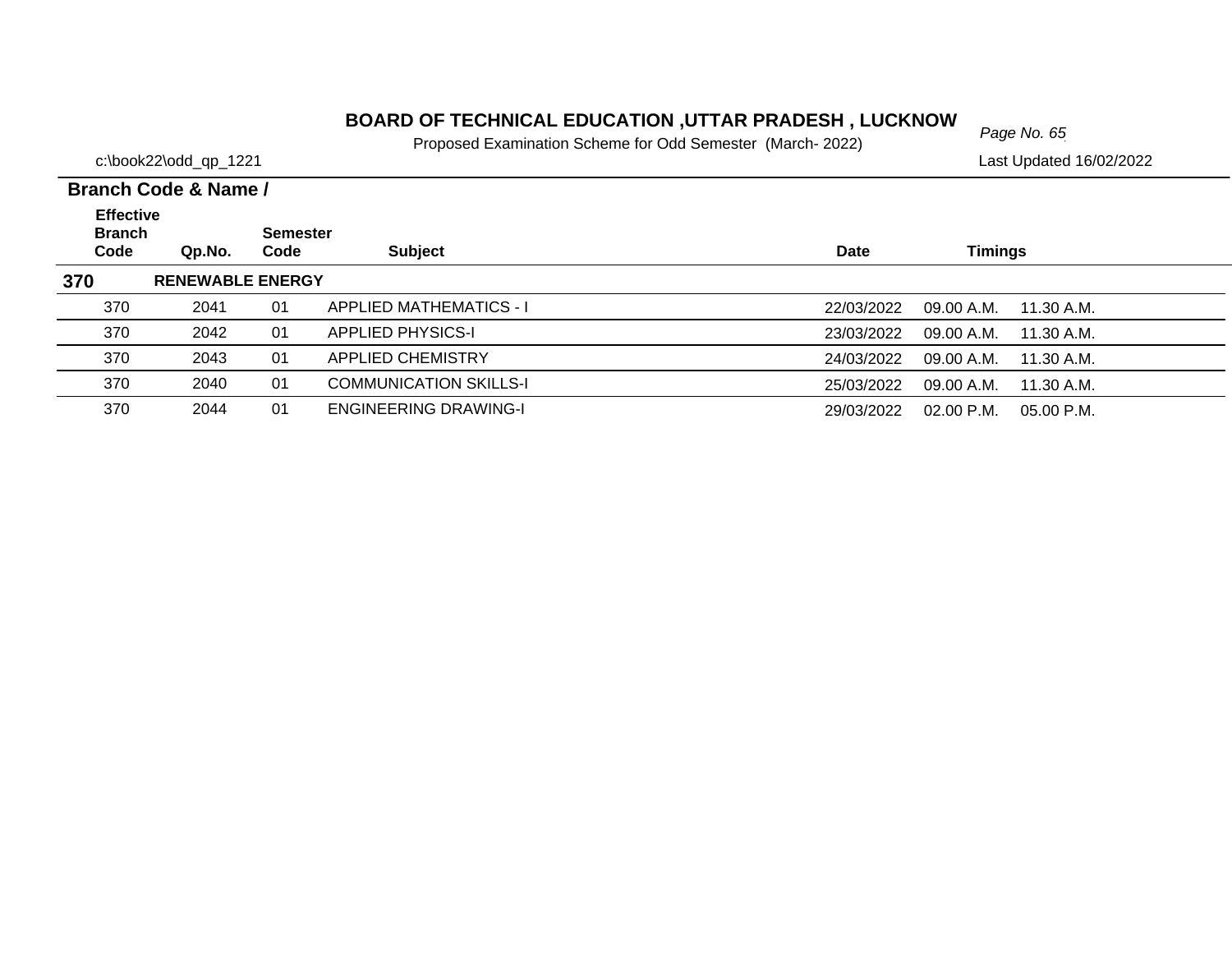# *Page No. 66* **BOARD OF TECHNICAL EDUCATION ,UTTAR PRADESH , LUCKNOW**

Proposed Examination Scheme for Odd Semester (March- 2022)

|                                           | Branch Code & Name / |                         |                                                  |            |                          |  |
|-------------------------------------------|----------------------|-------------------------|--------------------------------------------------|------------|--------------------------|--|
| <b>Effective</b><br><b>Branch</b><br>Code | Qp.No.               | <b>Semester</b><br>Code | <b>Subject</b>                                   | Date       | Timings                  |  |
| 371                                       |                      |                         | APPAREL DESIGN AND FASHION TECHNOLOGY            |            |                          |  |
| 371                                       | 2388                 | 01                      | <b>ELEMENT OF DESIGN -I</b>                      | 22/03/2022 | 09.00 A.M.<br>11.30 A.M. |  |
| 371                                       | 2394                 | 01                      | <b>FASHION MODEL DRAWING -I</b>                  | 23/03/2022 | 12.00 NOON<br>09.00 A.M. |  |
| 371                                       | 2413                 | 01                      | INTRODUCION TO GLOBAL FASHION & TEXTILE INDUSTRY | 24/03/2022 | 09.00 A.M.<br>11.30 A.M. |  |
| 371                                       | 2100                 | 01                      | ENVIRONMENTAL STUDIES                            | 28/03/2022 | 09.00 A.M.<br>11.30 A.M. |  |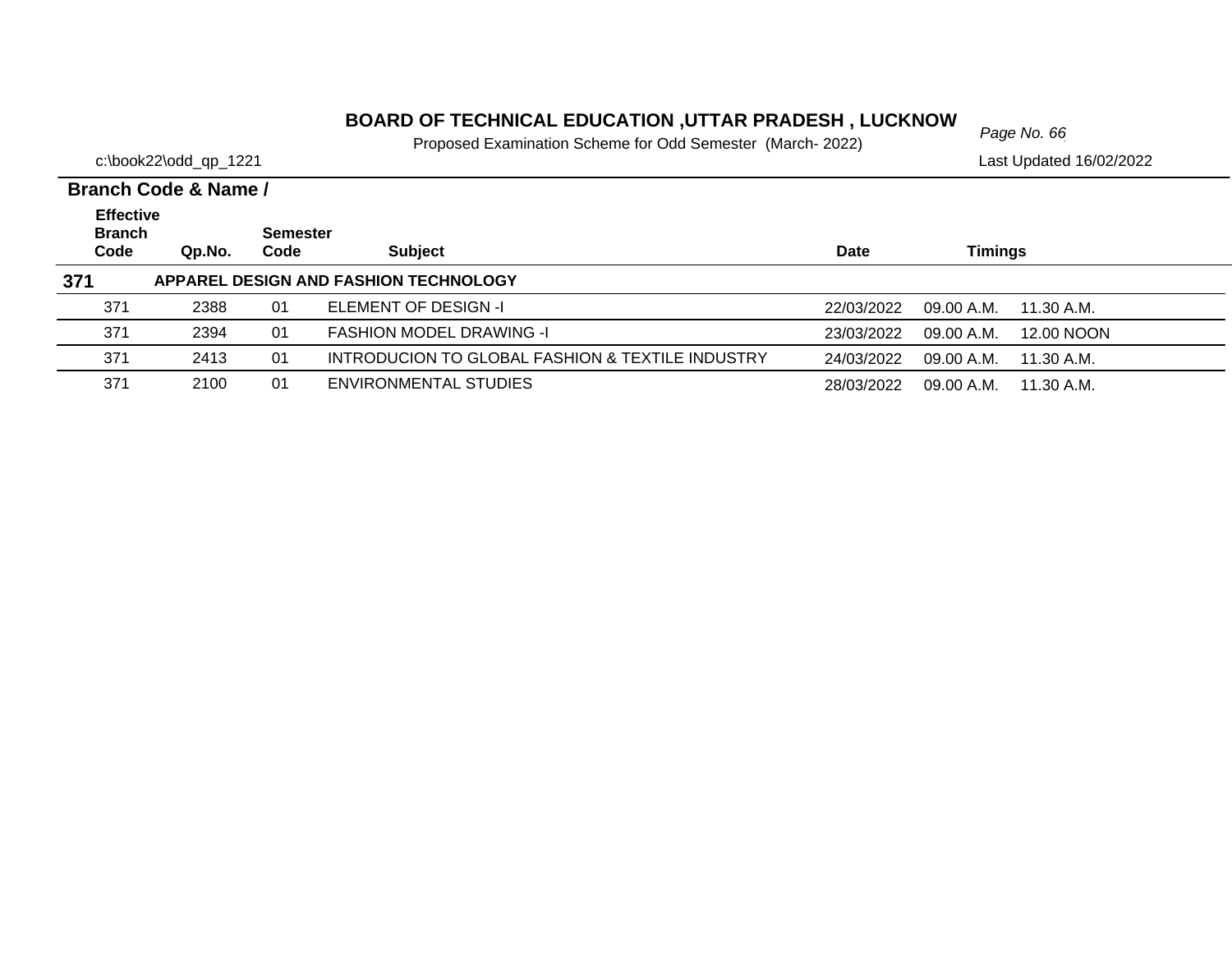# *Page No. 67* **BOARD OF TECHNICAL EDUCATION ,UTTAR PRADESH , LUCKNOW**

Proposed Examination Scheme for Odd Semester (March- 2022)

|                                           | Branch Code & Name / |                  |                                              |             |                           |  |
|-------------------------------------------|----------------------|------------------|----------------------------------------------|-------------|---------------------------|--|
| <b>Effective</b><br><b>Branch</b><br>Code | Qp.No.               | Semester<br>Code | <b>Subject</b>                               | <b>Date</b> | <b>Timings</b>            |  |
| 372                                       |                      |                  | <b>COSTUME DESIGN AND GARMENT TECHNOLOGY</b> |             |                           |  |
| 372                                       | 2377                 | 01               | <b>COSTUME DESIGN</b>                        | 22/03/2022  | 09.00 A.M.<br>11.30 A.M.  |  |
| 372                                       | 2383                 | 01               | DIGITAL TOOL -I                              | 23/03/2022  | 09.00 A.M.<br>11.30 A.M.  |  |
| 372                                       | 2405                 | 01               | <b>HISTORY OF CINEMA</b>                     | 24/03/2022  | 09.00 A.M.<br>11.30 A.M.  |  |
| 372                                       | 2373                 | 01               | <b>COMMUNICATION SKILLS</b>                  | 25/03/2022  | $09.00$ A.M. $11.30$ A.M. |  |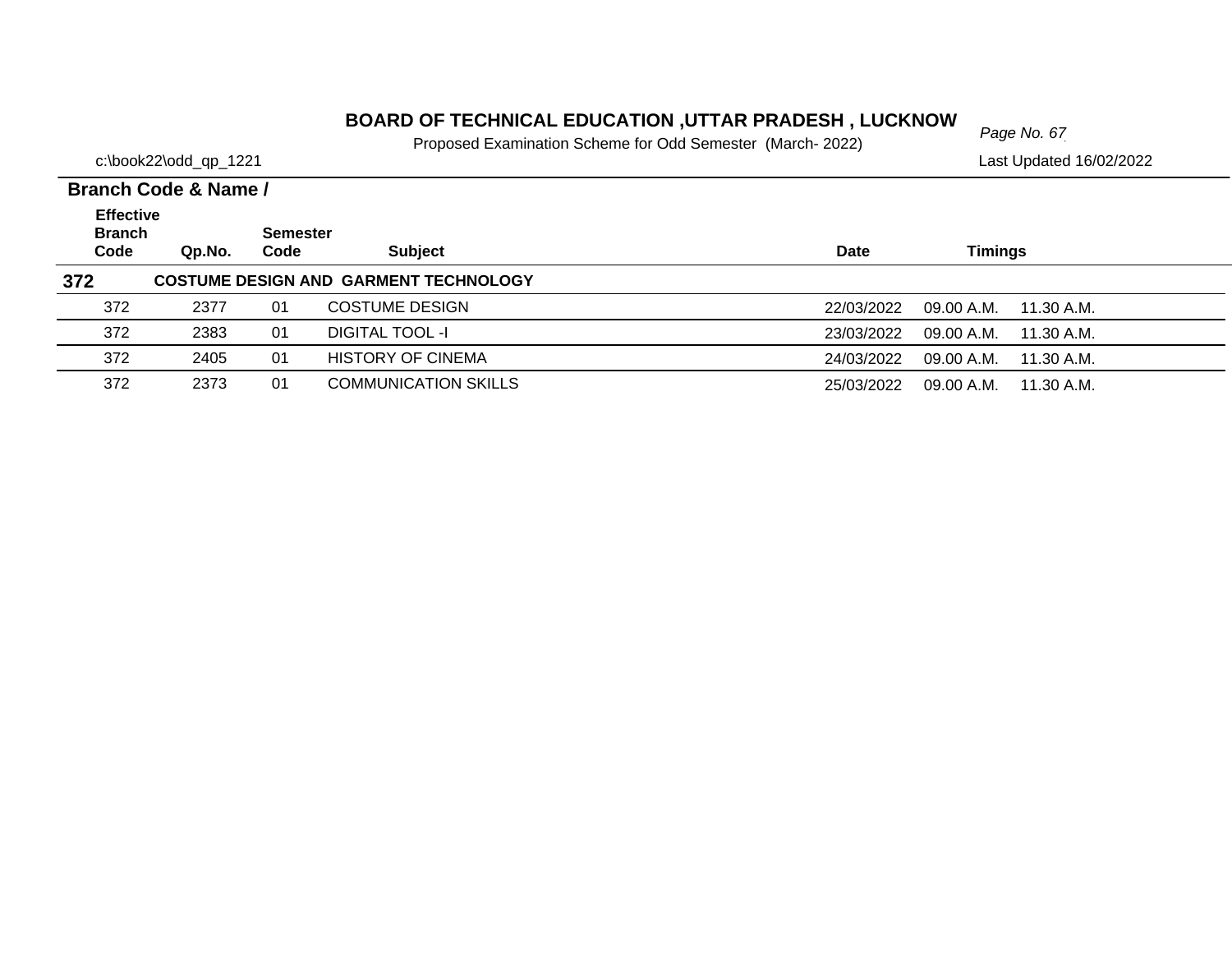# *Page No. 68* **BOARD OF TECHNICAL EDUCATION ,UTTAR PRADESH , LUCKNOW**

Proposed Examination Scheme for Odd Semester (March- 2022)

|                                           | Branch Code & Name /    |                         |                                |             |                          |  |  |  |  |  |
|-------------------------------------------|-------------------------|-------------------------|--------------------------------|-------------|--------------------------|--|--|--|--|--|
| <b>Effective</b><br><b>Branch</b><br>Code | Qp.No.                  | <b>Semester</b><br>Code | <b>Subject</b>                 | <b>Date</b> | Timings                  |  |  |  |  |  |
| 373                                       | <b>CRAFT TECHNOLOGY</b> |                         |                                |             |                          |  |  |  |  |  |
| 373                                       | 2379                    | 01                      | CRAFT PRACTICES IN INDIA       | 22/03/2022  | 09.00 A.M.<br>11.30 A.M. |  |  |  |  |  |
| 373                                       | 2383                    | 01                      | DIGITAL TOOL -I                | 23/03/2022  | 09.00 A.M.<br>11.30 A.M. |  |  |  |  |  |
| 373                                       | 2416                    | 01                      | <b>MATERIAL EXPLORATION -I</b> | 24/03/2022  | 09.00 A.M.<br>11.30 A.M. |  |  |  |  |  |
| 373                                       | 2373                    | 01                      | <b>COMMUNICATION SKILLS</b>    | 25/03/2022  | 09.00 A.M. 11.30 A.M.    |  |  |  |  |  |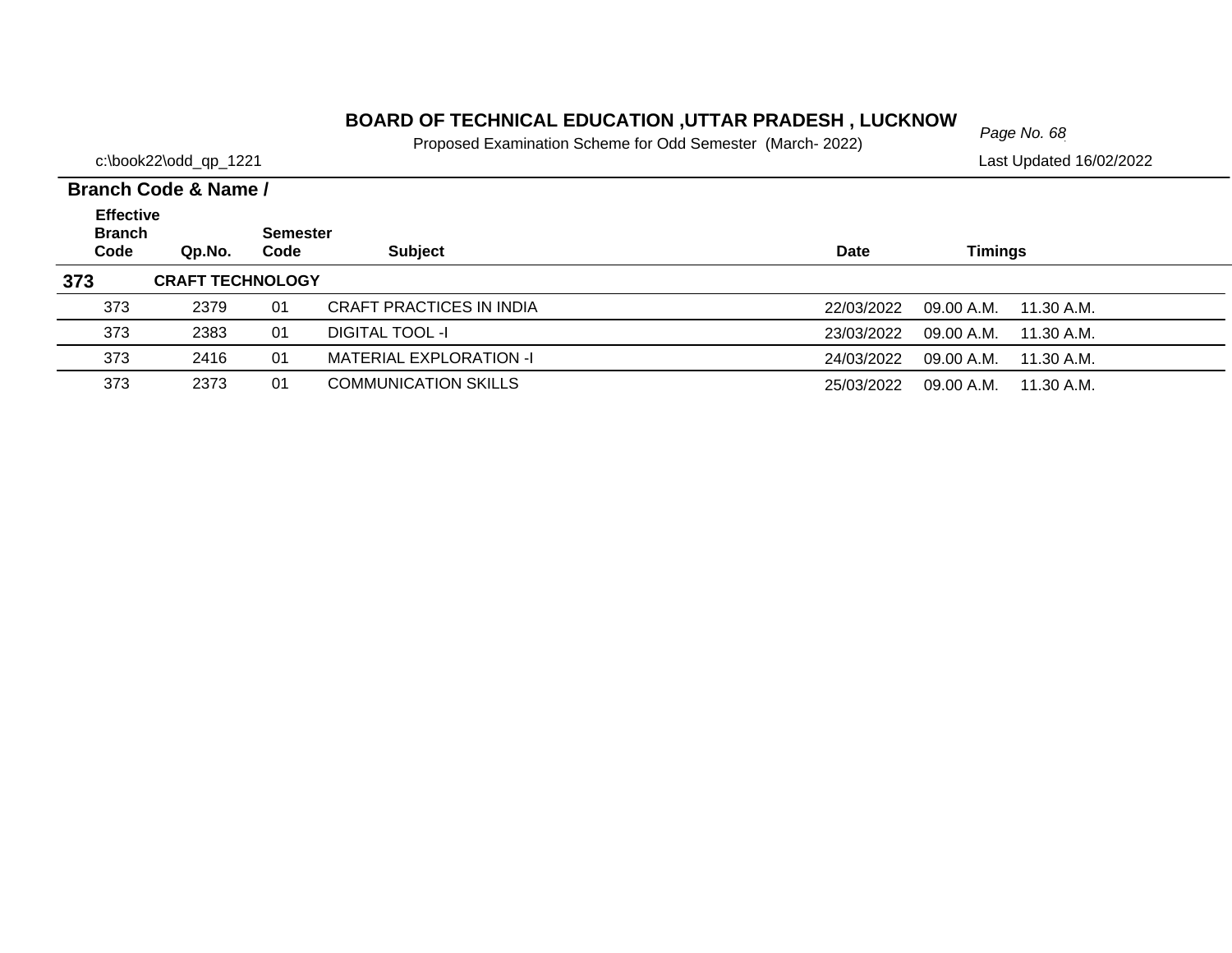# *Page No. 69* **BOARD OF TECHNICAL EDUCATION ,UTTAR PRADESH , LUCKNOW**

Proposed Examination Scheme for Odd Semester (March- 2022)

c:\book22\odd\_qp\_1221 Last Updated 16/02/2022

| <b>Effective</b><br><b>Branch</b> |        | <b>Semester</b> |                                                |             |                |            |
|-----------------------------------|--------|-----------------|------------------------------------------------|-------------|----------------|------------|
| Code                              | Qp.No. | Code            | <b>Subject</b>                                 | <b>Date</b> | <b>Timings</b> |            |
| 375                               |        |                 | <b>CIVIL ENGINEERING(Iateral entry)</b>        |             |                |            |
| 375                               | 2041   | 03              | <b>APPLIED MATHEMATICS - I</b>                 | 22/03/2022  | 09.00 A.M.     | 11.30 A.M. |
| 375                               | 2042   | 03              | <b>APPLIED PHYSICS-I</b>                       | 23/03/2022  | 09.00 A.M.     | 11.30 A.M. |
| 375                               | 2043   | 03              | <b>APPLIED CHEMISTRY</b>                       | 24/03/2022  | 09.00 A.M.     | 11.30 A.M. |
| 375                               | 2040   | 03              | <b>COMMUNICATION SKILLS-I</b>                  | 25/03/2022  | 09.00 A.M.     | 11.30 A.M. |
| 375                               | 2099   | 03              | <b>BUILDING DRAWINGS</b>                       | 26/03/2022  | 09.00 A.M.     | 12.00 NOON |
| 375                               | 2100   | 03              | ENVIRONMENTAL STUDIES                          | 28/03/2022  | 09.00 A.M.     | 11.30 A.M. |
| 375                               | 2101   | 03              | <b>HYDRAULICS AND HYDRAULIC MACHINES</b>       | 29/03/2022  | 09.00 A.M.     | 11.30 A.M. |
| 375                               | 2102   | 03              | <b>STRUCTURAL MECHANICS</b>                    | 30/03/2022  | 09.00 A.M.     | 11.30 A.M. |
| 375                               | 2098   | 03              | <b>BUILDING CONSTRUCTION</b>                   | 31/03/2022  | 09.00 A.M.     | 11.30 A.M. |
| 375                               | 2177   | 03              | <b>CONCRETE TECHNOLOGY</b>                     | 01/04/2022  | 02.00 P.M.     | 04.30 P.M. |
| 375                               | 2301   | 05              | RAILWAYS BRIDGES AND TUNNELS                   | 22/03/2022  | 02.00 P.M.     | 04.30 P.M. |
| 375                               | 2309   | 05              | SOIL MECHANICS AND FOUNDATION ENGINEERING      | 23/03/2022  | 02.00 P.M.     | 04.30 P.M. |
| 375                               | 2317   | 05              | WASTE WATER AND IRRIGATION ENGINEERING DRAWING | 24/03/2022  | 02.00 P.M.     | 05.00 P.M. |
| 375                               | 2318   | 05              | WATER AND WASTE WATER ENGINEERING              | 25/03/2022  | 02.00 P.M.     | 04.30 P.M. |
| 375                               | 2326   | 05              | SURVEYING-II                                   | 26/03/2022  | 02.00 P.M.     | 04.30 P.M. |
| 375                               | 2327   | 05              | <b>EARTHQUAKE ENGINEERING</b>                  | 31/03/2022  | 02.00 P.M.     | 04.30 P.M. |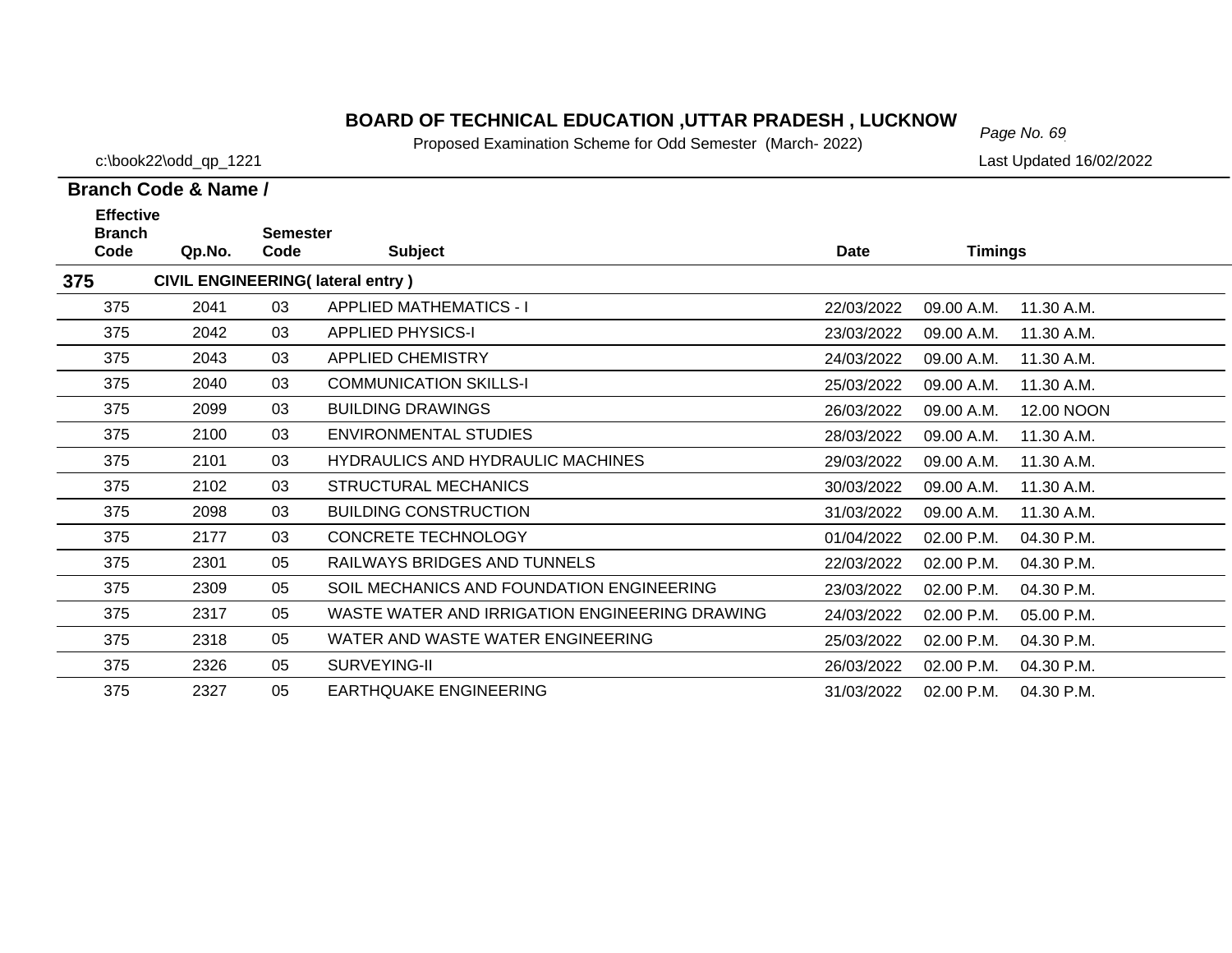# *Page No. 70* **BOARD OF TECHNICAL EDUCATION ,UTTAR PRADESH , LUCKNOW**

Proposed Examination Scheme for Odd Semester (March- 2022)

c:\book22\odd\_qp\_1221 Last Updated 16/02/2022

| <b>Effective</b><br><b>Branch</b> |                                                                     | <b>Semester</b> |                                                |            |                |            |  |  |  |
|-----------------------------------|---------------------------------------------------------------------|-----------------|------------------------------------------------|------------|----------------|------------|--|--|--|
| Code                              | Qp.No.                                                              | Code            | <b>Subject</b>                                 | Date       | <b>Timings</b> |            |  |  |  |
| 376                               | CIVIL ENGINEERING (ENVIRONMENT POLLUTION & CONTROL) (lateral entry) |                 |                                                |            |                |            |  |  |  |
| 376                               | 2041                                                                | 03              | <b>APPLIED MATHEMATICS - I</b>                 | 22/03/2022 | 09.00 A.M.     | 11.30 A.M. |  |  |  |
| 376                               | 2042                                                                | 03              | <b>APPLIED PHYSICS-I</b>                       | 23/03/2022 | 09.00 A.M.     | 11.30 A.M. |  |  |  |
| 376                               | 2043                                                                | 03              | <b>APPLIED CHEMISTRY</b>                       | 24/03/2022 | 09.00 A.M.     | 11.30 A.M. |  |  |  |
| 376                               | 2040                                                                | 03              | <b>COMMUNICATION SKILLS-I</b>                  | 25/03/2022 | 09.00 A.M.     | 11.30 A.M. |  |  |  |
| 376                               | 2099                                                                | 03              | <b>BUILDING DRAWINGS</b>                       | 26/03/2022 | 09.00 A.M.     | 12.00 NOON |  |  |  |
| 376                               | 2100                                                                | 03              | <b>ENVIRONMENTAL STUDIES</b>                   | 28/03/2022 | 09.00 A.M.     | 11.30 A.M. |  |  |  |
| 376                               | 2101                                                                | 03              | <b>HYDRAULICS AND HYDRAULIC MACHINES</b>       | 29/03/2022 | 09.00 A.M.     | 11.30 A.M. |  |  |  |
| 376                               | 2102                                                                | 03              | <b>STRUCTURAL MECHANICS</b>                    | 30/03/2022 | 09.00 A.M.     | 11.30 A.M. |  |  |  |
| 376                               | 2098                                                                | 03              | <b>BUILDING CONSTRUCTION</b>                   | 31/03/2022 | 09.00 A.M.     | 11.30 A.M. |  |  |  |
| 376                               | 2177                                                                | 03              | <b>CONCRETE TECHNOLOGY</b>                     | 01/04/2022 | 02.00 P.M.     | 04.30 P.M. |  |  |  |
| 376                               | 2301                                                                | 05              | RAILWAYS BRIDGES AND TUNNELS                   | 22/03/2022 | 02.00 P.M.     | 04.30 P.M. |  |  |  |
| 376                               | 2309                                                                | 05              | SOIL MECHANICS AND FOUNDATION ENGINEERING      | 23/03/2022 | 02.00 P.M.     | 04.30 P.M. |  |  |  |
| 376                               | 2317                                                                | 05              | WASTE WATER AND IRRIGATION ENGINEERING DRAWING | 24/03/2022 | 02.00 P.M.     | 05.00 P.M. |  |  |  |
| 376                               | 2318                                                                | 05              | WATER AND WASTE WATER ENGINEERING              | 25/03/2022 | 02.00 P.M.     | 04.30 P.M. |  |  |  |
| 376                               | 2326                                                                | 05              | SURVEYING-II                                   | 26/03/2022 | 02.00 P.M.     | 04.30 P.M. |  |  |  |
| 376                               | 2327                                                                | 05              | <b>EARTHQUAKE ENGINEERING</b>                  | 31/03/2022 | 02.00 P.M.     | 04.30 P.M. |  |  |  |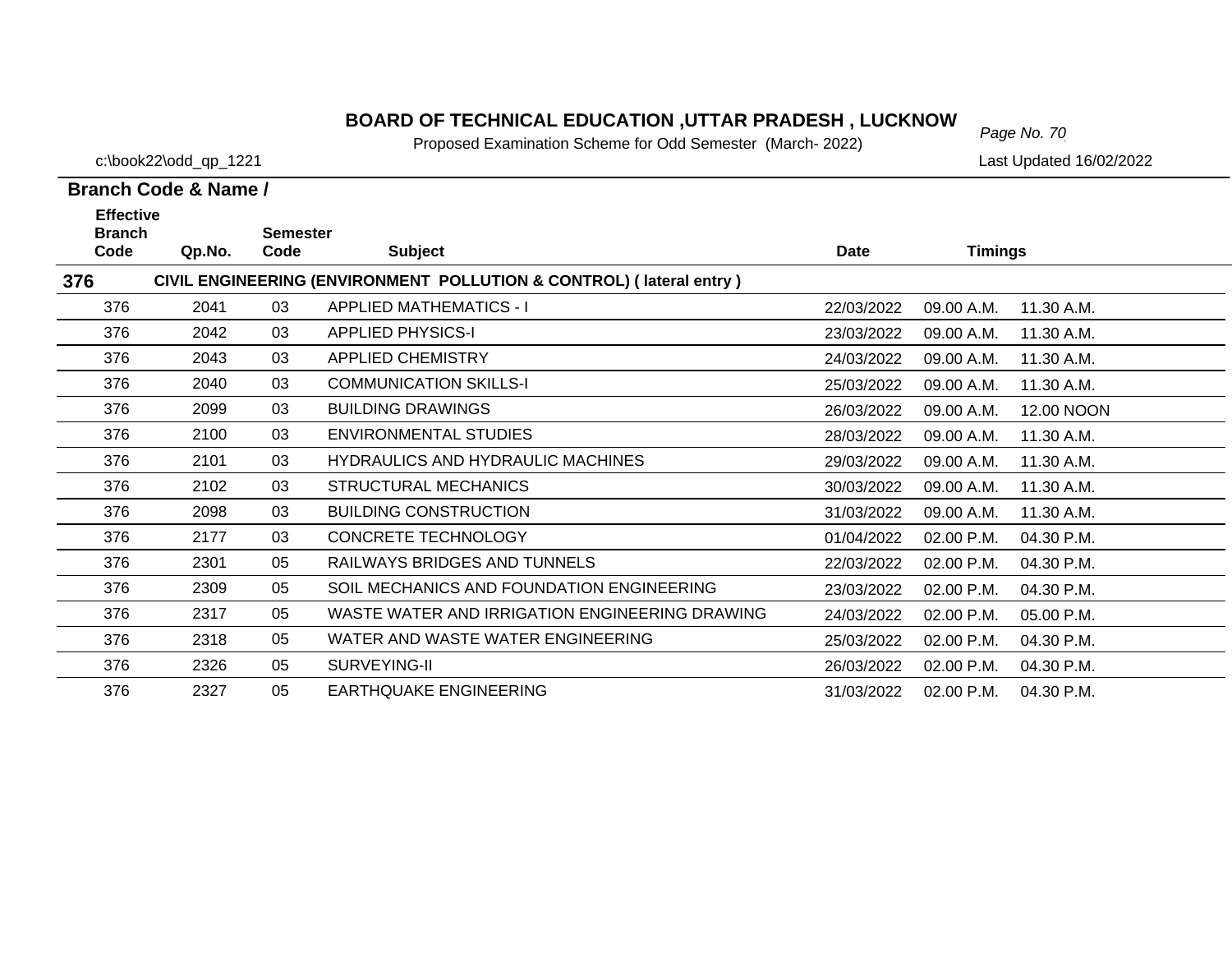# *Page No. 71* **BOARD OF TECHNICAL EDUCATION ,UTTAR PRADESH , LUCKNOW**

Proposed Examination Scheme for Odd Semester (March- 2022)

c:\book22\odd\_qp\_1221 Last Updated 16/02/2022

| <b>Effective</b><br><b>Branch</b> |        | <b>Semester</b> |                                                                |             |                              |  |
|-----------------------------------|--------|-----------------|----------------------------------------------------------------|-------------|------------------------------|--|
| Code                              | Qp.No. | Code            | <b>Subject</b>                                                 | <b>Date</b> | <b>Timings</b>               |  |
| 377                               |        |                 | <b>FASHION DESIGN GARMENT &amp; TECHNOLOGY (lateral entry)</b> |             |                              |  |
| 377                               | 1151   | 03              | <b>DESIGN IDEAS</b>                                            | 22/03/2022  | 09.00 A.M.<br>11.30 A.M.     |  |
| 377                               | 1153   | 03              | <b>FABRIC SELECTION AND IDENTIFICATION</b>                     | 23/03/2022  | 09.00 A.M.<br>11.30 A.M.     |  |
| 377                               | 1155   | 03              | <b>LEATHER SCIENCE</b>                                         | 24/03/2022  | 09.00 A.M.<br>11.30 A.M.     |  |
| 377                               | 1657   | 03              | <b>COMPUTER PRINCIPLES &amp; APPLICATION</b>                   | 25/03/2022  | 09.00 A.M.<br>11.30 A.M.     |  |
| 377                               | 1659   | 03              | <b>FASHION DESIGN CONCEPT</b>                                  | 26/03/2022  | 09.00 A.M.<br>11.30 A.M.     |  |
| 377                               | 1905   | 03              | FOUNDATIONAL COMMUNICATION                                     | 28/03/2022  | 09.00 A.M.<br>11.30 A.M.     |  |
| 377                               | 0283   | 05              | <b>CAD FOR COSTUME-II</b>                                      | 22/03/2022  | $02.00$ P.M.<br>04.30 P.M.   |  |
| 377                               | 0284   | 05              | <b>GRADING</b>                                                 | 23/03/2022  | $02.00$ P.M.<br>04.30 P.M.   |  |
| 377                               | 0286   | 05              | LEATHER GARMENT CONSTRUCTION                                   | 24/03/2022  | $02.00$ P.M.<br>$04.30$ P.M. |  |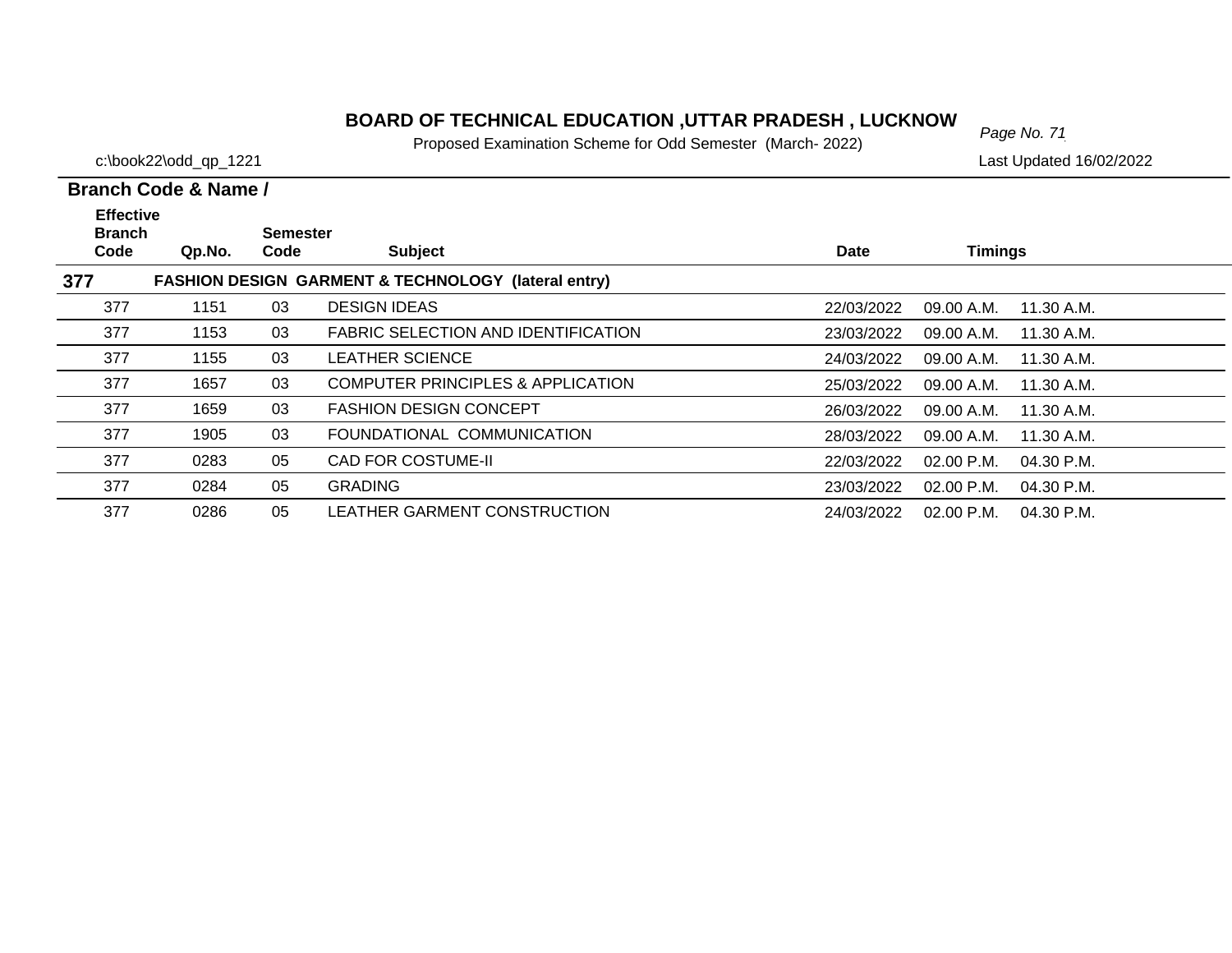# *Page No. 72* **BOARD OF TECHNICAL EDUCATION ,UTTAR PRADESH , LUCKNOW**

Proposed Examination Scheme for Odd Semester (March- 2022)

c:\book22\odd\_qp\_1221 Last Updated 16/02/2022

| <b>Effective</b>      |        |                         |                                                                |            |                |            |
|-----------------------|--------|-------------------------|----------------------------------------------------------------|------------|----------------|------------|
| <b>Branch</b><br>Code | Qp.No. | <b>Semester</b><br>Code | <b>Subject</b>                                                 | Date       | <b>Timings</b> |            |
| 378                   |        |                         | ELECTRICAL ENGINEERING (lateral entry)                         |            |                |            |
| 378                   | 2041   | 03                      | <b>APPLIED MATHEMATICS - I</b>                                 | 22/03/2022 | 09.00 A.M.     | 11.30 A.M. |
| 378                   | 2042   | 03                      | <b>APPLIED PHYSICS-I</b>                                       | 23/03/2022 | 09.00 A.M.     | 11.30 A.M. |
| 378                   | 2043   | 03                      | <b>APPLIED CHEMISTRY</b>                                       | 24/03/2022 | 09.00 A.M.     | 11.30 A.M. |
| 378                   | 2040   | 03                      | <b>COMMUNICATION SKILLS-I</b>                                  | 25/03/2022 | 09.00 A.M.     | 11.30 A.M. |
| 378                   | 2100   | 03                      | <b>ENVIRONMENTAL STUDIES</b>                                   | 28/03/2022 | 09.00 A.M.     | 11.30 A.M. |
| 378                   | 2110   | 03                      | <b>DIGITAL ELECTRONICS</b>                                     | 29/03/2022 | 09.00 A.M.     | 11.30 A.M. |
| 378                   | 2111   | 03                      | ELECTRICAL AND ELECTRONICS ENGINEERING MATERIALS               | 30/03/2022 | 09.00 A.M.     | 11.30 A.M. |
| 378                   | 2176   | 03                      | ELECTRICAL INSTRUMENTS AND MEASUREMENT                         | 31/03/2022 | 09.00 A.M.     | 11.30 A.M. |
| 378                   | 2181   | 03                      | <b>ELECTRICAL MACHINE-I</b>                                    | 01/04/2022 | 09.00 A.M.     | 11.30 A.M. |
| 378                   | 2109   | 03                      | <b>APPLIED MATHEMATICS-III</b>                                 | 02/04/2022 | 02.00 P.M.     | 04.30 P.M. |
| 378                   | 2331   | 05                      | CONTROL OF ELECTRICAL MACHINES (ELECTIVE)                      | 22/03/2022 | 02.00 P.M.     | 04.30 P.M. |
| 378                   | 2332   | 05                      | ELECTRIC TRACTION (ELECTIVE)                                   | 22/03/2022 | 02.00 P.M.     | 04.30 P.M. |
| 378                   | 2333   | 05                      | RENEWABLE SOURCES OF ENERGY (ELECTIVE)                         | 22/03/2022 | 02.00 P.M.     | 04.30 P.M. |
| 378                   | 2334   | 05                      | <b>ENERGY MANAGEMENT (ELECTIVE)</b>                            | 22/03/2022 | 02.00 P.M.     | 04.30 P.M. |
| 378                   | 2292   | 05                      | PLC, MICROCONTROLLER AND SCADA                                 | 23/03/2022 | 02.00 P.M.     | 04.30 P.M. |
| 378                   | 2330   | 05                      | <b>ELECTRICAL MACHINES-II</b>                                  | 24/03/2022 | 02.00 P.M.     | 04.30 P.M. |
| 378                   | 2338   | 05                      | SWITCH GEAR AND PROTECTION                                     | 25/03/2022 | 02.00 P.M.     | 04.30 P.M. |
| 378                   | 2337   | 05                      | INDUSTRIAL MANAGEMENT & ENTREPRENEURSHIP<br><b>DEVELOPMENT</b> | 30/03/2022 | 02.00 P.M.     | 04.30 P.M. |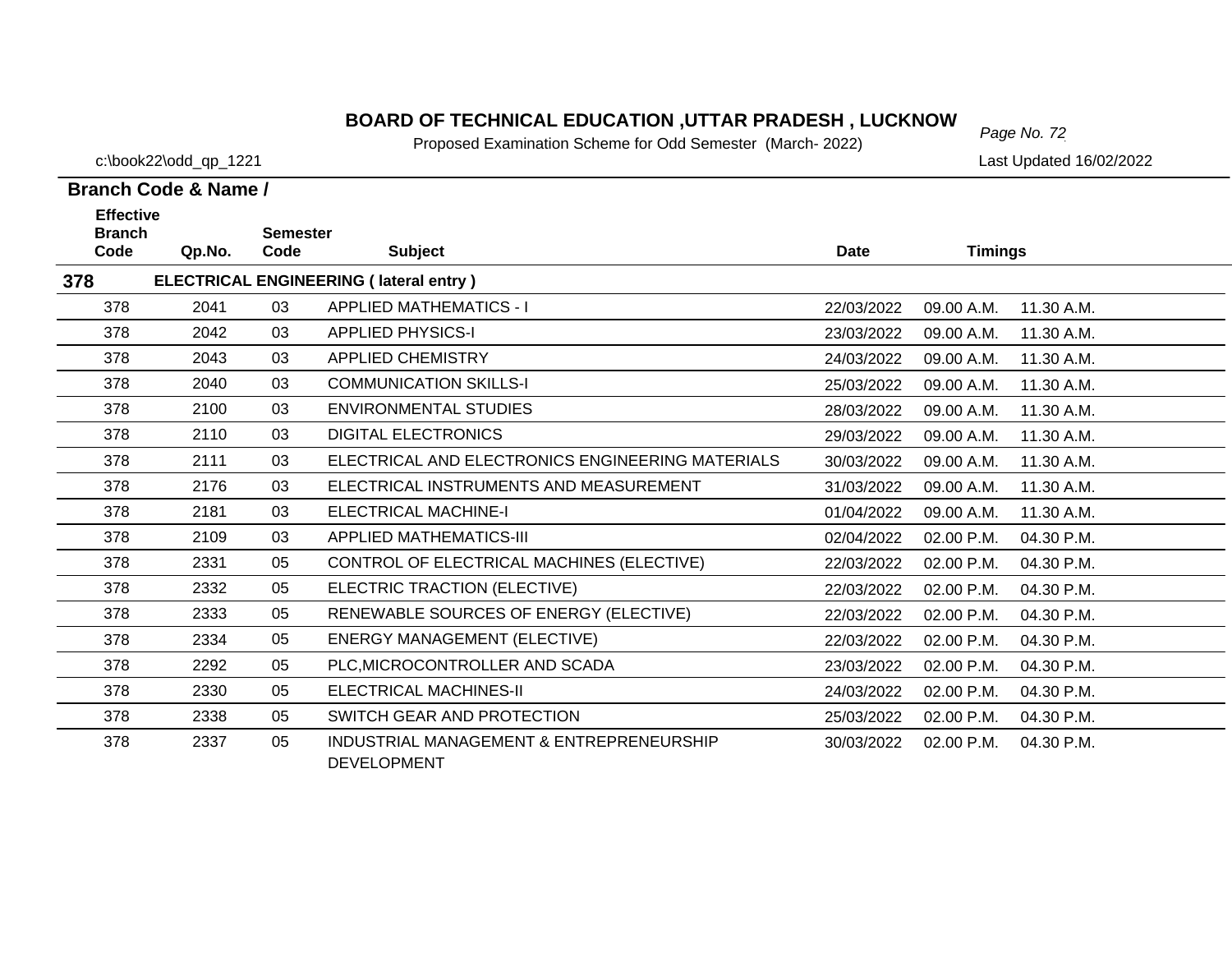# *Page No. 73* **BOARD OF TECHNICAL EDUCATION ,UTTAR PRADESH , LUCKNOW**

Proposed Examination Scheme for Odd Semester (March- 2022)

c:\book22\odd\_qp\_1221 Last Updated 16/02/2022

| <b>Effective</b><br><b>Branch</b> |        | <b>Semester</b> |                                                                |            |                |            |
|-----------------------------------|--------|-----------------|----------------------------------------------------------------|------------|----------------|------------|
| Code                              | Qp.No. | Code            | <b>Subject</b>                                                 | Date       | <b>Timings</b> |            |
| 379                               |        |                 | ELECTRICAL ENGINEERING (INDUSTRIAL CONTROL) (lateral entry)    |            |                |            |
| 379                               | 2041   | 03              | <b>APPLIED MATHEMATICS - I</b>                                 | 22/03/2022 | 09.00 A.M.     | 11.30 A.M. |
| 379                               | 2042   | 03              | <b>APPLIED PHYSICS-I</b>                                       | 23/03/2022 | 09.00 A.M.     | 11.30 A.M. |
| 379                               | 2043   | 03              | <b>APPLIED CHEMISTRY</b>                                       | 24/03/2022 | 09.00 A.M.     | 11.30 A.M. |
| 379                               | 2040   | 03              | <b>COMMUNICATION SKILLS-I</b>                                  | 25/03/2022 | 09.00 A.M.     | 11.30 A.M. |
| 379                               | 2100   | 03              | <b>ENVIRONMENTAL STUDIES</b>                                   | 28/03/2022 | 09.00 A.M.     | 11.30 A.M. |
| 379                               | 2113   | 03              | DIGITAL PRINCIPLES AND ELECTRONICS                             | 29/03/2022 | 09.00 A.M.     | 11.30 A.M. |
| 379                               | 2111   | 03              | ELECTRICAL AND ELECTRONICS ENGINEERING MATERIALS               | 30/03/2022 | 09.00 A.M.     | 11.30 A.M. |
| 379                               | 2176   | 03              | ELECTRICAL INSTRUMENTS AND MEASUREMENT                         | 31/03/2022 | 09.00 A.M.     | 11.30 A.M. |
| 379                               | 2181   | 03              | <b>ELECTRICAL MACHINE-I</b>                                    | 01/04/2022 | 09.00 A.M.     | 11.30 A.M. |
| 379                               | 2109   | 03              | <b>APPLIED MATHEMATICS-III</b>                                 | 02/04/2022 | 02.00 P.M.     | 04.30 P.M. |
| 379                               | 2262   | 05              | <b>INDUSTRIAL CONTROL</b>                                      | 22/03/2022 | 02.00 P.M.     | 04.30 P.M. |
| 379                               | 2292   | 05              | PLC, MICROCONTROLLER AND SCADA                                 | 23/03/2022 | 02.00 P.M.     | 04.30 P.M. |
| 379                               | 2330   | 05              | ELECTRICAL MACHINES-II                                         | 24/03/2022 | 02.00 P.M.     | 04.30 P.M. |
| 379                               | 2338   | 05              | SWITCH GEAR AND PROTECTION                                     | 25/03/2022 | 02.00 P.M.     | 04.30 P.M. |
| 379                               | 2337   | 05              | INDUSTRIAL MANAGEMENT & ENTREPRENEURSHIP<br><b>DEVELOPMENT</b> | 30/03/2022 | 02.00 P.M.     | 04.30 P.M. |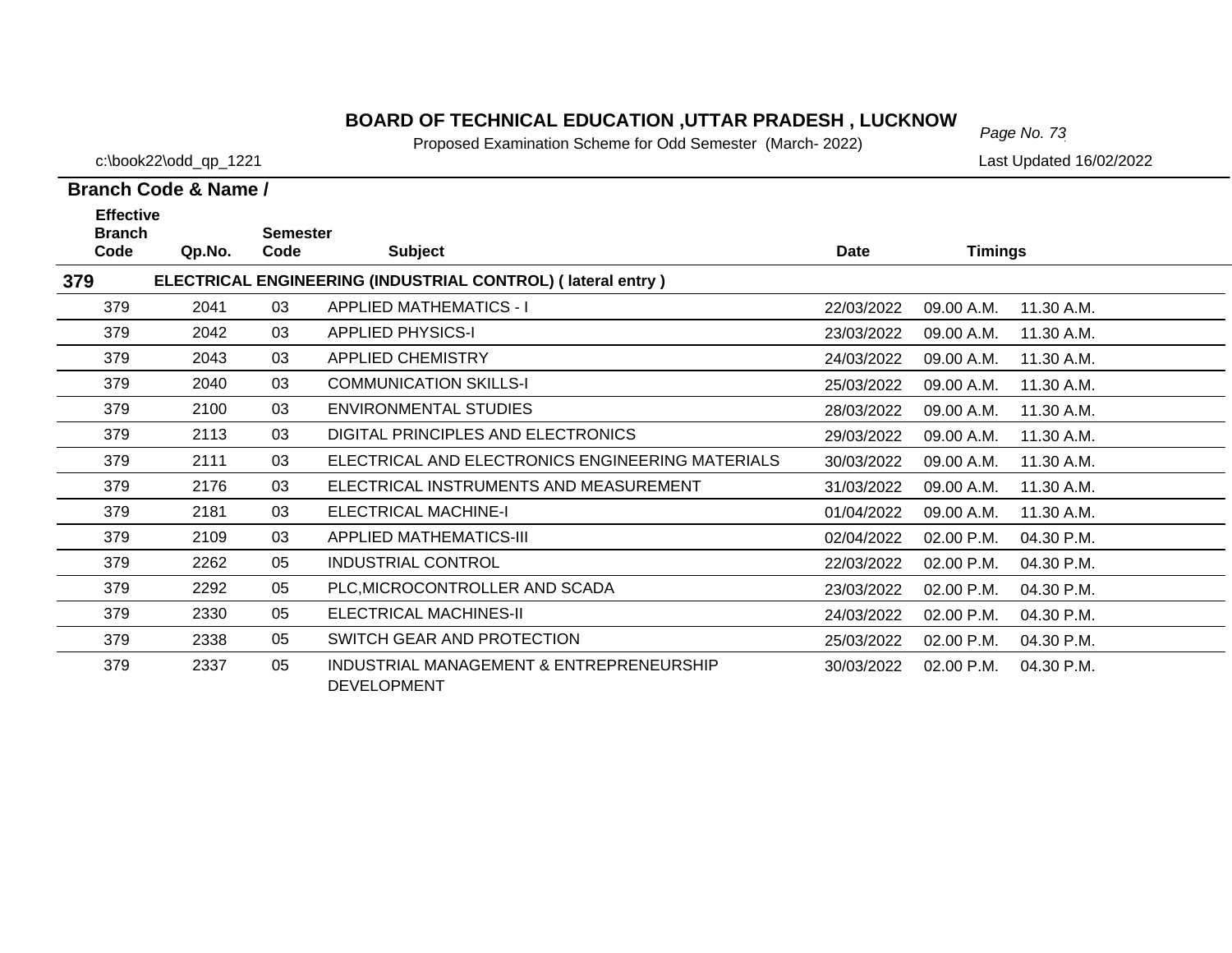# *Page No. 74* **BOARD OF TECHNICAL EDUCATION ,UTTAR PRADESH , LUCKNOW**

Proposed Examination Scheme for Odd Semester (March- 2022)

c:\book22\odd\_qp\_1221 Last Updated 16/02/2022

| <b>Effective</b><br><b>Branch</b>                                 |        | <b>Semester</b> |                                                                |            |                |            |  |  |  |  |
|-------------------------------------------------------------------|--------|-----------------|----------------------------------------------------------------|------------|----------------|------------|--|--|--|--|
| Code                                                              | Qp.No. | Code            | <b>Subject</b>                                                 | Date       | <b>Timings</b> |            |  |  |  |  |
| 380<br><b>ELECTRONICS ENGINEERING lateral entry (second year)</b> |        |                 |                                                                |            |                |            |  |  |  |  |
| 380                                                               | 2041   | 03              | <b>APPLIED MATHEMATICS - I</b>                                 | 22/03/2022 | 09.00 A.M.     | 11.30 A.M. |  |  |  |  |
| 380                                                               | 2042   | 03              | <b>APPLIED PHYSICS-I</b>                                       | 23/03/2022 | 09.00 A.M.     | 11.30 A.M. |  |  |  |  |
| 380                                                               | 2043   | 03              | <b>APPLIED CHEMISTRY</b>                                       | 24/03/2022 | 09.00 A.M.     | 11.30 A.M. |  |  |  |  |
| 380                                                               | 2040   | 03              | <b>COMMUNICATION SKILLS-I</b>                                  | 25/03/2022 | 09.00 A.M.     | 11.30 A.M. |  |  |  |  |
| 380                                                               | 2100   | 03              | <b>ENVIRONMENTAL STUDIES</b>                                   | 28/03/2022 | 09.00 A.M.     | 11.30 A.M. |  |  |  |  |
| 380                                                               | 2182   | 03              | ELECTRONICS DEVICES AND CIRCUITS                               | 29/03/2022 | 09.00 A.M.     | 11.30 A.M. |  |  |  |  |
| 380                                                               | 2183   | 03              | ELECTRICAL ENGINEERING-II                                      | 30/03/2022 | 09.00 A.M.     | 11.30 A.M. |  |  |  |  |
| 380                                                               | 2189   | 03              | <b>DIGITAL ELECTRONICS</b>                                     | 31/03/2022 | 09.00 A.M.     | 11.30 A.M. |  |  |  |  |
| 380                                                               | 2109   | 03              | <b>APPLIED MATHEMATICS-III</b>                                 | 02/04/2022 | 02.00 P.M.     | 04.30 P.M. |  |  |  |  |
| 380                                                               | 2235   | 05              | <b>CONSUMER ELECTRONICS</b>                                    | 22/03/2022 | 02.00 P.M.     | 04.30 P.M. |  |  |  |  |
| 380                                                               | 2278   | 05              | MICROPROCESSOR AND PERIPHERAL DEVICES                          | 23/03/2022 | 02.00 P.M.     | 04.30 P.M. |  |  |  |  |
| 380                                                               | 2289   | 05              | OPTICAL FIBER COMMUNICATION                                    | 24/03/2022 | 02.00 P.M.     | 04.30 P.M. |  |  |  |  |
| 380                                                               | 2299   | 05              | PROGRAMMING USING C                                            | 25/03/2022 | 02.00 P.M.     | 04.30 P.M. |  |  |  |  |
| 380                                                               | 2337   | 05              | INDUSTRIAL MANAGEMENT & ENTREPRENEURSHIP<br><b>DEVELOPMENT</b> | 30/03/2022 | 02.00 P.M.     | 04.30 P.M. |  |  |  |  |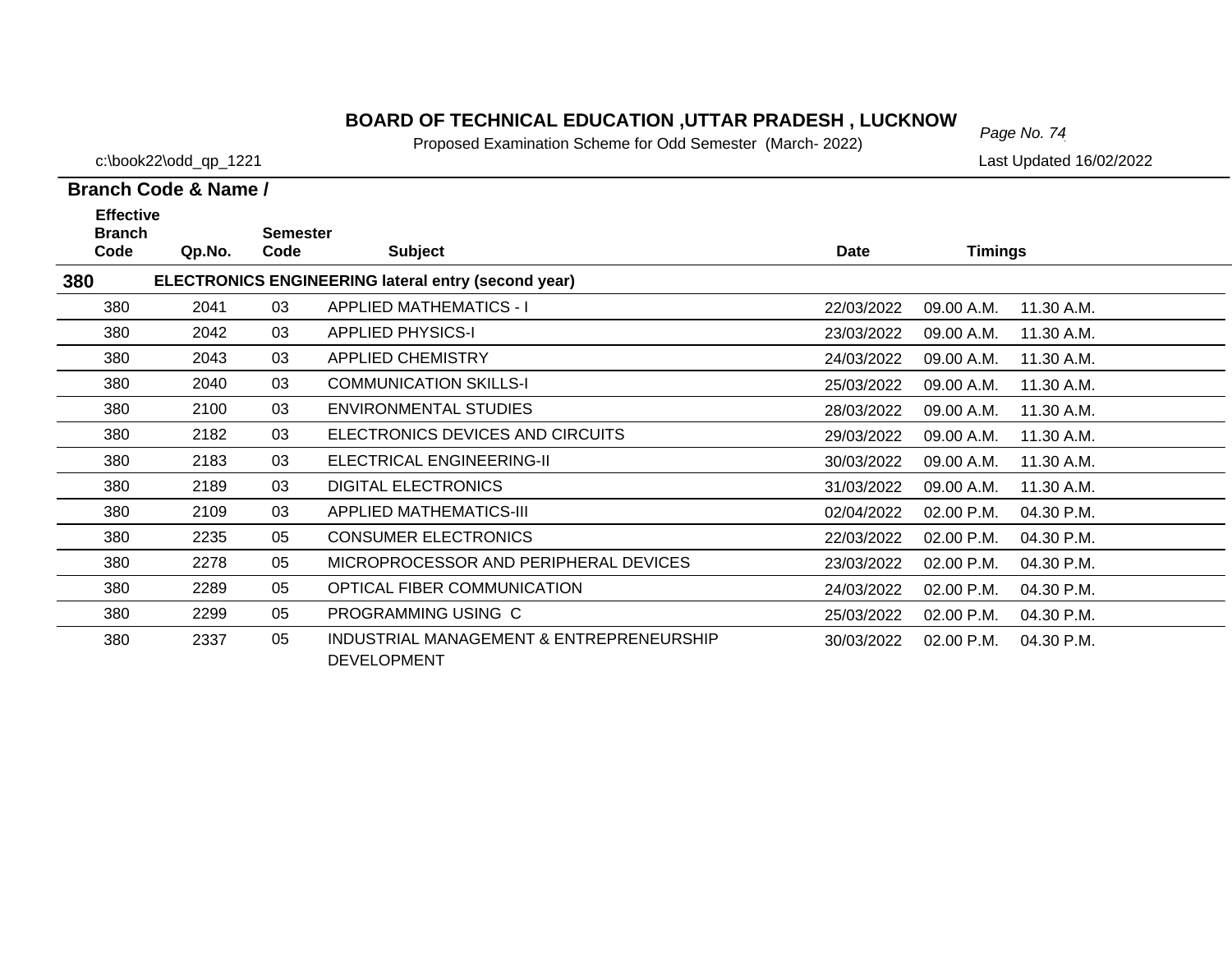# *Page No. 75* **BOARD OF TECHNICAL EDUCATION ,UTTAR PRADESH , LUCKNOW**

Proposed Examination Scheme for Odd Semester (March- 2022)

c:\book22\odd\_qp\_1221 Last Updated 16/02/2022

| <b>Effective</b><br><b>Branch</b> |        | <b>Semester</b> |                                                                             |            |                |            |
|-----------------------------------|--------|-----------------|-----------------------------------------------------------------------------|------------|----------------|------------|
| Code                              | Qp.No. | Code            | <b>Subject</b>                                                              | Date       | <b>Timings</b> |            |
| 381                               |        |                 | <b>ELECTRONICS ENGINEERING (MODERN CONSUMER ELECTRONICS (lateral entry)</b> |            |                |            |
| 381                               | 2041   | 03              | <b>APPLIED MATHEMATICS - I</b>                                              | 22/03/2022 | 09.00 A.M.     | 11.30 A.M. |
| 381                               | 2042   | 03              | <b>APPLIED PHYSICS-I</b>                                                    | 23/03/2022 | 09.00 A.M.     | 11.30 A.M. |
| 381                               | 2043   | 03              | <b>APPLIED CHEMISTRY</b>                                                    | 24/03/2022 | 09.00 A.M.     | 11.30 A.M. |
| 381                               | 2040   | 03              | <b>COMMUNICATION SKILLS-I</b>                                               | 25/03/2022 | 09.00 A.M.     | 11.30 A.M. |
| 381                               | 2100   | 03              | <b>ENVIRONMENTAL STUDIES</b>                                                | 28/03/2022 | 09.00 A.M.     | 11.30 A.M. |
| 381                               | 2182   | 03              | ELECTRONICS DEVICES AND CIRCUITS                                            | 29/03/2022 | 09.00 A.M.     | 11.30 A.M. |
| 381                               | 2183   | 03              | ELECTRICAL ENGINEERING-II                                                   | 30/03/2022 | 09.00 A.M.     | 11.30 A.M. |
| 381                               | 2189   | 03              | <b>DIGITAL ELECTRONICS</b>                                                  | 31/03/2022 | 09.00 A.M.     | 11.30 A.M. |
| 381                               | 2109   | 03              | <b>APPLIED MATHEMATICS-III</b>                                              | 02/04/2022 | 02.00 P.M.     | 04.30 P.M. |
| 381                               | 2235   | 05              | <b>CONSUMER ELECTRONICS</b>                                                 | 22/03/2022 | 02.00 P.M.     | 04.30 P.M. |
| 381                               | 2278   | 05              | MICROPROCESSOR AND PERIPHERAL DEVICES                                       | 23/03/2022 | 02.00 P.M.     | 04.30 P.M. |
| 381                               | 2289   | 05              | OPTICAL FIBER COMMUNICATION                                                 | 24/03/2022 | 02.00 P.M.     | 04.30 P.M. |
| 381                               | 2299   | 05              | PROGRAMMING USING C                                                         | 25/03/2022 | 02.00 P.M.     | 04.30 P.M. |
| 381                               | 2337   | 05              | INDUSTRIAL MANAGEMENT & ENTREPRENEURSHIP<br><b>DEVELOPMENT</b>              | 30/03/2022 | 02.00 P.M.     | 04.30 P.M. |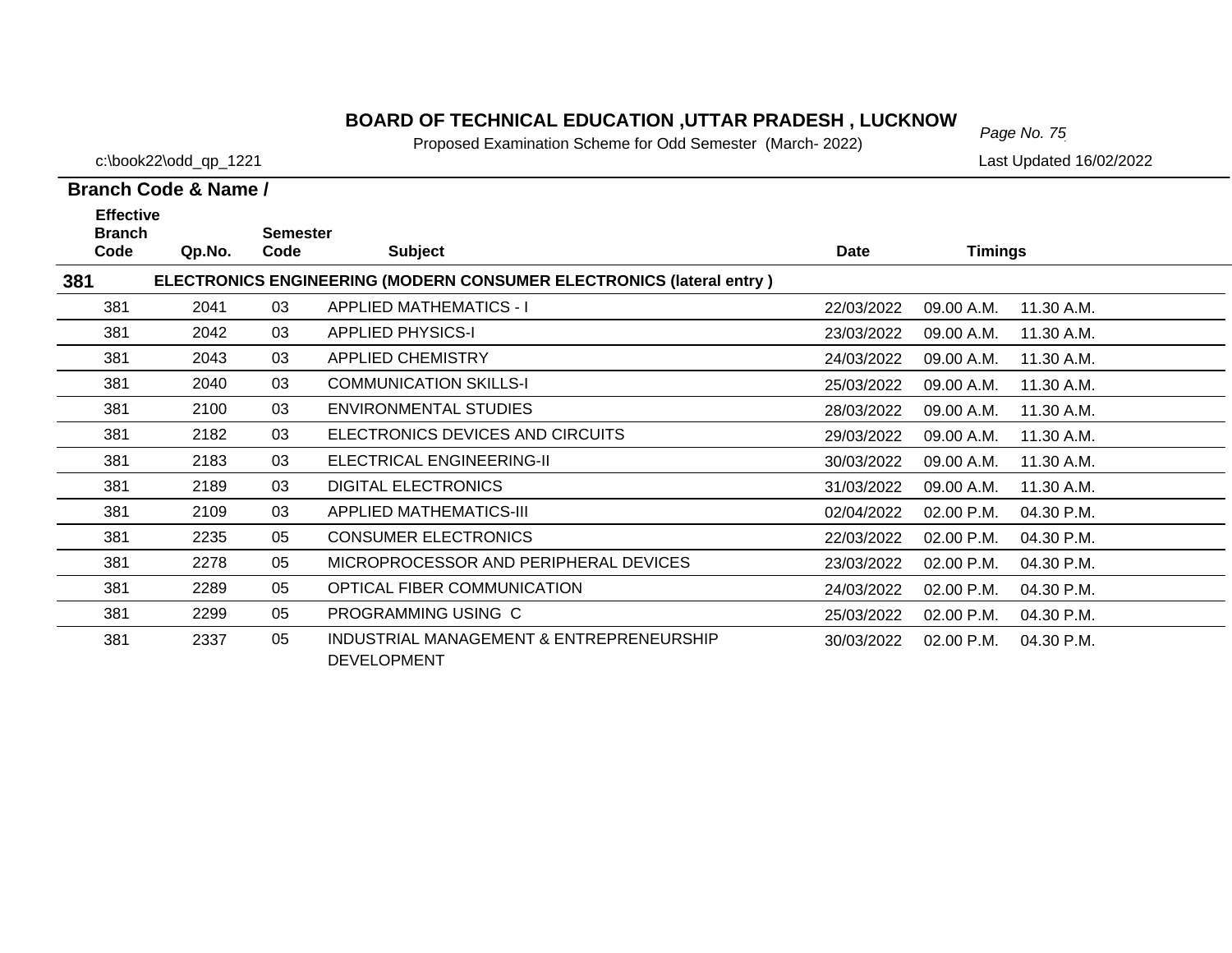# *Page No. 76* **BOARD OF TECHNICAL EDUCATION ,UTTAR PRADESH , LUCKNOW**

Proposed Examination Scheme for Odd Semester (March- 2022)

c:\book22\odd\_qp\_1221 Last Updated 16/02/2022

| <b>Effective</b>      |                                                                                        |                         |                                                                |             |                |            |  |  |  |  |  |
|-----------------------|----------------------------------------------------------------------------------------|-------------------------|----------------------------------------------------------------|-------------|----------------|------------|--|--|--|--|--|
| <b>Branch</b><br>Code | Qp.No.                                                                                 | <b>Semester</b><br>Code | <b>Subject</b>                                                 | <b>Date</b> | <b>Timings</b> |            |  |  |  |  |  |
| 382                   | <b>ELECTRONICS ENGINEERING (ADVANCE MICROPROCESSOR &amp; INTERFACE (lateral entry)</b> |                         |                                                                |             |                |            |  |  |  |  |  |
| 382                   | 2041                                                                                   | 03                      | <b>APPLIED MATHEMATICS - I</b>                                 | 22/03/2022  | 09.00 A.M.     | 11.30 A.M. |  |  |  |  |  |
| 382                   | 2042                                                                                   | 03                      | <b>APPLIED PHYSICS-I</b>                                       | 23/03/2022  | 09.00 A.M.     | 11.30 A.M. |  |  |  |  |  |
| 382                   | 2043                                                                                   | 03                      | <b>APPLIED CHEMISTRY</b>                                       | 24/03/2022  | 09.00 A.M.     | 11.30 A.M. |  |  |  |  |  |
| 382                   | 2040                                                                                   | 03                      | <b>COMMUNICATION SKILLS-I</b>                                  | 25/03/2022  | 09.00 A.M.     | 11.30 A.M. |  |  |  |  |  |
| 382                   | 2100                                                                                   | 03                      | <b>ENVIRONMENTAL STUDIES</b>                                   | 28/03/2022  | 09.00 A.M.     | 11.30 A.M. |  |  |  |  |  |
| 382                   | 2182                                                                                   | 03                      | ELECTRONICS DEVICES AND CIRCUITS                               | 29/03/2022  | 09.00 A.M.     | 11.30 A.M. |  |  |  |  |  |
| 382                   | 2183                                                                                   | 03                      | ELECTRICAL ENGINEERING-II                                      | 30/03/2022  | 09.00 A.M.     | 11.30 A.M. |  |  |  |  |  |
| 382                   | 2189                                                                                   | 03                      | <b>DIGITAL ELECTRONICS</b>                                     | 31/03/2022  | 09.00 A.M.     | 11.30 A.M. |  |  |  |  |  |
| 382                   | 2109                                                                                   | 03                      | <b>APPLIED MATHEMATICS-III</b>                                 | 02/04/2022  | 02.00 P.M.     | 04.30 P.M. |  |  |  |  |  |
| 382                   | 2235                                                                                   | 05                      | <b>CONSUMER ELECTRONICS</b>                                    | 22/03/2022  | 02.00 P.M.     | 04.30 P.M. |  |  |  |  |  |
| 382                   | 2278                                                                                   | 05                      | MICROPROCESSOR AND PERIPHERAL DEVICES                          | 23/03/2022  | 02.00 P.M.     | 04.30 P.M. |  |  |  |  |  |
| 382                   | 2289                                                                                   | 05                      | OPTICAL FIBER COMMUNICATION                                    | 24/03/2022  | 02.00 P.M.     | 04.30 P.M. |  |  |  |  |  |
| 382                   | 2299                                                                                   | 05                      | PROGRAMMING USING C                                            | 25/03/2022  | 02.00 P.M.     | 04.30 P.M. |  |  |  |  |  |
| 382                   | 2337                                                                                   | 05                      | INDUSTRIAL MANAGEMENT & ENTREPRENEURSHIP<br><b>DEVELOPMENT</b> | 30/03/2022  | 02.00 P.M.     | 04.30 P.M. |  |  |  |  |  |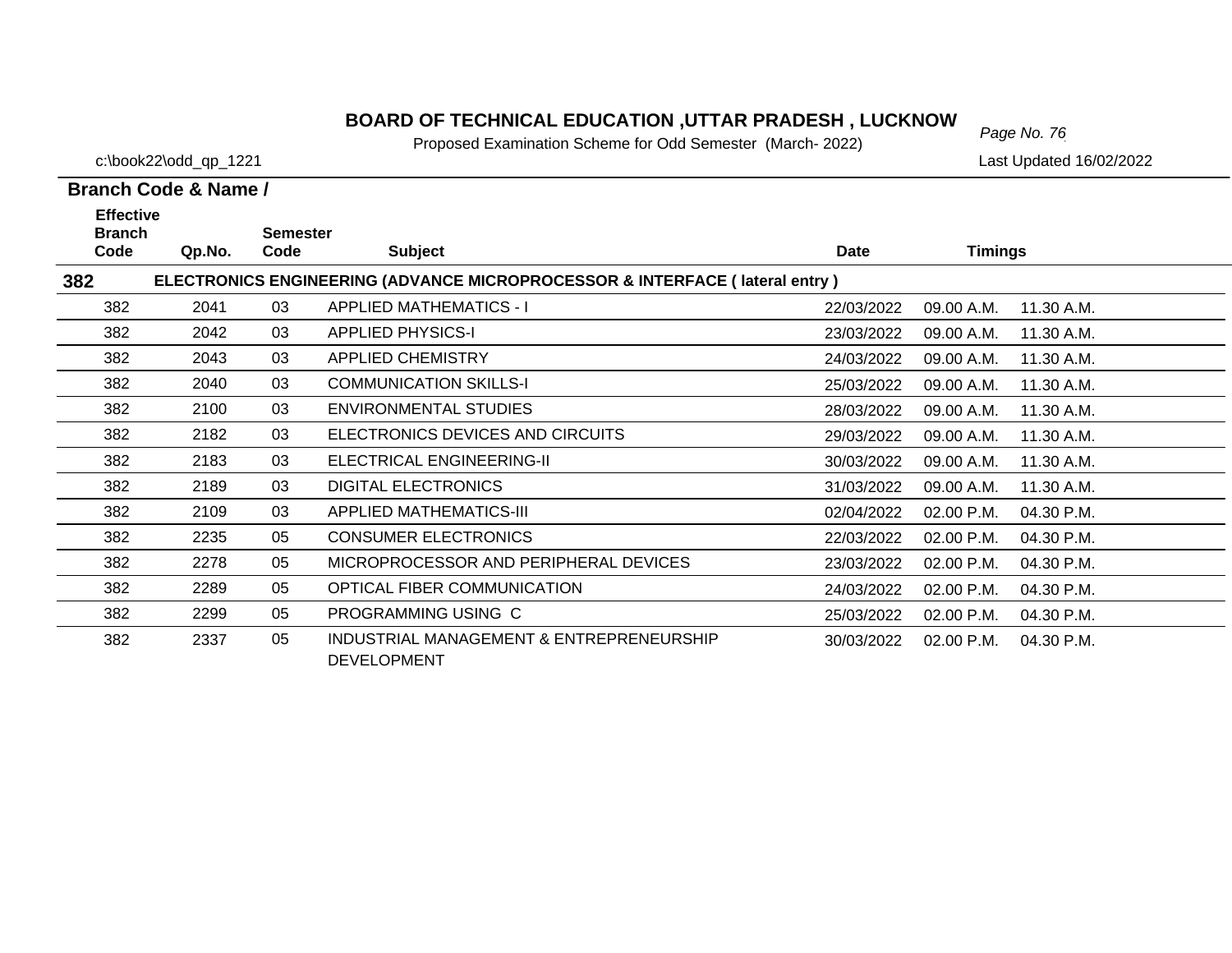# *Page No. 77* **BOARD OF TECHNICAL EDUCATION ,UTTAR PRADESH , LUCKNOW**

Proposed Examination Scheme for Odd Semester (March- 2022)

c:\book22\odd\_qp\_1221 Last Updated 16/02/2022

| <b>Effective</b>      |        |                         |                                                                |            |                |            |
|-----------------------|--------|-------------------------|----------------------------------------------------------------|------------|----------------|------------|
| <b>Branch</b><br>Code | Qp.No. | <b>Semester</b><br>Code | <b>Subject</b>                                                 | Date       | <b>Timings</b> |            |
| 383                   |        |                         | ELECTRONICS ENGINEERING (MICRO ELECTRONICS) (lateral entry)    |            |                |            |
| 383                   | 2041   | 03                      | <b>APPLIED MATHEMATICS - I</b>                                 | 22/03/2022 | 09.00 A.M.     | 11.30 A.M. |
| 383                   | 2042   | 03                      | <b>APPLIED PHYSICS-I</b>                                       | 23/03/2022 | 09.00 A.M.     | 11.30 A.M. |
| 383                   | 2043   | 03                      | <b>APPLIED CHEMISTRY</b>                                       | 24/03/2022 | 09.00 A.M.     | 11.30 A.M. |
| 383                   | 2040   | 03                      | <b>COMMUNICATION SKILLS-I</b>                                  | 25/03/2022 | 09.00 A.M.     | 11.30 A.M. |
| 383                   | 2100   | 03                      | <b>ENVIRONMENTAL STUDIES</b>                                   | 28/03/2022 | 09.00 A.M.     | 11.30 A.M. |
| 383                   | 2182   | 03                      | ELECTRONICS DEVICES AND CIRCUITS                               | 29/03/2022 | 09.00 A.M.     | 11.30 A.M. |
| 383                   | 2183   | 03                      | ELECTRICAL ENGINEERING-II                                      | 30/03/2022 | 09.00 A.M.     | 11.30 A.M. |
| 383                   | 2189   | 03                      | <b>DIGITAL ELECTRONICS</b>                                     | 31/03/2022 | 09.00 A.M.     | 11.30 A.M. |
| 383                   | 2109   | 03                      | <b>APPLIED MATHEMATICS-III</b>                                 | 02/04/2022 | 02.00 P.M.     | 04.30 P.M. |
| 383                   | 2235   | 05                      | <b>CONSUMER ELECTRONICS</b>                                    | 22/03/2022 | 02.00 P.M.     | 04.30 P.M. |
| 383                   | 2278   | 05                      | MICROPROCESSOR AND PERIPHERAL DEVICES                          | 23/03/2022 | 02.00 P.M.     | 04.30 P.M. |
| 383                   | 2289   | 05                      | OPTICAL FIBER COMMUNICATION                                    | 24/03/2022 | 02.00 P.M.     | 04.30 P.M. |
| 383                   | 2299   | 05                      | PROGRAMMING USING C                                            | 25/03/2022 | 02.00 P.M.     | 04.30 P.M. |
| 383                   | 2337   | 05                      | INDUSTRIAL MANAGEMENT & ENTREPRENEURSHIP<br><b>DEVELOPMENT</b> | 30/03/2022 | 02.00 P.M.     | 04.30 P.M. |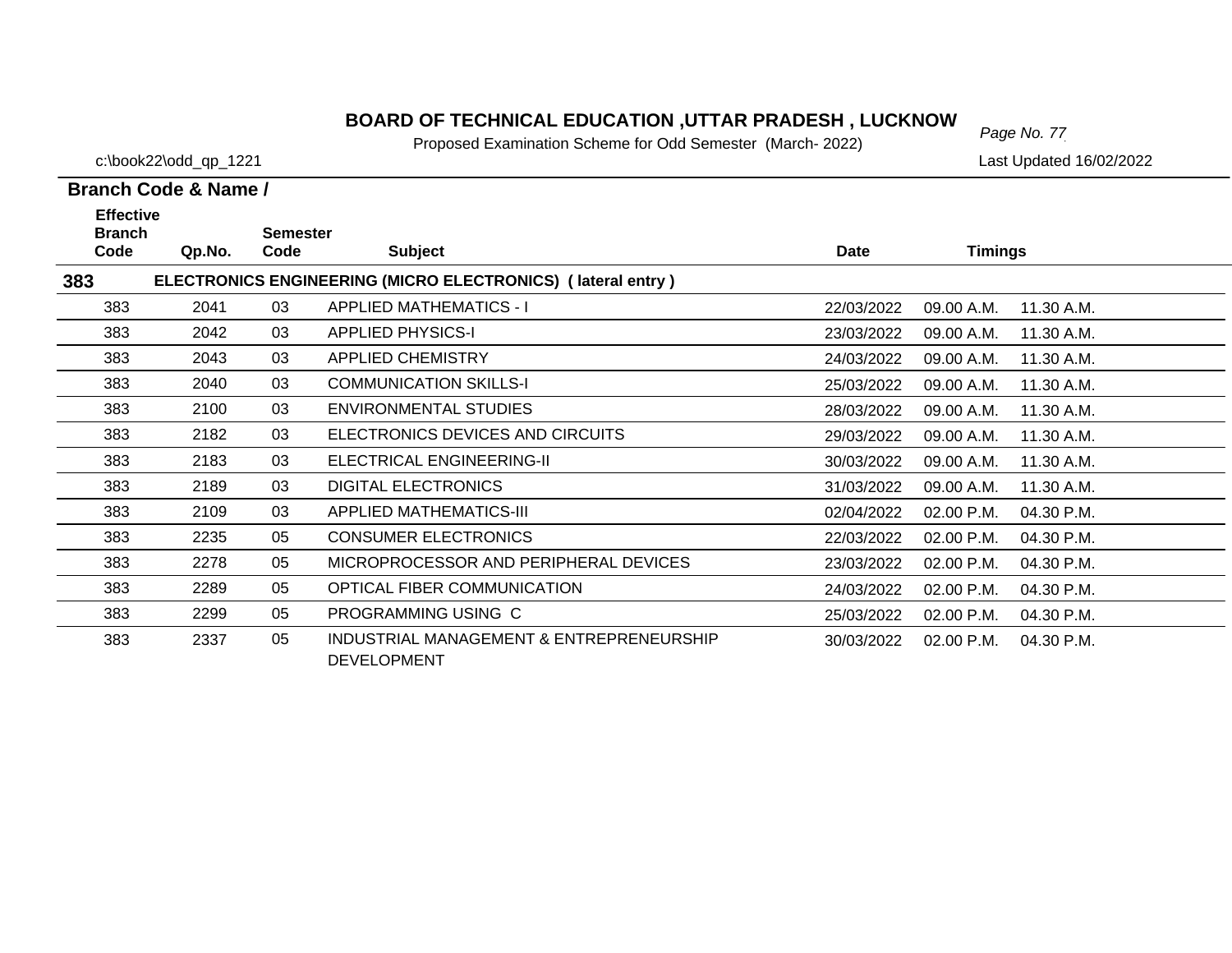# *Page No. 78* **BOARD OF TECHNICAL EDUCATION ,UTTAR PRADESH , LUCKNOW**

Proposed Examination Scheme for Odd Semester (March- 2022)

c:\book22\odd\_qp\_1221 Last Updated 16/02/2022

| <b>Effective</b><br><b>Branch</b> |        | <b>Semester</b> |                                                                |            |                |            |
|-----------------------------------|--------|-----------------|----------------------------------------------------------------|------------|----------------|------------|
| Code                              | Qp.No. | Code            | <b>Subject</b>                                                 | Date       | <b>Timings</b> |            |
| 384                               |        |                 | MECHANICAL ENGINEERING (AUTOMOBILE) (lateral entry)            |            |                |            |
| 384                               | 2041   | 03              | <b>APPLIED MATHEMATICS - I</b>                                 | 22/03/2022 | 09.00 A.M.     | 11.30 A.M. |
| 384                               | 2042   | 03              | <b>APPLIED PHYSICS-I</b>                                       | 23/03/2022 | 09.00 A.M.     | 11.30 A.M. |
| 384                               | 2043   | 03              | <b>APPLIED CHEMISTRY</b>                                       | 24/03/2022 | 09.00 A.M.     | 11.30 A.M. |
| 384                               | 2040   | 03              | <b>COMMUNICATION SKILLS-I</b>                                  | 25/03/2022 | 09.00 A.M.     | 11.30 A.M. |
| 384                               | 2117   | 03              | <b>ENGINEERING MATERIALS</b>                                   | 28/03/2022 | 09.00 A.M.     | 11.30 A.M. |
| 384                               | 2118   | 03              | <b>WORKSHOP TECHNOLOGY</b>                                     | 29/03/2022 | 09.00 A.M.     | 11.30 A.M. |
| 384                               | 2184   | 03              | <b>MECHANICS OF SOLIDS</b>                                     | 30/03/2022 | 09.00 A.M.     | 11.30 A.M. |
| 384                               | 2185   | 03              | THERMAL ENGINEERING                                            | 31/03/2022 | 09.00 A.M.     | 11.30 A.M. |
| 384                               | 2109   | 03              | <b>APPLIED MATHEMATICS-III</b>                                 | 02/04/2022 | 02.00 P.M.     | 04.30 P.M. |
| 384                               | 2220   | 05              | <b>AUTOMOBILE ENGINEERING</b>                                  | 22/03/2022 | 02.00 P.M.     | 04.30 P.M. |
| 384                               | 2270   | 05              | <b>MACHINE DESIGN</b>                                          | 23/03/2022 | 02.00 P.M.     | 04.30 P.M. |
| 384                               | 2298   | 05              | PRODUCTION MANAGEMENT                                          | 24/03/2022 | 02.00 P.M.     | 04.30 P.M. |
| 384                               | 2322   | 05              | PRODUCTION TECHNOLOGY                                          | 25/03/2022 | 02.00 P.M.     | 04.30 P.M. |
| 384                               | 2335   | 05              | THEORY OF MACHINES                                             | 26/03/2022 | 02.00 P.M.     | 04.30 P.M. |
| 384                               | 2337   | 05              | INDUSTRIAL MANAGEMENT & ENTREPRENEURSHIP<br><b>DEVELOPMENT</b> | 30/03/2022 | 02.00 P.M.     | 04.30 P.M. |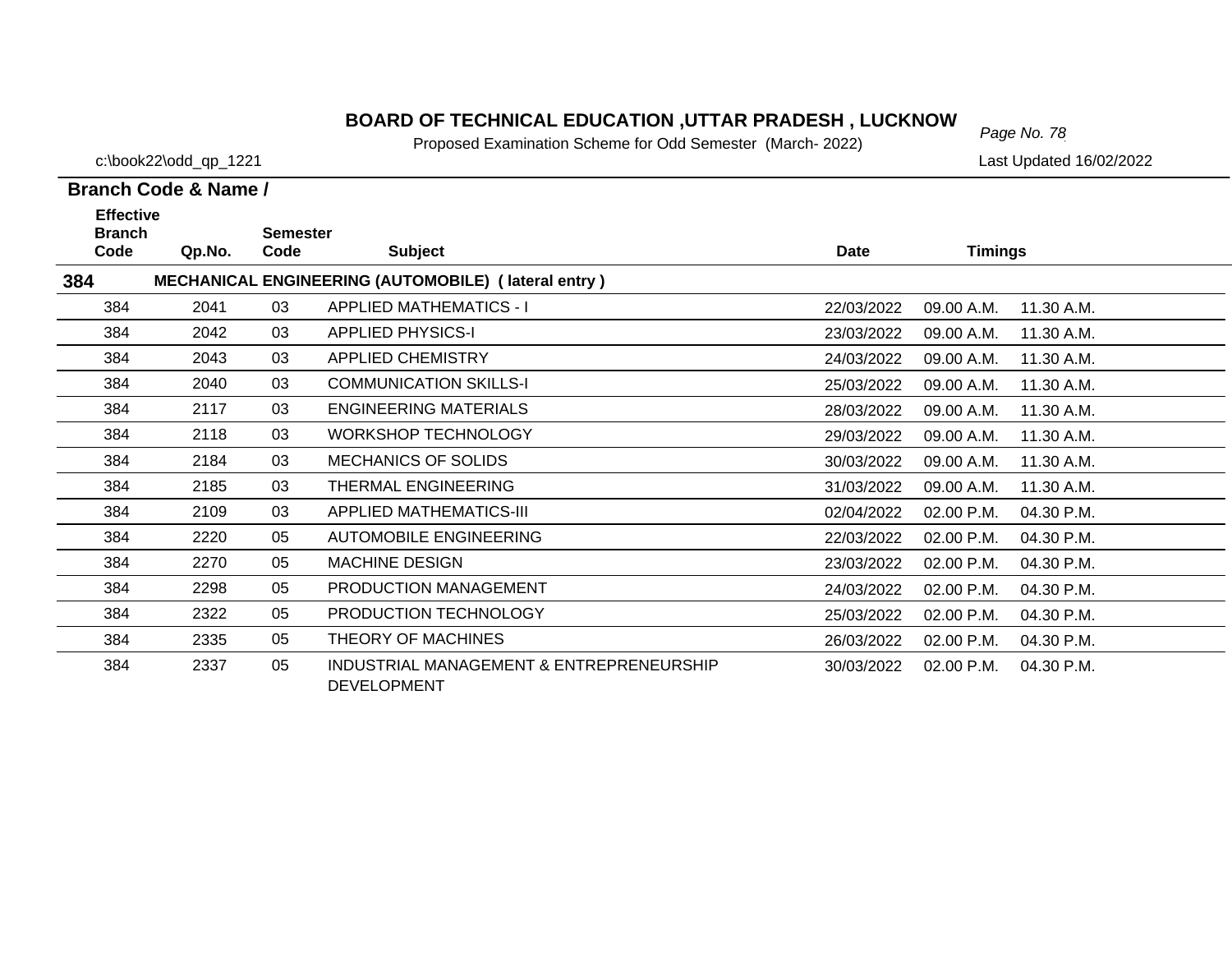# *Page No. 79* **BOARD OF TECHNICAL EDUCATION ,UTTAR PRADESH , LUCKNOW**

Proposed Examination Scheme for Odd Semester (March- 2022)

c:\book22\odd\_qp\_1221 Last Updated 16/02/2022

| <b>Effective</b><br><b>Branch</b> |        | Semester |                                                                       |            |                |            |
|-----------------------------------|--------|----------|-----------------------------------------------------------------------|------------|----------------|------------|
| Code                              | Qp.No. | Code     | <b>Subject</b>                                                        | Date       | <b>Timings</b> |            |
| 385                               |        |          | <b>MECHANICAL ENGINEERING (COMPUTER AIDED DESIGN) (lateral entry)</b> |            |                |            |
| 385                               | 2041   | 03       | <b>APPLIED MATHEMATICS - I</b>                                        | 22/03/2022 | 09.00 A.M.     | 11.30 A.M. |
| 385                               | 2042   | 03       | <b>APPLIED PHYSICS-I</b>                                              | 23/03/2022 | 09.00 A.M.     | 11.30 A.M. |
| 385                               | 2043   | 03       | <b>APPLIED CHEMISTRY</b>                                              | 24/03/2022 | 09.00 A.M.     | 11.30 A.M. |
| 385                               | 2040   | 03       | <b>COMMUNICATION SKILLS-I</b>                                         | 25/03/2022 | 09.00 A.M.     | 11.30 A.M. |
| 385                               | 2117   | 03       | <b>ENGINEERING MATERIALS</b>                                          | 28/03/2022 | 09.00 A.M.     | 11.30 A.M. |
| 385                               | 2118   | 03       | <b>WORKSHOP TECHNOLOGY</b>                                            | 29/03/2022 | 09.00 A.M.     | 11.30 A.M. |
| 385                               | 2184   | 03       | <b>MECHANICS OF SOLIDS</b>                                            | 30/03/2022 | 09.00 A.M.     | 11.30 A.M. |
| 385                               | 2185   | 03       | <b>THERMAL ENGINEERING</b>                                            | 31/03/2022 | 09.00 A.M.     | 11.30 A.M. |
| 385                               | 2109   | 03       | <b>APPLIED MATHEMATICS-III</b>                                        | 02/04/2022 | 02.00 P.M.     | 04.30 P.M. |
| 385                               | 2220   | 05       | <b>AUTOMOBILE ENGINEERING</b>                                         | 22/03/2022 | 02.00 P.M.     | 04.30 P.M. |
| 385                               | 2270   | 05       | <b>MACHINE DESIGN</b>                                                 | 23/03/2022 | 02.00 P.M.     | 04.30 P.M. |
| 385                               | 2298   | 05       | PRODUCTION MANAGEMENT                                                 | 24/03/2022 | 02.00 P.M.     | 04.30 P.M. |
| 385                               | 2322   | 05       | PRODUCTION TECHNOLOGY                                                 | 25/03/2022 | 02.00 P.M.     | 04.30 P.M. |
| 385                               | 2335   | 05       | THEORY OF MACHINES                                                    | 26/03/2022 | 02.00 P.M.     | 04.30 P.M. |
| 385                               | 2337   | 05       | INDUSTRIAL MANAGEMENT & ENTREPRENEURSHIP<br><b>DEVELOPMENT</b>        | 30/03/2022 | 02.00 P.M.     | 04.30 P.M. |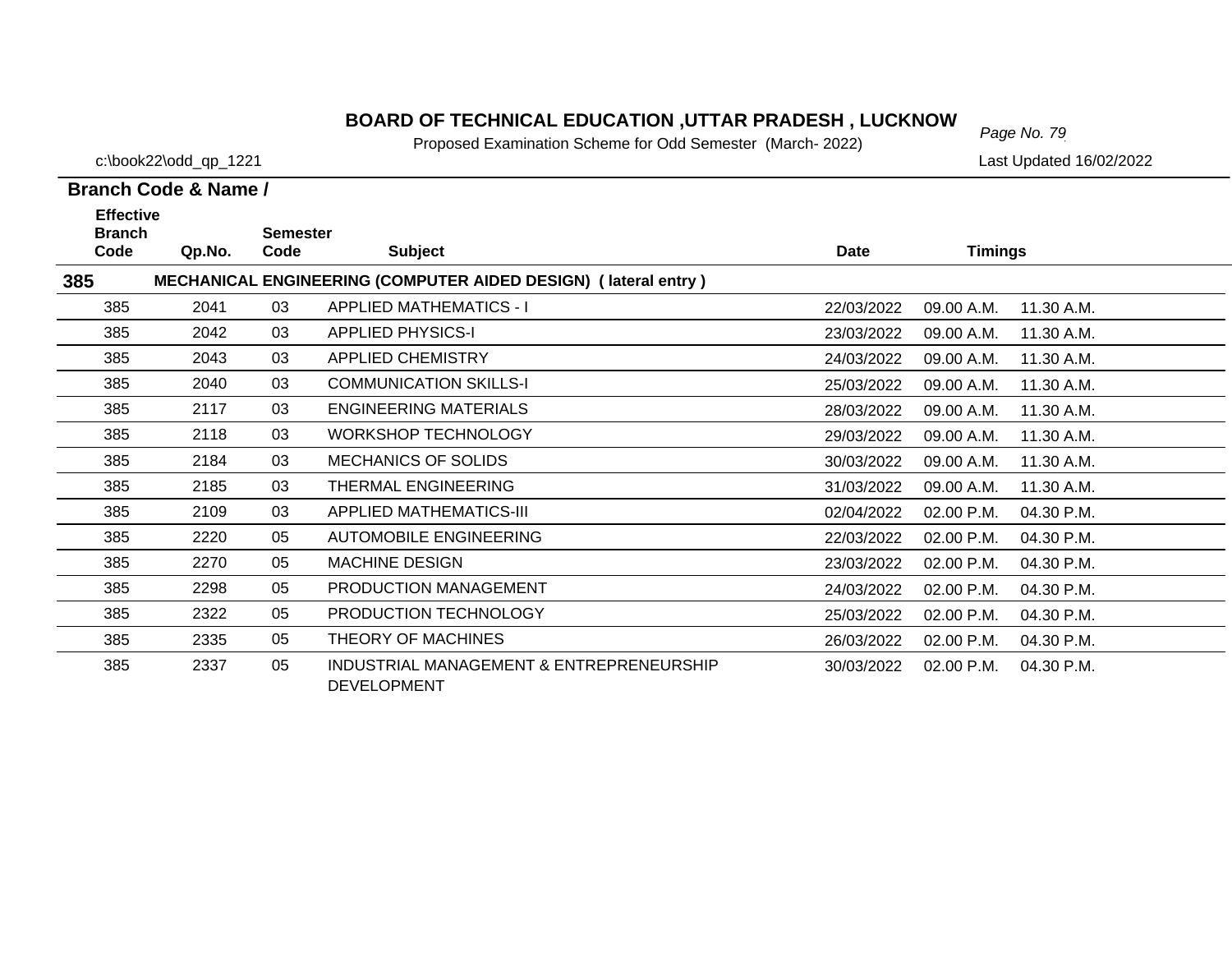# *Page No. 80* **BOARD OF TECHNICAL EDUCATION ,UTTAR PRADESH , LUCKNOW**

Proposed Examination Scheme for Odd Semester (March- 2022)

c:\book22\odd\_qp\_1221 Last Updated 16/02/2022

| <b>Effective</b><br><b>Branch</b> |        | <b>Semester</b> |                                                                |            |                |            |
|-----------------------------------|--------|-----------------|----------------------------------------------------------------|------------|----------------|------------|
| Code                              | Qp.No. | Code            | <b>Subject</b>                                                 | Date       | <b>Timings</b> |            |
| 386                               |        |                 | <b>MECHANICAL ENGINEERING (PRODUCTION) (lateral entry)</b>     |            |                |            |
| 386                               | 2041   | 03              | <b>APPLIED MATHEMATICS - I</b>                                 | 22/03/2022 | 09.00 A.M.     | 11.30 A.M. |
| 386                               | 2042   | 03              | <b>APPLIED PHYSICS-I</b>                                       | 23/03/2022 | 09.00 A.M.     | 11.30 A.M. |
| 386                               | 2043   | 03              | <b>APPLIED CHEMISTRY</b>                                       | 24/03/2022 | 09.00 A.M.     | 11.30 A.M. |
| 386                               | 2040   | 03              | <b>COMMUNICATION SKILLS-I</b>                                  | 25/03/2022 | 09.00 A.M.     | 11.30 A.M. |
| 386                               | 2117   | 03              | <b>ENGINEERING MATERIALS</b>                                   | 28/03/2022 | 09.00 A.M.     | 11.30 A.M. |
| 386                               | 2118   | 03              | <b>WORKSHOP TECHNOLOGY</b>                                     | 29/03/2022 | 09.00 A.M.     | 11.30 A.M. |
| 386                               | 2184   | 03              | <b>MECHANICS OF SOLIDS</b>                                     | 30/03/2022 | 09.00 A.M.     | 11.30 A.M. |
| 386                               | 2185   | 03              | THERMAL ENGINEERING                                            | 31/03/2022 | 09.00 A.M.     | 11.30 A.M. |
| 386                               | 2109   | 03              | <b>APPLIED MATHEMATICS-III</b>                                 | 02/04/2022 | 02.00 P.M.     | 04.30 P.M. |
| 386                               | 2220   | 05              | <b>AUTOMOBILE ENGINEERING</b>                                  | 22/03/2022 | 02.00 P.M.     | 04.30 P.M. |
| 386                               | 2270   | 05              | <b>MACHINE DESIGN</b>                                          | 23/03/2022 | 02.00 P.M.     | 04.30 P.M. |
| 386                               | 2298   | 05              | PRODUCTION MANAGEMENT                                          | 24/03/2022 | 02.00 P.M.     | 04.30 P.M. |
| 386                               | 2322   | 05              | PRODUCTION TECHNOLOGY                                          | 25/03/2022 | 02.00 P.M.     | 04.30 P.M. |
| 386                               | 2335   | 05              | THEORY OF MACHINES                                             | 26/03/2022 | 02.00 P.M.     | 04.30 P.M. |
| 386                               | 2337   | 05              | INDUSTRIAL MANAGEMENT & ENTREPRENEURSHIP<br><b>DEVELOPMENT</b> | 30/03/2022 | 02.00 P.M.     | 04.30 P.M. |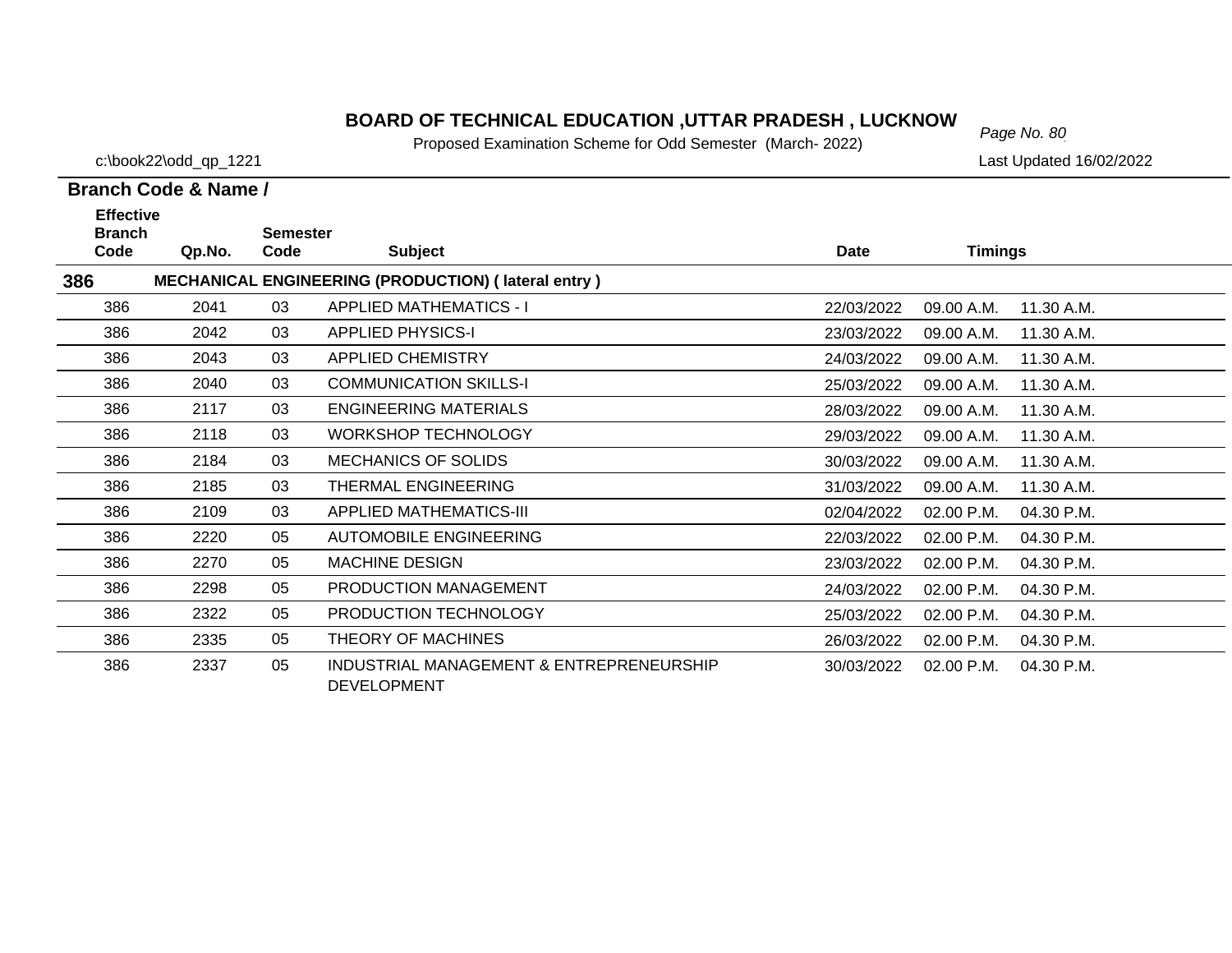# *Page No. 81* **BOARD OF TECHNICAL EDUCATION ,UTTAR PRADESH , LUCKNOW**

Proposed Examination Scheme for Odd Semester (March- 2022)

c:\book22\odd\_qp\_1221 Last Updated 16/02/2022

| <b>Effective</b><br><b>Branch</b> |        | <b>Semester</b> |                                                                                    |            |                |            |
|-----------------------------------|--------|-----------------|------------------------------------------------------------------------------------|------------|----------------|------------|
| Code                              | Qp.No. | Code            | <b>Subject</b>                                                                     | Date       | <b>Timings</b> |            |
| 387                               |        |                 | <b>MECHANICAL ENGINEERING (REFRIGERATION &amp; AIRCONDITIONING (Iateral entry)</b> |            |                |            |
| 387                               | 2041   | 03              | <b>APPLIED MATHEMATICS - I</b>                                                     | 22/03/2022 | 09.00 A.M.     | 11.30 A.M. |
| 387                               | 2042   | 03              | <b>APPLIED PHYSICS-I</b>                                                           | 23/03/2022 | 09.00 A.M.     | 11.30 A.M. |
| 387                               | 2043   | 03              | <b>APPLIED CHEMISTRY</b>                                                           | 24/03/2022 | 09.00 A.M.     | 11.30 A.M. |
| 387                               | 2040   | 03              | <b>COMMUNICATION SKILLS-I</b>                                                      | 25/03/2022 | 09.00 A.M.     | 11.30 A.M. |
| 387                               | 2117   | 03              | <b>ENGINEERING MATERIALS</b>                                                       | 28/03/2022 | 09.00 A.M.     | 11.30 A.M. |
| 387                               | 2118   | 03              | <b>WORKSHOP TECHNOLOGY</b>                                                         | 29/03/2022 | 09.00 A.M.     | 11.30 A.M. |
| 387                               | 2184   | 03              | <b>MECHANICS OF SOLIDS</b>                                                         | 30/03/2022 | 09.00 A.M.     | 11.30 A.M. |
| 387                               | 2185   | 03              | THERMAL ENGINEERING                                                                | 31/03/2022 | 09.00 A.M.     | 11.30 A.M. |
| 387                               | 2109   | 03              | <b>APPLIED MATHEMATICS-III</b>                                                     | 02/04/2022 | 02.00 P.M.     | 04.30 P.M. |
| 387                               | 2217   | 05              | AIR CONDITIONING                                                                   | 22/03/2022 | 02.00 P.M.     | 04.30 P.M. |
| 387                               | 2270   | 05              | <b>MACHINE DESIGN</b>                                                              | 23/03/2022 | 02.00 P.M.     | 04.30 P.M. |
| 387                               | 2298   | 05              | PRODUCTION MANAGEMENT                                                              | 24/03/2022 | 02.00 P.M.     | 04.30 P.M. |
| 387                               | 2322   | 05              | PRODUCTION TECHNOLOGY                                                              | 25/03/2022 | 02.00 P.M.     | 04.30 P.M. |
| 387                               | 2335   | 05              | THEORY OF MACHINES                                                                 | 26/03/2022 | 02.00 P.M.     | 04.30 P.M. |
| 387                               | 2337   | 05              | INDUSTRIAL MANAGEMENT & ENTREPRENEURSHIP<br><b>DEVELOPMENT</b>                     | 30/03/2022 | 02.00 P.M.     | 04.30 P.M. |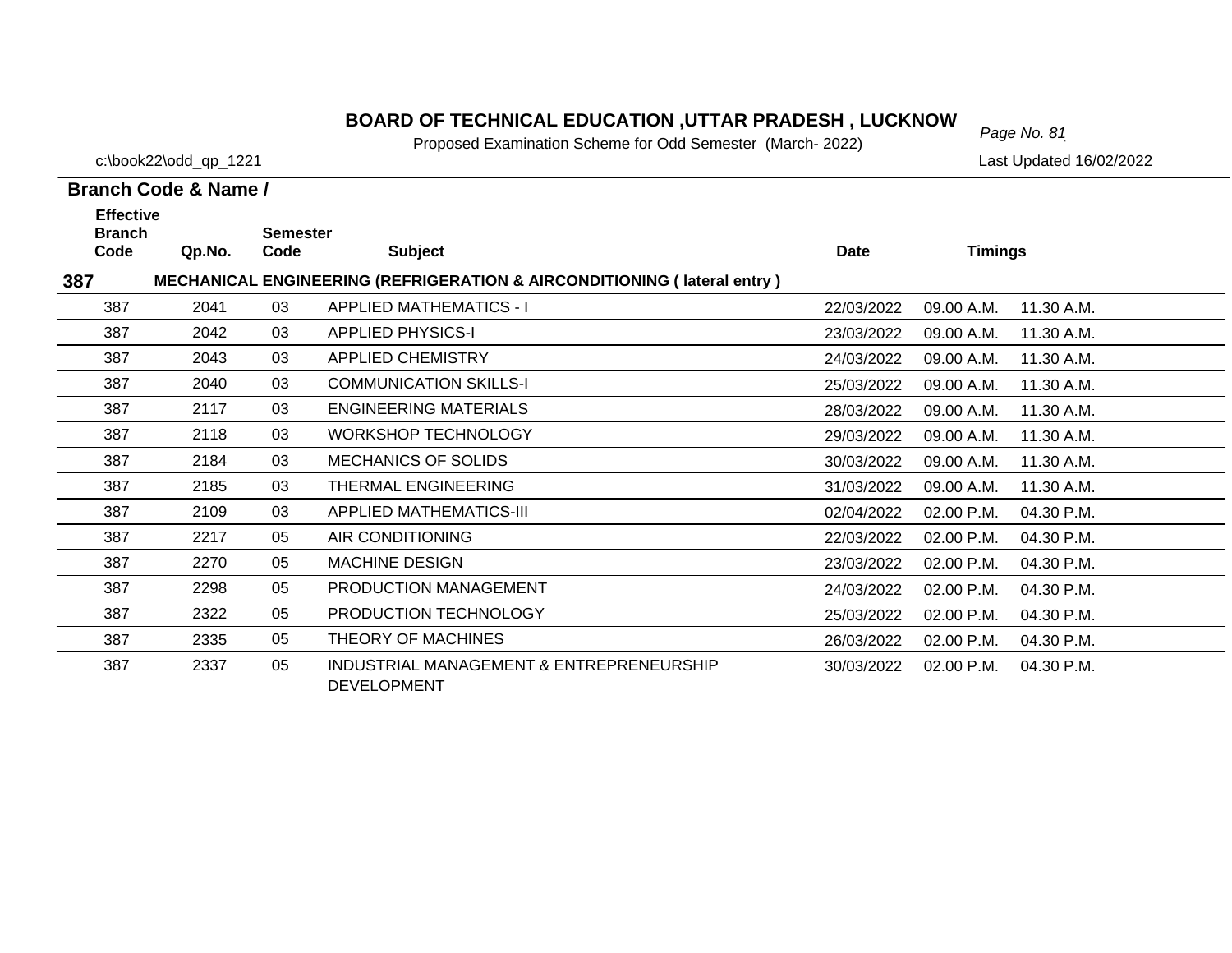# *Page No. 82* **BOARD OF TECHNICAL EDUCATION ,UTTAR PRADESH , LUCKNOW**

Proposed Examination Scheme for Odd Semester (March- 2022)

c:\book22\odd\_qp\_1221 Last Updated 16/02/2022

| <b>Effective</b><br><b>Branch</b> |        | <b>Semester</b> |                                                                |            |                |            |
|-----------------------------------|--------|-----------------|----------------------------------------------------------------|------------|----------------|------------|
| Code                              | Qp.No. | Code            | <b>Subject</b>                                                 | Date       | <b>Timings</b> |            |
| 388                               |        |                 | MECHANICAL ENGINEERING (MAINTENANCE) (lateral entry)           |            |                |            |
| 388                               | 2041   | 03              | <b>APPLIED MATHEMATICS - I</b>                                 | 22/03/2022 | 09.00 A.M.     | 11.30 A.M. |
| 388                               | 2042   | 03              | <b>APPLIED PHYSICS-I</b>                                       | 23/03/2022 | 09.00 A.M.     | 11.30 A.M. |
| 388                               | 2043   | 03              | <b>APPLIED CHEMISTRY</b>                                       | 24/03/2022 | 09.00 A.M.     | 11.30 A.M. |
| 388                               | 2040   | 03              | <b>COMMUNICATION SKILLS-I</b>                                  | 25/03/2022 | 09.00 A.M.     | 11.30 A.M. |
| 388                               | 2117   | 03              | <b>ENGINEERING MATERIALS</b>                                   | 28/03/2022 | 09.00 A.M.     | 11.30 A.M. |
| 388                               | 2118   | 03              | <b>WORKSHOP TECHNOLOGY</b>                                     | 29/03/2022 | 09.00 A.M.     | 11.30 A.M. |
| 388                               | 2184   | 03              | <b>MECHANICS OF SOLIDS</b>                                     | 30/03/2022 | 09.00 A.M.     | 11.30 A.M. |
| 388                               | 2185   | 03              | THERMAL ENGINEERING                                            | 31/03/2022 | 09.00 A.M.     | 11.30 A.M. |
| 388                               | 2109   | 03              | <b>APPLIED MATHEMATICS-III</b>                                 | 02/04/2022 | 02.00 P.M.     | 04.30 P.M. |
| 388                               | 2304   | 05              | <b>REPAIR AND MAINTENANCE-I</b>                                | 22/03/2022 | 02.00 P.M.     | 04.30 P.M. |
| 388                               | 2270   | 05              | <b>MACHINE DESIGN</b>                                          | 23/03/2022 | 02.00 P.M.     | 04.30 P.M. |
| 388                               | 2298   | 05              | PRODUCTION MANAGEMENT                                          | 24/03/2022 | 02.00 P.M.     | 04.30 P.M. |
| 388                               | 2322   | 05              | PRODUCTION TECHNOLOGY                                          | 25/03/2022 | 02.00 P.M.     | 04.30 P.M. |
| 388                               | 2335   | 05              | THEORY OF MACHINES                                             | 26/03/2022 | 02.00 P.M.     | 04.30 P.M. |
| 388                               | 2337   | 05              | INDUSTRIAL MANAGEMENT & ENTREPRENEURSHIP<br><b>DEVELOPMENT</b> | 30/03/2022 | 02.00 P.M.     | 04.30 P.M. |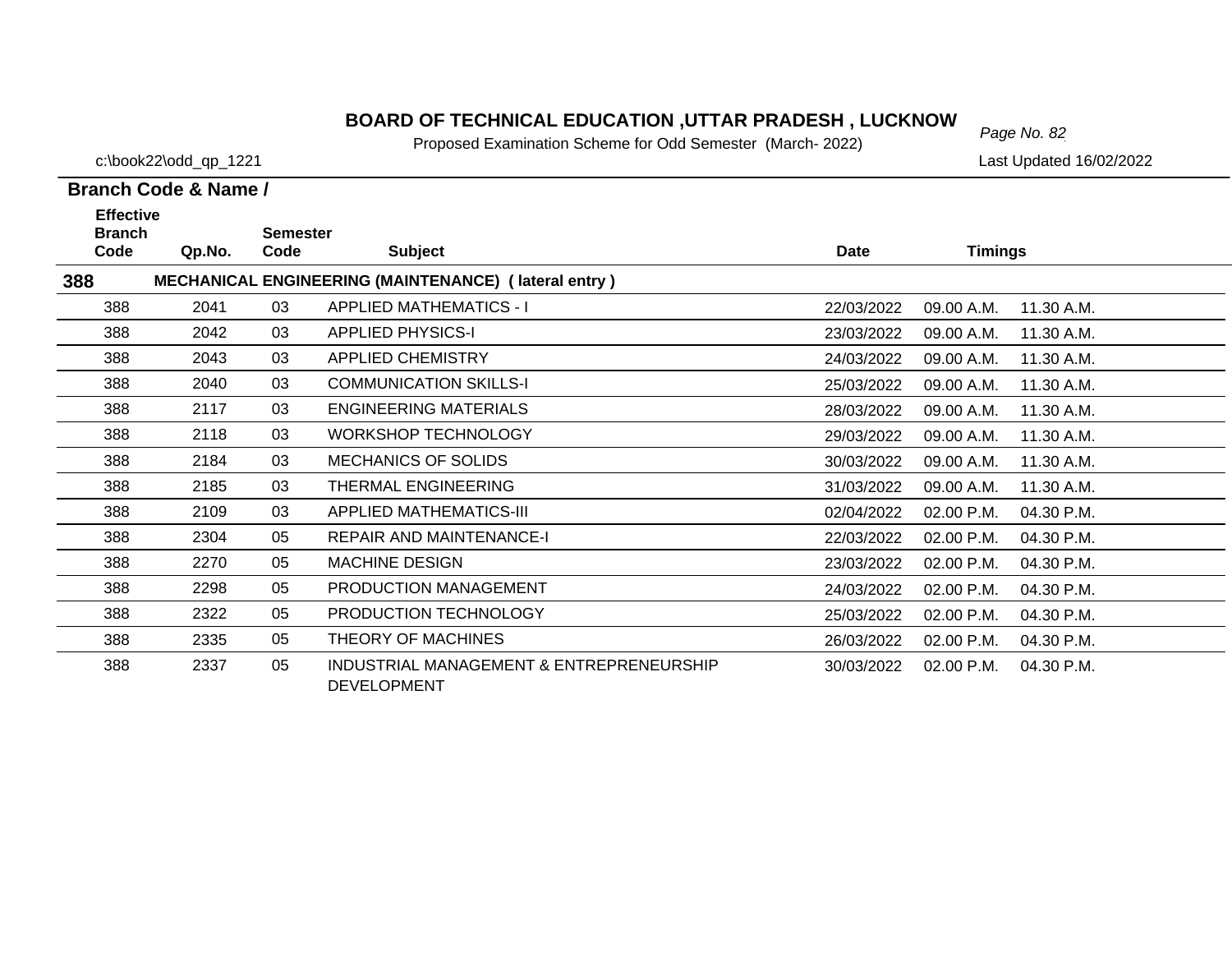# *Page No. 83* **BOARD OF TECHNICAL EDUCATION ,UTTAR PRADESH , LUCKNOW**

Proposed Examination Scheme for Odd Semester (March- 2022)

c:\book22\odd\_qp\_1221 Last Updated 16/02/2022

| <b>Effective</b>                                               |        |                         |                                                |             |                |            |  |  |  |  |
|----------------------------------------------------------------|--------|-------------------------|------------------------------------------------|-------------|----------------|------------|--|--|--|--|
| <b>Branch</b><br>Code                                          | Qp.No. | <b>Semester</b><br>Code | <b>Subject</b>                                 | <b>Date</b> | <b>Timings</b> |            |  |  |  |  |
| 389<br><b>COMPUTER SCIENCE AND ENGINEERING (lateral entry)</b> |        |                         |                                                |             |                |            |  |  |  |  |
| 389                                                            | 2041   | 03                      | <b>APPLIED MATHEMATICS - I</b>                 | 22/03/2022  | 09.00 A.M.     | 11.30 A.M. |  |  |  |  |
| 389                                                            | 2042   | 03                      | <b>APPLIED PHYSICS-I</b>                       | 23/03/2022  | 09.00 A.M.     | 11.30 A.M. |  |  |  |  |
| 389                                                            | 2043   | 03                      | <b>APPLIED CHEMISTRY</b>                       | 24/03/2022  | 09.00 A.M.     | 11.30 A.M. |  |  |  |  |
| 389                                                            | 2040   | 03                      | <b>COMMUNICATION SKILLS-I</b>                  | 25/03/2022  | 09.00 A.M.     | 11.30 A.M. |  |  |  |  |
| 389                                                            | 2100   | 03                      | <b>ENVIRONMENTAL STUDIES</b>                   | 28/03/2022  | 09.00 A.M.     | 11.30 A.M. |  |  |  |  |
| 389                                                            | 2130   | 03                      | INTERNET AND WEB TECHNOLOGY                    | 29/03/2022  | 09.00 A.M.     | 11.30 A.M. |  |  |  |  |
| 389                                                            | 2187   | 03                      | DATA COMMUNICATION AND COMPUTER NETWORK        | 30/03/2022  | 02.00 P.M.     | 04.30 P.M. |  |  |  |  |
| 389                                                            | 2189   | 03                      | <b>DIGITAL ELECTRONICS</b>                     | 31/03/2022  | 09.00 A.M.     | 11.30 A.M. |  |  |  |  |
| 389                                                            | 2188   | 03                      | DATA STRUCTURE USING C                         | 01/04/2022  | 09.00 A.M.     | 11.30 A.M. |  |  |  |  |
| 389                                                            | 2109   | 03                      | <b>APPLIED MATHEMATICS-III</b>                 | 02/04/2022  | 02.00 P.M.     | 04.30 P.M. |  |  |  |  |
| 389                                                            | 2268   | 05                      | INTERNET OF THINGS                             | 24/03/2022  | 02.00 P.M.     | 04.30 P.M. |  |  |  |  |
| 389                                                            | 2308   | 05                      | SOFTWARE ENGINEERING                           | 25/03/2022  | 02.00 P.M.     | 04.30 P.M. |  |  |  |  |
| 389                                                            | 2231   | 05                      | COMPUTER PROGRAMMING USING PYTHON              | 26/03/2022  | 02.00 P.M.     | 04.30 P.M. |  |  |  |  |
| 389                                                            | 2319   | 05                      | WEB DEVELOPMENT USING PHP                      | 28/03/2022  | 02.00 P.M.     | 04.30 P.M. |  |  |  |  |
| 389                                                            | 2134   | 05                      | COMPUTER ARCHITECTURE AND HARDWARE MAINTENANCE | 02/04/2022  | 09.00 A.M.     | 11.30 A.M. |  |  |  |  |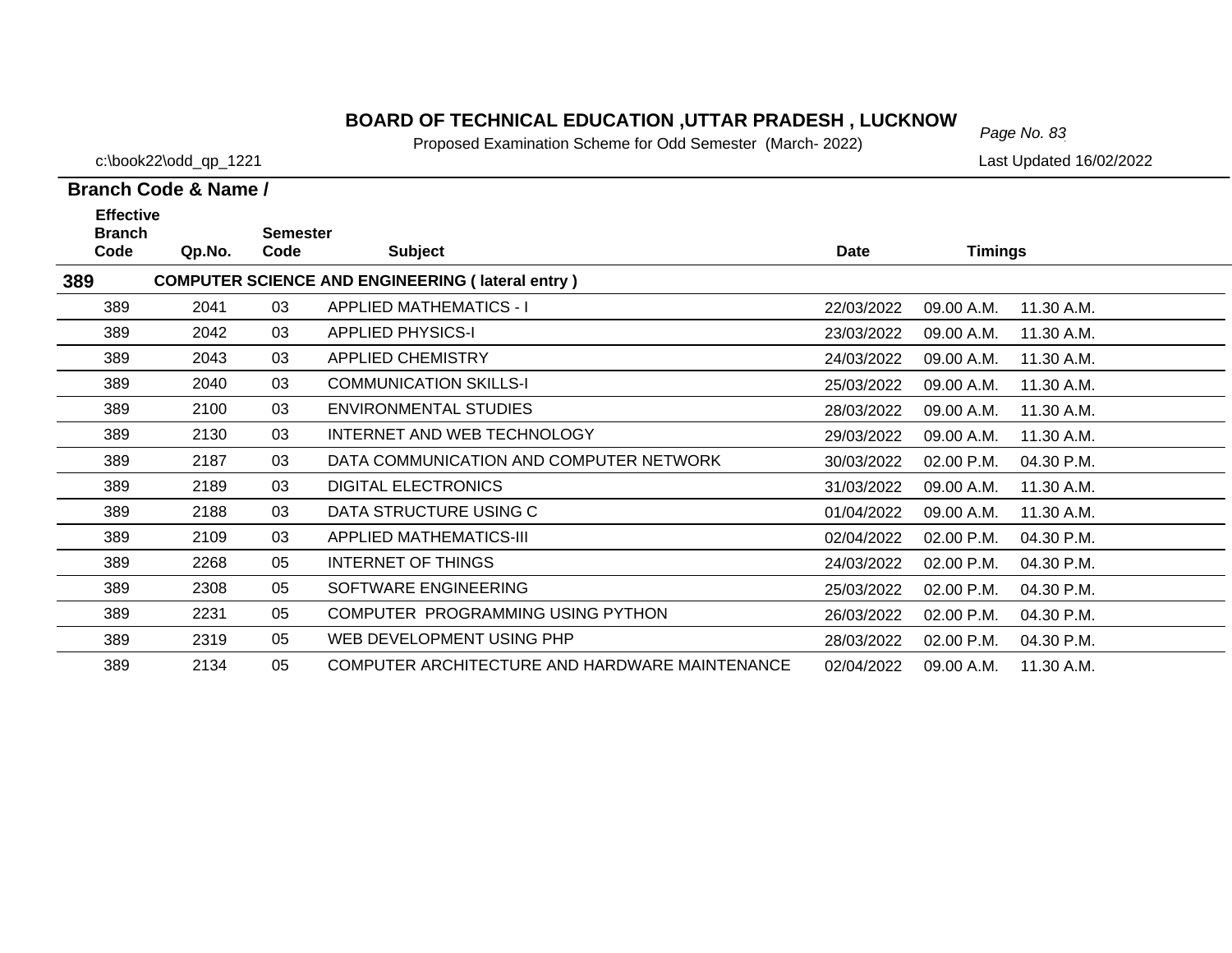# *Page No. 84* **BOARD OF TECHNICAL EDUCATION ,UTTAR PRADESH , LUCKNOW**

Proposed Examination Scheme for Odd Semester (March- 2022)

c:\book22\odd\_qp\_1221 Last Updated 16/02/2022

| <b>Effective</b>                                     |        |                         |                                                |            |                |            |  |  |  |  |
|------------------------------------------------------|--------|-------------------------|------------------------------------------------|------------|----------------|------------|--|--|--|--|
| <b>Branch</b><br>Code                                | Qp.No. | <b>Semester</b><br>Code | <b>Subject</b>                                 | Date       | <b>Timings</b> |            |  |  |  |  |
| <b>INFORMATION TECHNOLOGY (lateral entry)</b><br>390 |        |                         |                                                |            |                |            |  |  |  |  |
| 390                                                  | 2041   | 03                      | <b>APPLIED MATHEMATICS - I</b>                 | 22/03/2022 | 09.00 A.M.     | 11.30 A.M. |  |  |  |  |
| 390                                                  | 2042   | 03                      | <b>APPLIED PHYSICS-I</b>                       | 23/03/2022 | 09.00 A.M.     | 11.30 A.M. |  |  |  |  |
| 390                                                  | 2043   | 03                      | <b>APPLIED CHEMISTRY</b>                       | 24/03/2022 | 09.00 A.M.     | 11.30 A.M. |  |  |  |  |
| 390                                                  | 2040   | 03                      | <b>COMMUNICATION SKILLS-I</b>                  | 25/03/2022 | 09.00 A.M.     | 11.30 A.M. |  |  |  |  |
| 390                                                  | 2100   | 03                      | <b>ENVIRONMENTAL STUDIES</b>                   | 28/03/2022 | 09.00 A.M.     | 11.30 A.M. |  |  |  |  |
| 390                                                  | 2130   | 03                      | INTERNET AND WEB TECHNOLOGY                    | 29/03/2022 | 09.00 A.M.     | 11.30 A.M. |  |  |  |  |
| 390                                                  | 2187   | 03                      | DATA COMMUNICATION AND COMPUTER NETWORK        | 30/03/2022 | 02.00 P.M.     | 04.30 P.M. |  |  |  |  |
| 390                                                  | 2188   | 03                      | DATA STRUCTURE USING C                         | 01/04/2022 | 09.00 A.M.     | 11.30 A.M. |  |  |  |  |
| 390                                                  | 2134   | 03                      | COMPUTER ARCHITECTURE AND HARDWARE MAINTENANCE | 02/04/2022 | 09.00 A.M.     | 11.30 A.M. |  |  |  |  |
| 390                                                  | 2109   | 03                      | APPLIED MATHEMATICS-III                        | 02/04/2022 | 02.00 P.M.     | 04.30 P.M. |  |  |  |  |
| 390                                                  | 2336   | 05                      | INFORMATION SECURITY AND IT LAWS               | 22/03/2022 | 02.00 P.M.     | 04.30 P.M. |  |  |  |  |
| 390                                                  | 2268   | 05                      | INTERNET OF THINGS                             | 24/03/2022 | 02.00 P.M.     | 04.30 P.M. |  |  |  |  |
| 390                                                  | 2308   | 05                      | SOFTWARE ENGINEERING                           | 25/03/2022 | 02.00 P.M.     | 04.30 P.M. |  |  |  |  |
| 390                                                  | 2231   | 05                      | COMPUTER PROGRAMMING USING PYTHON              | 26/03/2022 | 02.00 P.M.     | 04.30 P.M. |  |  |  |  |
| 390                                                  | 2319   | 05                      | WEB DEVELOPMENT USING PHP                      | 28/03/2022 | 02.00 P.M.     | 04.30 P.M. |  |  |  |  |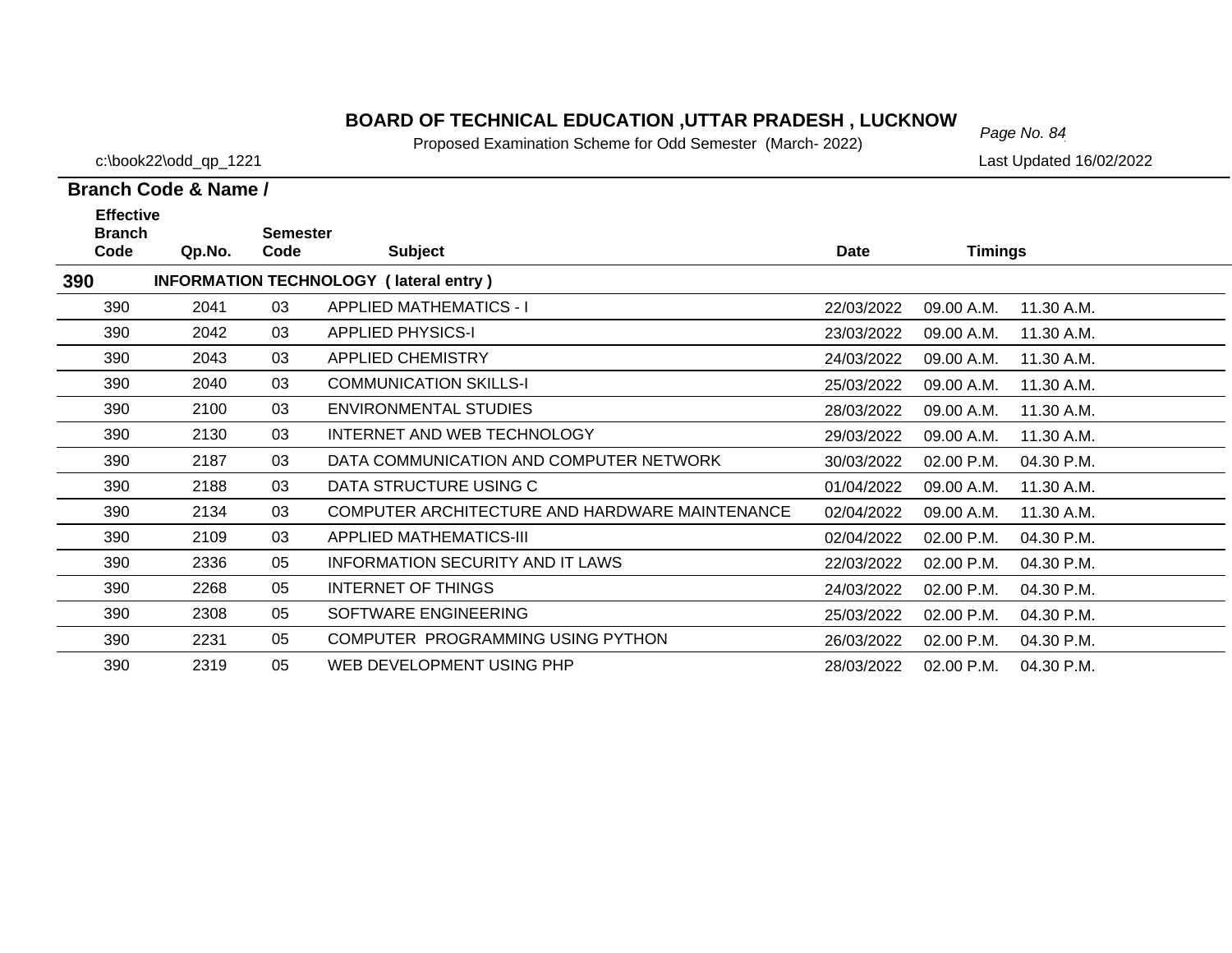# *Page No. 85* **BOARD OF TECHNICAL EDUCATION ,UTTAR PRADESH , LUCKNOW**

Proposed Examination Scheme for Odd Semester (March- 2022)

c:\book22\odd\_qp\_1221 Last Updated 16/02/2022

| <b>Effective</b><br><b>Branch</b> |        | <b>Semester</b> |                                                                      |            |                |              |
|-----------------------------------|--------|-----------------|----------------------------------------------------------------------|------------|----------------|--------------|
| Code                              | Qp.No. | Code            | <b>Subject</b>                                                       | Date       | <b>Timings</b> |              |
| 391                               |        |                 | ELECTRICAL & ELECTRONICS ENGINEERING (lateral entry)                 |            |                |              |
| 391                               | 2041   | 03              | <b>APPLIED MATHEMATICS - I</b>                                       | 22/03/2022 | 09.00 A.M.     | 11.30 A.M.   |
| 391                               | 2042   | 03              | <b>APPLIED PHYSICS-I</b>                                             | 23/03/2022 | 09.00 A.M.     | 11.30 A.M.   |
| 391                               | 2043   | 03              | <b>APPLIED CHEMISTRY</b>                                             | 24/03/2022 | 09.00 A.M.     | 11.30 A.M.   |
| 391                               | 2040   | 03              | <b>COMMUNICATION SKILLS-I</b>                                        | 25/03/2022 | 09.00 A.M.     | 11.30 A.M.   |
| 391                               | 2100   | 03              | ENVIRONMENTAL STUDIES                                                | 28/03/2022 | 09.00 A.M.     | 11.30 A.M.   |
| 391                               | 2385   | 03              | ELECTRICAL AND ELECTRONICS INSTRUMENTATION AND<br><b>MEASUREMENT</b> | 29/03/2022 | 09.00 A.M.     | 11.30 A.M.   |
| 391                               | 2111   | 03              | ELECTRICAL AND ELECTRONICS ENGINEERING MATERIALS                     | 30/03/2022 | 09.00 A.M.     | 11.30 A.M.   |
| 391                               | 2429   | 03              | PRINCIPLES OF DIGITAL ELECTRONICS                                    | 31/03/2022 | 02.00 P.M.     | 04.30 P.M.   |
| 391                               | 2181   | 03              | <b>ELECTRICAL MACHINE-I</b>                                          | 01/04/2022 | 09.00 A.M.     | 11.30 A.M.   |
| 391                               | 2109   | 03              | <b>APPLIED MATHEMATICS-III</b>                                       | 02/04/2022 | 02.00 P.M.     | 04.30 P.M.   |
| 791                               | 0023   | 05              | SWITCH GEAR AND PROTECTION                                           | 23/03/2022 | 02.00 P.M.     | 04.30 P.M.   |
| 791                               | 0877   | 05              | MICROPROCESSOR AND APPLICATION                                       | 24/03/2022 | 02.00 P.M.     | 04.30 P.M.   |
| 791                               | 1964   | 05              | INDUSTRIAL MANAGEMENT & ENTREPRENEURSHIP<br><b>DEVELOPMENT</b>       | 26/03/2022 | 02.00 P.M.     | $04.30$ P.M. |
| 791                               | 1962   | 05              | <b>CONTROL SYSTEM</b>                                                | 28/03/2022 | 02.00 P.M.     | 04.30 P.M.   |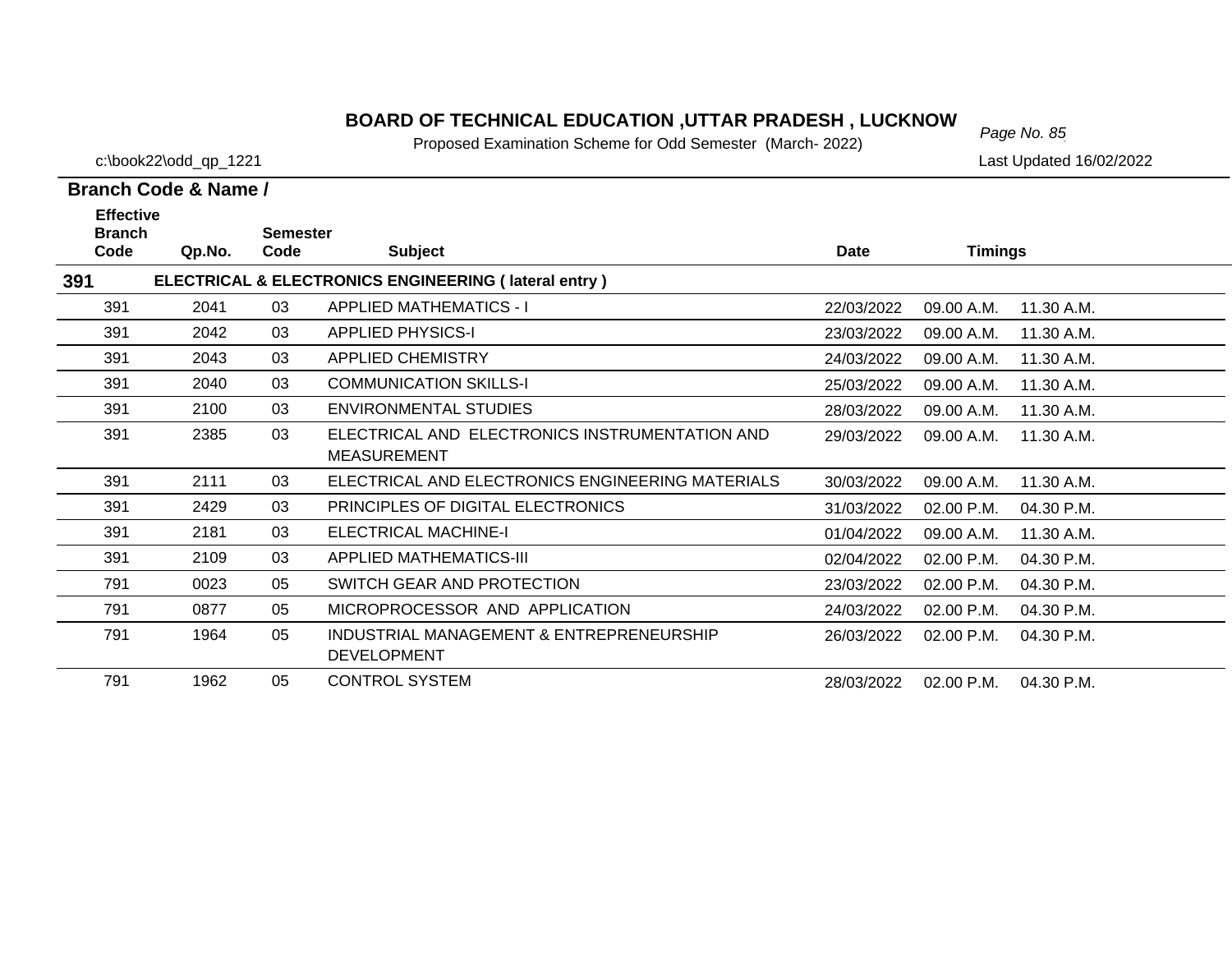# *Page No. 86* **BOARD OF TECHNICAL EDUCATION ,UTTAR PRADESH , LUCKNOW**

Proposed Examination Scheme for Odd Semester (March- 2022)

c:\book22\odd\_qp\_1221 Last Updated 16/02/2022

| <b>Effective</b>      |                            |                         |                                           |             |                |            |
|-----------------------|----------------------------|-------------------------|-------------------------------------------|-------------|----------------|------------|
| <b>Branch</b><br>Code | Qp.No.                     | <b>Semester</b><br>Code | <b>Subject</b>                            | <b>Date</b> | <b>Timings</b> |            |
| 392                   | <b>PRINTING TECHNOLOGY</b> |                         |                                           |             |                |            |
| 392                   | 1903                       | 01                      | <b>APPLIED PHYSICS-I</b>                  | 23/03/2022  | 09.00 A.M.     | 11.30 A.M. |
| 392                   | 1965                       | 01                      | <b>GRAPHICS DESIGN AND TOPOGRAPHY</b>     | 24/03/2022  | 02.00 P.M.     | 04.30 P.M. |
| 392                   | 1966                       | 01                      | <b>PRINTING PROCESSES - I</b>             | 25/03/2022  | 02.00 P.M.     | 04.30 P.M. |
| 392                   | 1901                       | 01                      | <b>APPLIED MATHEMATICS-I(A)</b>           | 26/03/2022  | 09.00 A.M.     | 11.30 A.M. |
| 392                   | 1905                       | 01                      | FOUNDATIONAL COMMUNICATION                | 28/03/2022  | 09.00 A.M.     | 11.30 A.M. |
| 392                   | 1987                       | 01                      | <b>BASIC ACCOUNTANCY</b>                  | 29/03/2022  | 02.00 P.M.     | 04.30 P.M. |
| 392                   | 1973                       | 03                      | <b>BINDING &amp; PACKAGING-I</b>          | 22/03/2022  | 09.00 A.M.     | 11.30 A.M. |
| 392                   | 1969                       | 03                      | <b>BASIC ENGINEERING-I</b>                | 24/03/2022  | 09.00 A.M.     | 11.30 A.M. |
| 392                   | 1970                       | 03                      | <b>GRAPHIC REPRODUCTION</b>               | 25/03/2022  | 09.00 A.M.     | 11.30 A.M. |
| 392                   | 1972                       | 03                      | <b>PRINTING DESIGN-I</b>                  | 29/03/2022  | 09.00 A.M.     | 11.30 A.M. |
| 392                   | 1971                       | 03                      | PRINTING SCIENCE                          | 30/03/2022  | 09.00 A.M.     | 11.30 A.M. |
| 392                   | 1974                       | 03                      | ENTREPRENEURSHIP DEVLOPMENT               | 31/03/2022  | 09.00 A.M.     | 11.30 A.M. |
| 392                   | 2006                       | 05                      | <b>BUSINESS MANAGEMENT</b>                | 22/03/2022  | 02.00 P.M.     | 04.30 P.M. |
| 392                   | 2007                       | 05                      | PRINTING DESIGN-II                        | 23/03/2022  | 02.00 P.M.     | 04.30 P.M. |
| 392                   | 2008                       | 05                      | <b>TEXT &amp; IMAGE SETTING-II</b>        | 24/03/2022  | 02.00 P.M.     | 04.30 P.M. |
| 392                   | 2009                       | 05                      | PLANNING AND COLOUR SEPERATION TECHNOLOGY | 25/03/2022  | 02.00 P.M.     | 04.30 P.M. |
| 392                   | 2010                       | 05                      | <b>IMAGE CARRIER TECHNOLOGY-II</b>        | 26/03/2022  | 02.00 P.M.     | 04.30 P.M. |
| 392                   | 2174                       | 05                      | PRESS TECHNOLOGY-I                        | 28/03/2022  | 02.00 P.M.     | 04.30 P.M. |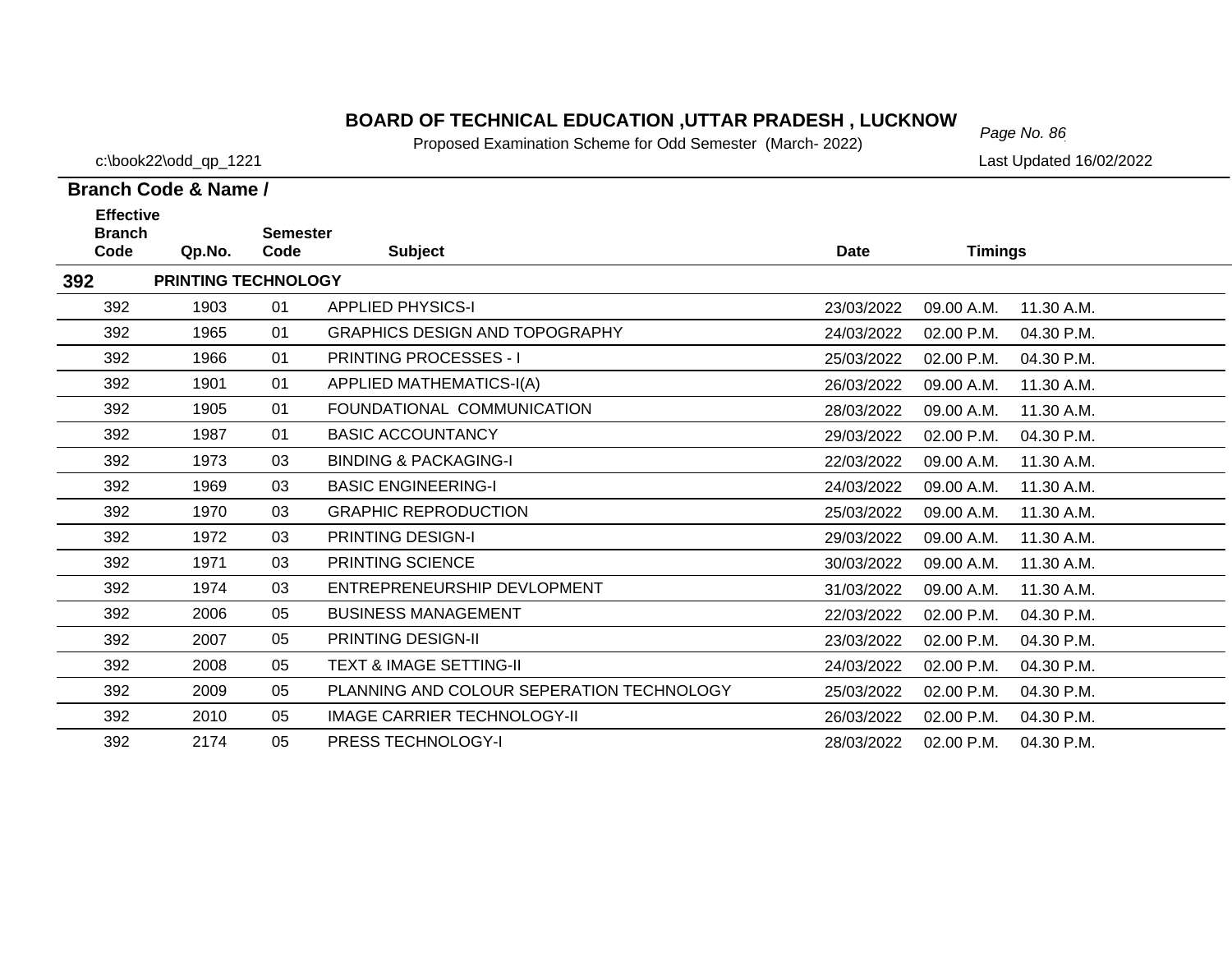# *Page No. 87* **BOARD OF TECHNICAL EDUCATION ,UTTAR PRADESH , LUCKNOW**

Proposed Examination Scheme for Odd Semester (March- 2022)

c:\book22\odd\_qp\_1221 Last Updated 16/02/2022

| <b>Effective</b><br><b>Branch</b> |        | <b>Semester</b> |                                                                |            |                |            |
|-----------------------------------|--------|-----------------|----------------------------------------------------------------|------------|----------------|------------|
| Code                              | Qp.No. | Code            | <b>Subject</b>                                                 | Date       | <b>Timings</b> |            |
| 393                               |        |                 | <b>TEXTILE TECHNOLOGY (lateral entry)</b>                      |            |                |            |
| 393                               | 0845   | 03              | ELECTRICAL TECHNOLOGY & ELECTRONICS                            | 22/03/2022 | 09.00 A.M.     | 11.30 A.M. |
| 393                               | 1903   | 03              | <b>APPLIED PHYSICS-I</b>                                       | 23/03/2022 | 09.00 A.M.     | 11.30 A.M. |
| 393                               | 1112   | 03              | <b>FABRIC STRUCTURE &amp; ANALYSIS</b>                         | 25/03/2022 | 09.00 A.M.     | 11.30 A.M. |
| 393                               | 1901   | 03              | APPLIED MATHEMATICS-I(A)                                       | 26/03/2022 | 09.00 A.M.     | 11.30 A.M. |
| 393                               | 1905   | 03              | FOUNDATIONAL COMMUNICATION                                     | 28/03/2022 | 09.00 A.M.     | 11.30 A.M. |
| 393                               | 1115   | 03              | <b>WEAVING PREPARATION</b>                                     | 29/03/2022 | 09.00 A.M.     | 11.30 A.M. |
| 393                               | 1114   | 03              | SPINNING PREPARATION                                           | 30/03/2022 | 02.00 P.M.     | 04.30 P.M. |
| 393                               | 0241   | 05              | <b>SPINNING TECHNOLOGY-I</b>                                   | 22/03/2022 | 02.00 P.M.     | 04.30 P.M. |
| 393                               | 0242   | 05              | SPINNING TECHNOLOGY-II                                         | 23/03/2022 | 02.00 P.M.     | 04.30 P.M. |
| 393                               | 0243   | 05              | <b>WEAVING TECHNOLOGY-I</b>                                    | 24/03/2022 | 02.00 P.M.     | 04.30 P.M. |
| 393                               | 0244   | 05              | <b>WEAVING TECHNOLOGY-II</b>                                   | 25/03/2022 | 02.00 P.M.     | 04.30 P.M. |
| 393                               | 1964   | 05              | INDUSTRIAL MANAGEMENT & ENTREPRENEURSHIP<br><b>DEVELOPMENT</b> | 26/03/2022 | 02.00 P.M.     | 04.30 P.M. |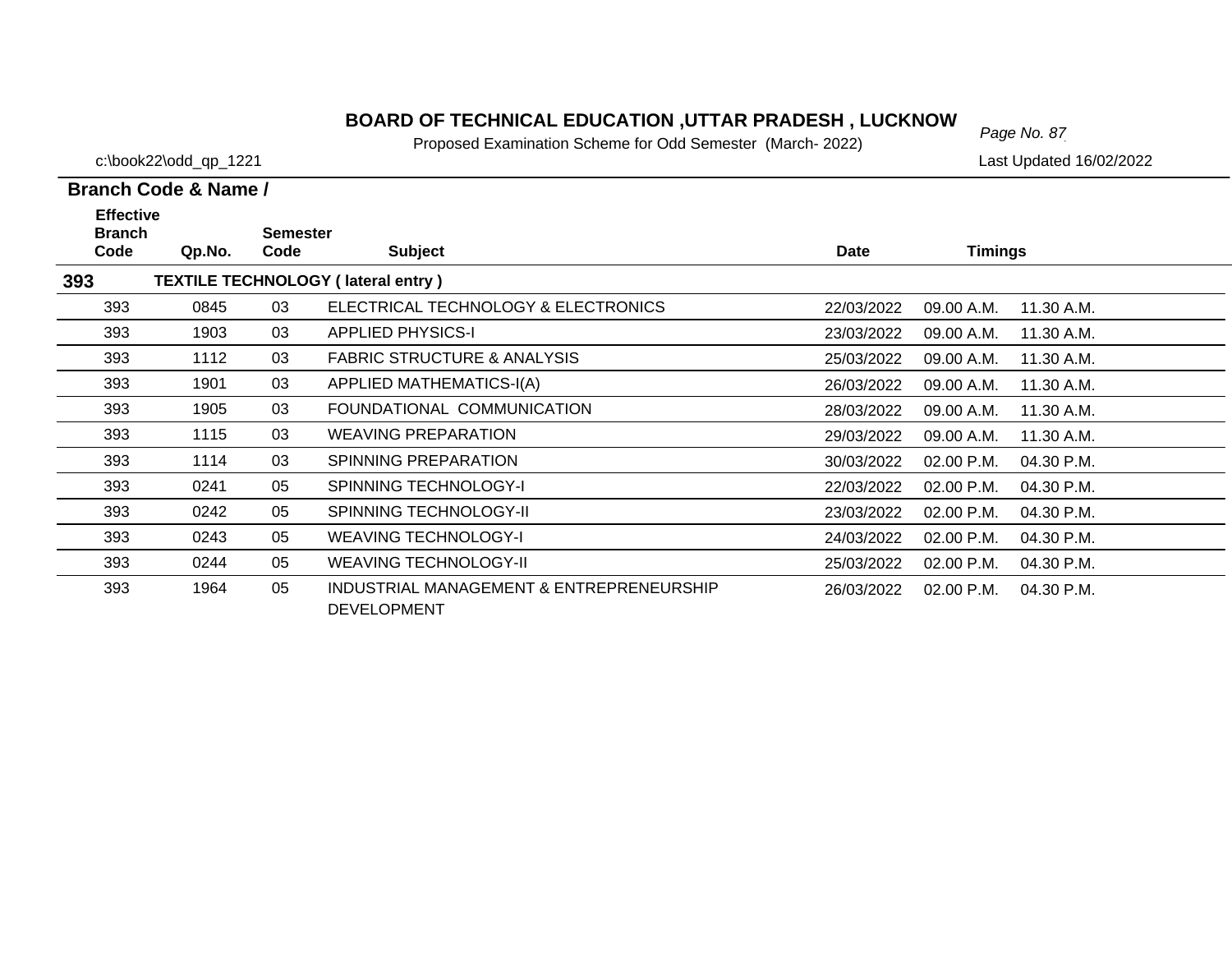### *Page No. 88* **BOARD OF TECHNICAL EDUCATION ,UTTAR PRADESH , LUCKNOW**

Proposed Examination Scheme for Odd Semester (March- 2022)

c:\book22\odd\_qp\_1221 Last Updated 16/02/2022

### **Branch Code Qp.No. Semester Branch Code & Name / Effective**

| Code | Qp.No.                                     | Code | <b>Subject</b>                            | <b>Date</b> | Timings                  |  |  |  |
|------|--------------------------------------------|------|-------------------------------------------|-------------|--------------------------|--|--|--|
| 394  | <b>PRINTING TECHNOLOGY (lateral entry)</b> |      |                                           |             |                          |  |  |  |
| 394  | 1973                                       | 03   | <b>BINDING &amp; PACKAGING-I</b>          | 22/03/2022  | 11.30 A.M.<br>09.00 A.M. |  |  |  |
| 394  | 1903                                       | 03   | <b>APPLIED PHYSICS-I</b>                  | 23/03/2022  | 11.30 A.M.<br>09.00 A.M. |  |  |  |
| 394  | 1969                                       | 03   | <b>BASIC ENGINEERING-I</b>                | 24/03/2022  | 09.00 A.M.<br>11.30 A.M. |  |  |  |
| 394  | 1970                                       | 03   | <b>GRAPHIC REPRODUCTION</b>               | 25/03/2022  | 11.30 A.M.<br>09.00 A.M. |  |  |  |
| 394  | 1901                                       | 03   | APPLIED MATHEMATICS-I(A)                  | 26/03/2022  | 11.30 A.M.<br>09.00 A.M. |  |  |  |
| 394  | 1905                                       | 03   | FOUNDATIONAL COMMUNICATION                | 28/03/2022  | 11.30 A.M.<br>09.00 A.M. |  |  |  |
| 394  | 1972                                       | 03   | <b>PRINTING DESIGN-I</b>                  | 29/03/2022  | 09.00 A.M.<br>11.30 A.M. |  |  |  |
| 394  | 1971                                       | 03   | PRINTING SCIENCE                          | 30/03/2022  | 09.00 A.M.<br>11.30 A.M. |  |  |  |
| 394  | 1974                                       | 03   | ENTREPRENEURSHIP DEVLOPMENT               | 31/03/2022  | 09.00 A.M.<br>11.30 A.M. |  |  |  |
| 394  | 2006                                       | 05   | <b>BUSINESS MANAGEMENT</b>                | 22/03/2022  | 02.00 P.M.<br>04.30 P.M. |  |  |  |
| 394  | 2007                                       | 05   | <b>PRINTING DESIGN-II</b>                 | 23/03/2022  | 02.00 P.M.<br>04.30 P.M. |  |  |  |
| 394  | 2008                                       | 05   | <b>TEXT &amp; IMAGE SETTING-II</b>        | 24/03/2022  | 02.00 P.M.<br>04.30 P.M. |  |  |  |
| 394  | 2009                                       | 05   | PLANNING AND COLOUR SEPERATION TECHNOLOGY | 25/03/2022  | 04.30 P.M.<br>02.00 P.M. |  |  |  |
| 394  | 2010                                       | 05   | IMAGE CARRIER TECHNOLOGY-II               | 26/03/2022  | 02.00 P.M.<br>04.30 P.M. |  |  |  |
| 394  | 2174                                       | 05   | <b>PRESS TECHNOLOGY-I</b>                 | 28/03/2022  | 02.00 P.M.<br>04.30 P.M. |  |  |  |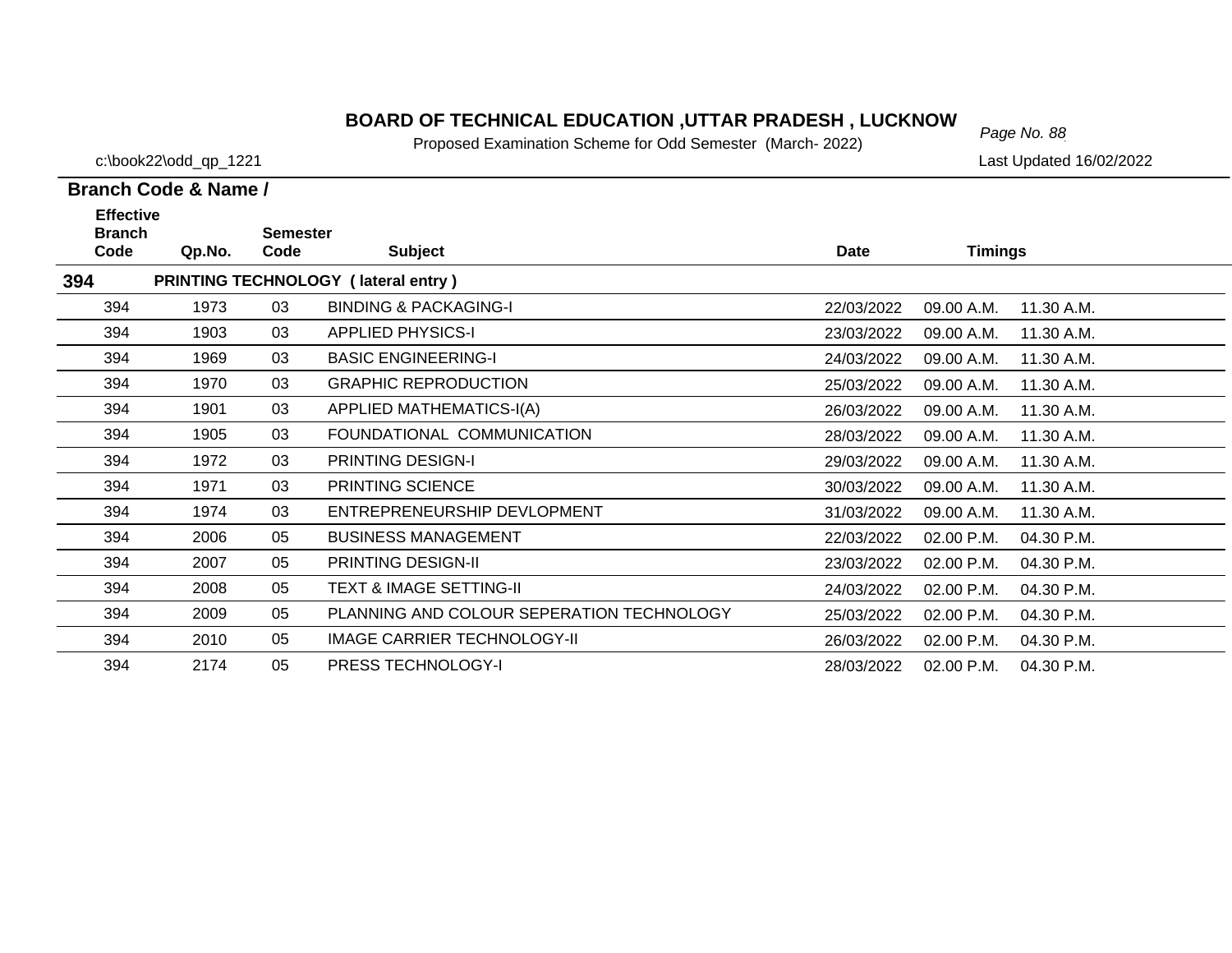# *Page No. 89* **BOARD OF TECHNICAL EDUCATION ,UTTAR PRADESH , LUCKNOW**

Proposed Examination Scheme for Odd Semester (March- 2022)

c:\book22\odd\_qp\_1221 Last Updated 16/02/2022

| <b>Effective</b><br><b>Branch</b> |        | <b>Semester</b> |                                                                |             |                |            |
|-----------------------------------|--------|-----------------|----------------------------------------------------------------|-------------|----------------|------------|
| Code                              | Qp.No. | Code            | <b>Subject</b>                                                 | <b>Date</b> | <b>Timings</b> |            |
| 395                               |        |                 | <b>MECHANICAL ENGINEERING (lateral entry)</b>                  |             |                |            |
| 395                               | 2041   | 03              | <b>APPLIED MATHEMATICS - I</b>                                 | 22/03/2022  | 09.00 A.M.     | 11.30 A.M. |
| 395                               | 2042   | 03              | <b>APPLIED PHYSICS-I</b>                                       | 23/03/2022  | 09.00 A.M.     | 11.30 A.M. |
| 395                               | 2043   | 03              | <b>APPLIED CHEMISTRY</b>                                       | 24/03/2022  | 09.00 A.M.     | 11.30 A.M. |
| 395                               | 2040   | 03              | <b>COMMUNICATION SKILLS-I</b>                                  | 25/03/2022  | 09.00 A.M.     | 11.30 A.M. |
| 395                               | 2117   | 03              | <b>ENGINEERING MATERIALS</b>                                   | 28/03/2022  | 09.00 A.M.     | 11.30 A.M. |
| 395                               | 2118   | 03              | <b>WORKSHOP TECHNOLOGY</b>                                     | 29/03/2022  | 09.00 A.M.     | 11.30 A.M. |
| 395                               | 2184   | 03              | <b>MECHANICS OF SOLIDS</b>                                     | 30/03/2022  | 09.00 A.M.     | 11.30 A.M. |
| 395                               | 2185   | 03              | <b>THERMAL ENGINEERING</b>                                     | 31/03/2022  | 09.00 A.M.     | 11.30 A.M. |
| 395                               | 2109   | 03              | <b>APPLIED MATHEMATICS-III</b>                                 | 02/04/2022  | 02.00 P.M.     | 04.30 P.M. |
| 395                               | 2220   | 05              | <b>AUTOMOBILE ENGINEERING</b>                                  | 22/03/2022  | 02.00 P.M.     | 04.30 P.M. |
| 395                               | 2270   | 05              | <b>MACHINE DESIGN</b>                                          | 23/03/2022  | 02.00 P.M.     | 04.30 P.M. |
| 395                               | 2298   | 05              | PRODUCTION MANAGEMENT                                          | 24/03/2022  | 02.00 P.M.     | 04.30 P.M. |
| 395                               | 2322   | 05              | PRODUCTION TECHNOLOGY                                          | 25/03/2022  | 02.00 P.M.     | 04.30 P.M. |
| 395                               | 2335   | 05              | THEORY OF MACHINES                                             | 26/03/2022  | 02.00 P.M.     | 04.30 P.M. |
| 395                               | 2337   | 05              | INDUSTRIAL MANAGEMENT & ENTREPRENEURSHIP<br><b>DEVELOPMENT</b> | 30/03/2022  | 02.00 P.M.     | 04.30 P.M. |